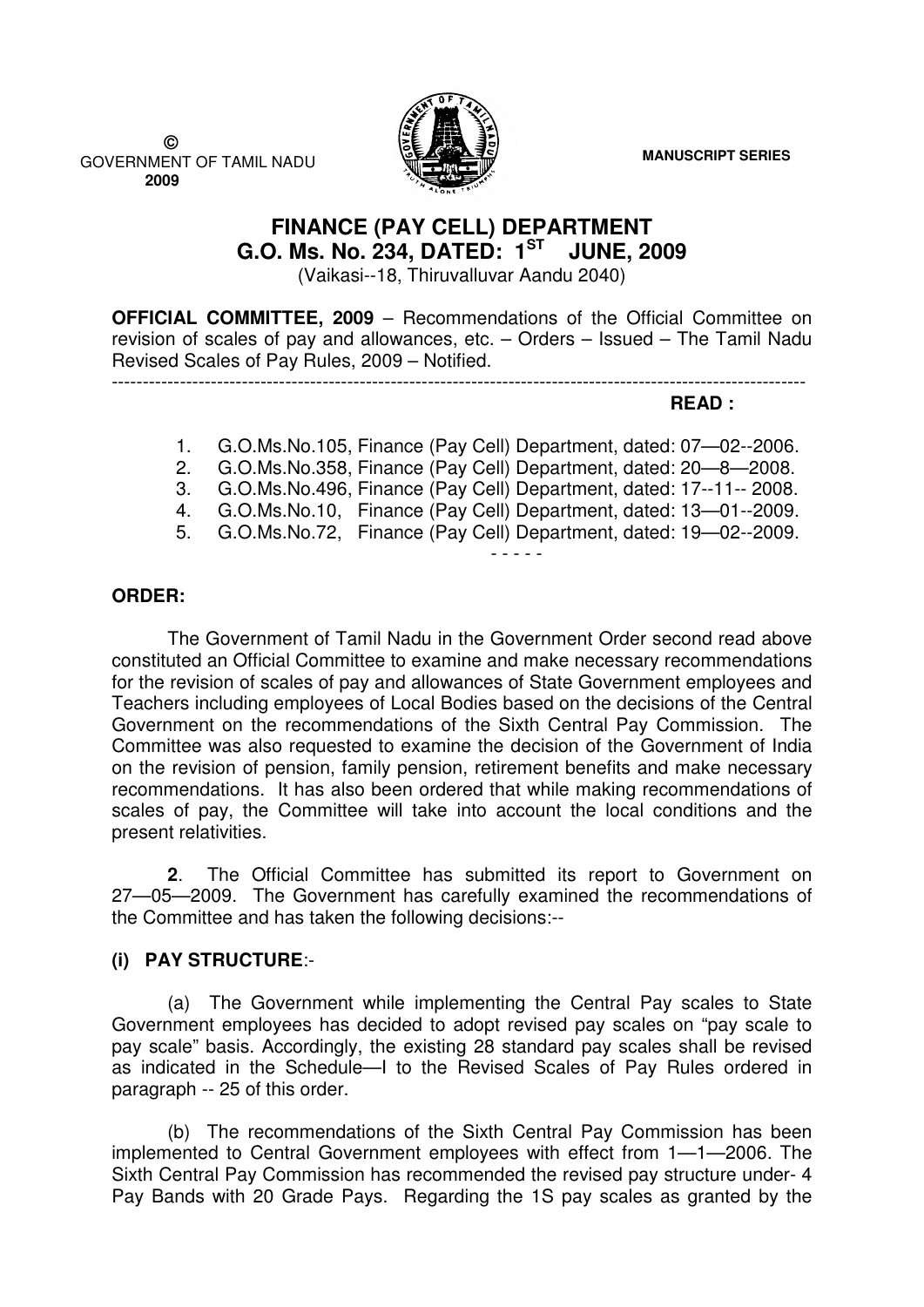Government of India for Group-D employees, it is noticed that, it is not a regular pay scale recommended by the Sixth Central Pay Commission, wherein all Group-D employees shall be initially placed in the -1S pay scale (i.e. Rs.4440—7440) with appropriate Grade pay and thereafter, such of those Group—D employees already possessing the revised minimum qualification prescribed for entry into the Group—C pay band along with a grade pay of Rs.1800/- would be placed in that grade (i.e. Rs.5200—20200 along with a grade pay of Rs.1,800/- with effect from 1—1—2006). Further, the existing Group-D employees who do not possess the minimum qualification would need to be retrained for a period of six months. After retraining with emphasis on multi-skilling, the Group-D employees have been placed in the Pay Band – I. The scales of pay brought under -1S category are given below:--

| SI. | EXISTING SCALES OF PAY | <b>REVISED PAY</b> | <b>GRADE PAY</b> |
|-----|------------------------|--------------------|------------------|
| No. |                        | (PAY BAND)         |                  |
|     | Rs.                    | Rs.                | Rs.              |
|     | 2550-55-2660-60-3200   | 4440-7440          | 1300             |
| 2.  | 2610-60-3150-65-3540   | 4440-7440          | 1400             |
| 3.  | 2650-65-3300-70-4000   | 4440-7440          | 1650             |

(c) The Official Committee recommended that the system of abolishing Group—D employee by gradually absorbing them in the Regular Pay Band is not feasible and will not help maintaining the local pay relativity and hence recommended to retain the existing above three pay scales by modifying the pay scales by adopting the method of calculation adopted by Government of India (i.e.) by multiplying the basic pay by a factor of 1.86 at the minimum of the existing pay scale as has been done for other pay scales. However, the rates of grade pay as in Government of India have been recommended to be retained. Accordingly the Government accept the above recommendation of the Official Committee and grant the following revised scales of pay:

| SI. | EXISTING SCALES OF PAY | <b>REVISED PAY</b> | <b>REVISED</b>   |
|-----|------------------------|--------------------|------------------|
| No. |                        | (PAY BAND)         | <b>GRADE PAY</b> |
|     | Rs.                    | Rs.                | Rs.              |
|     | 2550-55-2660-60-3200   | 4800-10000         | 1300             |
|     | 2610-60-3150-65-3540   | 4800-10000         | 1400             |
| 3.  | 2650-65-3300-70-4000   | 4800-10000         | 1650             |

(d) Further, the Government of India has granted two different revised scales of pay for the existing scale of Rs.8000—13500, one for promotees on the revised pay scale of Rs.9300--34800 (Pay Band – 2) with a Grade Pay of Rs.5,400/- and the other for direct recruits (Group – A entry) on the revised pay scale of Rs.15600—39100 (Pay Band—3) with the same Grade Pay of Rs.5,400/-. The scale of pay of Section Officers in Central Secretariat has been placed in the Pay Band—3 i.e. Rs.15600—39100 + Grade Pay of Rs.5,400/-. As the State Government is extending the same pay scale to the Section Officer / Private Secretary in Tamil Nadu Secretariat Service on par with their counterparts in Central Secretariat, the **Government direct that the Section Officer / Private Secretary in Secretariat / High Court / Tamil Nadu Public Service Commission shall also be placed in Pay Band –3.** Further, all middle management posts, such as Administrative Officer, Accounts Officer, Deputy Collector etc. including Group—I entry level posts are presently granted a uniform scale of pay both for promotees and direct recruits. Hence, the **Government direct that all the posts carrying the**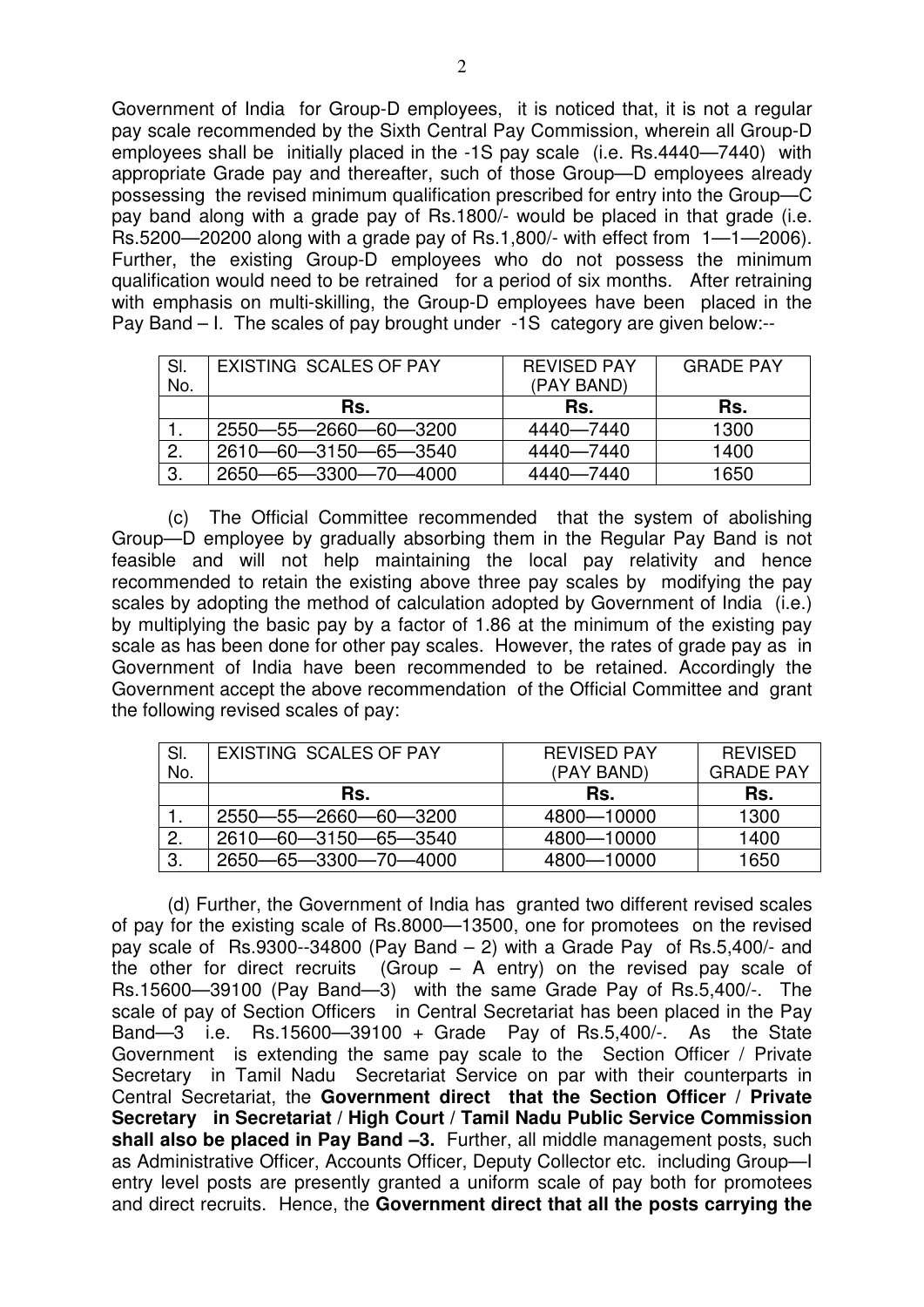**present scale of pay of Rs.8000—13500 shall be placed uniformly in Pay Band—3 and given the revised pay scale of Rs.15600—39100 with the Grade Pay of Rs.5.400/-.** Further, taking note of the fact that the same Grade pay is allowed to the employees in Pay Band—2 from Rs.5000—8000 to Rs.6500—10500 in the Government of India, the Government has modified the Grade Pay as shown below so as to maintain the existing local relativity:--

| SI.            | Existing Scale of pay | <b>Revised Pay</b> | Revised          |
|----------------|-----------------------|--------------------|------------------|
| No.            | $(w.e.f. 1 - 1 - 96)$ | (Pay Band)         | <b>Grade Pay</b> |
|                | Rs.                   | Rs.                | Rs.              |
| $\mathbf{1}$ . | 5000-8000             | 9300-34800         | 4,200            |
| 2.             | 5300-8300             | 9300-34800         | 4,300            |
| 3.             | 5500 - 9000           | 9300-34800         | 4,400            |
| 4.             | 5900 - 9900           | 9300-34800         | 4,500            |
| 5.             | 6500-10500            | 9300-34800         | 4,600            |
| 6.             | 6500-11100            | 9300-34800         | 4,700            |

### **(ii) Revision of scale of pay of Superintendents in Tamil Nadu Ministerial Service:**

 (a) Considering the revision of scale of pay of Assistant Section Officers in Tamil Nadu Secretariat Service from Rs.5500—9000 to Rs.6500—10500 and following the directions of the Hon'ble Supreme Court, the Government has decided to revise the scale of pay of Ministerial Superintendents (Rs.5700—9200) one level above the Assistant Section Officers (Rs.6500—10500) but below the existing next higher scale of pay of Rs.8000—13500. Accordingly, the **Government direct that the scale of pay of Ministerial Superintendents shall be revised by evolving a new scale of pay of Rs.7000—11500 in the pre-revised scale duly granting the corresponding revised scale of pay in Pay Band –2 in the revised pay structure (i.e.) Rs.9300—34800 with Grade Pay of Rs.4,800/- with effect from 12--12—2007.** 

 (b) Taking note of the fact that certain posts which are interchangeable with Superintendents in Ministerial Service and Superintendents in other Services such as Assistant Commercial Tax Officer in Commercial Taxes, Deputy Block Development Officer in Rural Development, Deputy Tahsildar in Revenue, Sub-Registrar Grade—II in Registration and Superintendent / Sub-Treasury Officer in Treasuries and Accounts Departments are not granted the scale of pay equivalent to Superintendents, the Government has decided to extend the scale of pay of Superintendents in Ministerial service to these posts also. Accordingly, **Government direct that the revised scale of pay of Rs.9300—34800 with Grade Pay of Rs. 4,800/- shall also be extended to the posts of Superintendents in services other than Ministerial service and those posts which are interchangeable with that of Ministerial Superintendents in those service with effect from 12—12—2007.** In respect of other posts which are interchangeable posts with Superintendents as per service rules, the Heads of Departments are directed to send necessary proposal to Government in Finance Department along with a copy of relevant service rules for issue of orders separately department wise.

(c) Consequent on the revision of scale of pay of Superintendents as Rs.7000—11500 in the pre-revised scale there is an imperative need to place the promotion posts for Superintendents which are in the existing pay scale of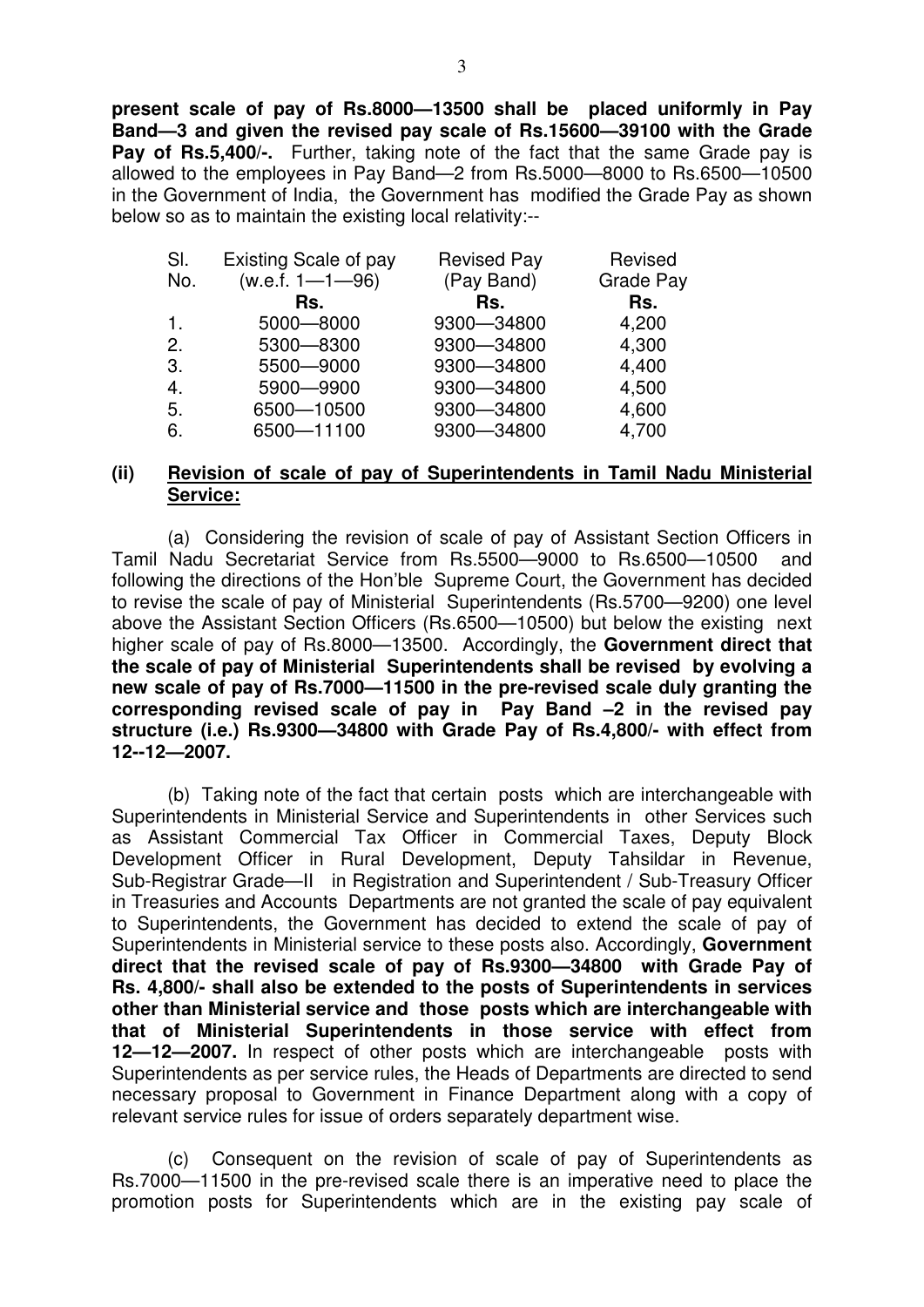Rs.6500—10500 such as Tahsildars, Block Development Officers, Junior Administrative Officers, Assistant Accounts Officers etc. on a scale of pay above that of the Superintendents. Therefore, Government has decided to place these posts on a new pay scale of Rs.7500—12000 in the pre-revised scale and to grant corresponding revised scale of pay in the revised pay structure. Accordingly, **Government direct that the promotion posts for the Superintendents referred to in the paragraph 2 (ii) (b) above shall be granted the revised scale of pay of Rs.9300—34800 with Grade Pay of Rs.4,900/- with effect from 12—12—2007. The Government also direct that the above scale of pay shall be extended to the post of Inspector of Police.** In respect of other posts which are promotion posts for Superintendents as per service rules, the Heads of Departments are directed to send necessary proposal to Government in Finance Department along with a copy of relevant service rules for issue of orders separately department wise.

### **(iii) DEARNESS ALLOWANCE:**

 In the revised pay structure, the revised dearness allowance shall be sanctioned to State Government employees as granted by the Central Government to its employees with the same rates and from the same dates. Accordingly, the revised dearness allowance in the revised scales of pay under the revised pay structure shall be as indicated below : --

| With effect from 1 <sup>st</sup> July, 2006    | $\frac{1}{2} \frac{1}{2} \frac{1}{2} \frac{1}{2} \frac{1}{2} \frac{1}{2} \frac{1}{2} \frac{1}{2} \frac{1}{2} \frac{1}{2} \frac{1}{2} \frac{1}{2} \frac{1}{2} \frac{1}{2} \frac{1}{2} \frac{1}{2} \frac{1}{2} \frac{1}{2} \frac{1}{2} \frac{1}{2} \frac{1}{2} \frac{1}{2} \frac{1}{2} \frac{1}{2} \frac{1}{2} \frac{1}{2} \frac{1}{2} \frac{1}{2} \frac{1}{2} \frac{1}{2} \frac{1}{2} \frac{$                                                                               | 2% of basic pay $+$ grade pay.    |
|------------------------------------------------|----------------------------------------------------------------------------------------------------------------------------------------------------------------------------------------------------------------------------------------------------------------------------------------------------------------------------------------------------------------------------------------------------------------------------------------------------------------------------|-----------------------------------|
| With effect from 1 <sup>st</sup> January, 2007 | $\frac{1}{2} \left( \frac{1}{2} \right) \left( \frac{1}{2} \right) \left( \frac{1}{2} \right) \left( \frac{1}{2} \right) \left( \frac{1}{2} \right) \left( \frac{1}{2} \right) \left( \frac{1}{2} \right) \left( \frac{1}{2} \right) \left( \frac{1}{2} \right) \left( \frac{1}{2} \right) \left( \frac{1}{2} \right) \left( \frac{1}{2} \right) \left( \frac{1}{2} \right) \left( \frac{1}{2} \right) \left( \frac{1}{2} \right) \left( \frac{1}{2} \right) \left( \frac$ | 6% of basic pay + grade pay.      |
| With effect from 1 <sup>st</sup> July, 2007    | $\frac{1}{2}$ and $\frac{1}{2}$                                                                                                                                                                                                                                                                                                                                                                                                                                            | $9\%$ of basic pay + grade pay.   |
| With effect from 1 <sup>st</sup> January, 2008 |                                                                                                                                                                                                                                                                                                                                                                                                                                                                            | $-$ 12% of basic pay + grade pay. |
| With effect from 1 <sup>st</sup> July, 2008    |                                                                                                                                                                                                                                                                                                                                                                                                                                                                            | $-$ 16% of basic pay + grade pay. |
| With effect from 1 <sup>st</sup> January, 2009 |                                                                                                                                                                                                                                                                                                                                                                                                                                                                            | $-22\%$ of basic pay + grade pay. |

### **3. PAY FIXATION :**

The pay of employees in the new pay scales shall be fixed with reference to the emoluments as on 1—1—2006, which shall comprise of (i) basic pay, (ii) dearness pay with reference to the basic pay + personal pay (if admissible) and (iii) dearness allowance with reference to the basic pay  $+$  dearness pay at index average 536 (1982 =100). The pay in the revised Pay Band / Pay scale shall be determined by multiplying the existing basic pay as on 1—1—2006 by a factor of 1.86 and rounding off the resultant figure to the next multiple of 10.

- (a) The fixation of pay in the new pay scales shall be governed by the Tamil Nadu Revised Scales of Pay Rules, 2009.
- (b) **Appendix—I** to this order gives the detailed fitment tables for various existing scales of pay based on the formula prescribed which is given in the Tamil Nadu Revised Scales of Pay Rules, 2009. There shall be no deviation from the fitment tables, wherever available, while fixing the pay in the revised pay scale. There are certain cases in which the pay of employees drawing personal pay cannot be fixed as per the fitment table. In such cases, employees pay shall be fixed according to the Rules provided therein. The pay fixing officer shall, after verifying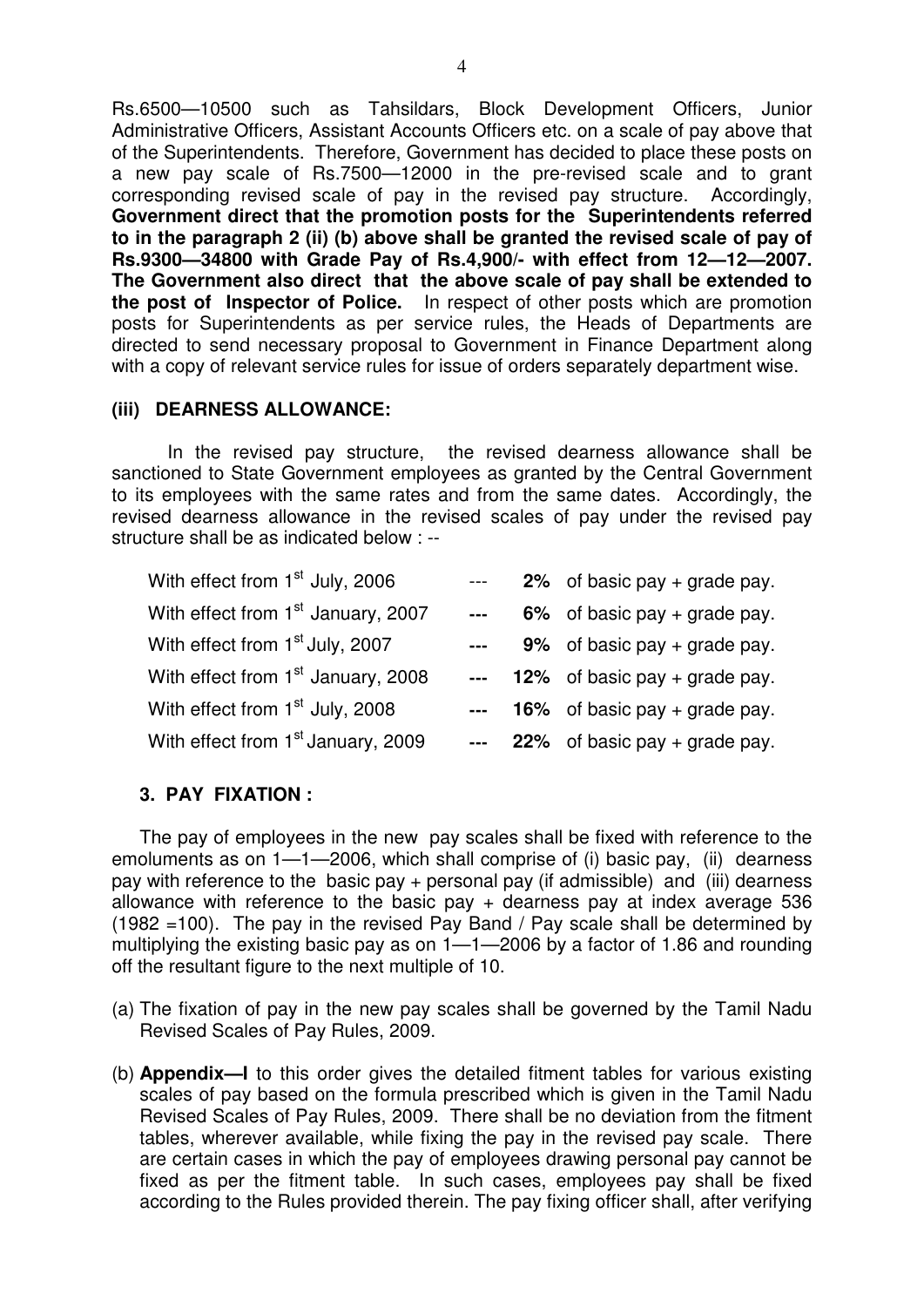the revised scale of pay and grade pay and the respective pay bands with reference to the existing pay scale given in the Schedule—I to the Tamil Nadu Revised Scales of Pay Rules, 2009 refer either to the fitment table or to the illustrations given and fix the pay in the revised scale of pay and grade pay as applicable to the respective pay bands with reference to the stage in the existing scales of pay of the employees concerned.

- (c) The **next annual increment in the revised pay structure shall be due on the date normally due in the existing scale of pay in four quarters** viz., January, April, July and October except in cases where the pay of a Government employee is stepped up due to junior getting more pay than senior for whom the next increment shall be on completion of one year of service from the date of such stepping up of pay.
- (d) The annual increment shall be at the rate of three per cent of the pay  $+$  grade pay in the revised pay scales.
- (e) The pay fixation statement relating to the Government employees in the Pay Band—3 and drawing pay in the scale of pay of Rs.15600—39100 with Grade Pay of Rs.7,600/- and above shall be prepared by the Heads of Offices in the form given in **Appendix—IV** for onward transmission to the Accountant General, Chennai or the Pay and Accounts Officer or Treasury Officer as the case may be, for approval and issue of pay slips. In respect of other employees, the Heads of Offices shall fix the pay in the new pay scales without consultation of the Accountant General or the Pay and Accounts Officer or Treasury Officer and a copy of form of **Appendix**—**IV** shall, however, be sent along with the pay bill for claiming the emoluments in the revised pay scales to the Treasury / Pay and Accounts Office for post-audit. The pay fixation statement in the form of **Appendix—IV** either as approved by the Accountant General / Pay and Accounts Officer / Treasury Officer or by the Heads of Offices shall be attached to the Service Book of the employees.
- (f) The arrears accruing on account of pay revision for the period from **1—1—2007** to **31—05—2009** shall be arrived at as per **Appendix – V** and the Interim Arrears sanctioned in the Government Order fourth read above shall be adjusted and the balance net arrears due for payment shall be arrived. The balance arrears so arrived shall be paid in **three equal annual instalments** as shown below:
	- i.  $1<sup>st</sup>$  instalment in the year 2009-10
	- ii.  $2^{nd}$  instalment in the year 2010--11
	- iii.  $3<sup>rd</sup>$  and final instalment in the year 2011-12

All the Heads of Department / Head of Offices are directed to issue necessary instructions to all the Drawing and Disbursing Officers under their control to work out the Pay Revision Arrears forthwith based on the Proceedings / Orders issued by the Pay fixing Authorities duly fixing the pay of the employees in the revised scales of pay and make payment in the manner as ordered above. The Drawing Officers shall also open a separate Register for this purpose and make necessary entries of the total arrears amount payable to each individual employees duly indicating the amount to be paid in three equal annual instalments so as to claim the subsequent instalments without any difficulty.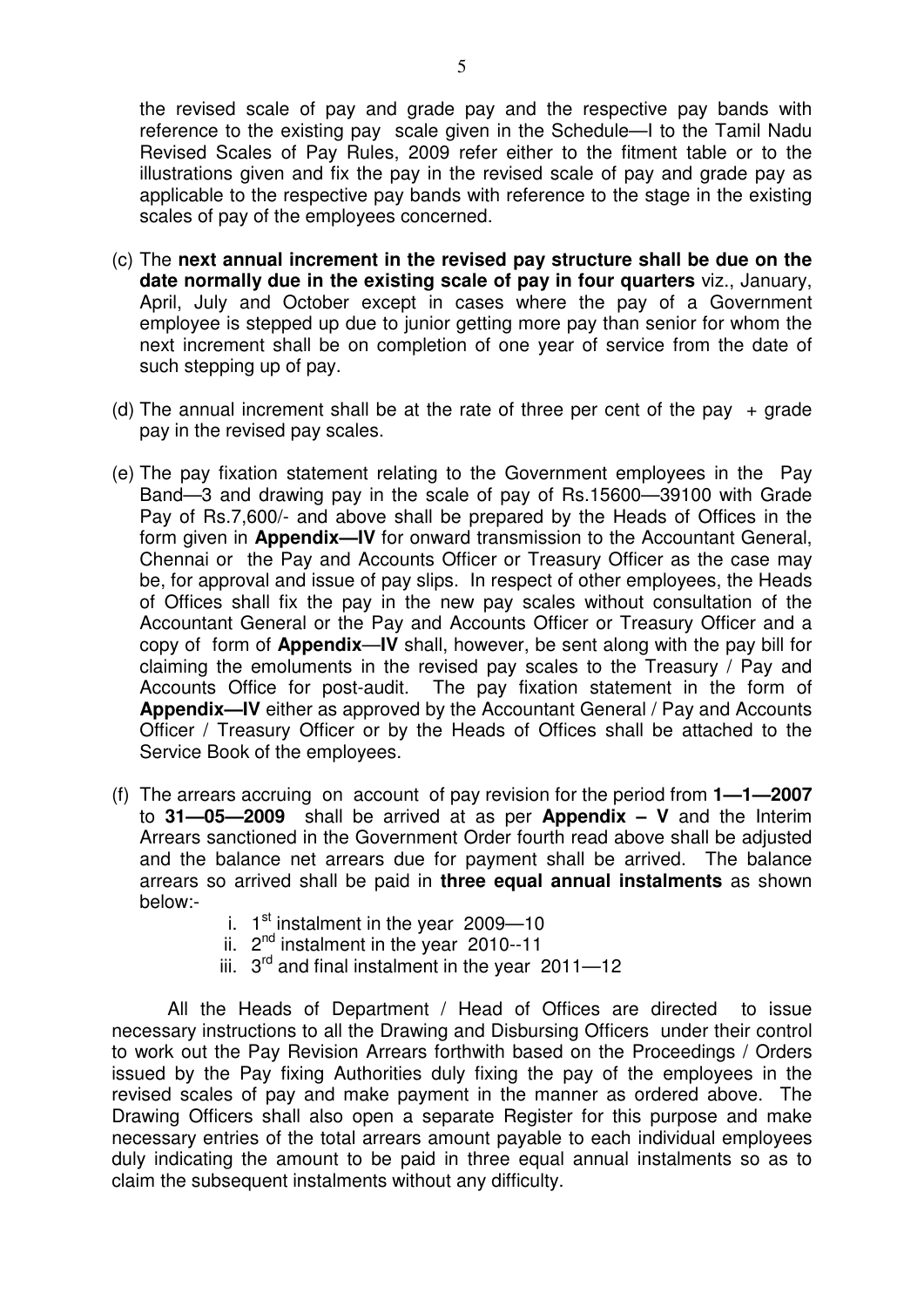### **4. SELECTION GRADE AND SPECIAL GRADE SCALES OF PAY :**

The existing scheme of Selection Grade / Special Grade shall be continued in the revised pay scales to employees drawing the Grade Pay from Rs.1,300 to Rs.6,000/- and such employees shall be allowed to move to Selection Grade on completion of 10 years of service in the Ordinary Grade post and to Special Grade on completion of 10 years in the Selection Grade post or 20 years of total service in a post. The pay of such employees who have moved to Selection Grade / Special Grade on or after 1-1-2006 shall be fixed on the date of award of Selection Grade / Special Grade by granting the benefit of one increment equal to three per cent of the basic pay including grade pay in the same Pay Band and Grade Pay.

### **5. STAGNATION INCREMENT :**

- (i) The employees drawing Grade pay of Rs.6,600/- and above on completion of every 10 years of service shall be granted one increment at the rate of three per cent of basic pay including Grade pay.
- (ii) In the case of employees who have completed 30 years of continuous service in the same post, they shall be granted one bonus increment at the rate of three per cent of basic pay including Grade pay.
- (iii) In respect of employees who reached the maximum of the revised pay scale shall be allowed biennial increment at the rate of three per cent of basic pay including Grade pay as stagnation increment.

### **6. HOUSE RENT ALLOWANCE :**

The existing scheme of House Rent Allowance followed in the State with revised slab rates and present classification of cities and towns shall be continued. However, the **existing slab rates shall be doubled**. The revised rates of House Rent Allowance in the revised pay scales shall be as indicated in the Statements (I) and (II) in **Appendix—II.** The revised rates of House Rent Allowance shall **take effect from 1st June, 2009.**

### **7. RENT RECOVERY :--**

(i) The rates of rent recovery for occupying Government accommodation after the revision of pay scales shall be modified as below. In respect of employees in the **grade pay of Rs.1,900/-** and below, no rent recovery need be made for occupying quarters provided by Government or its agencies. For others, the revised rent recovery shall be as indicated below :

| SI.No. | Pay Range       | Grade-I (a)     | Grade-II | Grade-III | Other  |  |  |
|--------|-----------------|-----------------|----------|-----------|--------|--|--|
|        | Rs.             | Grade-I(b)      |          |           | places |  |  |
|        | $\mathbf{2}$    | '3)             | (4       | (5)       | (6)    |  |  |
|        |                 | (In percentage) |          |           |        |  |  |
|        | 6000-10199      | .5              | 1.5      |           |        |  |  |
|        | 10200--18599    |                 |          |           |        |  |  |
| 3.     | 18600 and above |                 |          |           |        |  |  |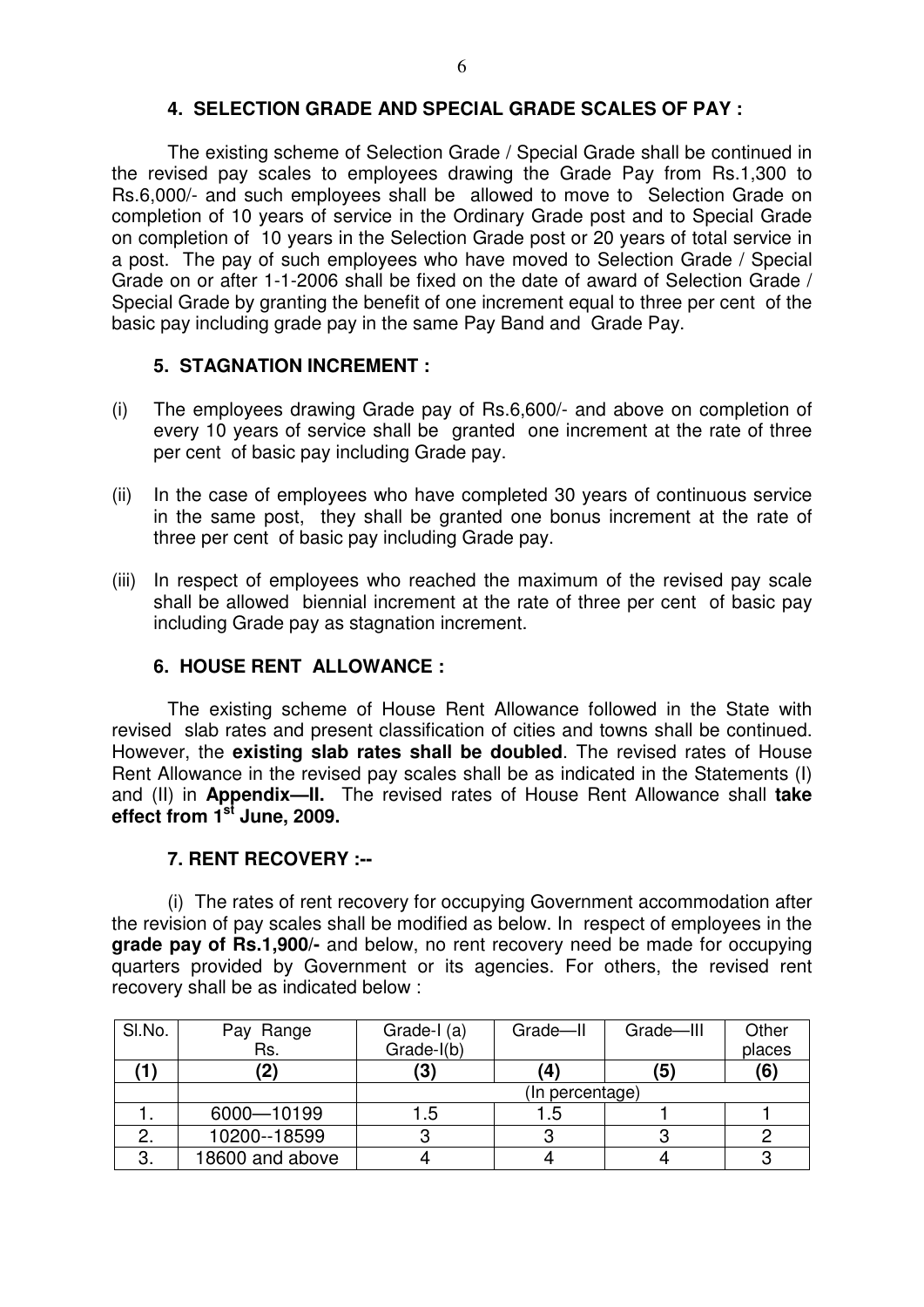The revised rates of rent recovery shall take effect from **1 st June, 2009**. The rent recovery already made at old rates with effect from 1—1—2006 to 31—05—2009 needs no revision even after the re-fixation of pay in the revised pay structure.

(ii) The Government also direct that the Government employees occupying houses provided by Accommodation Controller and who pay rent above the rate of rent prescribed for occupying Government quarters be allowed such amount in excess of the rent prescribed for occupation of Government quarters as House Rent Allowance subject to the maximum limit of House Rent Allowance eligible to them.

### **8. CITY COMPENSATORY ALLOWANCE:**

The present rates of city compensatory allowance **shall be doubled with effect from 1st June, 2009.** The revised rates of City Compensatory Allowance are as indicated in **Appendix—III.**

### **9. SPECIAL PAY :**

The existing quantum of special pay drawn by the employees shall be continued as such in the revised pay structure including the employees of Tamil Nadu House, New Delhi who are presently drawing special pay at the rate of 20% of the existing basic pay.

### **10. SPECIAL ALLOWANCE**:

As the Official Committee has recommended higher scales of pay to the posts of Section Officers / Private Secretaries in Secretariat / High Court, Deputy Collector, Tahsildars and Deputy Tahsildars in Revenue Department, the Government direct that the existing quantum of Special Allowance granted to these categories of posts shall be continued at the same rates in the revised pay structure.

### **11. PERSONAL PAY :**

The benefit of 5% personal pay granted to certain categories and adhoc personal pay granted to Office Assistants and Hospital Workers **shall be dispensed with** in the revised pay structure. However in order to avoid monetary loss to the incumbents who have already enjoyed the benefit of personal pay, Government direct that the personal pay drawn by such employees including the personal pay granted while moving on to Selection Grade / Special Grade shall be absorbed while fixing the pay in the revised pay structure.

### **12. AIDED EDUCATIONAL INSTITUTIONS:**

These orders shall apply to employees of all the Government aided educational institutions in the State.

### **13. HIGH COURT AND OFFICIAL ASSIGNEE:**

Orders on the revised scales of pay of the employees of High Court and Office of the Official Assignee will be issued separately by Home Department.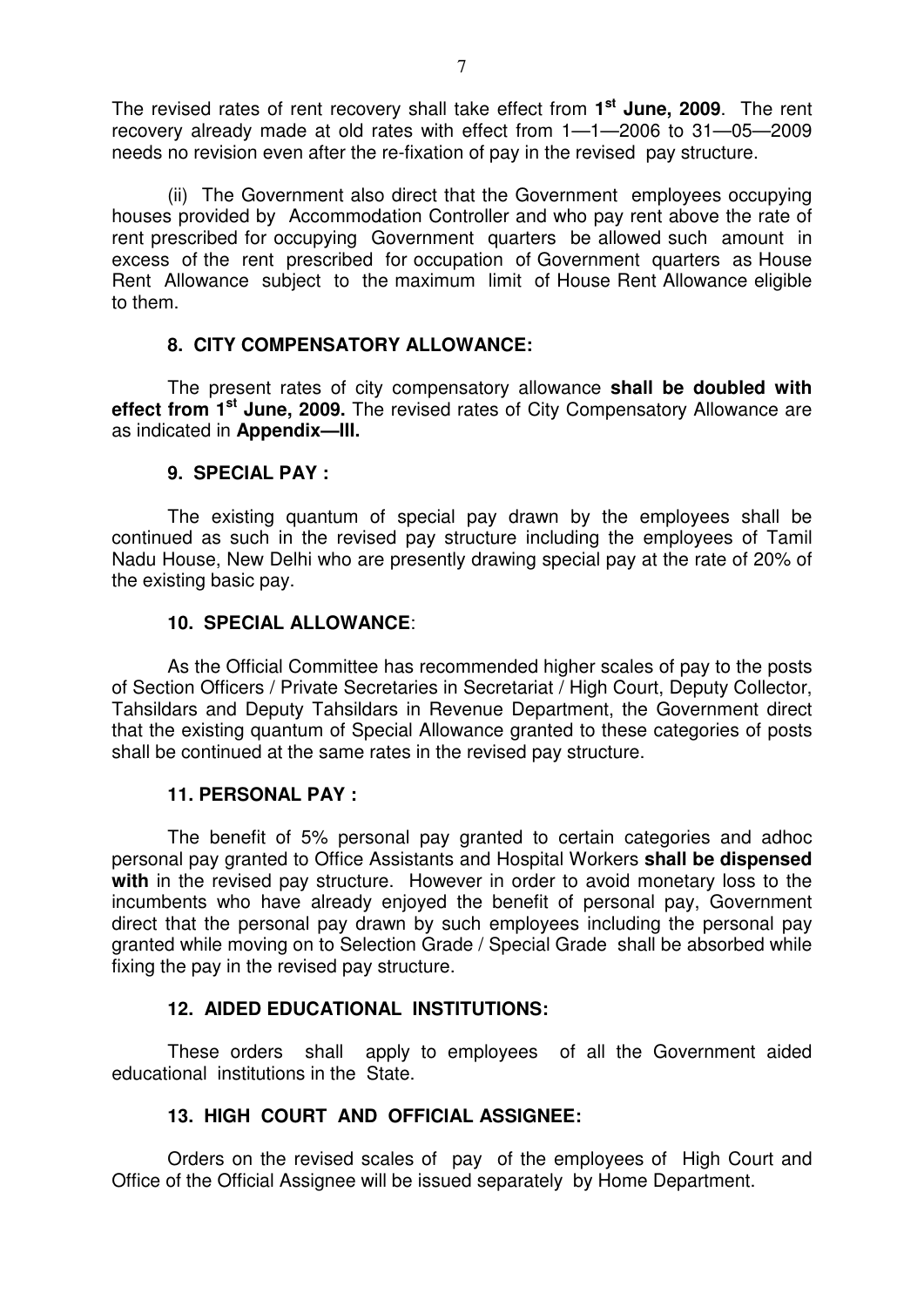### **14. LEGISLATIVE ASSEMBLY SECRETARIAT :**

Orders relating to the scales of pay of the employees of the Legislative Assembly Secretariat will be issued separately by the Legislative Assembly Secretariat.

### **15. TAMIL NADU PUBLIC SERVICE COMMISSION:**

 Orders relating to the pay of Chairman and Members and the scales of pay of the employees of Tamil Nadu Public Service Commission will be issued separately.

### **16. LOCAL BODIES :--**

Government accept the recommendations of the Official Committee for the employees of Local Bodies. The revised scales of pay of the employees of these institutions shall be as in Schedule—I to the Tamil Nadu Revised Scales of Pay Rules,2009. These orders are issued in exercise of the powers conferred under Sub-Section(1) of Section 86 of the Chennai City Municipal Corporation Act,1919, under Section 106 of the Madurai City Municipal Corporation Act,1971, under Section 108 of Coimbatore City Municipal Corporation Act, 1981 in respect of the employees of the Chennai, Madurai and Coimbatore Corporations respectively and under Section 8 of the Salem City Municipal Corporation Act, 1994 and under Section 8 of the Tiruchirappalli City Municipal Corporation Act, 1994 and under Section 8 of the Tirunelveli City Municipal Corporation Act,1994 respectively in respect of employees of Salem, Tiruchirappalli and Tirunelveli Corporations and under Section 8 of Tiruppur City Municipal Corporation Act, 2008 and Section 8 of Erode City Municipal Corporation Act, 2008 and Section 8 of Vellore City Municipal Corporation Act, 2008 and Section 8 of Thuttukudi City Municipal Corporation Act, 2008 in respect of employees of Tiruppur, Erode, Vellore and Thuthukudi Corporations by Sub-Section (3) of Section 70 of the Tamil Nadu District Municipalities Act, 1920 and in respect of the employees of Municipal Councils and Town Panchayats and in exercise of the powers conferred by Section 102 of the Tamil Nadu Panchayats Act,1994 in respect of employees of the Panchayats dealt with under the said Act.

**17.** The method of fixation of pay of the employees covered under **paragraph--12** and **16** above shall be as specified in **paragraph - 3** above.

**18.** The twenty eight standard pay scales as approved by the Government are given in **Schedule—I** to the Tamil Nadu Revised Scales of Pay Rules, 2009 to this order. The Government also direct that the new posts which are created in future shall be with reference to the above standard scales of pay and all Heads of Departments and Departments of Secretariat who moot out proposals for creation of new categories of posts should adhere to one of the pay scales under the four Pay Bands proposed in the revised pay structure with admissible Grade Pays.

### **19. POSTS ON SPECIAL TIME SCALES OF PAY :**

(i) The Special time scale of pay of the post of Village Assistants shall be revised from Rs.1800—20—2240 to Rs.3500—6000 with Grade Pay of Rs.600/ notionally with effect from 1—1—2006 and with monetary benefit from 1—1—2007.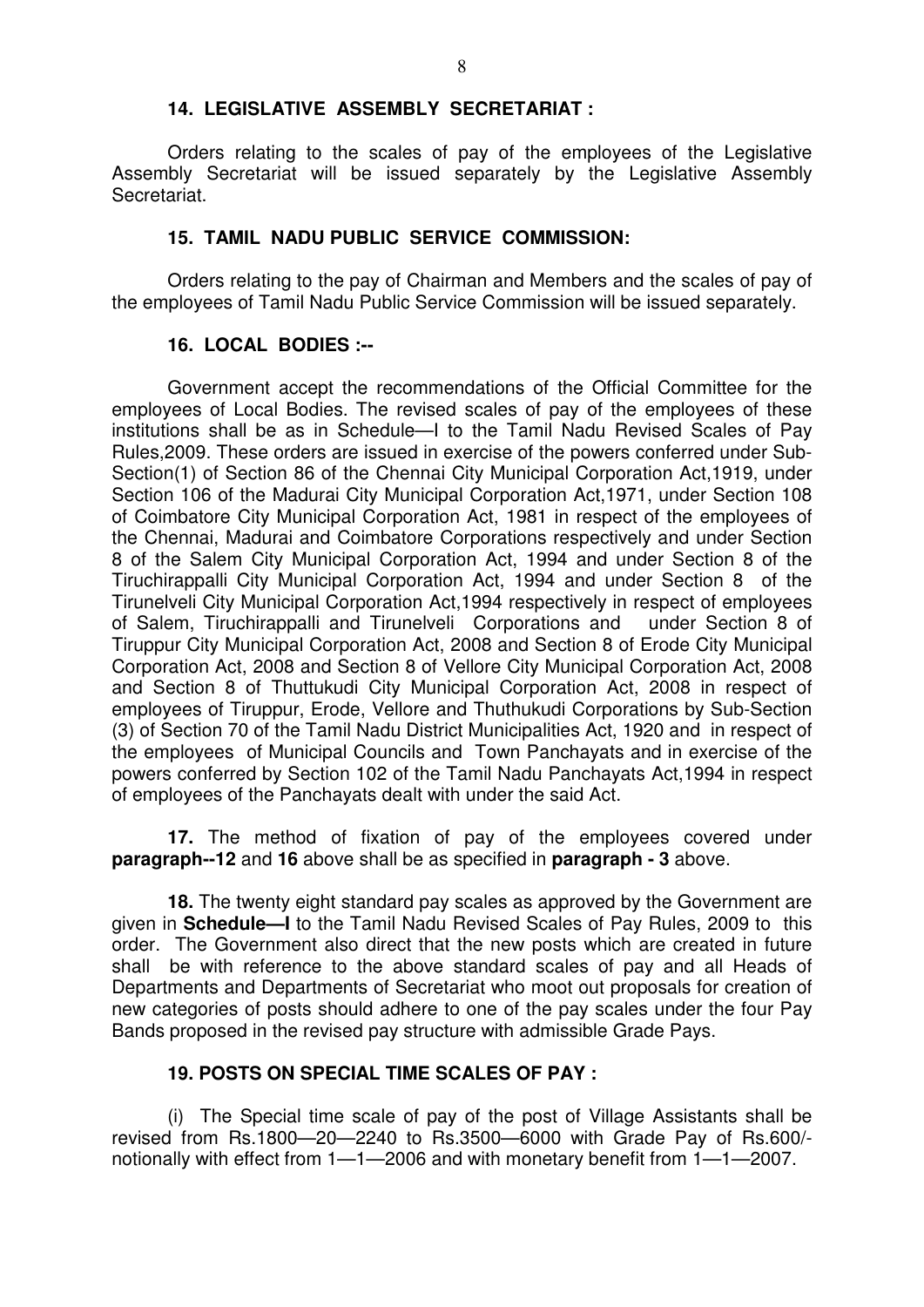(ii) The Special time scale of pay of the post of Noon-Meal Organisers / Anganwadi Workers shall be revised from Rs.600—10—700—20—1600 to Rs.1300—3000 with Grade Pay of Rs.300/- notionally with effect from 1—1—2006 and then refixed in the revised Special time scale of pay of Rs.2500—5000 with Grade Pay of Rs.500/- notionally with effect from 1—9—2006 and with monetary benefit from 1—1—2007.

(iii) The posts of Panchayat Assistants / Anganwadi Workers / Mini Anganwadi Workers / Anganwadi Helper, Grade—I / Noon Meal Cooks / Panchayat Clerks / Anganwadi Helper Grade—II and Cook Assistant on consolidated Pay as on 1—1—2006 and subsequently brought on to Special time scale of pay shall be revised as given in **Schedule--II**. **The Makkal Nala Paniyalargal who are at present drawing a consolidated pay of Rs.950 + 50 Conveyance Allowance per month shall be brought to Special Time Scale of pay of Rs.2500—5000 + Grade Pay of Rs.500/- with effect from the date of issue of these orders (i.e.) 1-6-2009.** 

 (iv) In respect of posts which were on consolidated pay and brought on to Special time scale of pay after 1—1—2006, such employees in such posts shall be entitled for revision of Consolidated Pay notionally with effect from 1—1—2006 with monetary benefit from 1—1—2007 and upto the date of bringing them to Special time scale of pay as applicable to other employees on Consolidated pay. Lateron these employees are entitled for the revised Special time scales of pay with effect from the dates indicated in **Schedule--II**. **The employees on Special time scales of pay shall be entitled for Dearness Allowance increase as sanctioned to regular Government employees from time to time. In addition these employees shall also be entitled for House Rent Allowance and City Compensatory Allowance as indicated in Appendix – II & III with effect from 1—6—2009.**

### **20. EMPLOYEES ON CONSOLIDATED PAY / FIXED PAY / HONORARIUM :**

 The Government direct that the existing rate of Consolidated Pay / Fixed Pay / Honorarium drawn by the employees as on 1—1—2006 shall be increased by 25%. Further, the employees drawing Consolidated Pay / Fixed Pay / Honorarium below Rs.600/- in the revised pay structure shall be granted Rs.20/- as adhoc increase and the employees drawing Rs.600/- and above shall be granted Rs.40/- as adhoc increase as and when Dearness Allowance is granted to the employees on regular / special time scales of pay. The revised remuneration of the employees on Consolidated Pay / Fixed Pay / Honorarium shall therefore be fixed as follows:

- i) Consolidated Pay / Fixed Pay / Honorarium as on 1—1—2006; plus
- ii) Total sum of adhoc increase of Rs.10/- in the case of those drawing below Rs.150/- p.m. and Rs.20/- in the case of those drawing Rs.150/- and above per month as the case may be and paid to them upto 1—1—2006.
- iii) 25% increase on (i) above and then rounding the resultant figure to the next multiple of Rs.10/-
- iv) From 1—7—2006 adhoc increase shall be granted at the rate of Rs.20/- for those drawing revised Consolidated Pay / Fixed Pay /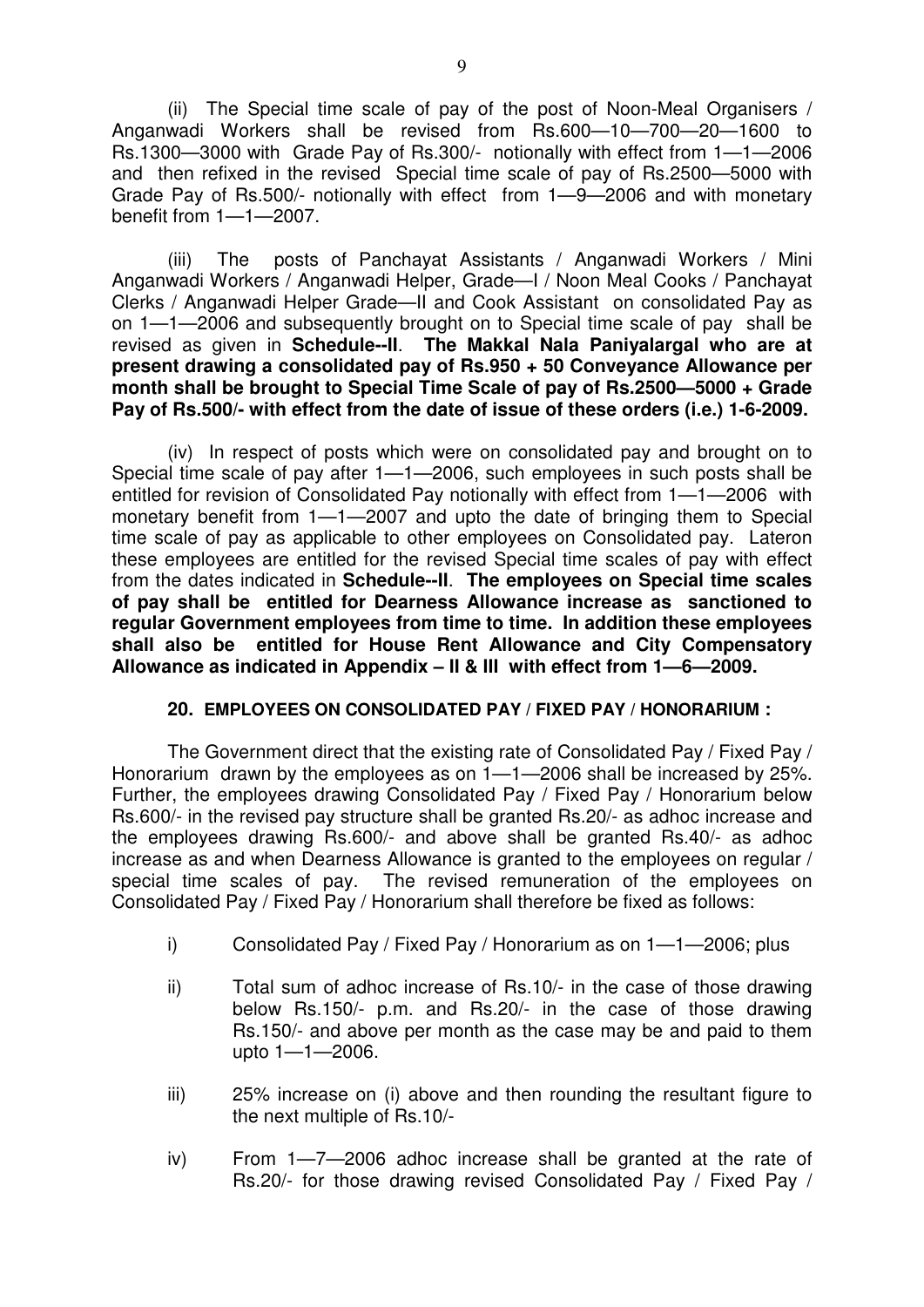Honorarium upto Rs.600/-p.m. and Rs.40/- for those drawing Consolidated Pay / Fixed Pay / Honorarium of Rs.600/- and above.

Necessary illustrations are appended to this order in **Appendix –VI.** The arrears of these employees shall be computed and then the Interim Arrears already sanctioned to them shall be adjusted. Out of the net balance arrears amount so arrived after deducting the Interim Arrears, the same shall be paid in the manner as applicable to employees on regular pay scales / employees on special time scales of pay.

### **21. CONTRACT ASSISTANT / JUNIOR ASSISTANT :**

The Consolidated Pay of the Assistants in Secretariat and Junior Assistant in the Ministerial Service who were appointed temporarily on contract basis in the year 2003 shall be enhanced by 25%. Accordingly, their **Consolidated pay shall be revised from Rs.4,000/- p.m. to Rs.5,000/- p.m. with effect from 1—1—2007.** The arrears of Consolidated Pay of these employees shall be computed and then the Interim Arrears already sanctioned to them shall be adjusted. Out of the net balance arrears amount so arrived after deducting the Interim Arrears the same shall be paid in the manner as applicable to employees on regular pay scales / employees on special time scales of pay.

**22.** The Heads of Departments and Regional Officers shall be responsible for fixation of pay of the employees and they should take special interest for speedy implementation of these orders without any discrepancies. They are requested to bring to the notice of the government any difficulties in the implementation of the revised pay scales. **The pay fixing authorities shall be responsible for fixing the pay of the employees with reference to the entitled appropriate pay band and grade pay as against the pre-revised scale of pay.** Further, any wrong fixation brought to the notice of Government will be viewed seriously. Recoveries shall be insisted upon in cases where over-payments are noticed on account of wrong fixation after giving due notice to the employees concerned. A review of the implementation of these orders shall be made part of the scheme of annual inspection of the concerned offices.

### **23. Judicial Officers of Subordinate Judiciary:**

 Considering the fact that the Supreme Court of India has constituted Justice E. Padmanabhan, One Member Committee for making necessary recommendations uniformly on revision of scales of pay of Judicial Officers of Subordinate Judiciary of all States, the Government direct that the scale of pay of the Judicial Officers and Pension of retired Judicial Officers shall be revised based on the recommendations of the Justice E.Padmanabhan, One Member Committee and further orders issued by the Hon'ble Supreme Court of India thereon.

### **24. Rectification of anomalies :**

 As the Official Committee has recommended revision of pay scales to the employees on a "Pay scale to Pay scale basis", the Committee has recommended that the anomalies in pay scales pointed out by various Employees Associations / Individual Employees to the Committee shall be examined by Government separately and suitable orders issued thereon. The Government accepts this recommendation.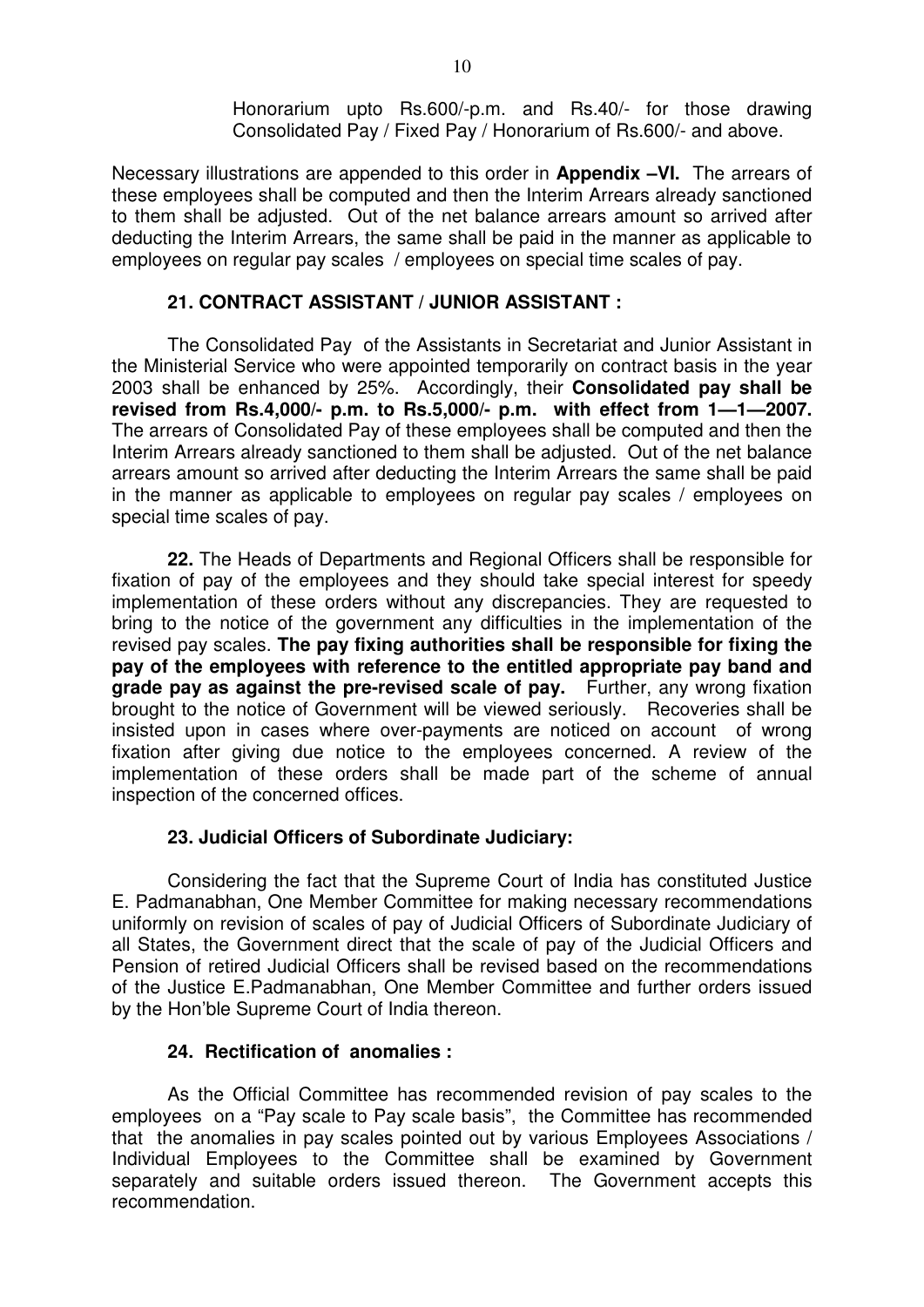**25.** The following notification will be published in the Tamil Nadu Government Gazette :--

### **NOTIFICATION**

 In exercise of the powers conferred by the proviso to Article 309 of the Constitution of India, the Governor of Tamil Nadu hereby makes the following rules, namely:--

### **RULES**

### **Short title and Commencement :**

- (1) These rules may be called the Tamil Nadu Revised Scales of Pay Rules, 2009.
- (2) They shall be deemed to have come into force notionally on the  $1<sup>st</sup>$  January, 2006 and with monetary benefit from  $1<sup>st</sup>$  January, 2007.
- **2. Definition:--** In these Rules, unless the context otherwise requires:--
	- (i) 'basic pay ' means pay as defined in  $FR 9 (21) (a)(i)$ .
	- (ii) "present emoluments" shall comprise,
	- (a) the basic pay as on the  $1<sup>st</sup>$  January, 2006 of a Government employee in the existing pay scale.
- **Note :-** (i) In the case of employees drawing personal pay on 1<sup>st</sup> January, 2006 in the existing scales of pay, which as per the existing rules should be absorbed in the increments, will continue to be drawn in the revised pay and will be absorbed in future increments and as such this will not be included in the basic pay defined in clause (a) above.
	- $(ii)$  In the case of employees drawing personal pay in the existing scales of pay, which as per the existing rules / orders should not be absorbed in the increments, such personal pay shall be treated as pay for purpose of clause (a) above and will be discontinued in the revised pay.
	- (b) "existing emoluments" mean the sum of (i) existing basic pay + personal pay (if admissible), (ii) dearness pay with reference to the basic pay and (iii) dearness allowance appropriate to the basic pay plus dearness pay at an index average 536 (1982 = 100).
	- (c) "pay in the pay band" means pay drawn in the running pay bands specified in the Schedule.
	- (d) "Grade pay" is the fixed amount corresponding to the pre-revised pay scales / posts.
	- (e) "Basic pay " in the revised pay structure means the pay drawn in the prescribed pay band plus the applicable grade pay but does not include any other type of pay like Special Pay.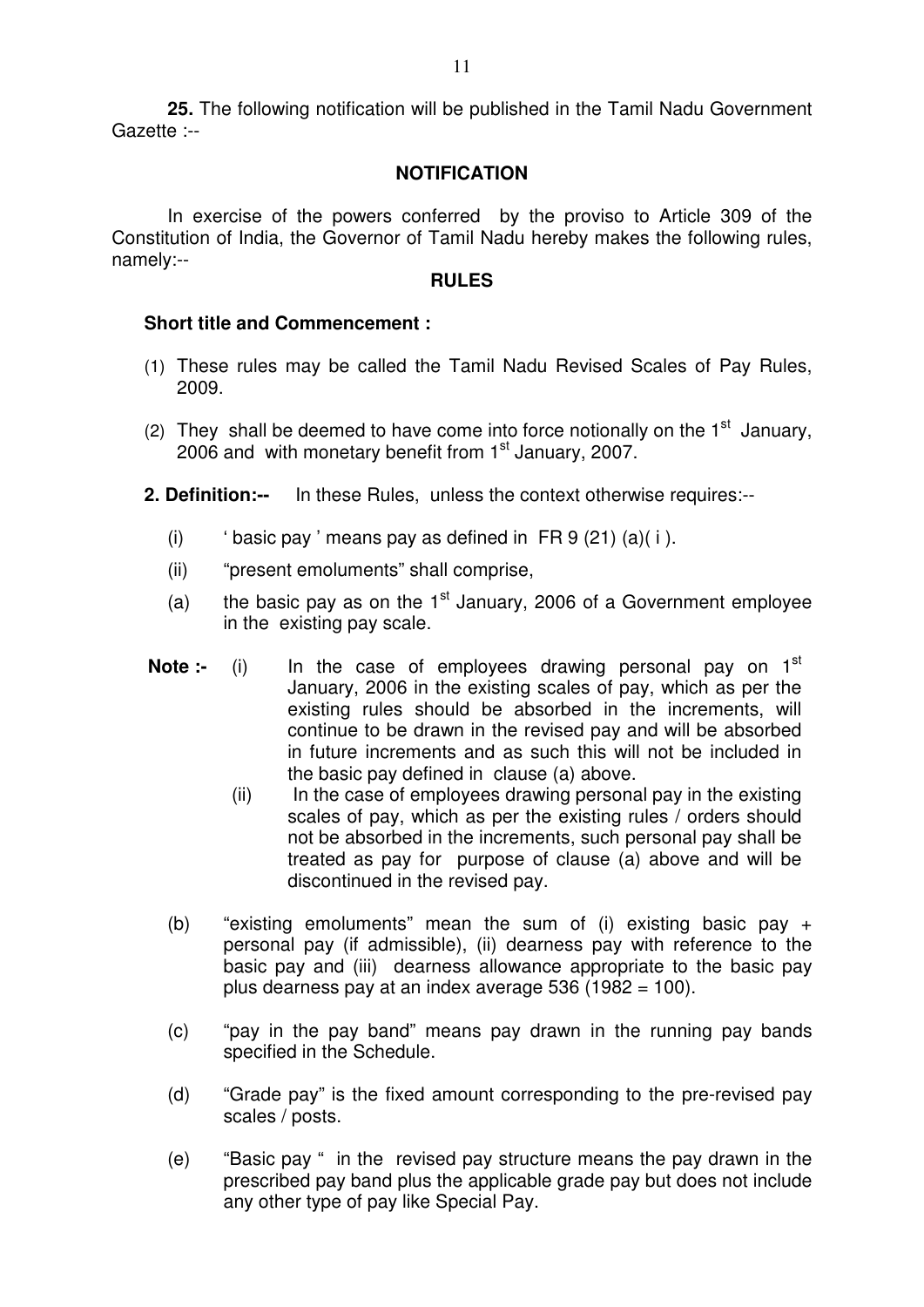**3.** (1) **Revised Scale of Pay of Posts : --** The revised scale of pay for the existing scale of pay specified in column (2) of **Schedule—I** shall mean the revised pay specified in column (3) and grade pay specified in column(5) thereon.

(2) **Application of Revised Scales of Pay : --** Save as otherwise provided in these Rules, there shall be paid to holders of all posts in a substantive or in officiating capacity or appointed temporarily under rule 10 (a) (i) or promoted temporarily under rule 39(a)(i) of the General Rules for the Tamil Nadu State and Subordinate Service Rules (including those under suspension or on deputation or on foreign service or on leave or suspended lien) pay calculated in the revised scales of pay.

**4**. **Fixation of Pay in the revised pay structure:**-- The initial pay of a Government employee who elects to be governed by the revised pay structure from 1<sup>st</sup> January 2006 shall be fixed separately in respect of his substantive pay in the permanent post on which he holds a lien or would have had a lien if it had not been suspended and in respect of his pay in the officiating post held by him, in the following manner, namely :--

- (1) **In the case of all employees** :--
- (i) The pay in the pay band / pay scale shall be determined by multiplying the existing basic pay as on 1—1—2006 by a factor of 1.86 and rounding off the resultant figure to the next multiple of 10.
- (ii) If the minimum of the revised pay band / pay scale is more than the amount arrived at as per (i) above, the pay shall be fixed at the minimum of the revised pay band / pay scale;
- (iii) Where, in the fixation of pay, the pay of Government employees drawing pay at two or more consecutive stages in the existing scale gets bunched, that is to say gets fixed, in the revised pay structure at the same stage in the pay band, then for every two stages so bunched, benefit of one increment shall be given so as to avoid bunching of more than two stages in the revised running pay bands. For this purpose, the increment will be calculated on the pay in the pay band only and **grade pay should not be taken into account** for the purpose of granting increments to alleviate bunching.
- (iv) In the case of pay scales in Higher Administrative Grade (HAG) in the Pay Band—4, benefits of increments due to bunching shall be given taking into account all the stages in different pay scales in this grade.
- (v) If by stepping up of the pay as above, the pay of a Government employee gets fixed at a stage in the revised pay band / pay scale (where applicable) which is higher than the stage in the revised pay an employee who was drawing pay at the next higher stage or stages in the same existing scale is fixed, the pay of the latter shall also be stepped up only to the extent by which it falls short of that of the former.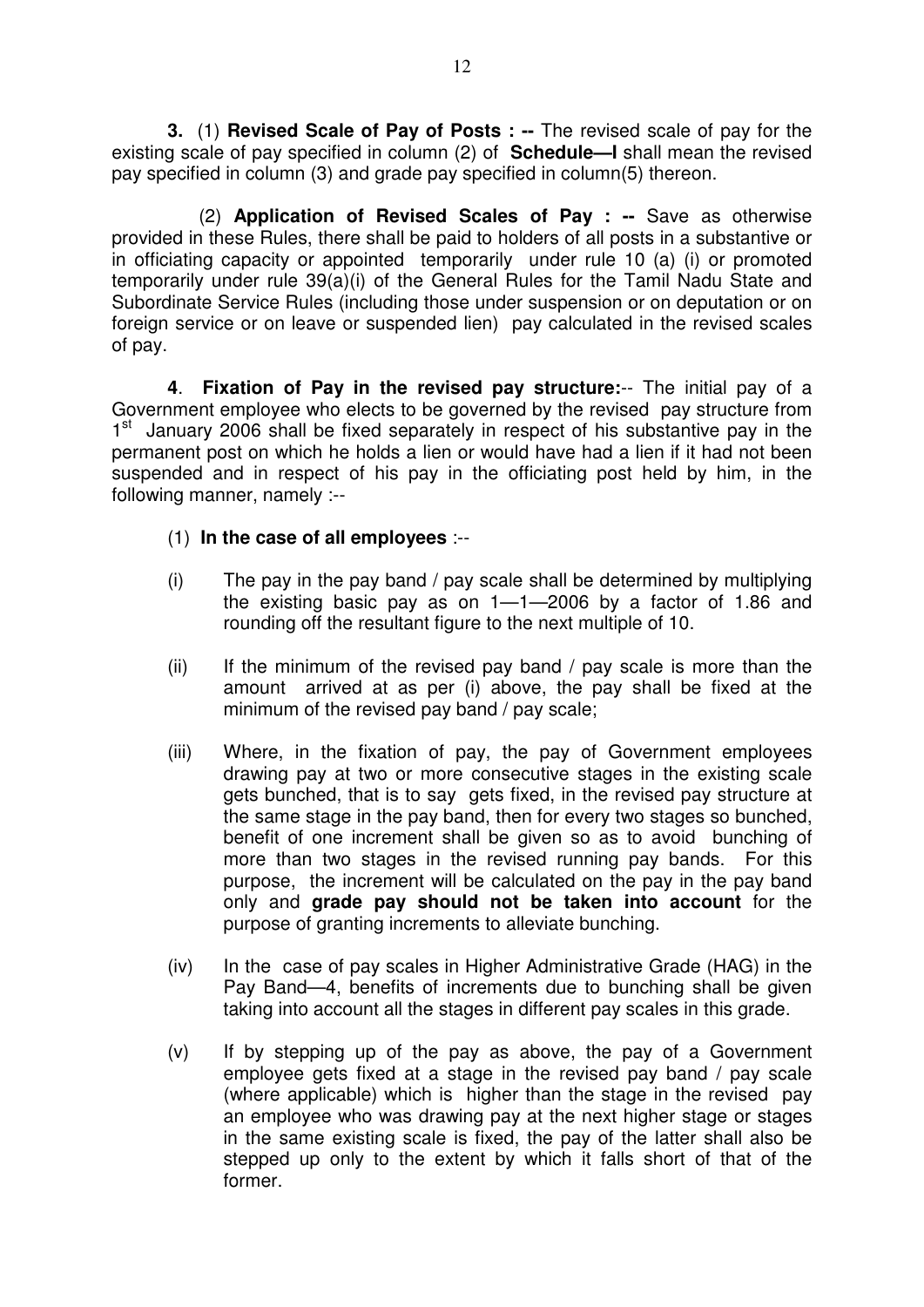(vi) the pay in the pay band will be determined in the above manner. In addition to the pay in the pay band, grade pay corresponding to the existing scale will be payable.

### **NOTE :-- See Illustration -- 1 to 9 in Schedule—III to these rules.**

(2) If a Government employee is on leave on  $1<sup>st</sup>$  January 2006, he shall be entitled to the revised pay structure from that date, but the pay so fixed in the revised scale shall be admissible to him only from the date of his return to duty in the post after the expiry of leave and the period commencing on the 1<sup>st</sup> January 2006 and ending with the date of such return will count for future increment in the revised pay structure depending on whether it will count for future increments in the existing scale.

 (3) Similarly where a Government employee is on study leave on the first day of January, 2006 he will be entitled to the benefits under these Rules from 1—1—2006 or the date of option.

(4) A Government employee who on the  $1<sup>st</sup>$  January 2006 is on leave preparatory to retirement, shall be entitled to choose his pay either in his substantive post or in the officiating post in the revised scale with effect from date for the purpose of computing his gratuity and pension.

 (5) If a Government employee was under reduction of pay or stoppage of increment as a penalty on the  $1<sup>st</sup>$  January 2006 his pay shall be fixed in the revised pay structure on the basis of present emoluments he drew on the 1<sup>st</sup> January 2006 and he shall continue to draw the pay so fixed in the revised scale till the expiry of the period of penalty. His pay in the revised scale shall be refixed immediately following the date of expiry of the period of penalty with reference to the present emoluments which he would have drawn on the  $1<sup>st</sup>$  January, 2006 taking the fact into consideration whether the penalty awarded is with or without cumulative effect. If, for instance, a Government employee's increment falling due on the  $1<sup>st</sup>$  January, 2006 had been postponed for a year without cumulative effect, his actual present emoluments as on the  $1<sup>st</sup>$  January 2006 would be the basis for determination of his revised pay with effect from the  $1<sup>st</sup>$  January, 2006 and the pay so fixed shall be in force upto the 31<sup>st</sup> December 2006. However, for purpose of determination of his pay with effect from 1<sup>st</sup> January 2007 his pay on the 1<sup>st</sup> January 2006 shall be refixed notionally based on the present emoluments which he would have received on the 1<sup>st</sup> January 2006 but for his penalty and he will get the next increment on the 1<sup>st</sup> January 2007 from that stage.

(6) If, however, the penalty of stoppage of increment due on the  $1<sup>st</sup>$  January 2006 had been awarded with cumulative effect, the revised pay shall be fixed based on the actual present emoluments as on the  $1<sup>st</sup>$  January 2006. There shall be no refixation of pay in this case.

(7) If a Government employee is under suspension on the  $1<sup>st</sup>$  January 2006, or if he was discharged or reverted from a post before that date and is reappointed to that post after that date, he shall be entitled to the revised scales of pay only from the date on which he returns to duty in the post or from the date of his reappointment to that post.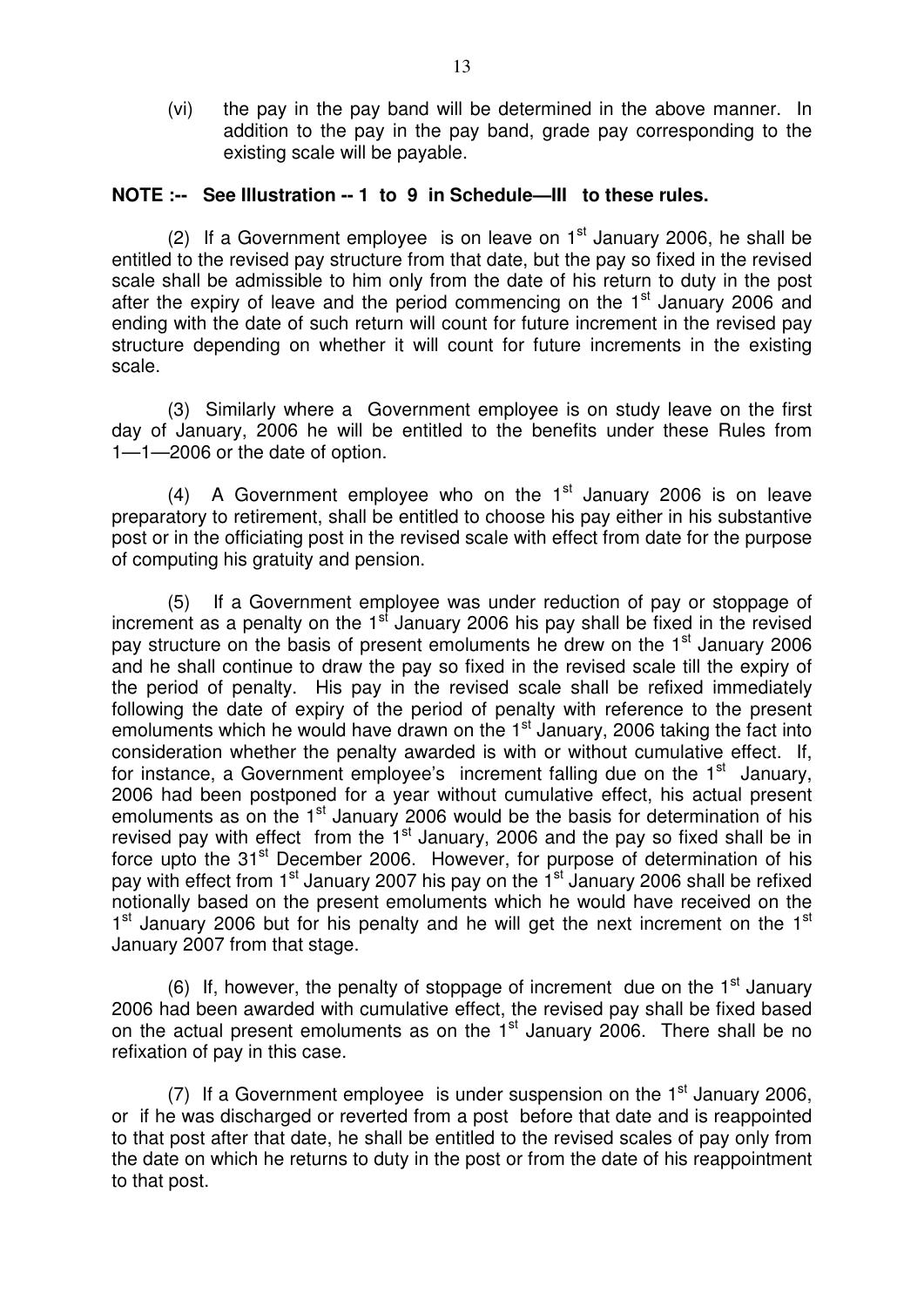### **5. Rectification of anomaly of Junior getting more pay than Senior :**--

(1) In cases where a senior Government employee appointed to a higher post before the  $1<sup>st</sup>$  day of January, 2006 draws less pay in the revised pay structure than his junior who is appointed to the higher post on or after the  $1<sup>st</sup>$  day of January, 2006, the pay in the pay band of the senior Government employee should be stepped up to an amount equal to the pay in the pay band as fixed for his junior in that higher post. The stepping up should be done with effect from the date of appointment of the junior Government employee subject to the fulfilment of the following conditions, namely :--

- (a) both the junior and the senior Government employees should belong to the same category and should have been promoted to the same post.
- (b) the pre-revised scale of pay and the revised scale of pay along with grade pay of the lower and higher posts to which they are entitled to draw pay should be identical.
- (c) the senior Government employee at the time of appointment should have been drawing equal or more pay than the junior.

(2) The anomaly should have arisen directly as a result of the introduction of the revised scales of pay.

(3) Where a junior who opts to come over to the revised scale from a date subsequent to 1<sup>st</sup> January 2006 and happens to get more pay than that of his senior by way of fitment benefit, then the pay of the senior shall be stepped up to the level of the pay of the junior with effect from the date from which the junior draws such higher pay, provided that the senior was drawing pay higher than or equal to the pay of the junior in the pre-revised scales of pay from time to time.

### **6. Rate of Increment in the Revised Pay Structure:**

The rate of increment in the revised pay structure shall be three per cent of the sum of pay in the Pay Band and Grade Pay applicable which shall be rounded off to the next multiple of 10. The amount of increment shall be added to the existing pay in the Pay Band.

## **7. Date of Annual Increments in the Revised Pay Structure:**

- (i) The Government employees shall be permitted to draw their annual increment in the revised pay structure in four quarters admissible in the existing scale of pay as the case may be viz.  $1^{st}$  January,  $1^{st}$  April,  $1^{st}$  July and  $1^{st}$  October.
- (ii) The next increment of a Government employee in the revised pay scale shall be granted on the date he would have drawn increment had he continued in the existing pay scale.
- (iii) If a Government employee draws his next increment in the revised pay scale under sub-rule (ii) above and thereby becomes eligible for higher pay than his senior whose next increment falls due at a latter date, then the pay of such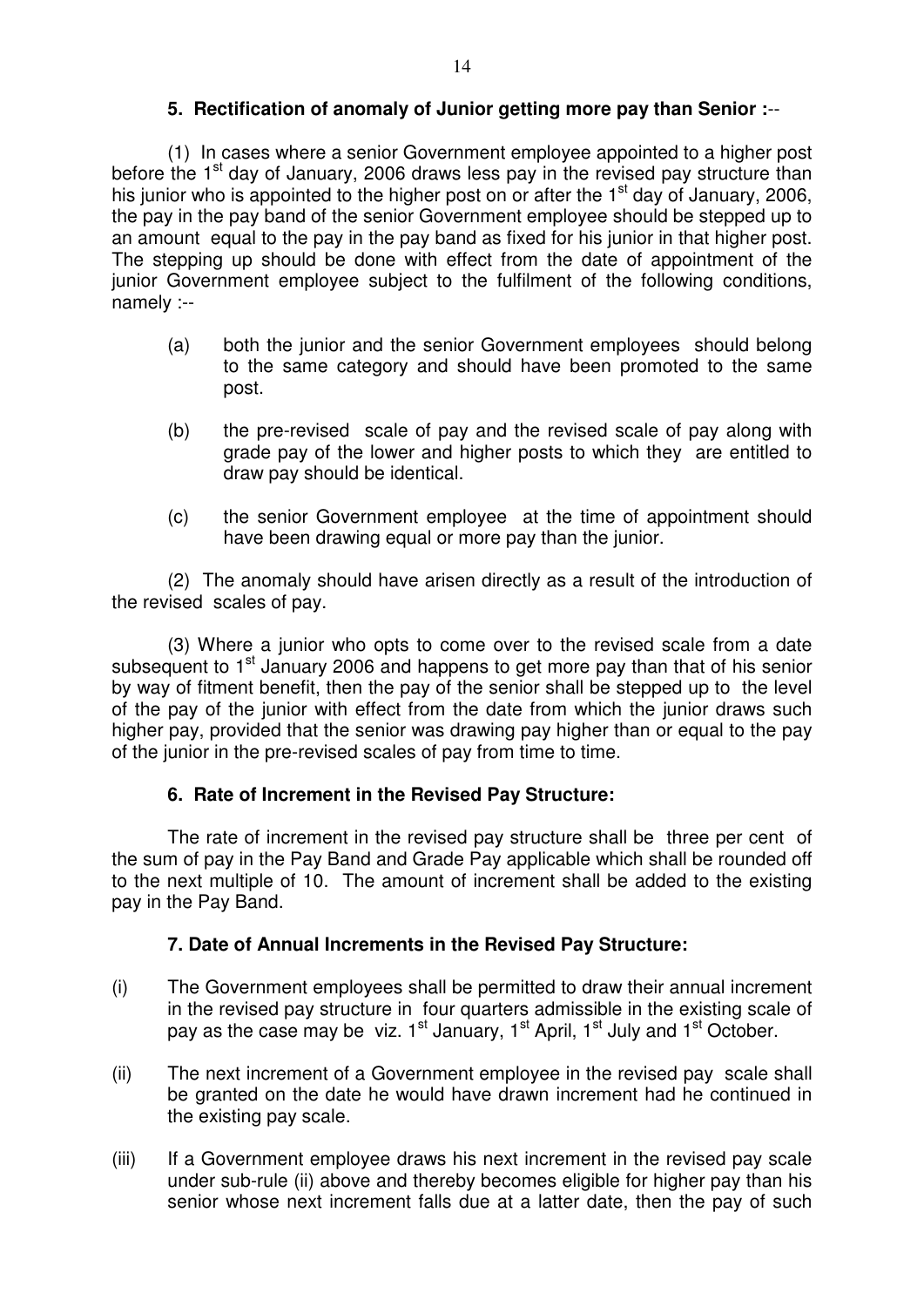senior shall be refixed equal to the pay of the junior from the date on which the junior becomes entitled to higher pay.

(iv) In the case of Government employees who had been drawing stagnation increment beyond the maximum of the existing scale of pay and stagnating at the maximum in the existing scales for more than a year as on 1<sup>st</sup> January, 2006, the next increment in the revised scale shall be allowed on the  $1<sup>st</sup>$ January, 2006 itself and subsequently sanctioned biennial increments.

### **NOTE : See Illustration – 1 to 9 in Schedule – III to these rules.**

### **8. Option :--**

(1) A Government employee may exercise option to remain in the existing scale of pay until the date on which he earns his next or any subsequent increments in the existing scale of pay or until he vacates his post or ceases to draw pay in that pay scale ;

Provided that, if a Government employee does not exercise his option within the period specified below he shall be deemed to have opted for the revised scales of pay with effect from the  $1<sup>st</sup>$  January, 2006.

 (2) The **option shall be exercised** in writing in the Form given in **Schedule-IV** to these Rules **within three months** from the date of publication of these Rules and intimated by the Government employee :--

- (i) if his pay and allowances are drawn by the head of his office, to the head of his office;
- (ii) if he is a self-drawing Government employee, to his Pay and Accounts Officer / Treasury Officer / Sub-Treasury Officer concerned.

Provided that in the case of a Government employee who was on leave on that date or who was discharged from service before and was not in the service on that date, or who was on deputation or on foreign service, the option shall be exercised in writing within a period of three months from the date on which he returns from leave, or is reappointed to the post, or rejoins duty in the State, as the case may be.

(iii) Where a Government employee is under suspension on the  $1<sup>st</sup>$  January, 2006, the option may be exercised within three months from the date on his return to duty if that date is later than the date prescribed in this subrule.

### (iv) The **option once exercised shall be final.**

(v) If a Government employee opts to remain in the existing scale of pay for a specified period, he shall be entitled to draw pay in the existing pay scale during that period and also the amount of dearness allowance and other allowances at the existing rates and shall be fixed in the revised pay scale at the end of the period specified in accordance with the provisions under these Rules.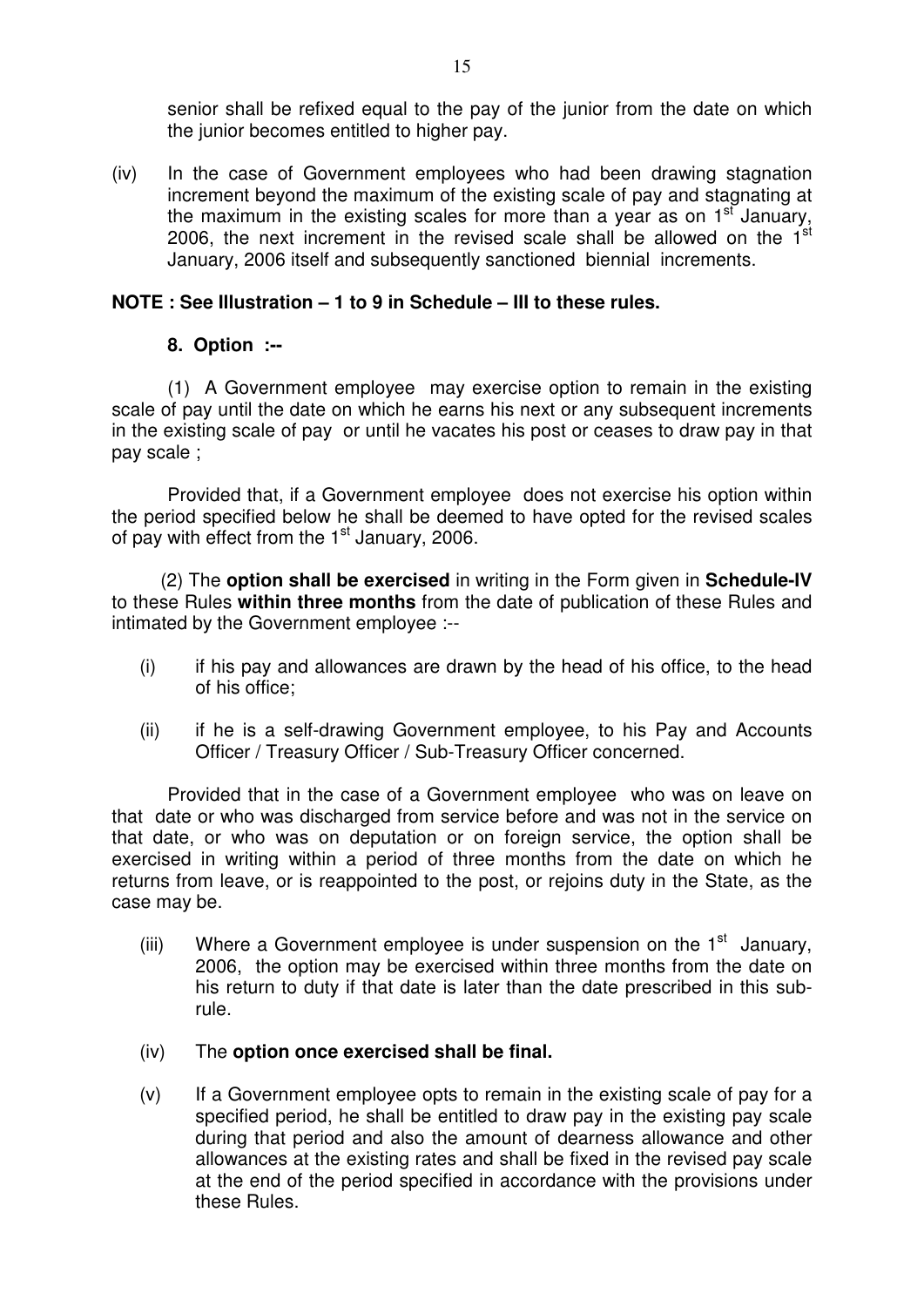- NOTE: (1) Persons whose services were terminated on or after the  $1<sup>st</sup>$  January, 2006 and who could not exercise the option within the prescribed time limit on account of discharge on the expiry of the sanctioned post, resignation, dismissal or discharge on disciplinary grounds are entitled to the benefits in this rule.
- NOTE: (2) Persons who have died on or after  $1<sup>st</sup>$  January 2006 and could not exercise the option within the prescribed time limit be deemed to have opted for the revised scales on and from the  $1<sup>st</sup>$  day of January 2006 or such later date as is more beneficial to their dependent, if the revised pay scales are more favourable and in such cases, necessary action for payment of arrears should be taken by the Head of Office immediately.

### **9. Fixation of Pay of Employees appointed on or after 1—1—2006.**

Fixation of pay in the revised pay structure of employees appointed as fresh recruits on or after 1—1—2006, the entry level pay in the pay band at which the pay of direct recruits to a particular post carrying a specific grade pay shall be fixed on or after 1—1—2006. This procedure is also applicable in the case of those recruited between 1—1—2006 and the date of issue of this Notification / Orders. In such cases, where the emoluments in the pre-revised pay scale(s) [i.e. basic pay in the pre-revised pay scale(s) plus Dearness Pay plus Dearness Allowance applicable on the date of joining] exceeds the sum of the pay fixed in the revised pay structure and the applicable dearness allowance thereon, the difference shall be allowed as personal pay to be absorbed in future increments in pay.

### **10) Fixation of Pay on Promotion on or after 1—1—2006.**

In the case of promotion from one grade pay to another in the revised pay structure, the fixation shall be done in the manner given below:--

One increment equal to three per cent of the sum of the pay in the pay band and the existing grade pay shall be computed and rounded off to the next multiple of 10. This will be added to the existing pay in the pay band. The difference in grade pay corresponding to the promotion post and the feeder post will thereafter be granted in addition to this pay in the pay band. In cases where promotion involves change in the pay band also, the same methodology shall be followed. However, if the pay in the pay band after addition of the increment is less than the minimum of the higher pay band to which promotion is taking place, pay in the pay band will be stepped to such minimum.

### **11. Date of effect :**

The revised pay scales / Special time scales of pay / Consolidated Pay / Fixed Pay / Honorarium shall take **notional effect from 1st January, 2006 and with monetary benefit from 1st January, 2007**.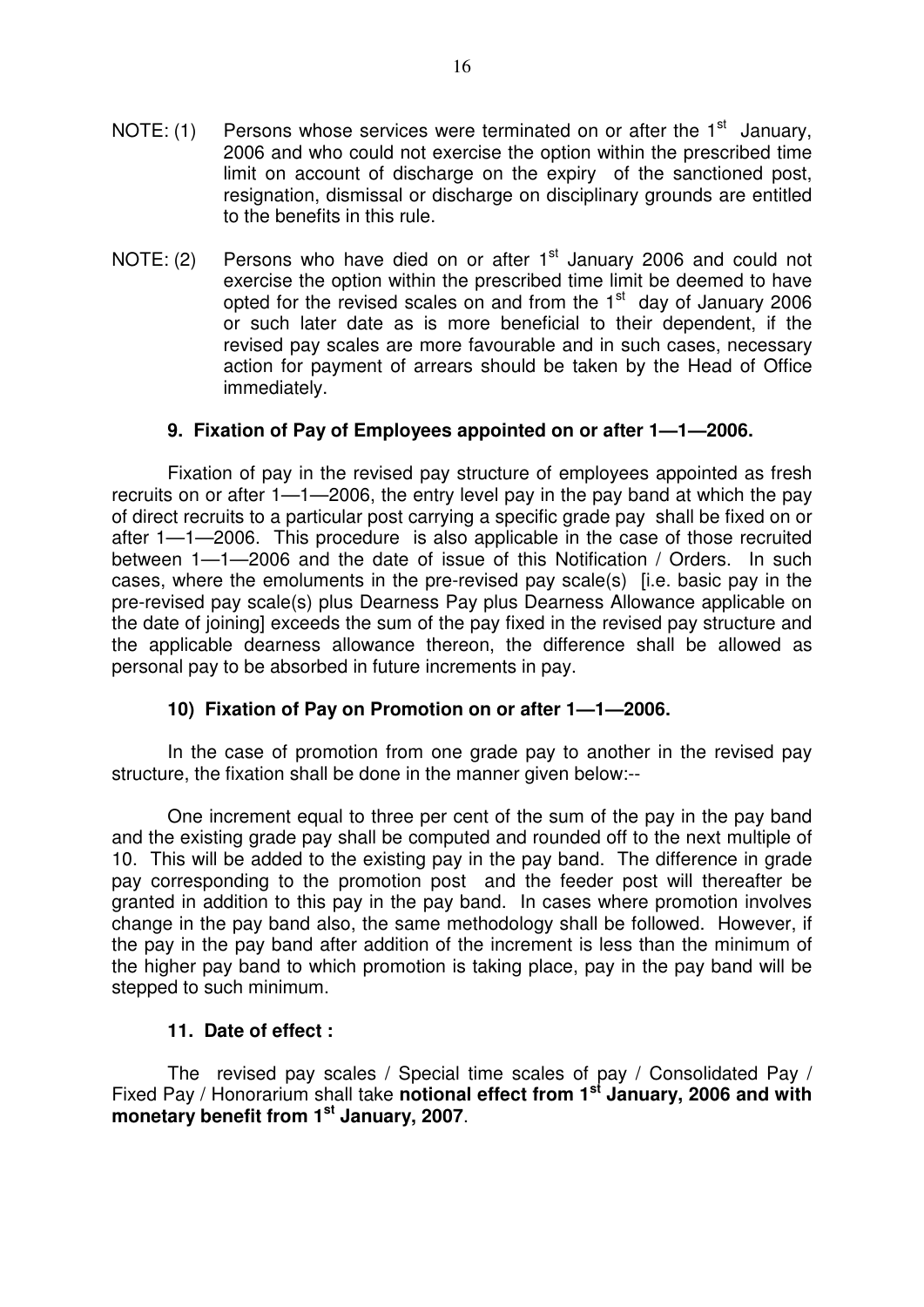The Government may, by order, remove any difficulty that may arise in giving effect to the provisions of these Rules.

### **13. Power to amend the rules:**

- (1) The Government may, by order, amend the Rules:
- (2) All references made in these Rules shall be considered as relating to the rules as amended from time to time in exercise of the powers conferred by these Rules.

### **14. Effect of other rules:**

Save as otherwise provided in these Rules, no provision of any other rules made or deemed to have been made under the proviso to Article 309 of the Constitution of India shall, in so far as it is inconsistent with any of the provision of these Rules, have any effect.

## **(BY ORDER OF THE GOVERNOR)**

### **K. GNANADESIKAN, PRINCIPAL SECRETARY TO GOVERNMENT.**

### **To**

All Secretaries to Government. The Secretary, Legislative Assembly, Secretariat, Chennai-600 009. The Secretary to the Governor, Chennai--32. The Comptroller, Governors Household, Raj Bhavan, Chennai-32. The Secretary to the Governor, Chennai--32. The Governor's Secretariat, Raj Bhavan, Guindy, Chennai- 600 032. All Departments of Secretariat(OP / Bills), Chennai – 9. All Heads of Departments. All Collectors / All District Judges / All Chief Judicial Magistrates. The Accountant General (Accounts & Entitlements), Chennai- 600 018. The Accountant General (Accounts & Entitlements) Chennai-600 018 (By name). The Principal Accountant General (Audit.I), Chennai-600 018. The Principal Accountant General (Audit.I), Chennai-600 018 (By name). The Accountant General (Audit.II), Chennai-600 018. The Accountant General (Audit.II), Chennai-600 018 (By name). The Accountant General (CAB), Chennai-600 009 / Madurai. The Registrar General, High Court, Chennai-600 104. The Chairman, Tamil Nadu Public Service Commission, Chennai-600 002. The Registrar of all Universities in Tamil Nadu. The Director of Treasuries and Accounts, Chennai-15. The Director of Pension, DMS Complex, Chennai-600 006. The Director of Local Fund Audit, Chennai – 108. The Pension Pay Officer, Chennai- 600 006. The Pay and Accounts Officer, Secretariat, Chennai-9. The Pay and Accounts Officer,( North / South / East) Chennai- 1 / 35 / 5. The Pay and Accounts Officer, Madurai - 625 001. All Treasury Officers / Sub-Treasury Officers.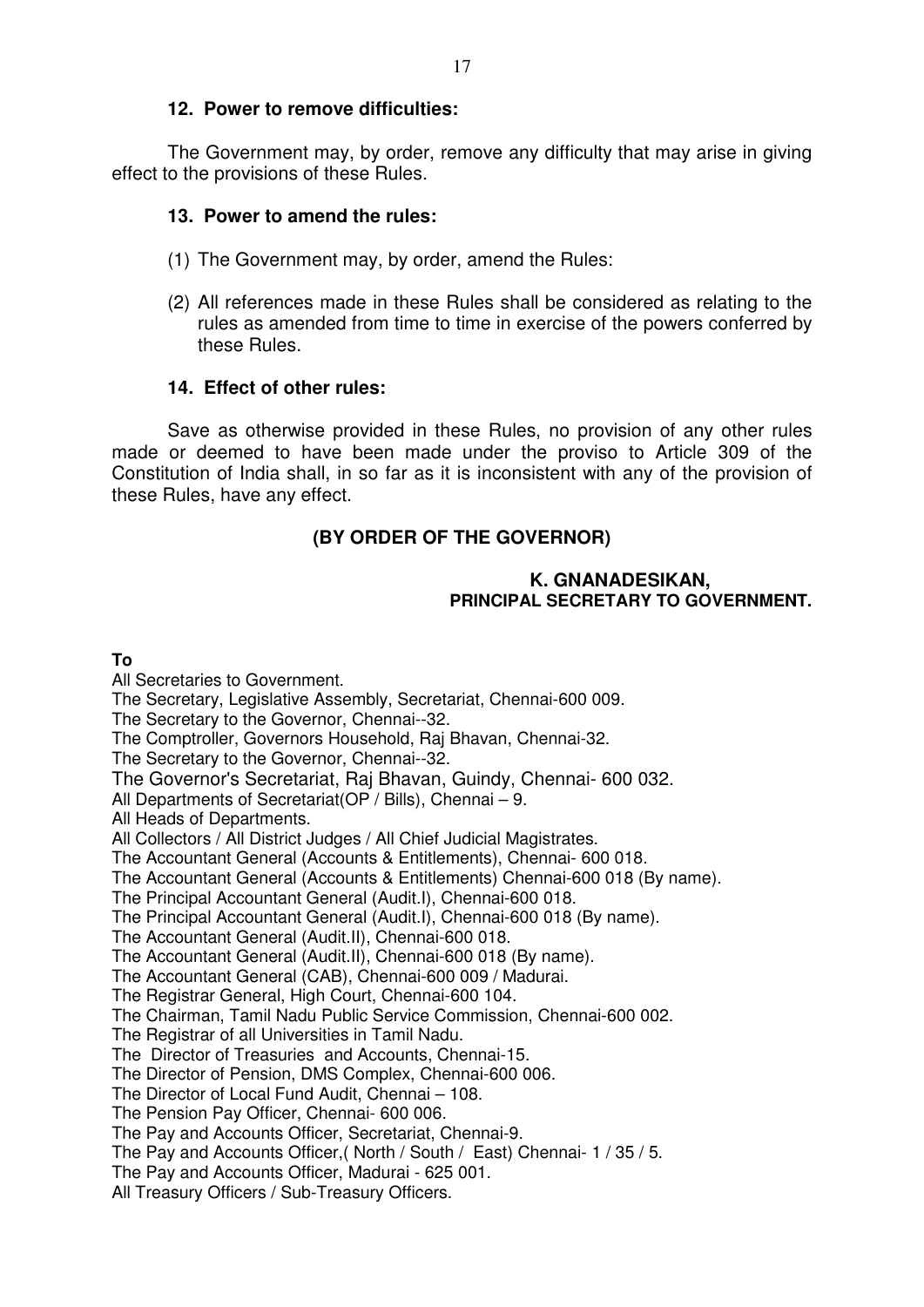The Commissioner of Tribunal for Disciplinary Proceedings, No.6, Manickeswari Road, Chennai-10.

The Commissioner, Corporation of Chennai / Madurai / Coimbatore /Tiruchirapalli / Salem / Tirunelveli, Tuticorin, Vellore, Tirupur, Erode.

All State Owned Corporations and Statutory Boards.

All Divisional Development Officers / Revenue Divisional Officers/ Tahsildars.

All Block Development Officers / Municipal Commissioners.

All Chief Educational Officers / Panchayat Union Commissioners.

The Project Co-ordinator, Tamil Nadu Integrated Nutrition Project, No.570, Anna Salai, Chennai-18.

All Recognised Service Associations.

### **Copy to:**

The Secretary to Hon'ble Chief Minister, Chennai—9. The Secretary to Hon'ble Deputy Chief Minister, Chennai—9. The Senior Personal Assistant to Hon'ble Minister, Finance, Chennai-9 The Private Secretary to Chief Secretary to Government, Chennai-9. The Private Secretary to Principal Secretary to Government, Finance Department, Chennai-9,

The Senior Research Officer, Pay Research Unit, Ministry of Finance (Department of Expenditure) Room No.261, North Block, New Delhi.

Stock File / Spare Copies.

**// Forwarded / By Order//** 

 **SECTION OFFICER.**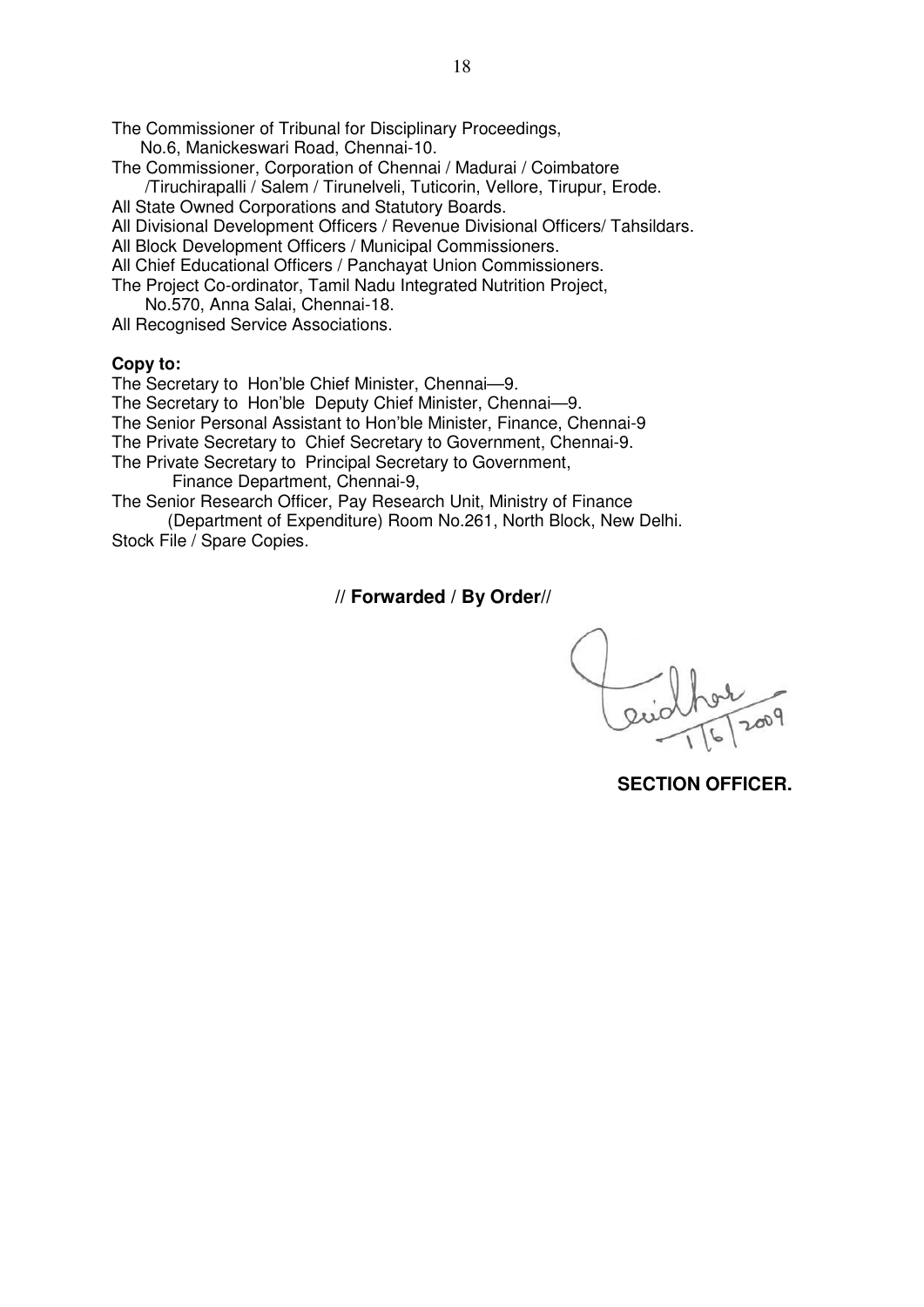### **SCHEDULE – I**

(See rule—3(1)

### **RECOMMENDED REVISED PAY SCALES WITH GRADE PAY**

| Group<br>No. | <b>EXISTING SCALES OF PAY</b> | <b>REVISED PAY</b> | Pay<br><b>Band</b>         | <b>GRADE PAY</b> |
|--------------|-------------------------------|--------------------|----------------------------|------------------|
| (1)          | (2)                           | (3)                | (4)                        | (5)              |
|              | Rs.                           | Rs.                |                            | Rs.              |
| 1.           | 2550-55-2660-60-3200          | 4800-10000         | PB <sub>1</sub> A          | 1300             |
| 2.           | 2610-60-3150-65-3540          | 4800-10000         | $\epsilon$                 | 1400             |
| 3.           | 2650-65-3300-70-4000          | 4800-10000         | $\epsilon\epsilon$         | 1650             |
| 4.           | 2750-70-3800-75-4400          | 5200-20200         | PB <sub>1</sub>            | 1800             |
| 5.           | 3050-75-3950-80-4590          | 5200-20200         | $\epsilon$                 | 1900             |
| 6.           | 3200-85-4900                  | 5200-20200         | $\epsilon\epsilon$         | 2000             |
| 7.           | 3625-85-4900                  | 5200-20200         | $\epsilon\epsilon$         | 2200             |
| 8.           | 4000-100-6000                 | 5200-20200         | $\mathfrak{c}\mathfrak{c}$ | 2400             |
| 9.           | 4300-100-6000                 | 5200-20200         | 66                         | 2600             |
| 10.          | 4500-125-7000                 | 5200-20200         | $\mathfrak{g}$             | 2800             |
| 11.          | 5000-150-8000                 | 9300-34800         | PB <sub>2</sub>            | 4200             |
| 12.          | 5300-150-8300                 | 9300-34800         | $\epsilon$                 | 4300             |
| 13.          | 5500-175-9000                 | 9300-34800         | $\alpha$                   | 4400             |
| 13(a)        | 5700-175-9200 (*)             | 9300-34800         | $\mathfrak{g}$             | 4450             |
| 14.          | 5900-200-9900                 | 9300-34800         | $\epsilon\epsilon$         | 4500             |
| 15.          | 6500-200-10500                | 9300-34800         | $\mathbf{g}$               | 4600             |
| 16.          | 6500-200-11100                | 9300-34800         | $\mathfrak{c}\mathfrak{c}$ | 4700             |
| 17.          | 7000-225-11500 (*)            | 9300-34800         | 66                         | 4800             |
| 18.          | 7500-250-12000 (**)           | 9300-34800         | $\mathfrak{g}$             | 4900             |
| 19.          | 8000-275-13500                | 15600-39100        | PB <sub>3</sub>            | 5400             |
| 20.          | 9100-275-14050                | 15600-39100        | $\epsilon\epsilon$         | 5700             |
| 21.          | 9650-300-15050                | 15600--39100       | $\alpha$                   | 6000             |
| 22.          | 10000-325-15200               | 15600-39100        | $\epsilon\epsilon$         | 6600             |
| 23.          | 12000-375-16500               | 15600-39100        | $\epsilon$                 | 7600             |
| 24.          | 12750-375-16500               | 15600-39100        | $\epsilon$                 | 7700             |
| 25.          | 14300-400-18300               | 37400-67000        | PB <sub>4</sub>            | 8700             |
| 26.          | 15000-400-18600               | 37400-67000        | $\epsilon\epsilon$         | 8800             |
| 27.          | 16400-450-20000               | 37400-67000        | $\epsilon\epsilon$         | 8900             |
| 28.          | 17400-500-21900               | 37400-67000        | $\epsilon\epsilon$         | 10000            |

(\*) The existing scale of pay of Ministerial Superintendents (Rs.5700—9200) including interchangeable posts has been upgraded as proposed in Group No.17 above.

(\*\*) The promotion posts to the Ministerial Superintendents viz. Tahsildars, Block Development Officers etc. presently in the scale of pay of Rs.6500—10500 has been upgraded as proposed in Group.No.18 above.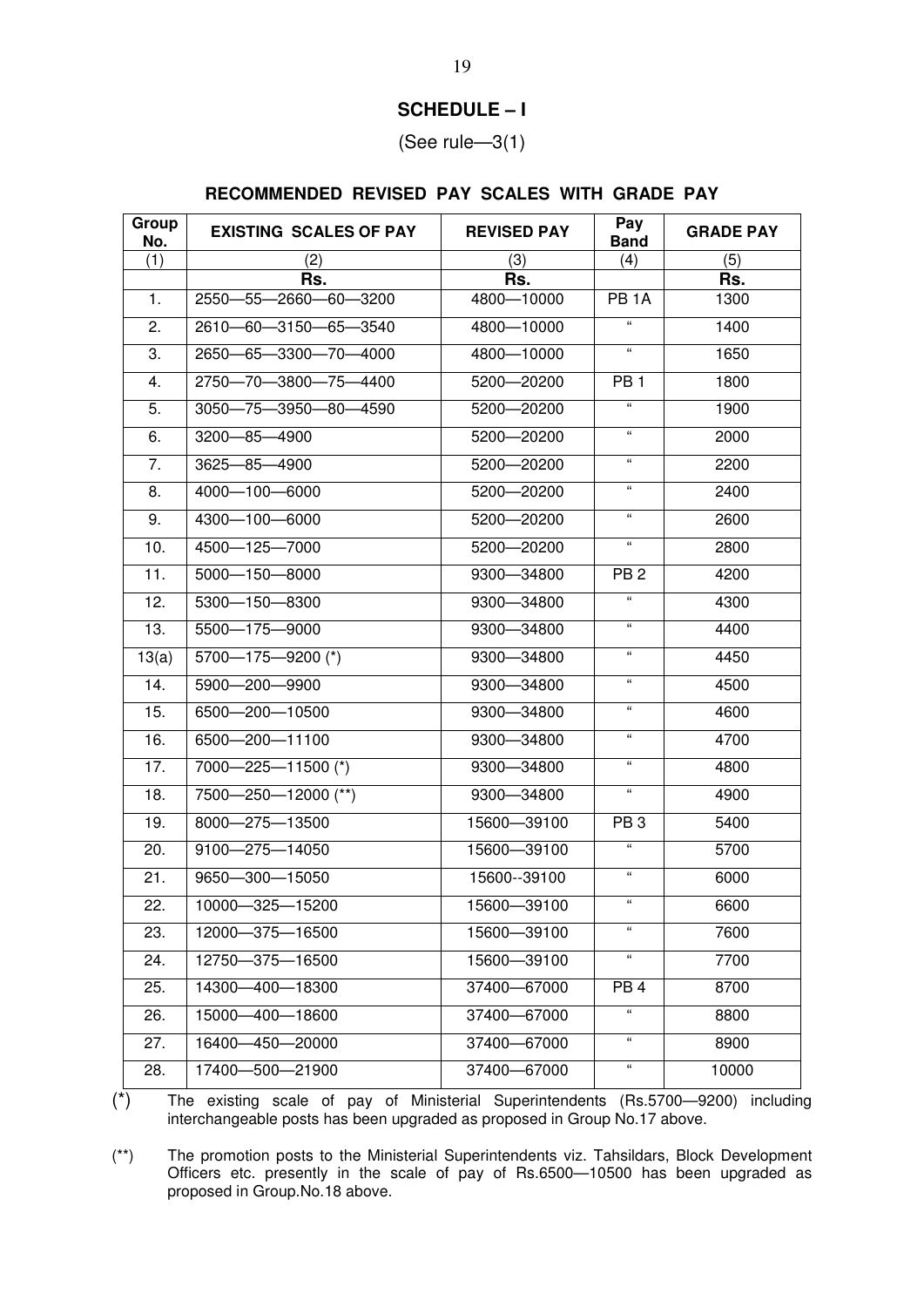# **SCHEDULE – II**

(See paragraph—19 of the order)

| SI.<br>No. | Name of post                                                         | <b>Existing Non-standard</b><br>scale of pay | <b>Revised Special time scale</b><br>of pay with Grade Pay                                                                                  |
|------------|----------------------------------------------------------------------|----------------------------------------------|---------------------------------------------------------------------------------------------------------------------------------------------|
|            |                                                                      | Rs.                                          | Rs.                                                                                                                                         |
| 1.         | <b>Revenue Department:</b><br><b>Village Assistant</b>               | 1800-20-2240                                 | $3500 - 6000 + \text{Rs.}600$                                                                                                               |
| 2.         | <b>S.W &amp; NMP:</b><br>Noon Meal Organisers /<br>Anganwadi Workers | 1300-20-1500-25-2000<br>$(w.e.f. 1-9-06)$    | 1300-3000 + Rs.300/-<br>$(w.e.f. 1-1-2006)$<br>2500-5000 + Rs.500/-<br>(notionally w.e.f.1-9-06 and with<br>monetary benefit from 1-1-2007) |
| 3.         | Mini Anganwadi Workers                                               | 975-15-1125-20-1325<br>$(w.e.f.15-9-08)$     | 1800-3300 + Rs.400/-<br>$(w.e.f.15-9-08)$                                                                                                   |
| 4.         | Anganwadi Helper<br>Grade $-1/$<br>Noon Meal Cooks                   | 660-15-810-20-1010<br>$(w.e.f.15-9-08)$      | $1300 - 3000 + \text{Rs.}300/-$<br>$(w.e.f.15-9-08)$                                                                                        |
| 5.         | Anganwadi Helper<br>Grade-II / Cook Assistant                        | 500-10-600-20-800<br>$(w.e.f.15-9-08)$       | 950-2000 + Rs.200/-<br>$(w.e.f.15-9-08)$                                                                                                    |
| 6.         | R.D. Department :<br>Panchayat Assistant                             | 1300-20-1500-25-2000<br>(w.e.f. 1-9-06)      | 2500-5000 + Rs.500/-<br>(notionally w.e.f.1-9-06 and with<br>monetary benefit from 1-1-2007)                                                |
| 7.         | Panchayat Clerk                                                      | 625-10-725-20-925<br>$(w.e.f. 1-9-06)$       | $1300 - 3000 +$ Rs.300/-<br>(notionally w.e.f.1-9-06 and with<br>monetary benefit from 1-1-2007)                                            |
| 8.         | Makkal Nala Paniyalargal                                             | $Rs.950 + 50 C.A.$                           | $2500 - 5000 +$ Rs.500/-<br>(w.e.f. the date of issue of order)                                                                             |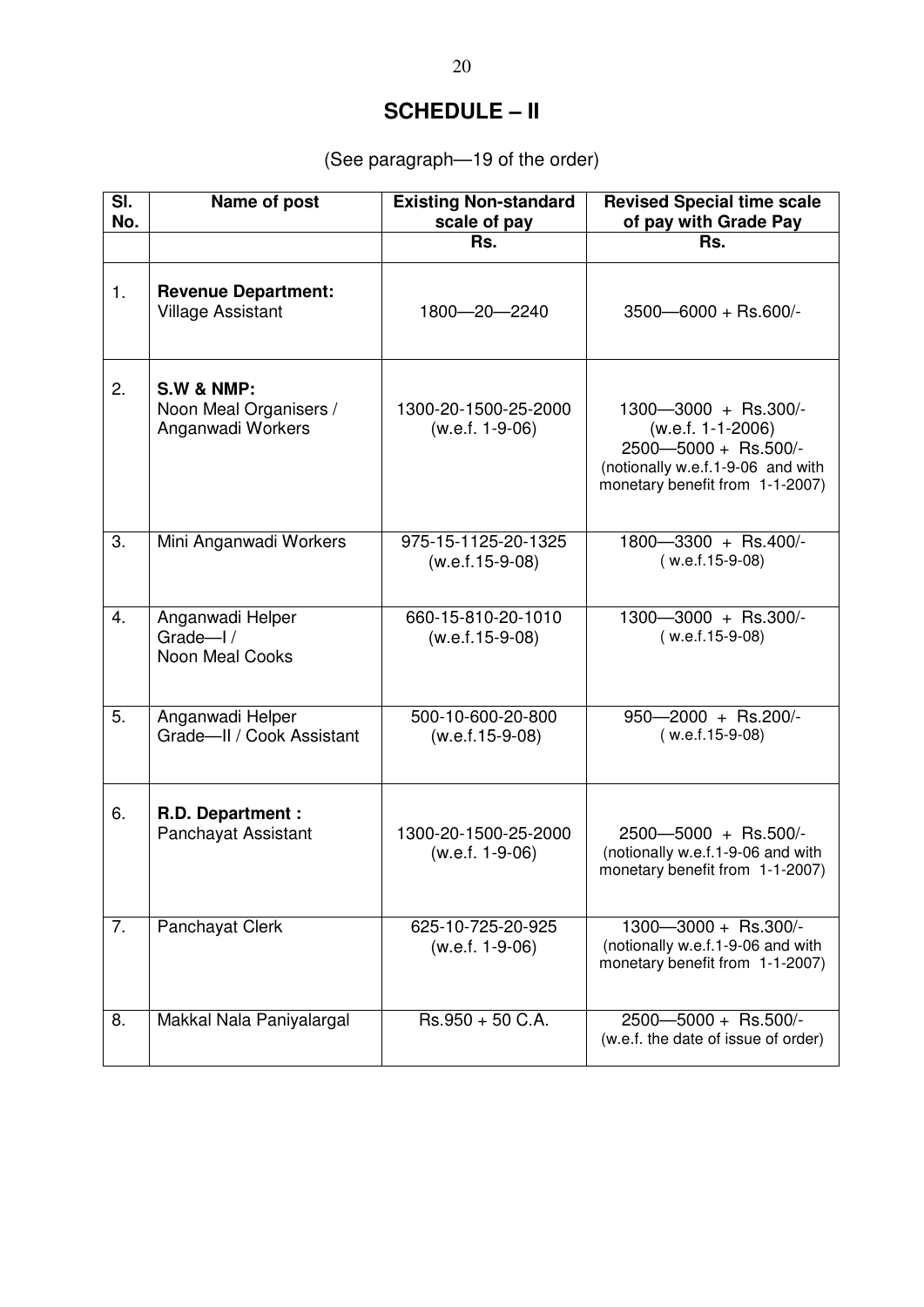# **SCHEDULE – III**

(See Note under rule  $-4$ )

### **ILLUSTRATION - I**

 An Office Assistant is drawing a basic pay of Rs.3,020/- as on 1-1-2006 in the existing scale of pay of Rs.2550--55—2650—60—3200. Revised scale of pay applicable to the Post of Office Assistant is Rs.4800—10000 + Grade Pay of Rs.1,300/-. His pay in the revised scale shall be fixed as follows:-

| 1. Existing Scale of Pay                                                   |    | Rs.2550-55-2660-60-3200    |
|----------------------------------------------------------------------------|----|----------------------------|
| 2. Pay Band applicable                                                     | t. | PB-1A. Rs.4800-10000 +1300 |
| 3. Existing Basic Pay as on 1-1-2006                                       |    | Rs.3,020/-                 |
| 4. Pay after multiplication by a factor of 1.86                            |    | : Rs.5,620/-               |
| 5. Pay in the Pay Band PB-1A                                               | t. | Rs.5,620/-                 |
| 6. Grade Pay (attached to the scale)                                       |    | Rs.1,300/                  |
| 7. Revised Basic Pay = Total of Pay in the Pay<br>Band and Grade Pay (5+6) | ÷  | Rs.6,920/-                 |

### **ILLUSTRATION - II**

 A Junior Assistant is drawing a basic pay of Rs.3,965/- as on 1-1-2006 in the existing scale of pay of Rs.3200—85—4900. Revised scale of pay applicable to the Junior Assistant is Rs.5200-20200 + Grade Pay of Rs.2,000/-. His pay in the revised scale shall be fixed as follows:-

| 7. Revised Basic Pay $=$ Total of Pay in the Pay<br>Band and Grade Pay (5+6) | ÷ | Rs.9,380/-                       |
|------------------------------------------------------------------------------|---|----------------------------------|
| 6. Grade Pay (attached to the scale)                                         |   | : $\text{Rs.}2,000/-$            |
| 5. Pay in the Pay Band PB-1                                                  |   | Rs.7,380/-                       |
| 4. Pay after multiplication by a factor of 1.86                              |   | : Rs.7,375/-                     |
| 3. Existing Basic Pay as on 1-1-2006                                         |   | : Rs.3,965/-                     |
| 2. Pay Band applicable                                                       |   | $\div$ PB -1. Rs.5200-20200+2000 |
| 1. Existing Scale of Pay                                                     |   | Rs.3200-85-4900                  |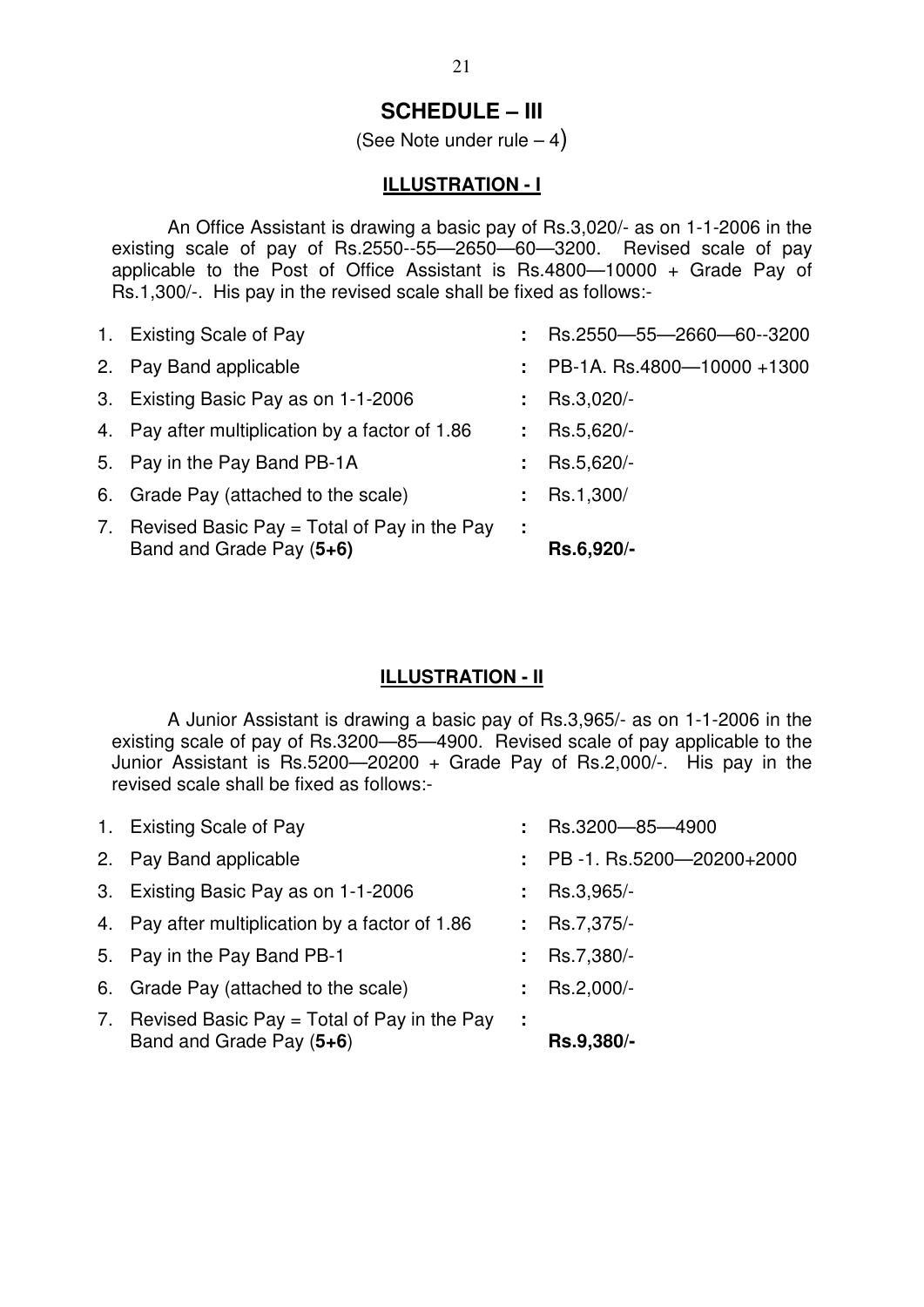### **ILLUSTRATION - III**

An Assistant is drawing a basic pay of Rs.4,500/- as on 1-1-2006 in the existing scale of pay of Rs.4000—100—6000. Revised scale of pay applicable to the Post of Office Assistant is Rs.5200—20200 + Grade Pay of Rs.2,400/-. His pay in the revised scale shall be fixed as follows:-

| 7. Revised Basic Pay = Total of Pay in the Pay<br>Band and Grade Pay (5+6) | ÷              | Rs.10,770/-              |
|----------------------------------------------------------------------------|----------------|--------------------------|
|                                                                            |                |                          |
| 6. Grade Pay (attached to the scale)                                       |                | Rs.2,400/-               |
| 5. Pay in the Pay Band PB-1                                                |                | Rs.8,370/-               |
| 4. Pay after multiplication by a factor of 1.86                            | $\mathbb{R}^n$ | Rs.8,370/-               |
| 3. Existing Basic Pay as on 1-1-2006                                       |                | Rs.4,500/-               |
| 2. Pay Band applicable                                                     |                | PB-1. Rs.5200-20200+2400 |
| 1. Existing Scale of Pay                                                   |                | $:$ Rs.4000-100-6000     |

### **ILLUSTRATION - IV**

 An Assistant Director is drawing a basic pay of Rs.9,650/- as on 1-1-2006 in the existing scale of pay of Rs.8000—275—13500. Revised scale of pay applicable to the Post of Assistant Director is Rs.15600—39100+Grade Pay of Rs.5,400/-. His pay in the revised scale shall be fixed as follows:-

| Band and Grade Pay (5+6)                         |   | Rs.23,350/-               |
|--------------------------------------------------|---|---------------------------|
| 7. Revised Basic Pay $=$ Total of Pay in the Pay | ÷ |                           |
| 6. Grade Pay (attached to the scale)             |   | Rs.5,400/-                |
| 5. Pay in the Pay Band PB-3                      |   | Rs.17,950/-               |
| 4. Pay after multiplication by a factor of 1.86  |   | Rs.17,949/-               |
| 3. Existing Basic Pay as on 1-1-2006             |   | Rs.9,650/-                |
| 2. Pay Band applicable                           |   | PB-3. Rs.15600-39100+5400 |
| 1. Existing Scale of Pay                         |   | Rs.8000-275-13500         |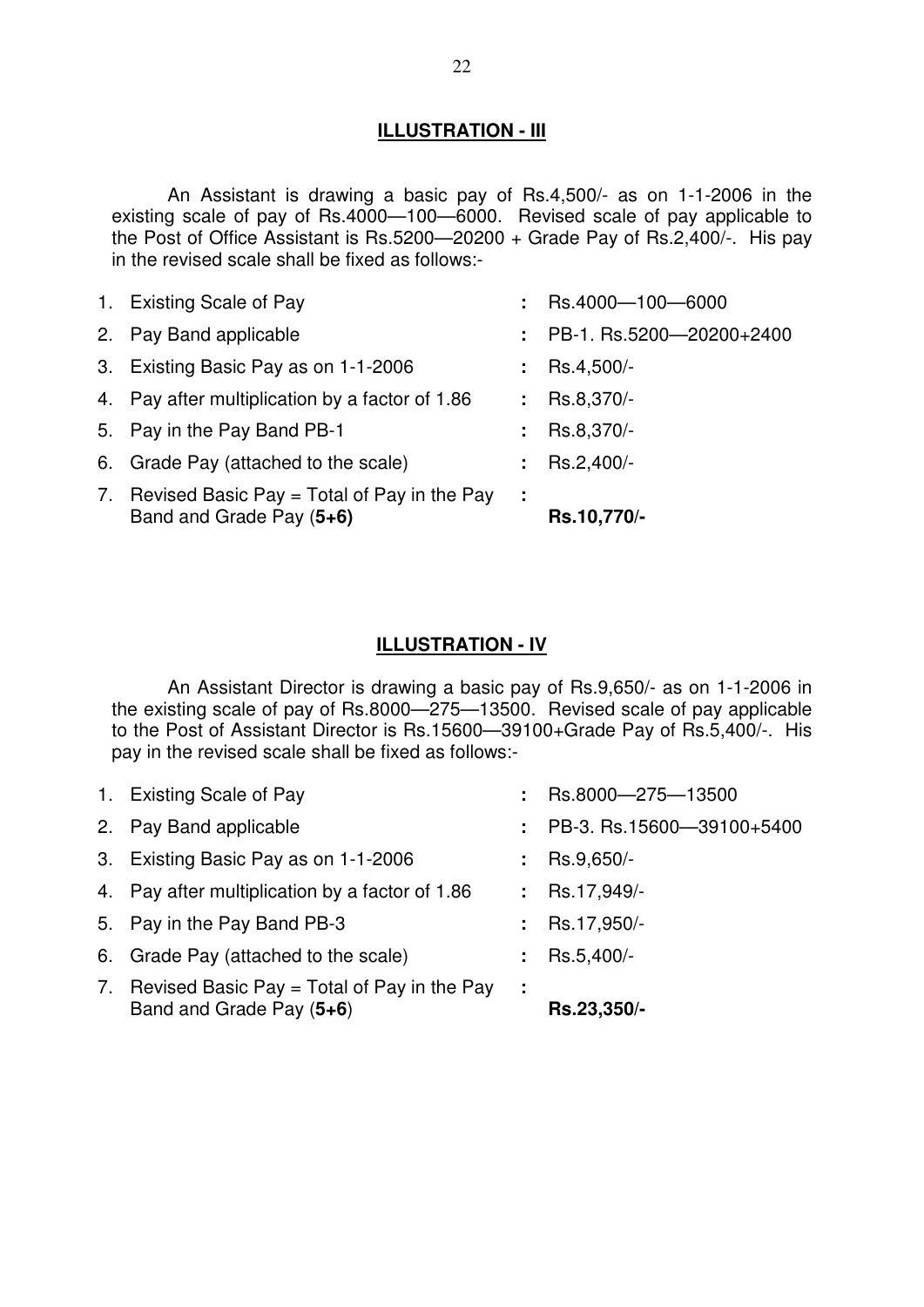# **ILLUSTRATION - V**

 An Under Secretary to Government is drawing a basic pay of Rs.10,975/- as on 1-1-2006 in the existing scale of pay of Rs.10000—325—15200. Revised scale of pay applicable to the Post of Under Secretary to Government is Rs.15600—39100 + Grade Pay of Rs.6,600/-. His pay in the revised scale shall be fixed as follows:-

| 1. Existing Scale of Pay                                                     |    | Rs.10000-325-15200         |
|------------------------------------------------------------------------------|----|----------------------------|
| 2. Pay Band applicable                                                       |    | PB -3. Rs.15600-39100+6600 |
| 3. Existing Basic Pay as on 1-1-2006                                         |    | Rs.10,975/-                |
| 4. Pay after multiplication by a factor of 1.86                              |    | : Rs.20,420/-              |
| 5. Pay in the Pay Band PB-3                                                  | ÷. | Rs.20,420/-                |
| 6. Grade Pay (attached to the scale)                                         | ÷. | Rs.6,600/-                 |
| 7. Revised Basic Pay $=$ Total of Pay in the Pay<br>Band and Grade Pay (5+6) |    | Rs.27,020/-                |

### **ILLUSTRATION - VI**

 A Selection Grade Personal Assistant in Secretariat is drawing a basic pay of Rs.8,300 + 125 as Personal Pay as on 1-1-2006 in the existing scale of pay of Rs.6500—200—10500. Revised scale of pay applicable to the Post of Selection Grade Personal Assistant is Rs.9300-34900 + Grade Pay of Rs.4,600/-. His pay in the revised scale shall be fixed as follows:-

| Band and Grade Pay (5+6)                         | Rs.20,280/-                 |
|--------------------------------------------------|-----------------------------|
| 7. Revised Basic Pay $=$ Total of Pay in the Pay |                             |
| 6. Grade Pay (attached to the scale)             | Rs.4,600/-                  |
| 5. Pay in the Pay Band PB-2                      | Rs.15,680/-                 |
| 4. Pay after multiplication by a factor of 1.86  | Rs. 15,671/-                |
| 3. Existing Basic Pay as on 1-1-2006             | Rs. $8,300 + 125 = 8,425/$  |
| 2. Pay Band applicable                           | PB-2. Rs.9300-34800 + 4,600 |
| 1. Existing Scale of Pay                         | Rs.6500-200-13500           |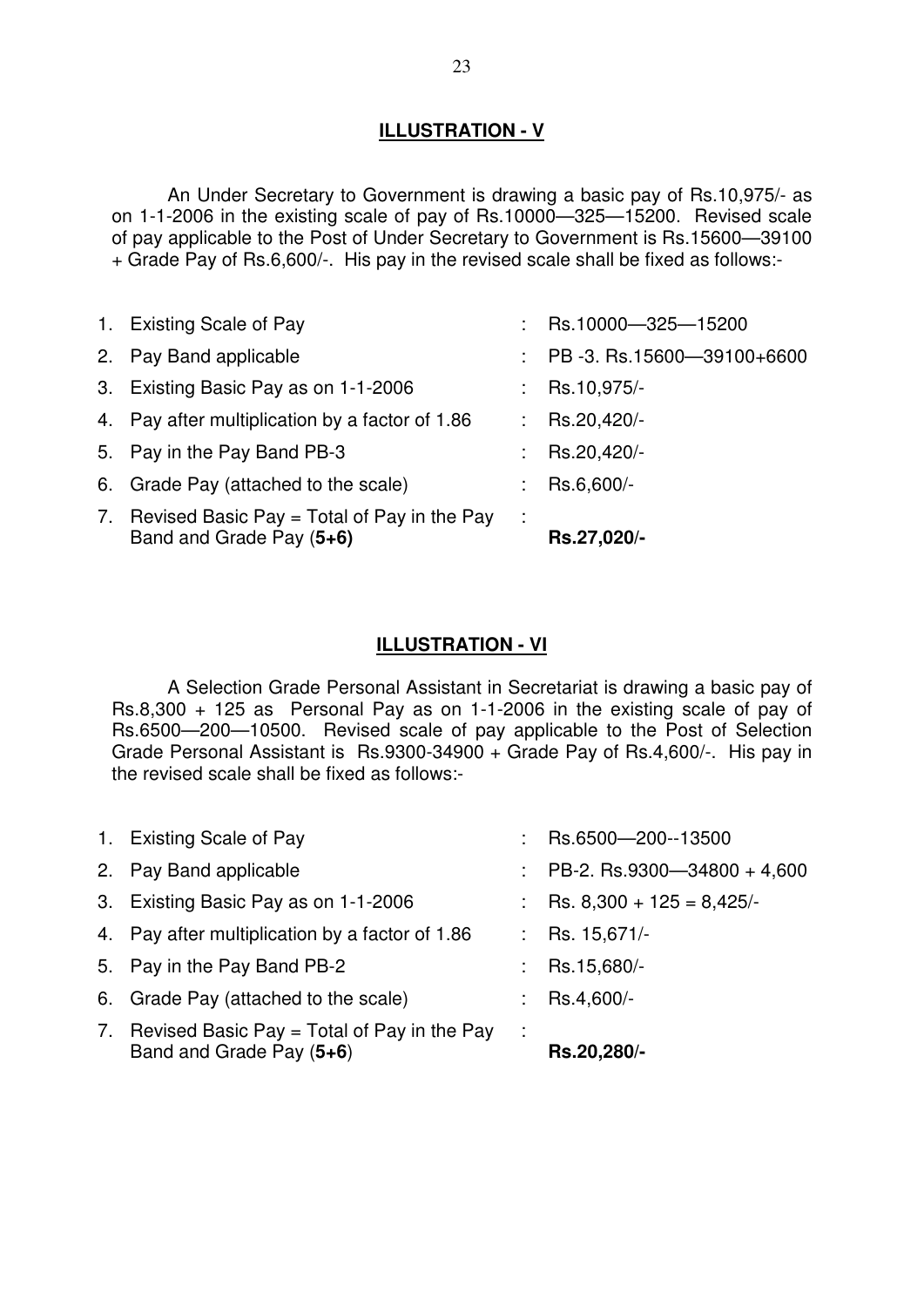# **ILLUSTRATION – VII**

 An Assistant is drawing a basic pay of Rs.4,500/- + 5% Personal Pay of Rs.225/- p.m. as on 1-1-2006 in the existing scale of pay of Rs. 4000—100—6000. Revised scale of pay applicable to the Post of Assistant is Rs.5200—20200 + Grade Pay of Rs.2,400/-. His pay in the revised scale shall be fixed as follows:-

| 1. Existing Scale of Pay                                                                                        | Rs.4000-100-6000              |
|-----------------------------------------------------------------------------------------------------------------|-------------------------------|
| 2. Pay Band applicable                                                                                          | PB-1. Rs.5200-20200 + 2,400/- |
| 3. Existing Basic Pay + 5% Personal Pay<br>as on 1-1-2006                                                       | $Rs.4,500 + 225 = 4,725/$     |
| 4. Pay after multiplication by a factor of 1.86                                                                 | Rs.8,789/-                    |
| 5. Pay in the Pay Band PB-1 after including the<br>benefit of bunching.<br>6. Grade Pay (attached to the scale) | Rs.8,790/-<br>Rs. 2,400/-     |
|                                                                                                                 |                               |
| 7. Revised Basic Pay $=$ Total of Pay in the Pay<br>Band and Grade Pay (5+6)                                    | Rs.11,190/-                   |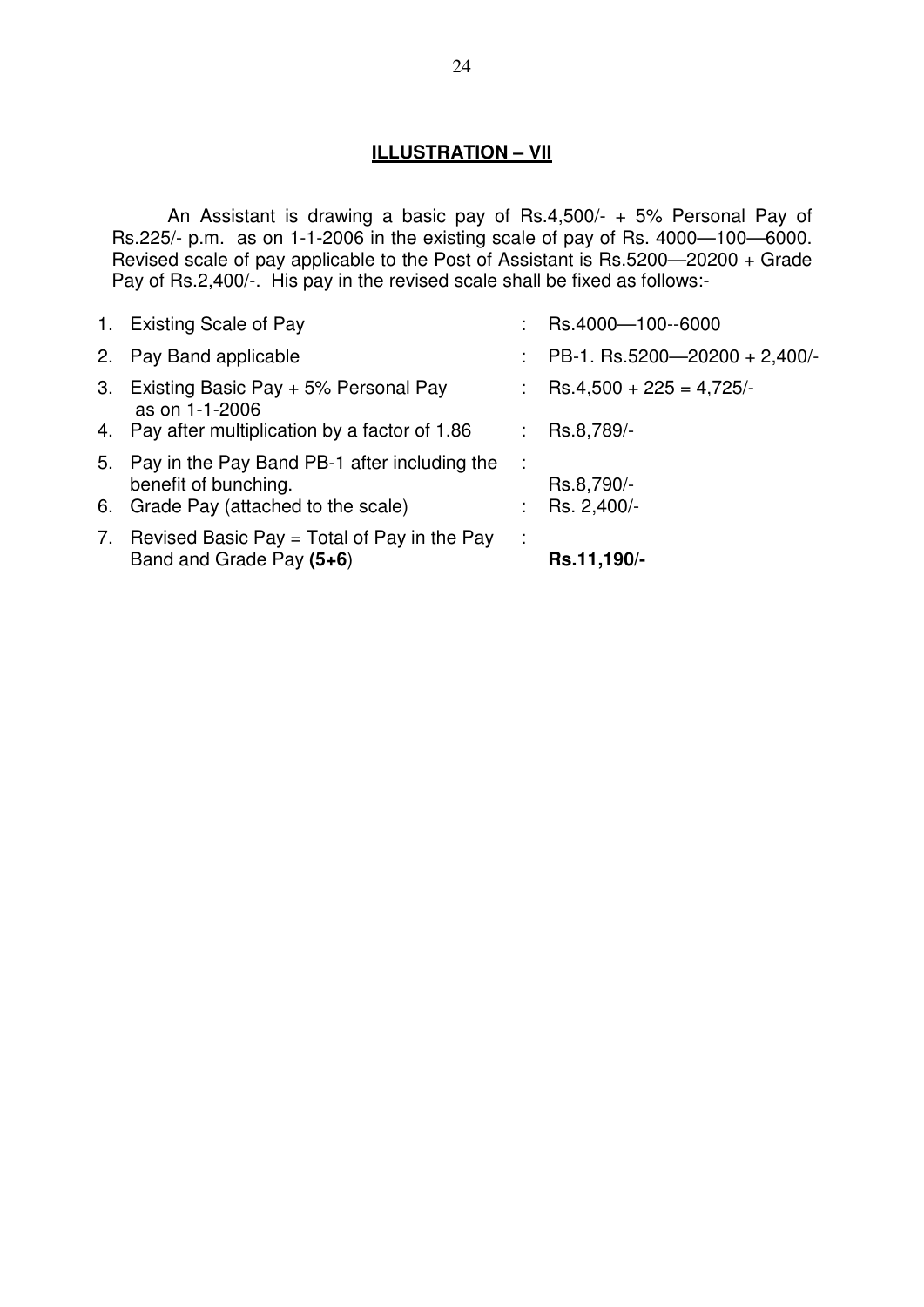### **ILLUSTRATION - VIII**

 An Assistant Director is drawing a basic pay of Rs.9,650/- as on 1-1-2006 in the existing scale of pay of Rs.8000—275—13500. Revised scale of pay applicable to the Post of Assistant Director is Rs.15600—39100 + Grade Pay of Rs.5,400/-. Subsequently, the officer has been promoted as Deputy Director with effect from 1-4-2006 the revised scale of pay is Rs.15600—39100 with Grade Pay of Rs.6,600/-. His pay in the revised scale shall be fixed as follows:-

|    | 1. Existing Scale of Pay                                                |   | Rs.8000-275-13500             |
|----|-------------------------------------------------------------------------|---|-------------------------------|
|    | 2. Pay Band applicable                                                  |   | PB-3. Rs.15600 - 39100 + 5400 |
|    | 3. Existing Basic Pay as on 1-1-2006                                    |   | Rs.9,650/-                    |
|    | 4. Pay after multiplication by a factor of 1.86                         |   | Rs.17,949/-                   |
|    | 5. Pay in the Pay Band PB-3                                             |   | Rs.17,950/-                   |
|    | 6. Grade Pay (attached to the scale)                                    |   | Rs. 5,400/                    |
| 7. | Revised Basic Pay - Total of Pay in the Pay<br>Band and Grade Pay (5+6) | ÷ | Rs.23,350/-                   |

### **Promotion as Deputy Director with effect from 1-4-2006**

| Rs.23,350/-<br>Pay in the post of Assistant Director as on 1-1-2006 |
|---------------------------------------------------------------------|
|---------------------------------------------------------------------|

### **Deputy Director w.e.f.1-4-2006 in the PB-3. Rs.15600—39100 with Grade Pay of Rs.6600/-**

| One i/c equal to 3% of the sum of the pay<br>in the pay band and existing grade pay<br>$(i.e. 3\% of Rs. 23,350/-)$ | Rs. 710/-   |  |
|---------------------------------------------------------------------------------------------------------------------|-------------|--|
|                                                                                                                     |             |  |
| Total -                                                                                                             | Rs.24,060/- |  |
| Add: Difference in Grade Pay between the promotion<br>post and lower post (Rs.6,600–5,400)                          | Rs. 1,200/- |  |
| Pay to be fixed in the post of Deputy Director<br>as on 1-4-2006                                                    | Rs.25,260/- |  |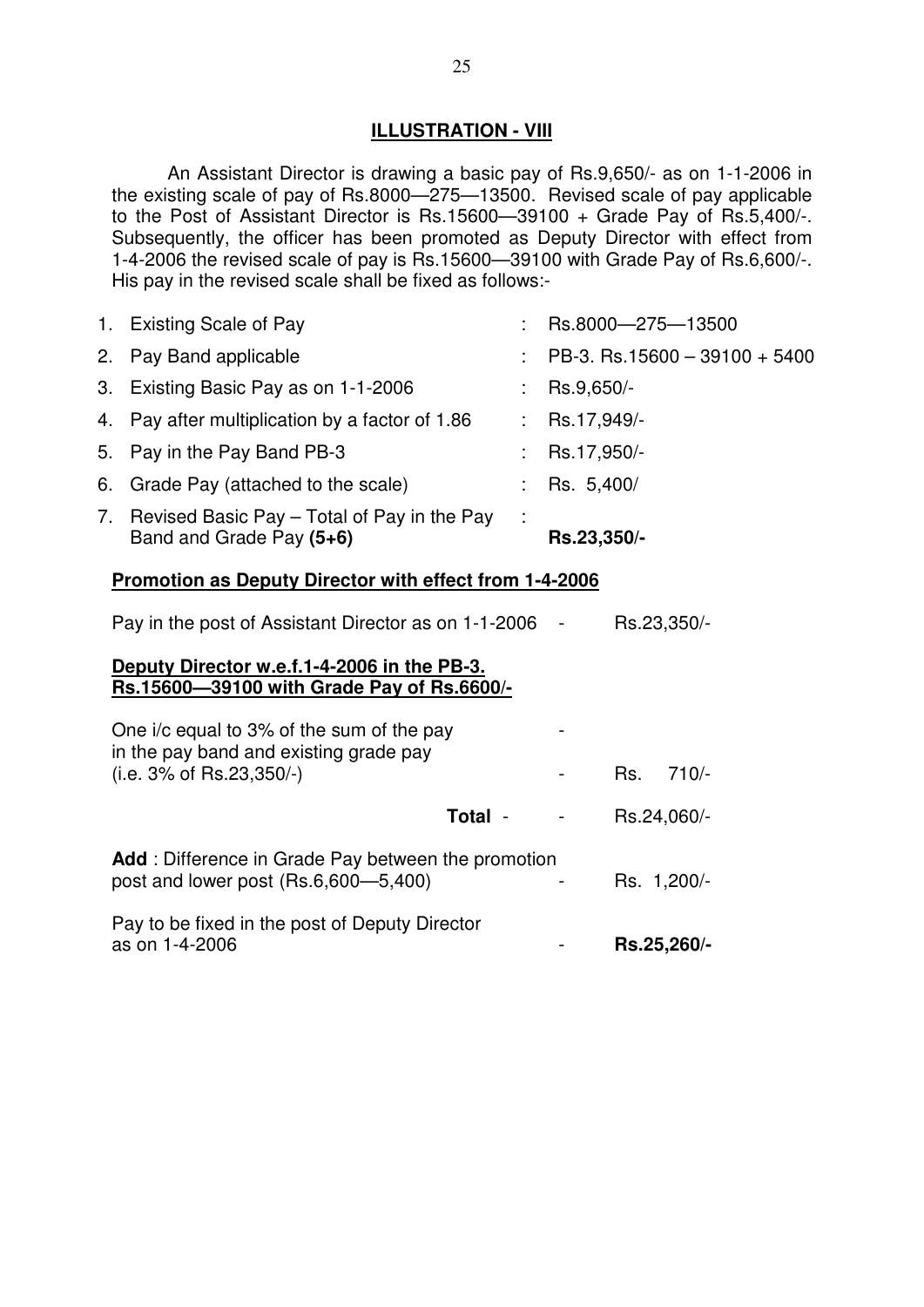### **ILLUSTRATION - IX**

 An Assistant Section Officer is drawing a basic pay of Rs.5,500/- as on 1-1-2006 in the existing scale of pay of Rs.5500—175—9000 with his date of increment on 1<sup>st</sup> July. Subsequently, the scale of pay of Assistant Section Officer has been revised as Rs.6500-10500 with effect from 12-12-2007. The revised scale of pay applicable to the Post is Rs.9300—34800 + Grade Pay of Rs.4,400/- and Rs.9300—34800 + 4,600 with effect from 12-12-2007. His pay in the revised scale shall be fixed as follows:-

|    | 1. Existing Scale of Pay                                                                                       |             |             | Rs.5500-175-9000         |
|----|----------------------------------------------------------------------------------------------------------------|-------------|-------------|--------------------------|
| 2. | Pay Band applicable                                                                                            |             |             | PB-2. Rs.9300-34800+4400 |
| 3. | Existing Basic Pay as on 1-1-2006                                                                              | Rs. 5,500/- |             |                          |
| 4. | Pay after multiplication by a factor of 1.86                                                                   | Rs.10,230/- |             |                          |
| 5. | Pay in the Pay Band PB-2.                                                                                      | Rs.10,230/- |             |                          |
| 6. | Grade Pay (attached to the scale)                                                                              | Rs. 4,400/- |             |                          |
|    | 7. Revised Basic Pay = Total of Pay in the Pay<br>Band and Grade Pay (5+6)                                     | Rs.14,630/- |             |                          |
|    | Pay as on 1-1-2006 --                                                                                          |             | Rs.14,630/- |                          |
|    | Date of increment $-$<br>1-7-2006 @ 3%                                                                         |             | Rs.         | $440/-$                  |
|    | Total                                                                                                          |             | Rs.15,070/- |                          |
|    | <b>Add:</b> Subsequent increment as on 1-7.2007 @ 3% -                                                         |             | Rs.         | $460/-$                  |
|    | <b>Total</b>                                                                                                   |             | Rs.15,530/- |                          |
|    | Difference in Grade Pay between the existing scale<br>of pay and the revised scale of pay $(Rs.4600 - 4400)$ - |             | Rs.         | $200/-$                  |
|    | Pay to be fixed as on 12-12-2007 -                                                                             |             | Rs.15,730/- |                          |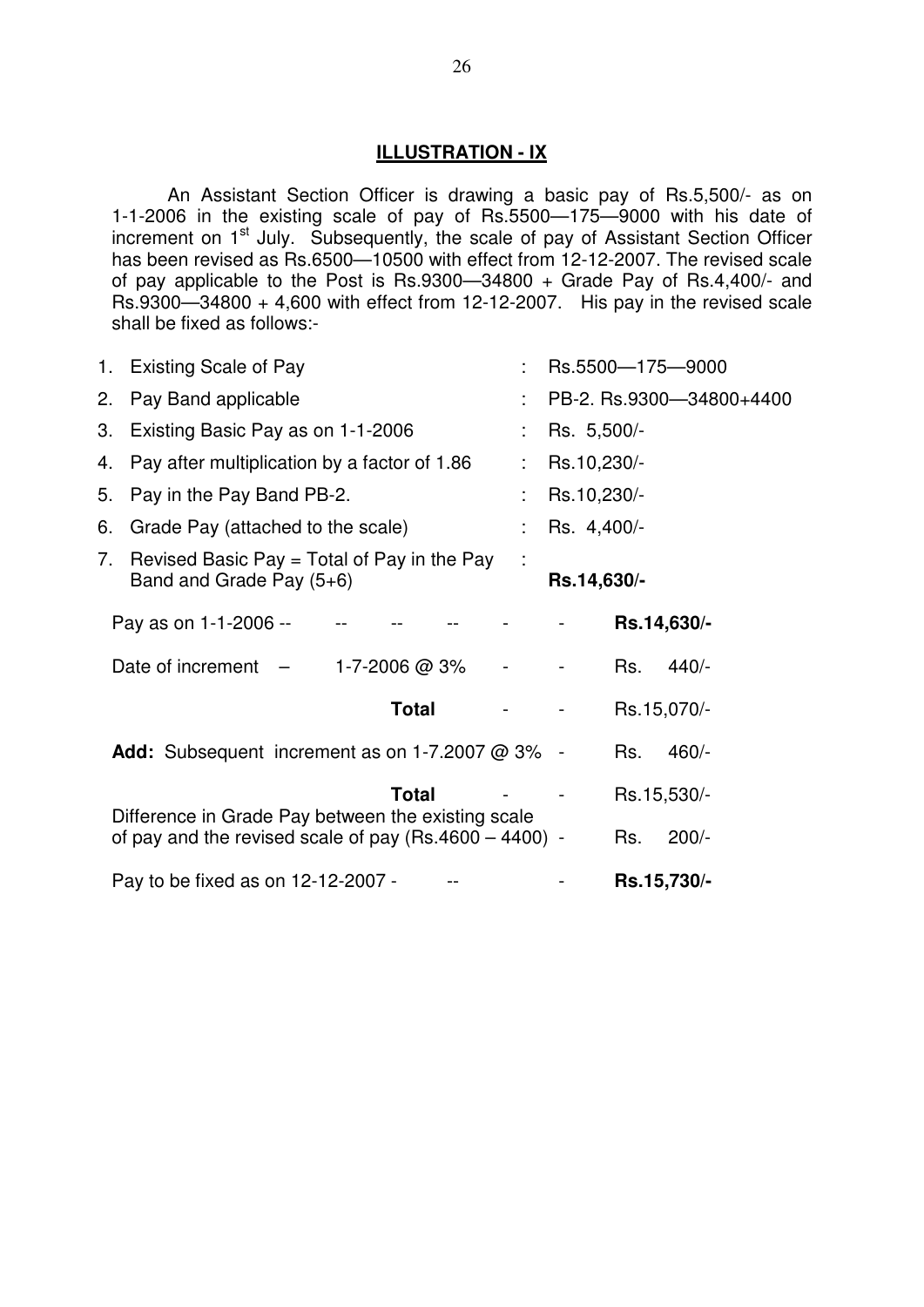# **SCHEDULE – IV**

(See Rule --8)

### FORM FOR EXERCISING OPTION UNDER THE TAMIL NADU REVISED SCALES OF PAY RULES, 2009.

 I, …………………………………… holding the post of .…………………………………. in the scale of Rs……………………......... do hereby elect **\*** to come under the revised scale of pay before / after earning increment in the existing scale of pay with effect from  $1<sup>st</sup>$ January, 2006 / to retain the existing scale of pay and rate of dearness allowance for the period upto ………………….and come under the revised scale with effect from …………………………

 2. The option hereby exercised is final and will not be modified at any subsequent date.

 3. I hereby also undertake that any excess payment that may be found to have been made as a result of incorrect fixation of pay or any excess payment detected in the light of discrepancies noticed subsequently will be refunded by me to the Government either by adjustment against future payments due to me or otherwise without insisting for any prior notice.

Dated:…………….2009.

Signed before me

**Signature** (with date)

 Head of the Office (in the case of Non-self drawing Officers) -----------------------------------------------------

Signature:

Accounts Officer (in the case of Self drawing Officers)

Received the above declaration.

Dated :………………..2009.

Signature.

Assistant Accountant – General / Pay and Accounts Officer, Head of Office. -------------------------------------------------------------------------------------------------------------------------

**\*** Strike out whichever is not applicable.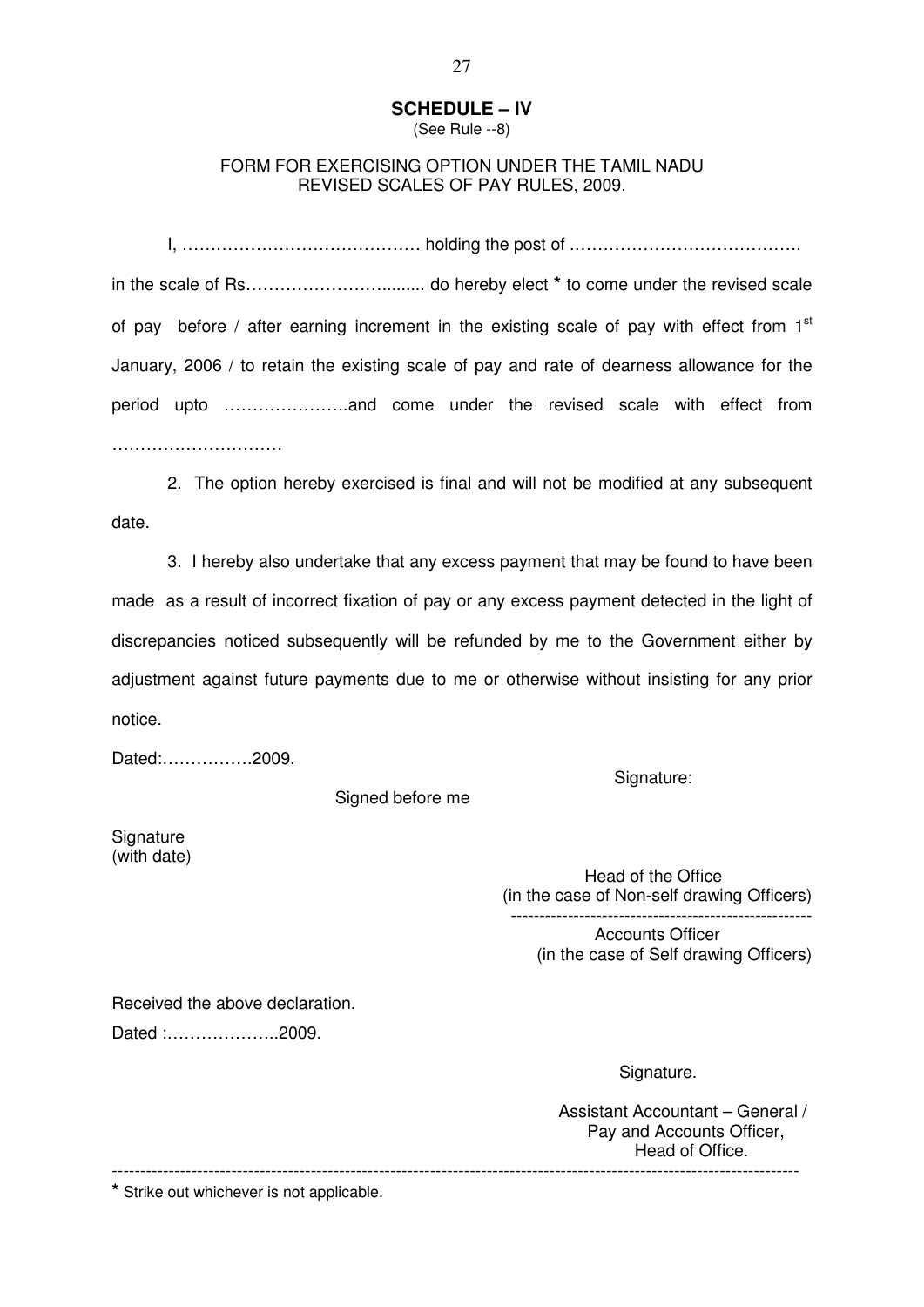# $Rs.2550--55--2660-60-3200$

**Existing Scale Revised Pay Band + Grade Pay 10000+Rs.1300** 

|                         |                                   | <b>Pre-Revised</b>  | <b>Revised</b>                           |              |                                  |              |                                    |
|-------------------------|-----------------------------------|---------------------|------------------------------------------|--------------|----------------------------------|--------------|------------------------------------|
| Span of<br><b>Years</b> | Stage in<br>the existing<br>scale | <b>Dearness Pay</b> | D.A. as<br>on<br>$1 - 1 - 2006$<br>(24%) | <b>Total</b> | Pay in<br>the Pay<br><b>Band</b> | Grade<br>Pay | <b>Revised</b><br><b>Basic Pay</b> |
| (1)                     | (2)                               | (3)                 | (4)                                      | (5)          | (6)                              | (7)          | (8)                                |
| 1                       | 2550                              | 1275                | 918                                      | 4743         | 4800                             | 1300         | 6100                               |
| $\overline{2}$          | 2605                              | 1303                | 938                                      | 4846         | 4850                             | 1300         | 6150                               |
| 3                       | 2660                              | 1330                | 958                                      | 4948         | 4950                             | 1301         | 6251                               |
| 4                       | 2720                              | 1360                | 979                                      | 5059         | 5060                             | 1300         | 6360                               |
| 5                       | 2780                              | 1390                | 1001                                     | 5171         | 5180                             | 1300         | 6480                               |
| 6                       | 2840                              | 1420                | 1022                                     | 5282         | 5290                             | 1300         | 6590                               |
| $\overline{7}$          | 2900                              | 1450                | 1044                                     | 5394         | 5400                             | 1300         | 6700                               |
| 8                       | 2960                              | 1480                | 1066                                     | 5506         | 5510                             | 1300         | 6810                               |
| 9                       | 3020                              | 1510                | 1087                                     | 5617         | 5620                             | 1300         | 6920                               |
| 10                      | 3080                              | 1540                | 1109                                     | 5729         | 5730                             | 1300         | 7030                               |
| 11                      | 3140                              | 1570                | 1130                                     | 5840         | 5840                             | 1300         | 7140                               |
| 12                      | 3200                              | 1600                | 1152                                     | 5952         | 5960                             | 1300         | 7260                               |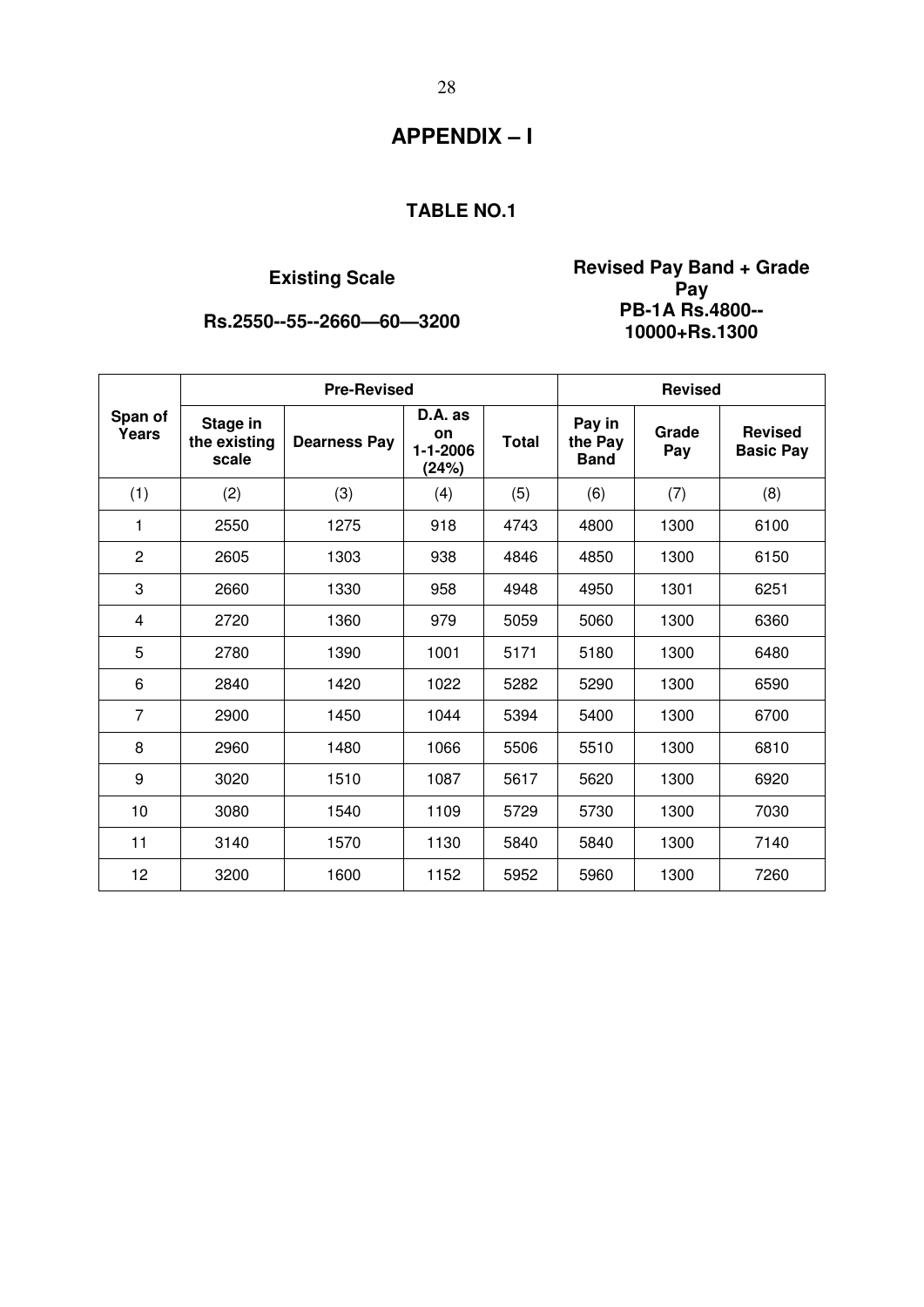# **Existing Scale Revised Pay Band + Grade Pay 10000+Rs.1400**

# **Rs.2610--60--3150--65--3540**

|                     |                                   | <b>Pre-Revised</b>     | <b>Revised</b>                        |              |                                  |              |                                    |
|---------------------|-----------------------------------|------------------------|---------------------------------------|--------------|----------------------------------|--------------|------------------------------------|
| Span<br>of<br>Years | Stage in the<br>existing<br>scale | <b>Dearness</b><br>Pay | D.A. as on<br>$1 - 1 - 2006$<br>(24%) | <b>Total</b> | Pay in<br>the Pay<br><b>Band</b> | Grade<br>Pay | <b>Revised</b><br><b>Basic Pay</b> |
| (1)                 | (2)                               | (3)                    | (4)                                   | (5)          | (6)                              | (7)          | (8)                                |
| 1                   | 2610                              | 1305                   | 940                                   | 4855         | 4860                             | 1400         | 6260                               |
| $\overline{2}$      | 2670                              | 1335                   | 961                                   | 4966         | 4970                             | 1400         | 6370                               |
| 3                   | 2730                              | 1365                   | 983                                   | 5078         | 5080                             | 1400         | 6480                               |
| 4                   | 2790                              | 1395                   | 1004                                  | 5189         | 5190                             | 1400         | 6590                               |
| 5                   | 2850                              | 1425                   | 1026                                  | 5301         | 5310                             | 1400         | 6710                               |
| 6                   | 2910                              | 1455                   | 1048                                  | 5413         | 5420                             | 1400         | 6820                               |
| 7                   | 2970                              | 1485                   | 1069                                  | 5524         | 5530                             | 1400         | 6930                               |
| 8                   | 3030                              | 1515                   | 1091                                  | 5636         | 5640                             | 1400         | 7040                               |
| 9                   | 3090                              | 1545                   | 1112                                  | 5747         | 5750                             | 1400         | 7150                               |
| 10                  | 3150                              | 1575                   | 1134                                  | 5859         | 5860                             | 1400         | 7260                               |
| 11                  | 3215                              | 1608                   | 1158                                  | 5981         | 5990                             | 1400         | 7390                               |
| 12                  | 3280                              | 1640                   | 1181                                  | 6101         | 6110                             | 1400         | 7510                               |
| 13                  | 3345                              | 1673                   | 1204                                  | 6222         | 6230                             | 1400         | 7630                               |
| 14                  | 3410                              | 1705                   | 1228                                  | 6343         | 6350                             | 1400         | 7750                               |
| 15                  | 3475                              | 1738                   | 1251                                  | 6464         | 6470                             | 1400         | 7870                               |
| 16                  | 3540                              | 1770                   | 1274                                  | 6584         | 6590                             | 1400         | 7990                               |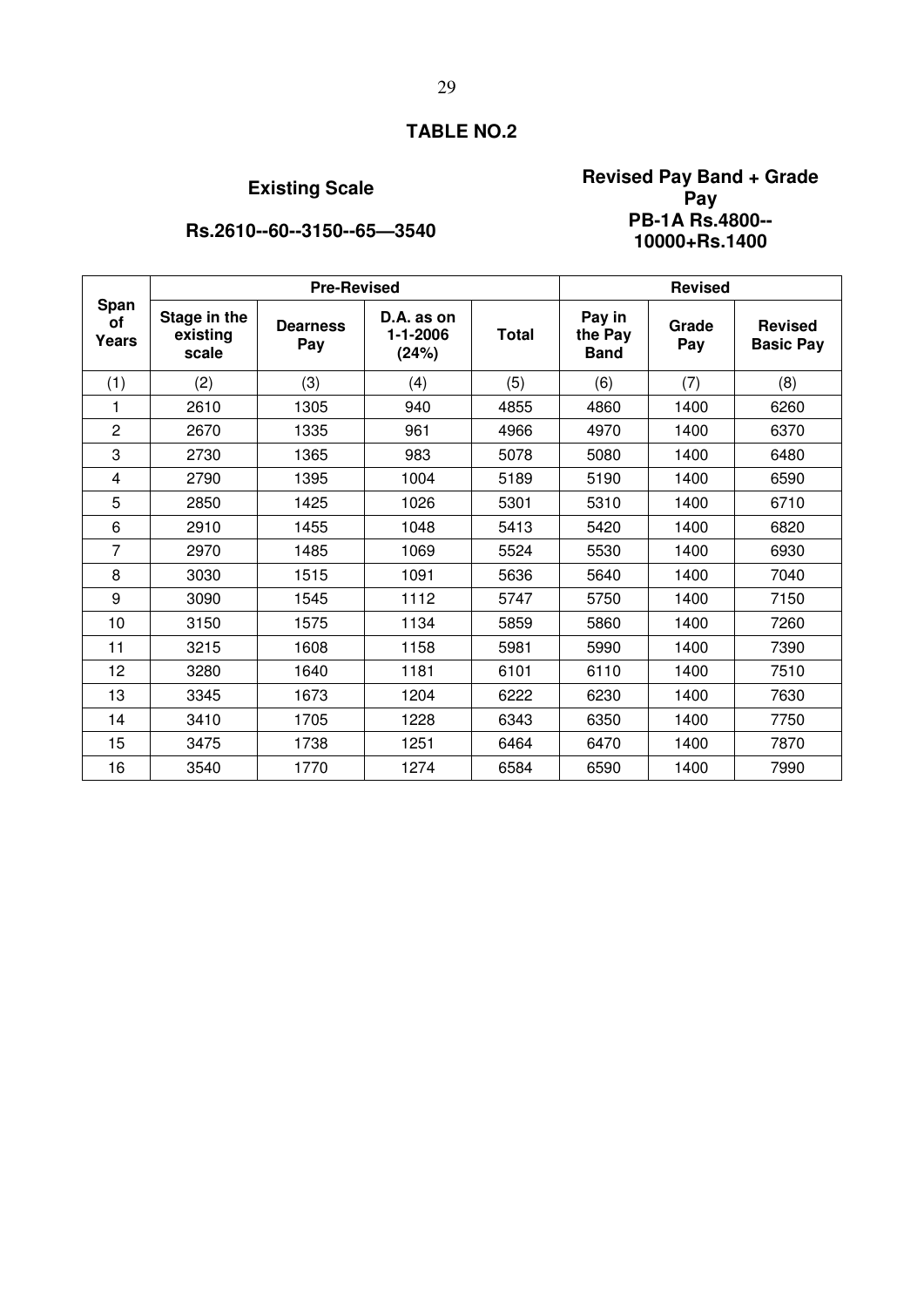# **Existing Scale Revised Pay Band + Grade Pay 10000+Rs.1650**

**Rs.2650--65--3300--70--4000** 

|                         |                                   | <b>Pre-Revised</b>     |                                       | <b>Revised</b> |                        |              |                                    |
|-------------------------|-----------------------------------|------------------------|---------------------------------------|----------------|------------------------|--------------|------------------------------------|
| Span of<br><b>Years</b> | Stage in the<br>existing<br>scale | <b>Dearness</b><br>Pay | D.A. as on<br>$1 - 1 - 2006$<br>(24%) | <b>Total</b>   | Pay in the<br>Pay Band | Grade<br>Pay | <b>Revised</b><br><b>Basic Pay</b> |
| (1)                     | (2)                               | (3)                    | (4)                                   | (5)            | (6)                    | (7)          | (8)                                |
| $\mathbf{1}$            | 2650                              | 1325                   | 954                                   | 4929           | 4930                   | 1650         | 6580                               |
| $\overline{c}$          | 2715                              | 1358                   | 978                                   | 5051           | 5060                   | 1650         | 6710                               |
| 3                       | 2780                              | 1390                   | 1001                                  | 5171           | 5180                   | 1650         | 6830                               |
| $\overline{\mathbf{4}}$ | 2845                              | 1423                   | 1024                                  | 5292           | 5300                   | 1650         | 6950                               |
| 5                       | 2910                              | 1455                   | 1048                                  | 5413           | 5420                   | 1650         | 7070                               |
| 6                       | 2975                              | 1488                   | 1071                                  | 5534           | 5540                   | 1650         | 7190                               |
| $\overline{7}$          | 3040                              | 1520                   | 1094                                  | 5654           | 5660                   | 1650         | 7310                               |
| 8                       | 3105                              | 1553                   | 1118                                  | 5776           | 5780                   | 1650         | 7430                               |
| 9                       | 3170                              | 1585                   | 1141                                  | 5896           | 5900                   | 1650         | 7550                               |
| 10                      | 3235                              | 1618                   | 1165                                  | 6018           | 6020                   | 1650         | 7670                               |
| 11                      | 3300                              | 1650                   | 1188                                  | 6138           | 6140                   | 1650         | 7790                               |
| 12                      | 3370                              | 1685                   | 1213                                  | 6268           | 6270                   | 1650         | 7920                               |
| 13                      | 3440                              | 1720                   | 1238                                  | 6398           | 6400                   | 1650         | 8050                               |
| 14                      | 3510                              | 1755                   | 1264                                  | 6529           | 6530                   | 1650         | 8180                               |
| 15                      | 3580                              | 1790                   | 1289                                  | 6659           | 6660                   | 1650         | 8310                               |
| 16                      | 3650                              | 1825                   | 1314                                  | 6789           | 6790                   | 1650         | 8440                               |
| 17                      | 3720                              | 1860                   | 1339                                  | 6919           | 6920                   | 1650         | 8570                               |
| 18                      | 3790                              | 1895                   | 1364                                  | 7049           | 7050                   | 1650         | 8700                               |
| 19                      | 3860                              | 1930                   | 1390                                  | 7180           | 7180                   | 1650         | 8830                               |
| 20                      | 3930                              | 1965                   | 1415                                  | 7310           | 7310                   | 1650         | 8960                               |
| 21                      | 4000                              | 2000                   | 1440                                  | 7440           | 7440                   | 1650         | 9090                               |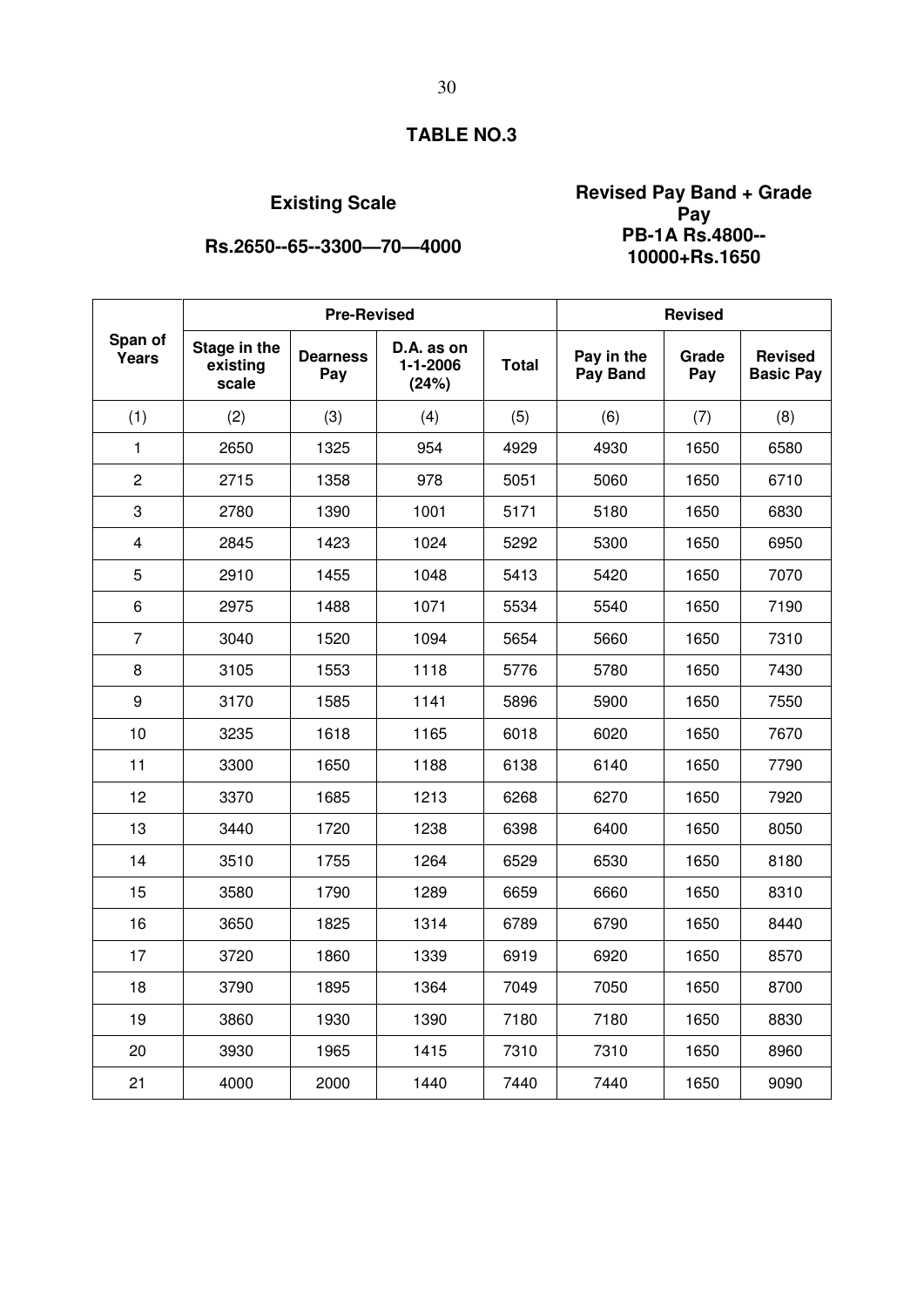# **Existing Scale Revised Pay Band + Grade Pay Rs.2750--70--3800--75--4400 PB-1 Rs.5200--20200+Rs.1800**

|                         |                                   |                        | <b>Pre-Revised</b>              | <b>Revised</b> |                        |                  |                                    |
|-------------------------|-----------------------------------|------------------------|---------------------------------|----------------|------------------------|------------------|------------------------------------|
| Span of<br>Years        | Stage in the<br>existing<br>scale | <b>Dearness</b><br>Pay | D.A. as on<br>1-1-2006<br>(24%) | <b>Total</b>   | Pay in the<br>Pay Band | <b>Grade Pay</b> | <b>Revised</b><br><b>Basic Pay</b> |
| (1)                     | (2)                               | (3)                    | (4)                             | (5)            | (6)                    | (7)              | (8)                                |
| 1                       | 2750                              | 1375                   | 990                             | 5115           | 5200                   | 1800             | 7000                               |
| $\overline{c}$          | 2820                              | 1410                   | 1015                            | 5245           | 5250                   | 1800             | 7050                               |
| 3                       | 2890                              | 1445                   | 1040                            | 5375           | 5380                   | 1800             | 7180                               |
| $\overline{\mathbf{4}}$ | 2960                              | 1480                   | 1066                            | 5506           | 5510                   | 1800             | 7310                               |
| 5                       | 3030                              | 1515                   | 1091                            | 5636           | 5640                   | 1800             | 7440                               |
| 6                       | 3100                              | 1550                   | 1116                            | 5766           | 5770                   | 1800             | 7570                               |
| $\overline{7}$          | 3170                              | 1585                   | 1141                            | 5896           | 5900                   | 1800             | 7700                               |
| 8                       | 3240                              | 1620                   | 1166                            | 6026           | 6030                   | 1800             | 7830                               |
| 9                       | 3310                              | 1655                   | 1192                            | 6157           | 6160                   | 1800             | 7960                               |
| 10                      | 3380                              | 1690                   | 1217                            | 6287           | 6290                   | 1800             | 8090                               |
| 11                      | 3450                              | 1725                   | 1242                            | 6417           | 6420                   | 1800             | 8220                               |
| 12                      | 3520                              | 1760                   | 1267                            | 6547           | 6550                   | 1800             | 8350                               |
| 13                      | 3590                              | 1795                   | 1292                            | 6677           | 6680                   | 1800             | 8480                               |
| 14                      | 3660                              | 1830                   | 1318                            | 6808           | 6810                   | 1800             | 8610                               |
| 15                      | 3730                              | 1865                   | 1343                            | 6938           | 6940                   | 1800             | 8740                               |
| 16                      | 3800                              | 1900                   | 1368                            | 7068           | 7070                   | 1800             | 8870                               |
| 17                      | 3875                              | 1938                   | 1395                            | 7208           | 7210                   | 1800             | 9010                               |
| 18                      | 3950                              | 1975                   | 1422                            | 7347           | 7350                   | 1800             | 9150                               |
| 19                      | 4025                              | 2013                   | 1449                            | 7487           | 7490                   | 1800             | 9290                               |
| 20                      | 4100                              | 2050                   | 1476                            | 7626           | 7630                   | 1800             | 9430                               |
| 21                      | 4175                              | 2088                   | 1503                            | 7766           | 7770                   | 1800             | 9570                               |
| 22                      | 4250                              | 2125                   | 1530                            | 7905           | 7910                   | 1800             | 9710                               |
| 23                      | 4325                              | 2163                   | 1557                            | 8045           | 8050                   | 1800             | 9850                               |
| 24                      | 4400                              | 2200                   | 1584                            | 8184           | 8190                   | 1800             | 9990                               |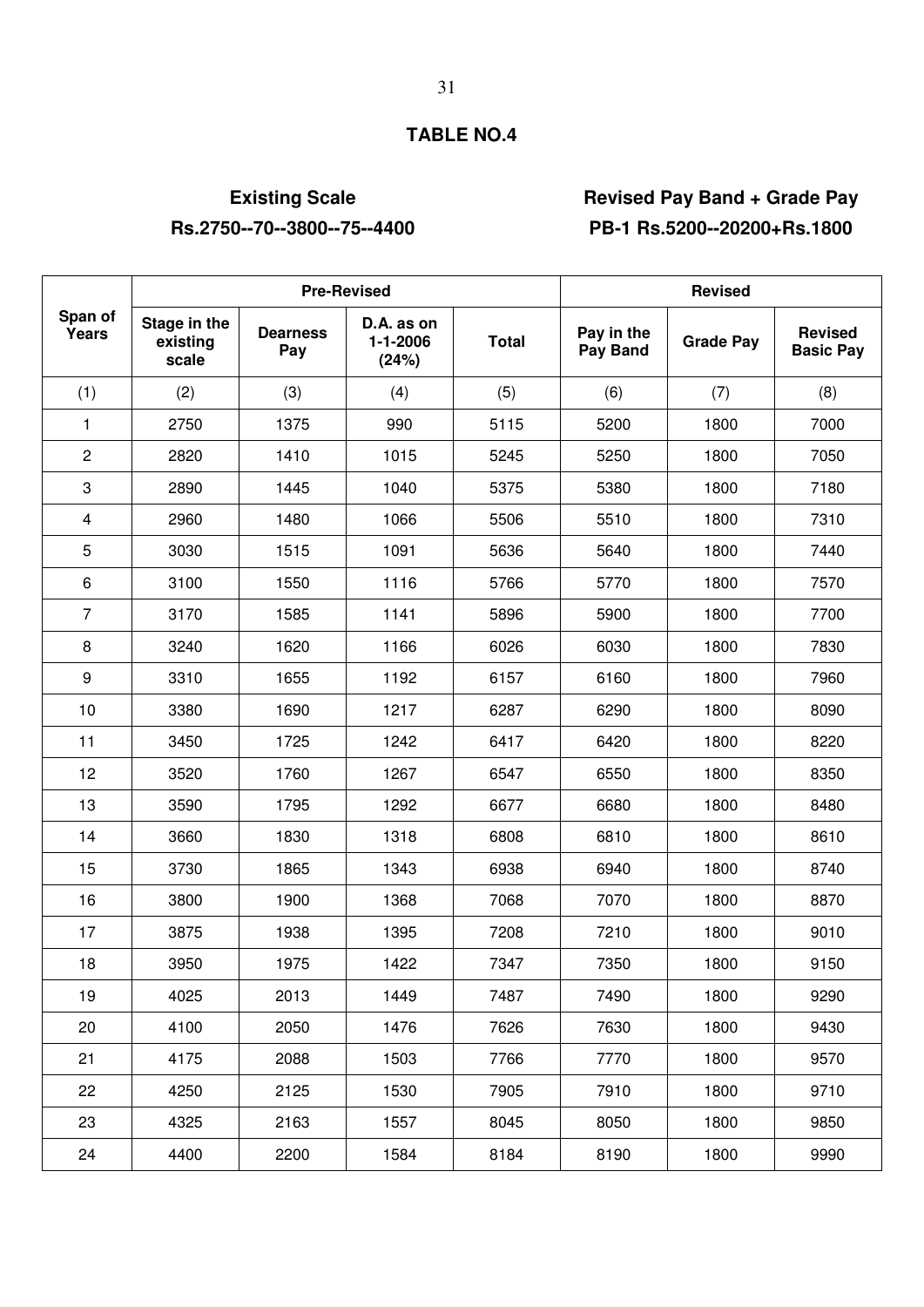# **Existing Scale Revised Pay Band + Grade Pay Rs.3050--75--3950--80--4590 PB-1 Rs.5200--20200+Rs.1900**

|                         |                                   |                        | <b>Pre-Revised</b>                    |              | <b>Revised</b>         |                  |                                    |  |
|-------------------------|-----------------------------------|------------------------|---------------------------------------|--------------|------------------------|------------------|------------------------------------|--|
| Span of<br>Years        | Stage in the<br>existing<br>scale | <b>Dearness</b><br>Pay | D.A. as on<br>$1 - 1 - 2006$<br>(24%) | <b>Total</b> | Pay in the<br>Pay Band | <b>Grade Pay</b> | <b>Revised</b><br><b>Basic Pay</b> |  |
| (1)                     | (2)                               | (3)                    | (4)                                   | (5)          | (6)                    | (7)              | (8)                                |  |
| 1                       | 3050                              | 1525                   | 1098                                  | 5673         | 5680                   | 1900             | 7580                               |  |
| 2                       | 3125                              | 1563                   | 1125                                  | 5813         | 5820                   | 1900             | 7720                               |  |
| 3                       | 3200                              | 1600                   | 1152                                  | 5952         | 5960                   | 1900             | 7860                               |  |
| $\overline{\mathbf{4}}$ | 3275                              | 1638                   | 1179                                  | 6092         | 6100                   | 1900             | 8000                               |  |
| 5                       | 3350                              | 1675                   | 1206                                  | 6231         | 6240                   | 1900             | 8140                               |  |
| 6                       | 3425                              | 1713                   | 1233                                  | 6371         | 6380                   | 1900             | 8280                               |  |
| $\overline{7}$          | 3500                              | 1750                   | 1260                                  | 6510         | 6510                   | 1900             | 8410                               |  |
| 8                       | 3575                              | 1788                   | 1287                                  | 6650         | 6650                   | 1900             | 8550                               |  |
| 9                       | 3650                              | 1825                   | 1314                                  | 6789         | 6790                   | 1900             | 8690                               |  |
| 10                      | 3725                              | 1863                   | 1341                                  | 6929         | 6930                   | 1900             | 8830                               |  |
| 11                      | 3800                              | 1900                   | 1368                                  | 7068         | 7070                   | 1900             | 8970                               |  |
| 12                      | 3875                              | 1938                   | 1395                                  | 7208         | 7210                   | 1900             | 9110                               |  |
| 13                      | 3950                              | 1975                   | 1422                                  | 7347         | 7350                   | 1900             | 9250                               |  |
| 14                      | 4030                              | 2015                   | 1451                                  | 7496         | 7500                   | 1900             | 9400                               |  |
| 15                      | 4110                              | 2055                   | 1480                                  | 7645         | 7650                   | 1900             | 9550                               |  |
| 16                      | 4190                              | 2095                   | 1508                                  | 7793         | 7800                   | 1900             | 9700                               |  |
| 17                      | 4270                              | 2135                   | 1537                                  | 7942         | 7950                   | 1900             | 9850                               |  |
| 18                      | 4350                              | 2175                   | 1566                                  | 8091         | 8100                   | 1900             | 10000                              |  |
| 19                      | 4430                              | 2215                   | 1595                                  | 8240         | 8240                   | 1900             | 10140                              |  |
| 20                      | 4510                              | 2255                   | 1624                                  | 8389         | 8390                   | 1900             | 10290                              |  |
| 21                      | 4590                              | 2295                   | 1652                                  | 8537         | 8540                   | 1900             | 10440                              |  |

### 32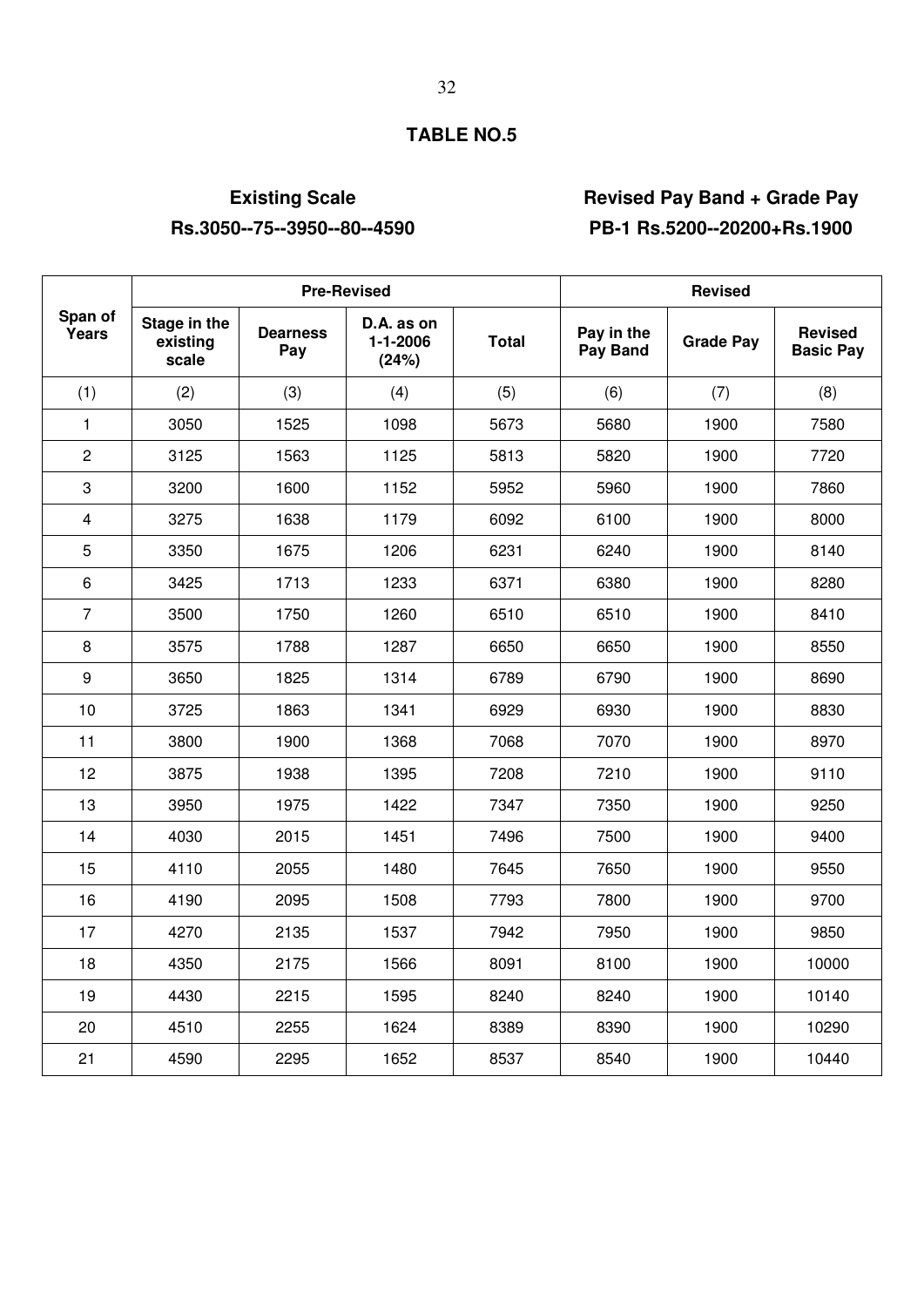# **Existing Scale Revised Pay Band + Grade Pay Rs.3200--85—4900 PB-1 Rs.5200--20200+Rs.2000**

|                  |                                   |                        | <b>Pre-Revised</b>              | <b>Revised</b> |                        |                  |                                    |
|------------------|-----------------------------------|------------------------|---------------------------------|----------------|------------------------|------------------|------------------------------------|
| Span of<br>Years | Stage in the<br>existing<br>scale | <b>Dearness</b><br>Pay | D.A. as on<br>1-1-2006<br>(24%) | <b>Total</b>   | Pay in the<br>Pay Band | <b>Grade Pay</b> | <b>Revised</b><br><b>Basic Pay</b> |
| (1)              | (2)                               | (3)                    | (4)                             | (5)            | (6)                    | (7)              | (8)                                |
| $\mathbf{1}$     | 3200                              | 1600                   | 1152                            | 5952           | 5960                   | 2000             | 7960                               |
| $\overline{c}$   | 3285                              | 1643                   | 1183                            | 6111           | 6120                   | 2000             | 8120                               |
| 3                | 3370                              | 1685                   | 1213                            | 6268           | 6270                   | 2000             | 8270                               |
| $\overline{4}$   | 3455                              | 1728                   | 1244                            | 6427           | 6430                   | 2000             | 8430                               |
| 5                | 3540                              | 1770                   | 1274                            | 6584           | 6590                   | 2000             | 8590                               |
| 6                | 3625                              | 1813                   | 1305                            | 6743           | 6750                   | 2000             | 8750                               |
| $\overline{7}$   | 3710                              | 1855                   | 1336                            | 6901           | 6910                   | 2000             | 8910                               |
| 8                | 3795                              | 1898                   | 1366                            | 7059           | 7060                   | 2000             | 9060                               |
| 9                | 3880                              | 1940                   | 1397                            | 7217           | 7220                   | 2000             | 9220                               |
| 10               | 3965                              | 1983                   | 1428                            | 7375           | 7380                   | 2000             | 9380                               |
| 11               | 4050                              | 2025                   | 1458                            | 7533           | 7540                   | 2000             | 9540                               |
| 12               | 4135                              | 2068                   | 1489                            | 7692           | 7700                   | 2000             | 9700                               |
| 13               | 4220                              | 2110                   | 1519                            | 7849           | 7850                   | 2000             | 9850                               |
| 14               | 4305                              | 2153                   | 1550                            | 8008           | 8010                   | 2000             | 10010                              |
| 15               | 4390                              | 2195                   | 1580                            | 8165           | 8170                   | 2000             | 10170                              |
| 16               | 4475                              | 2238                   | 1611                            | 8324           | 8330                   | 2000             | 10330                              |
| 17               | 4560                              | 2280                   | 1642                            | 8482           | 8490                   | 2000             | 10490                              |
| 18               | 4645                              | 2323                   | 1672                            | 8640           | 8640                   | 2000             | 10640                              |
| 19               | 4730                              | 2365                   | 1703                            | 8798           | 8800                   | 2000             | 10800                              |
| 20               | 4815                              | 2408                   | 1734                            | 8957           | 8960                   | 2000             | 10960                              |
| 21               | 4900                              | 2450                   | 1764                            | 9114           | 9120                   | 2000             | 11120                              |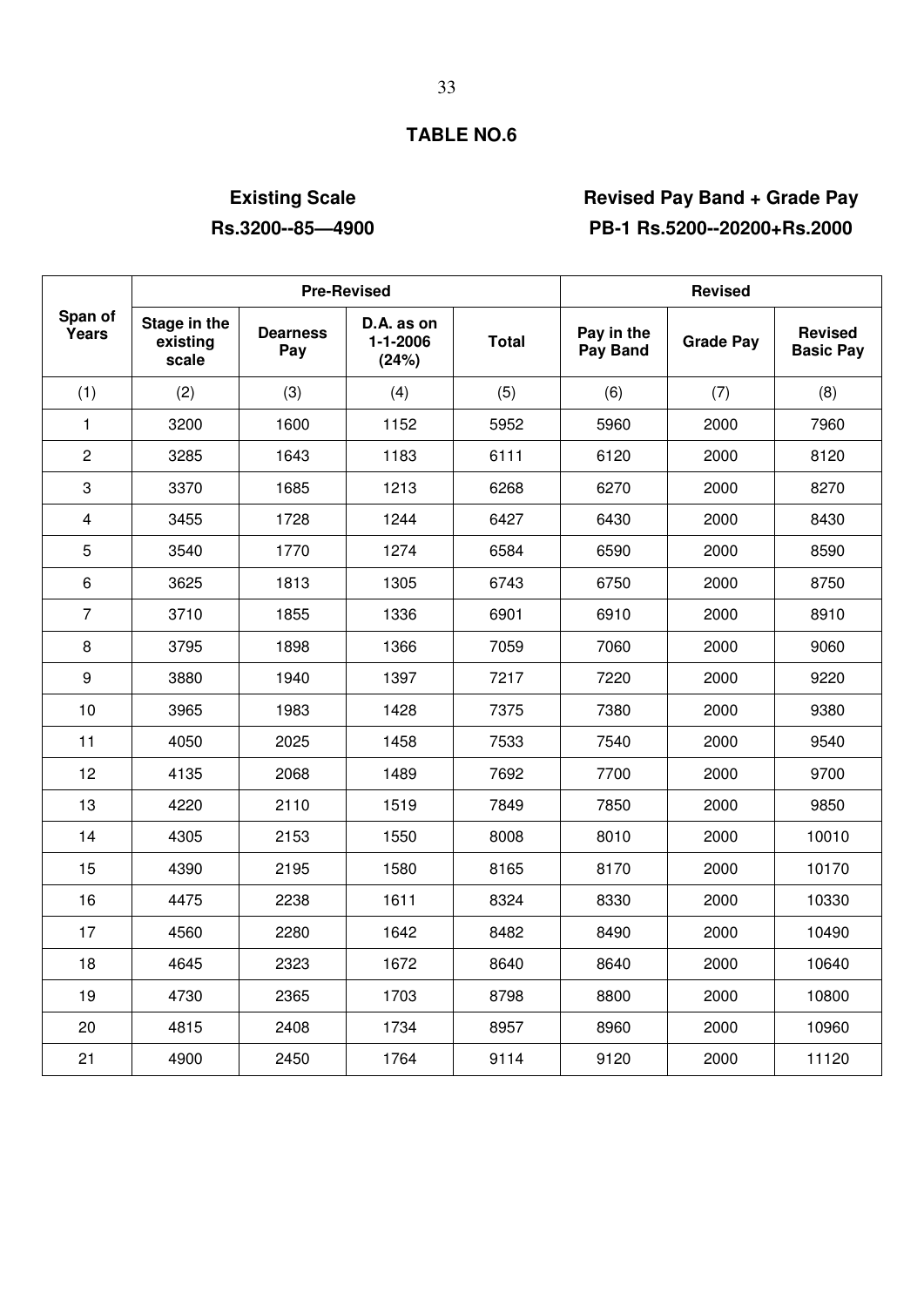# **Existing Scale Revised Pay Band + Grade Pay Rs.3625--85—4900 PB-1 Rs.5200--20200+Rs.2200**

|                         |                                   |                        | <b>Pre-Revised</b>              | <b>Revised</b> |                        |                  |                                    |
|-------------------------|-----------------------------------|------------------------|---------------------------------|----------------|------------------------|------------------|------------------------------------|
| Span of<br><b>Years</b> | Stage in the<br>existing<br>scale | <b>Dearness</b><br>Pay | D.A. as on<br>1-1-2006<br>(24%) | <b>Total</b>   | Pay in the<br>Pay Band | <b>Grade Pay</b> | <b>Revised</b><br><b>Basic Pay</b> |
| (1)                     | (2)                               | (3)                    | (4)                             | (5)            | (6)                    | (7)              | (8)                                |
| 1                       | 3625                              | 1813                   | 1305                            | 6743           | 6750                   | 2200             | 8950                               |
| $\overline{2}$          | 3710                              | 1855                   | 1336                            | 6901           | 6910                   | 2200             | 9110                               |
| 3                       | 3795                              | 1898                   | 1366                            | 7059           | 7060                   | 2200             | 9260                               |
| $\overline{4}$          | 3880                              | 1940                   | 1397                            | 7217           | 7220                   | 2200             | 9420                               |
| 5                       | 3965                              | 1983                   | 1428                            | 7376           | 7380                   | 2200             | 9580                               |
| 6                       | 4050                              | 2025                   | 1458                            | 7533           | 7540                   | 2200             | 9740                               |
| $\overline{7}$          | 4135                              | 2068                   | 1489                            | 7692           | 7700                   | 2200             | 9900                               |
| 8                       | 4220                              | 2110                   | 1519                            | 7849           | 7850                   | 2200             | 10050                              |
| 9                       | 4305                              | 2153                   | 1550                            | 8008           | 8010                   | 2200             | 10210                              |
| 10                      | 4390                              | 2195                   | 1580                            | 8165           | 8170                   | 2200             | 10370                              |
| 11                      | 4475                              | 2238                   | 1611                            | 8324           | 8330                   | 2200             | 10530                              |
| 12                      | 4560                              | 2280                   | 1642                            | 8482           | 8490                   | 2200             | 10690                              |
| 13                      | 4645                              | 2323                   | 1672                            | 8640           | 8640                   | 2200             | 10840                              |
| 14                      | 4730                              | 2365                   | 1703                            | 8798           | 8800                   | 2200             | 11000                              |
| 15                      | 4815                              | 2408                   | 1734                            | 8957           | 8960                   | 2200             | 11160                              |
| 16                      | 4900                              | 2450                   | 1764                            | 9114           | 9120                   | 2200             | 11320                              |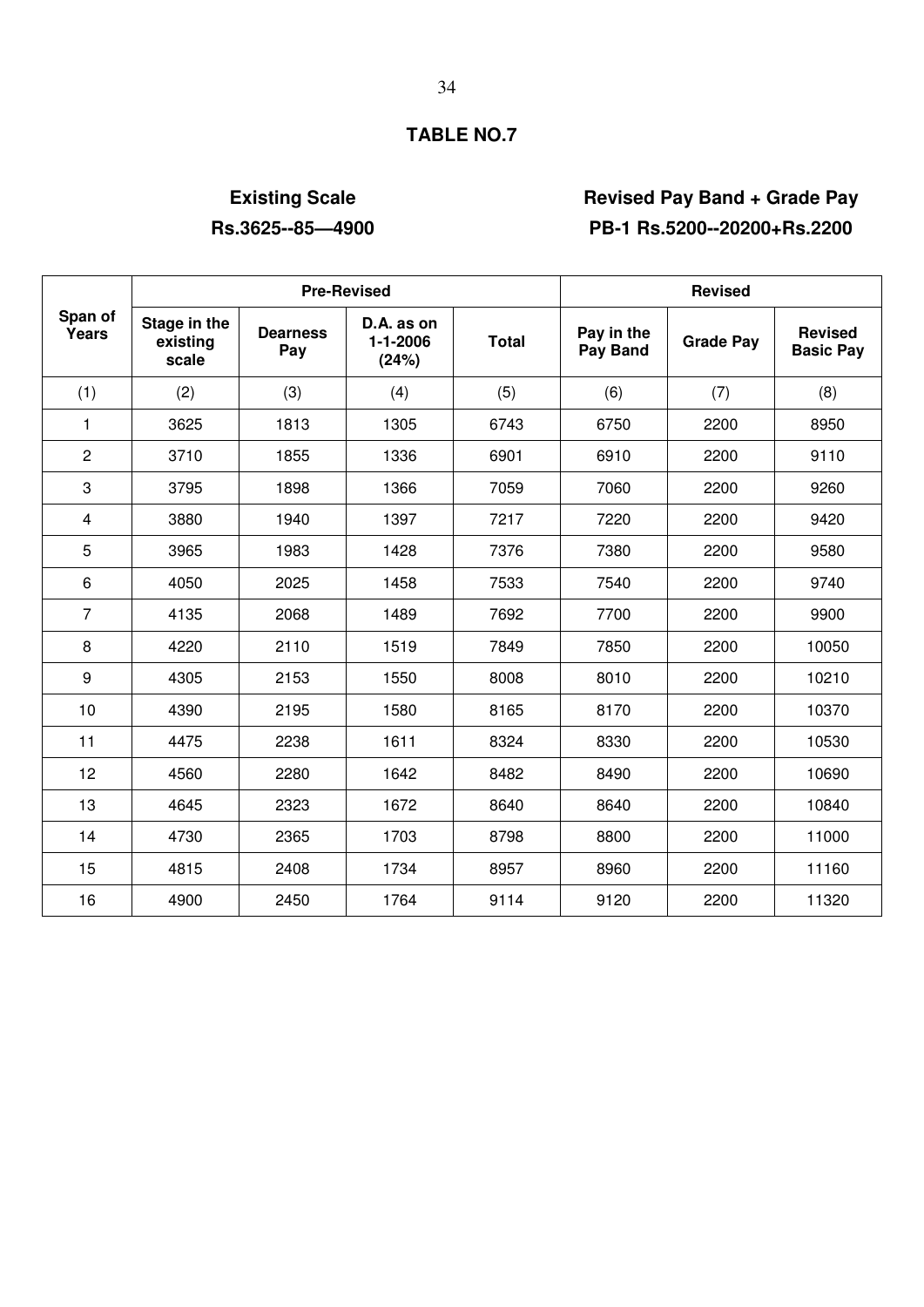# **Existing Scale Revised Pay Band + Grade Pay Rs.4000--100—6000 PB-1 Rs.5200--20200+Rs.2400**

|                  |                                   |                        | <b>Pre-Revised</b>              | <b>Revised</b> |                        |                  |                                    |
|------------------|-----------------------------------|------------------------|---------------------------------|----------------|------------------------|------------------|------------------------------------|
| Span of<br>Years | Stage in the<br>existing<br>scale | <b>Dearness</b><br>Pay | D.A. as on<br>1-1-2006<br>(24%) | <b>Total</b>   | Pay in the<br>Pay Band | <b>Grade Pay</b> | <b>Revised</b><br><b>Basic Pay</b> |
| (1)              | (2)                               | (3)                    | (4)                             | (5)            | (6)                    | (7)              | (8)                                |
| $\mathbf{1}$     | 4000                              | 2000                   | 1440                            | 7440           | 7440                   | 2400             | 9840                               |
| $\overline{2}$   | 4100                              | 2050                   | 1476                            | 7626           | 7630                   | 2400             | 10030                              |
| 3                | 4200                              | 2100                   | 1512                            | 7812           | 7820                   | 2400             | 10220                              |
| $\overline{4}$   | 4300                              | 2150                   | 1548                            | 7998           | 8000                   | 2400             | 10400                              |
| $\overline{5}$   | 4400                              | 2200                   | 1584                            | 8184           | 8190                   | 2400             | 10590                              |
| 6                | 4500                              | 2250                   | 1620                            | 8370           | 8370                   | 2400             | 10770                              |
| $\overline{7}$   | 4600                              | 2300                   | 1656                            | 8556           | 8560                   | 2400             | 10960                              |
| 8                | 4700                              | 2350                   | 1692                            | 8742           | 8750                   | 2400             | 11150                              |
| 9                | 4800                              | 2400                   | 1728                            | 8928           | 8930                   | 2400             | 11330                              |
| 10               | 4900                              | 2450                   | 1764                            | 9114           | 9120                   | 2400             | 11520                              |
| 11               | 5000                              | 2500                   | 1800                            | 9300           | 9300                   | 2400             | 11700                              |
| 12               | 5100                              | 2550                   | 1836                            | 9486           | 9490                   | 2400             | 11890                              |
| 13               | 5200                              | 2600                   | 1872                            | 9672           | 9680                   | 2400             | 12080                              |
| 14               | 5300                              | 2650                   | 1908                            | 9858           | 9860                   | 2400             | 12260                              |
| 15               | 5400                              | 2700                   | 1944                            | 10044          | 10050                  | 2400             | 12450                              |
| 16               | 5500                              | 2750                   | 1980                            | 10230          | 10230                  | 2400             | 12630                              |
| 17               | 5600                              | 2800                   | 2016                            | 10416          | 10420                  | 2400             | 12820                              |
| 18               | 5700                              | 2850                   | 2052                            | 10602          | 10610                  | 2400             | 13010                              |
| 19               | 5800                              | 2900                   | 2088                            | 10788          | 10790                  | 2400             | 13190                              |
| 20               | 5900                              | 2950                   | 2124                            | 10974          | 10980                  | 2400             | 13380                              |
| 21               | 6000                              | 3000                   | 2160                            | 11160          | 11160                  | 2400             | 13560                              |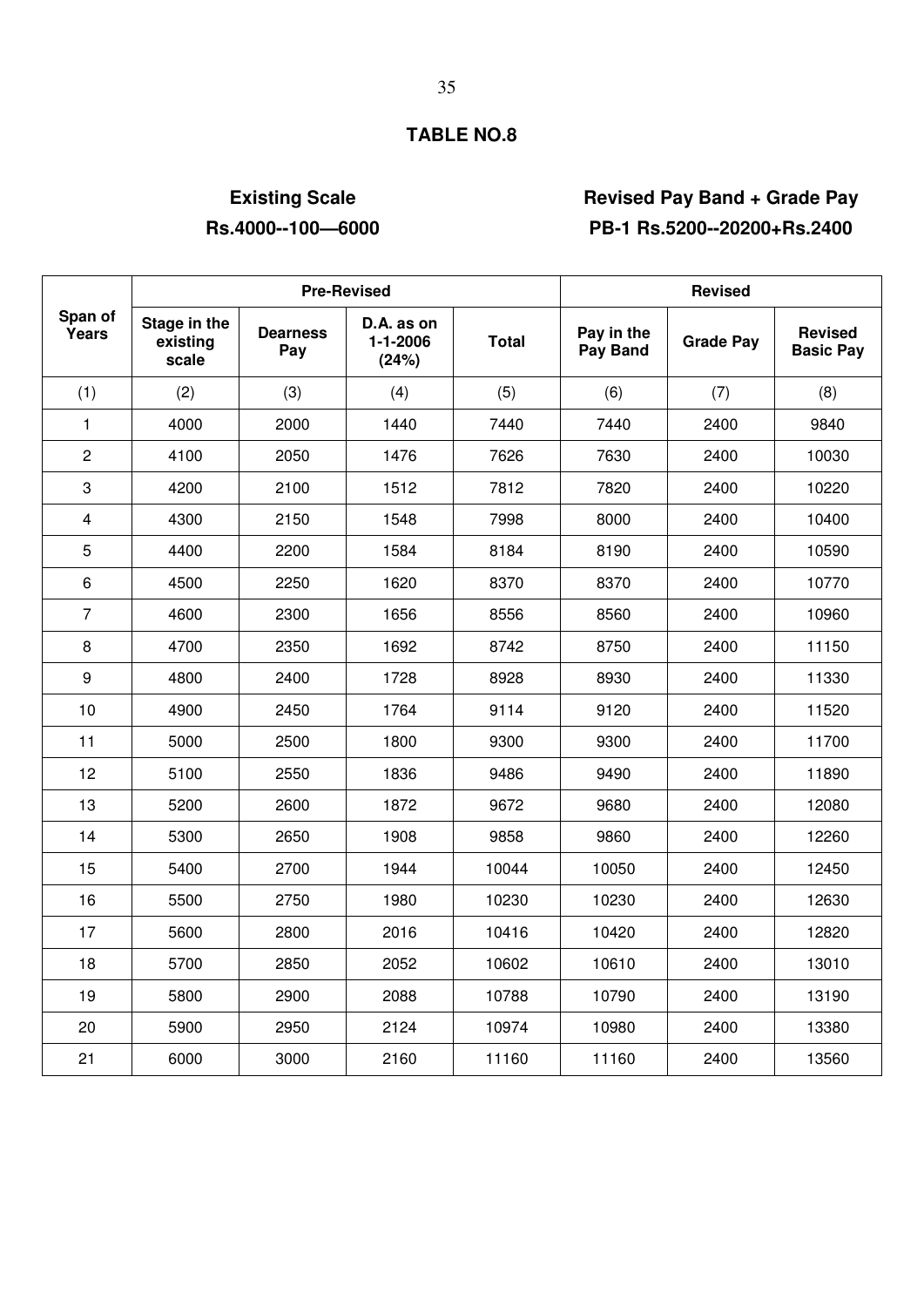# **Existing Scale Revised Pay Band + Grade Pay Rs.4300--100—6000 PB-1 Rs.5200--20200+Rs.2600**

|                  |                                   | <b>Pre-Revised</b>     |                                 | <b>Revised</b> |                        |                  |                                    |
|------------------|-----------------------------------|------------------------|---------------------------------|----------------|------------------------|------------------|------------------------------------|
| Span of<br>Years | Stage in the<br>existing<br>scale | <b>Dearness</b><br>Pay | D.A. as on<br>1-1-2006<br>(24%) | <b>Total</b>   | Pay in the<br>Pay Band | <b>Grade Pay</b> | <b>Revised</b><br><b>Basic Pay</b> |
| (1)              | (2)                               | (3)                    | (4)                             | (5)            | (6)                    | (7)              | (8)                                |
| $\mathbf{1}$     | 4300                              | 2150                   | 1548                            | 7998           | 8000                   | 2600             | 10600                              |
| $\overline{2}$   | 4400                              | 2200                   | 1584                            | 8184           | 8190                   | 2600             | 10790                              |
| 3                | 4500                              | 2250                   | 1620                            | 8370           | 8370                   | 2600             | 10970                              |
| $\overline{4}$   | 4600                              | 2300                   | 1656                            | 8556           | 8560                   | 2600             | 11160                              |
| 5                | 4700                              | 2350                   | 1692                            | 8742           | 8750                   | 2600             | 11350                              |
| 6                | 4800                              | 2400                   | 1728                            | 8928           | 8930                   | 2600             | 11530                              |
| $\overline{7}$   | 4900                              | 2450                   | 1764                            | 9114           | 9120                   | 2600             | 11720                              |
| 8                | 5000                              | 2500                   | 1800                            | 9300           | 9300                   | 2600             | 11900                              |
| 9                | 5100                              | 2550                   | 1836                            | 9486           | 9490                   | 2600             | 12090                              |
| 10               | 5200                              | 2600                   | 1872                            | 9672           | 9680                   | 2600             | 12280                              |
| 11               | 5300                              | 2650                   | 1908                            | 9858           | 9860                   | 2600             | 12460                              |
| 12               | 5400                              | 2700                   | 1944                            | 10044          | 10050                  | 2600             | 12650                              |
| 13               | 5500                              | 2750                   | 1980                            | 10230          | 10230                  | 2600             | 12830                              |
| 14               | 5600                              | 2800                   | 2016                            | 10416          | 10420                  | 2600             | 13020                              |
| 15               | 5700                              | 2850                   | 2052                            | 10602          | 10610                  | 2600             | 13210                              |
| 16               | 5800                              | 2900                   | 2088                            | 10788          | 10790                  | 2600             | 13390                              |
| 17               | 5900                              | 2950                   | 2124                            | 10974          | 10980                  | 2600             | 13580                              |
| 18               | 6000                              | 3000                   | 2160                            | 11160          | 11160                  | 2600             | 13760                              |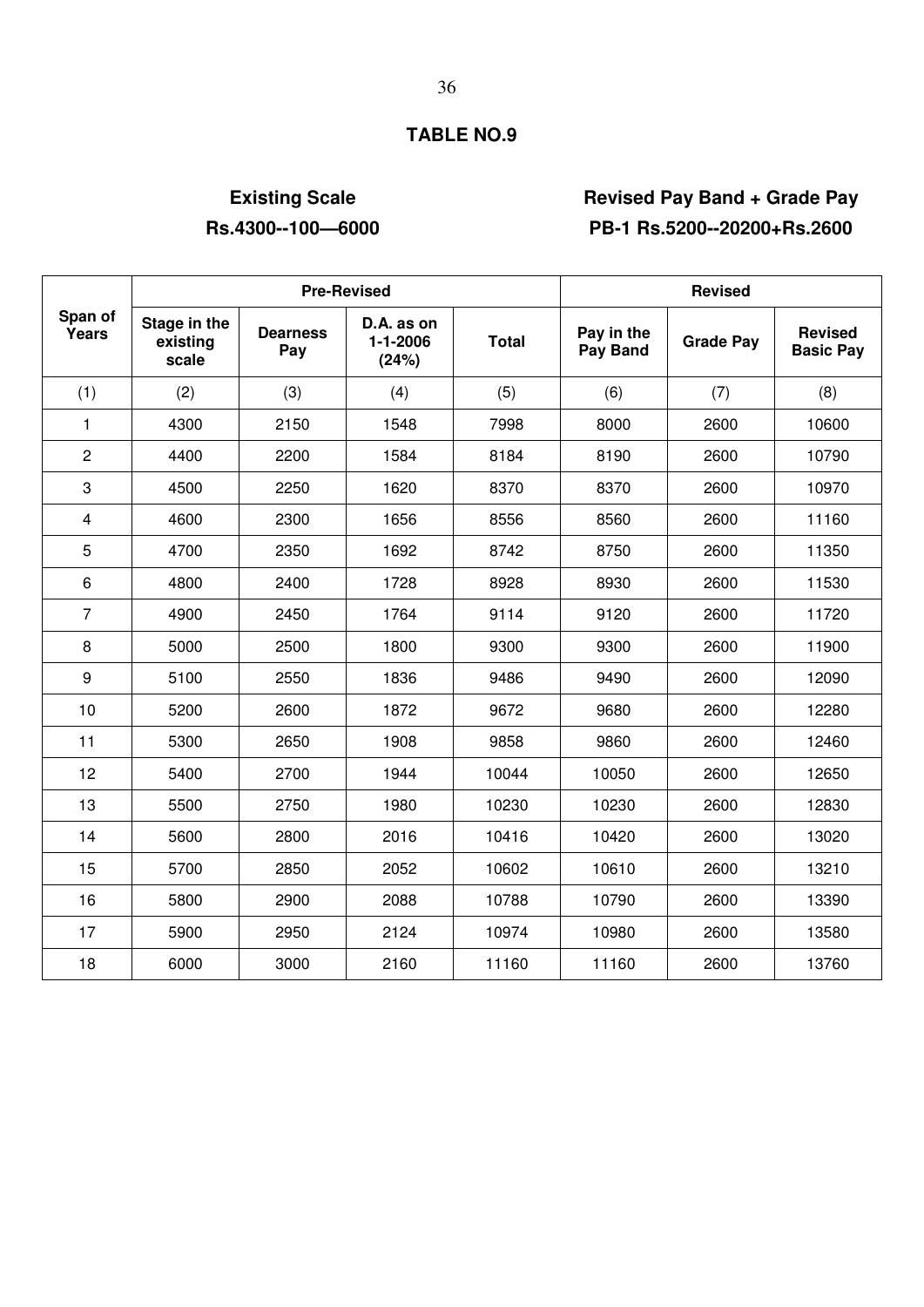# **Existing Scale Revised Pay Band + Grade Pay Rs.4500--125—7000 PB-1 Rs.5200--20200+Rs.2800**

|                  |                                   | <b>Pre-Revised</b>     |                                 | <b>Revised</b> |                        |                  |                                    |
|------------------|-----------------------------------|------------------------|---------------------------------|----------------|------------------------|------------------|------------------------------------|
| Span of<br>Years | Stage in the<br>existing<br>scale | <b>Dearness</b><br>Pay | D.A. as on<br>1-1-2006<br>(24%) | <b>Total</b>   | Pay in the<br>Pay Band | <b>Grade Pay</b> | <b>Revised</b><br><b>Basic Pay</b> |
| (1)              | (2)                               | (3)                    | (4)                             | (5)            | (6)                    | (7)              | (8)                                |
| $\mathbf{1}$     | 4500                              | 2250                   | 1620                            | 8370           | 8370                   | 2800             | 11170                              |
| $\overline{c}$   | 4625                              | 2313                   | 1665                            | 8603           | 8610                   | 2800             | 11410                              |
| 3                | 4750                              | 2375                   | 1710                            | 8835           | 8840                   | 2800             | 11640                              |
| $\overline{4}$   | 4875                              | 2438                   | 1755                            | 9068           | 9070                   | 2800             | 11870                              |
| 5                | 5000                              | 2500                   | 1800                            | 9300           | 9300                   | 2800             | 12100                              |
| 6                | 5125                              | 2563                   | 1845                            | 9533           | 9540                   | 2800             | 12340                              |
| $\overline{7}$   | 5250                              | 2625                   | 1890                            | 9765           | 9770                   | 2800             | 12570                              |
| 8                | 5375                              | 2688                   | 1935                            | 9998           | 10000                  | 2800             | 12800                              |
| 9                | 5500                              | 2750                   | 1980                            | 10230          | 10230                  | 2800             | 13030                              |
| 10               | 5625                              | 2813                   | 2025                            | 10463          | 10470                  | 2800             | 13270                              |
| 11               | 5750                              | 2875                   | 2070                            | 10695          | 10700                  | 2800             | 13500                              |
| 12               | 5875                              | 2938                   | 2115                            | 10928          | 10930                  | 2800             | 13730                              |
| 13               | 6000                              | 3000                   | 2160                            | 11160          | 11160                  | 2800             | 13960                              |
| 14               | 6125                              | 3063                   | 2205                            | 11393          | 11400                  | 2800             | 14200                              |
| 15               | 6250                              | 3125                   | 2250                            | 11625          | 11630                  | 2800             | 14430                              |
| 16               | 6375                              | 3188                   | 2295                            | 11858          | 11860                  | 2800             | 14660                              |
| 17               | 6500                              | 3250                   | 2340                            | 12090          | 12090                  | 2800             | 14890                              |
| 18               | 6625                              | 3313                   | 2385                            | 12323          | 12330                  | 2800             | 15130                              |
| 19               | 6750                              | 3375                   | 2430                            | 12555          | 12560                  | 2800             | 15360                              |
| 20               | 6875                              | 3438                   | 2475                            | 12788          | 12790                  | 2800             | 15590                              |
| 21               | 7000                              | 3500                   | 2520                            | 13020          | 13020                  | 2800             | 15820                              |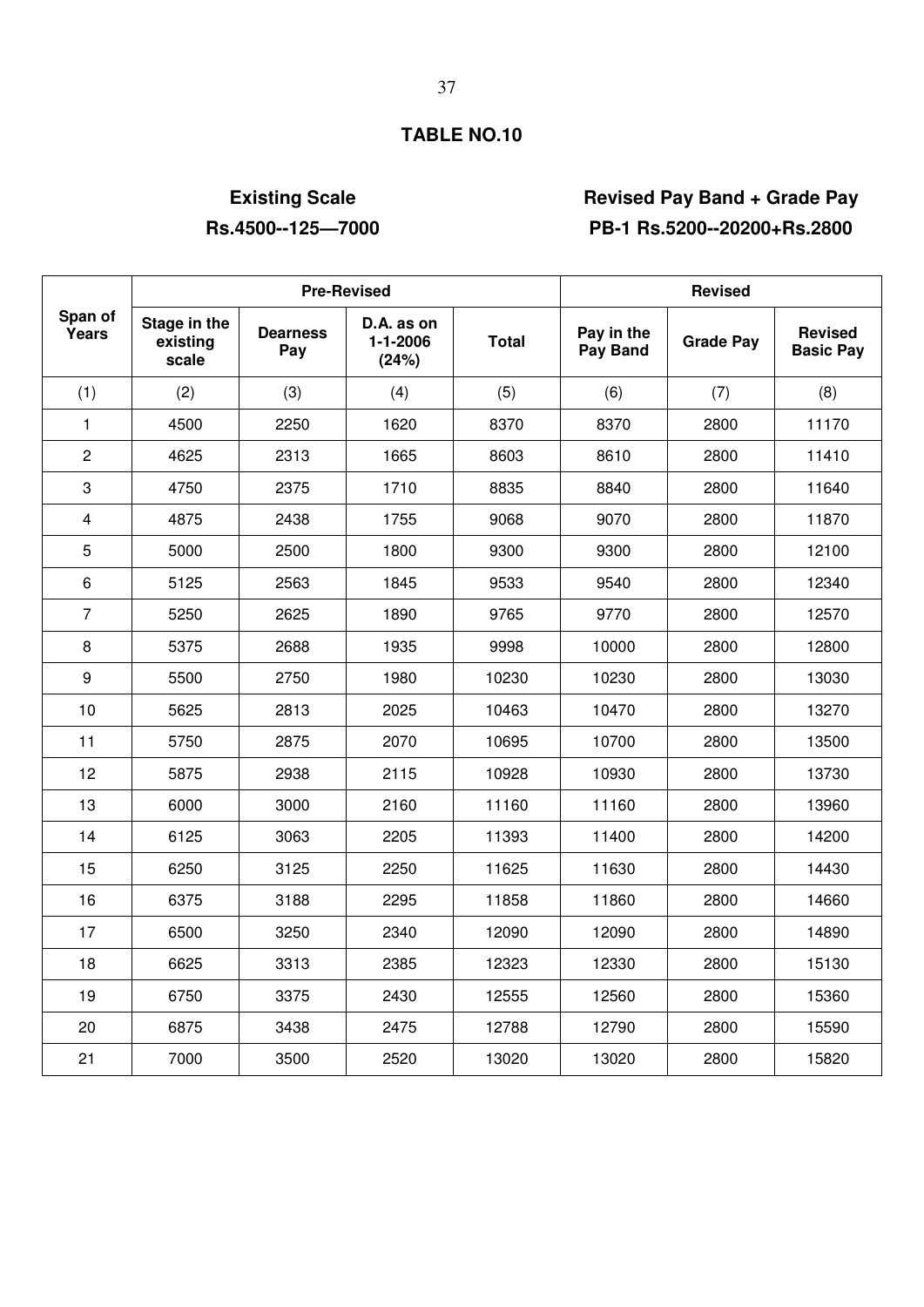# **Existing Scale Revised Pay Band + Grade Pay Rs.5000--150—8000 PB-2 Rs.9300--34800+Rs.4200**

|                         |                                   |                        | <b>Pre-Revised</b>              | <b>Revised</b> |                        |                  |                                    |
|-------------------------|-----------------------------------|------------------------|---------------------------------|----------------|------------------------|------------------|------------------------------------|
| Span of<br>Years        | Stage in the<br>existing<br>scale | <b>Dearness</b><br>Pay | D.A. as on<br>1-1-2006<br>(24%) | <b>Total</b>   | Pay in the<br>Pay Band | <b>Grade Pay</b> | <b>Revised</b><br><b>Basic Pay</b> |
| (1)                     | (2)                               | (3)                    | (4)                             | (5)            | (6)                    | (7)              | (8)                                |
| $\mathbf{1}$            | 5000                              | 2500                   | 1800                            | 9300           | 9300                   | 4200             | 13500                              |
| $\overline{2}$          | 5150                              | 2575                   | 1854                            | 9579           | 9580                   | 4200             | 13780                              |
| 3                       | 5300                              | 2650                   | 1908                            | 9858           | 9860                   | 4200             | 14060                              |
| $\overline{\mathbf{4}}$ | 5450                              | 2725                   | 1962                            | 10137          | 10140                  | 4200             | 14340                              |
| 5                       | 5600                              | 2800                   | 2016                            | 10416          | 10420                  | 4200             | 14620                              |
| 6                       | 5750                              | 2875                   | 2070                            | 10695          | 10700                  | 4200             | 14900                              |
| $\overline{7}$          | 5900                              | 2950                   | 2124                            | 10974          | 10980                  | 4200             | 15180                              |
| 8                       | 6050                              | 3025                   | 2178                            | 11253          | 11260                  | 4200             | 15460                              |
| 9                       | 6200                              | 3100                   | 2232                            | 11532          | 11540                  | 4200             | 15740                              |
| 10                      | 6350                              | 3175                   | 2286                            | 11811          | 11820                  | 4200             | 16020                              |
| 11                      | 6500                              | 3250                   | 2340                            | 12090          | 12090                  | 4200             | 16290                              |
| 12                      | 6650                              | 3325                   | 2394                            | 12369          | 12370                  | 4200             | 16570                              |
| 13                      | 6800                              | 3400                   | 2448                            | 12648          | 12650                  | 4200             | 16850                              |
| 14                      | 6950                              | 3475                   | 2502                            | 12927          | 12930                  | 4200             | 17130                              |
| 15                      | 7100                              | 3550                   | 2556                            | 13206          | 13210                  | 4200             | 17410                              |
| 16                      | 7250                              | 3625                   | 2610                            | 13485          | 13490                  | 4200             | 17690                              |
| 17                      | 7400                              | 3700                   | 2664                            | 13764          | 13770                  | 4200             | 17970                              |
| 18                      | 7550                              | 3775                   | 2718                            | 14043          | 14050                  | 4200             | 18250                              |
| 19                      | 7700                              | 3850                   | 2772                            | 14322          | 14330                  | 4200             | 18530                              |
| 20                      | 7850                              | 3925                   | 2826                            | 14601          | 14610                  | 4200             | 18810                              |
| 21                      | 8000                              | 4000                   | 2880                            | 14880          | 14880                  | 4200             | 19080                              |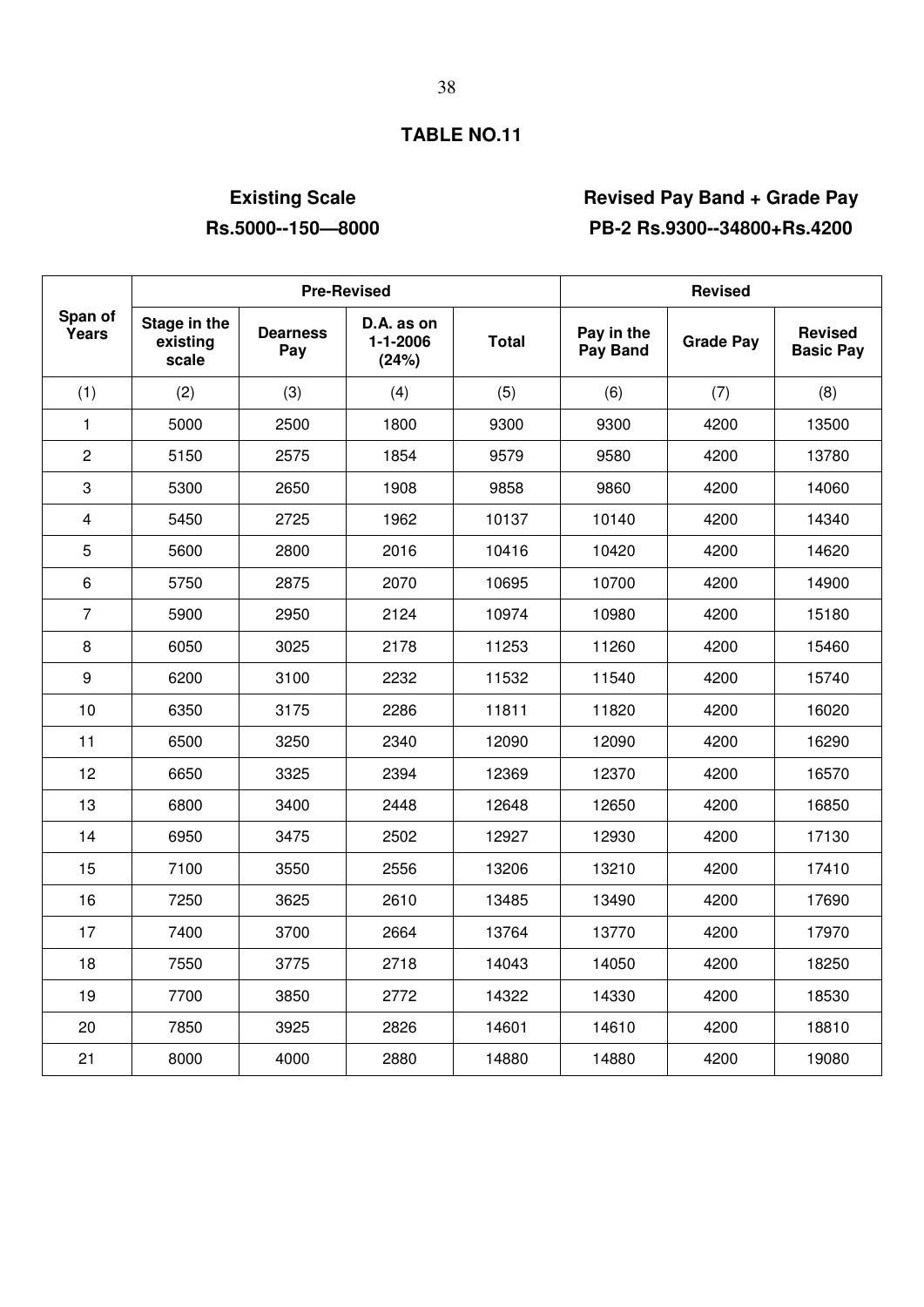# **Existing Scale Revised Pay Band + Grade Pay Rs.5300--150—8300 PB-2 Rs.9300--34800+Rs.4300**

|                  |                                   | <b>Pre-Revised</b>     |                                       | <b>Revised</b> |                        |                  |                                    |
|------------------|-----------------------------------|------------------------|---------------------------------------|----------------|------------------------|------------------|------------------------------------|
| Span of<br>Years | Stage in the<br>existing<br>scale | <b>Dearness</b><br>Pay | D.A. as on<br>$1 - 1 - 2006$<br>(24%) | <b>Total</b>   | Pay in the<br>Pay Band | <b>Grade Pay</b> | <b>Revised</b><br><b>Basic Pay</b> |
| (1)              | (2)                               | (3)                    | (4)                                   | (5)            | (6)                    | (7)              | (8)                                |
| $\mathbf{1}$     | 5300                              | 2650                   | 1908                                  | 9858           | 9860                   | 4300             | 14160                              |
| $\overline{c}$   | 5450                              | 2725                   | 1962                                  | 10137          | 10140                  | 4300             | 14440                              |
| 3                | 5600                              | 2800                   | 2016                                  | 10416          | 10420                  | 4300             | 14720                              |
| $\overline{4}$   | 5750                              | 2875                   | 2070                                  | 10695          | 10700                  | 4300             | 15000                              |
| 5                | 5900                              | 2950                   | 2124                                  | 10974          | 10980                  | 4300             | 15280                              |
| 6                | 6050                              | 3025                   | 2178                                  | 11253          | 11260                  | 4300             | 15560                              |
| $\overline{7}$   | 6200                              | 3100                   | 2232                                  | 11532          | 11540                  | 4300             | 15840                              |
| 8                | 6350                              | 3175                   | 2286                                  | 11811          | 11820                  | 4300             | 16120                              |
| $\boldsymbol{9}$ | 6500                              | 3250                   | 2340                                  | 12090          | 12090                  | 4300             | 16390                              |
| 10               | 6650                              | 3325                   | 2394                                  | 12369          | 12370                  | 4300             | 16670                              |
| 11               | 6800                              | 3400                   | 2448                                  | 12648          | 12650                  | 4300             | 16950                              |
| 12               | 6950                              | 3475                   | 2502                                  | 12927          | 12930                  | 4300             | 17230                              |
| 13               | 7100                              | 3550                   | 2556                                  | 13206          | 13210                  | 4300             | 17510                              |
| 14               | 7250                              | 3625                   | 2610                                  | 13485          | 13490                  | 4300             | 17790                              |
| 15               | 7400                              | 3700                   | 2664                                  | 13764          | 13770                  | 4300             | 18070                              |
| 16               | 7550                              | 3775                   | 2718                                  | 14043          | 14050                  | 4300             | 18350                              |
| 17               | 7700                              | 3850                   | 2772                                  | 14322          | 14330                  | 4300             | 18630                              |
| 18               | 7850                              | 3925                   | 2826                                  | 14601          | 14610                  | 4300             | 18910                              |
| 19               | 8000                              | 4000                   | 2880                                  | 14880          | 14880                  | 4300             | 19180                              |
| 20               | 8150                              | 4075                   | 2934                                  | 15159          | 15160                  | 4300             | 19460                              |
| 21               | 8300                              | 4150                   | 2988                                  | 15438          | 15440                  | 4300             | 19740                              |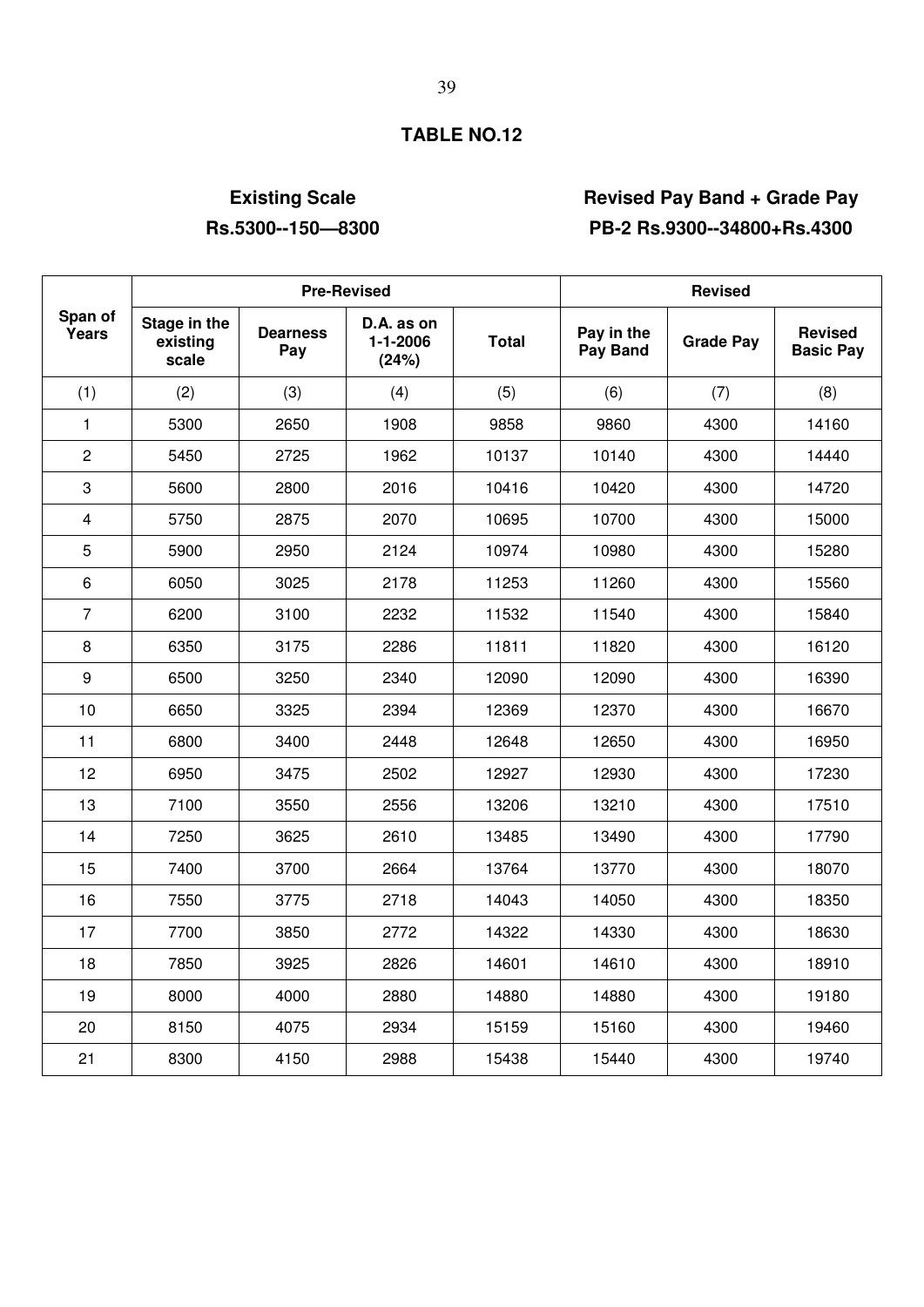# **Existing Scale Revised Pay Band + Grade Pay Rs.5500--175—9000 PB-2 Rs.9300--34800+Rs.4400**

|                  |                                   |                        | <b>Pre-Revised</b>              | <b>Revised</b> |                        |                  |                                    |
|------------------|-----------------------------------|------------------------|---------------------------------|----------------|------------------------|------------------|------------------------------------|
| Span of<br>Years | Stage in the<br>existing<br>scale | <b>Dearness</b><br>Pay | D.A. as on<br>1-1-2006<br>(24%) | <b>Total</b>   | Pay in the<br>Pay Band | <b>Grade Pay</b> | <b>Revised</b><br><b>Basic Pay</b> |
| (1)              | (2)                               | (3)                    | (4)                             | (5)            | (6)                    | (7)              | (8)                                |
| $\mathbf{1}$     | 5500                              | 2750                   | 1980                            | 10230          | 10230                  | 4400             | 14630                              |
| $\overline{2}$   | 5675                              | 2838                   | 2043                            | 10556          | 10560                  | 4400             | 14960                              |
| 3                | 5850                              | 2925                   | 2106                            | 10881          | 10890                  | 4400             | 15290                              |
| $\overline{4}$   | 6025                              | 3013                   | 2169                            | 11207          | 11210                  | 4400             | 15610                              |
| $\overline{5}$   | 6200                              | 3100                   | 2232                            | 11532          | 11540                  | 4400             | 15940                              |
| 6                | 6375                              | 3188                   | 2295                            | 11858          | 11860                  | 4400             | 16260                              |
| $\overline{7}$   | 6550                              | 3275                   | 2358                            | 12183          | 12190                  | 4400             | 16590                              |
| 8                | 6725                              | 3363                   | 2421                            | 12509          | 12510                  | 4400             | 16910                              |
| $\boldsymbol{9}$ | 6900                              | 3450                   | 2484                            | 12834          | 12840                  | 4400             | 17240                              |
| 10               | 7075                              | 3538                   | 2547                            | 13160          | 13160                  | 4400             | 17560                              |
| 11               | 7250                              | 3625                   | 2610                            | 13485          | 13490                  | 4400             | 17890                              |
| 12               | 7425                              | 3713                   | 2673                            | 13811          | 13820                  | 4400             | 18220                              |
| 13               | 7600                              | 3800                   | 2736                            | 14136          | 14140                  | 4400             | 18540                              |
| 14               | 7775                              | 3888                   | 2799                            | 14462          | 14470                  | 4400             | 18870                              |
| 15               | 7950                              | 3975                   | 2862                            | 14787          | 14790                  | 4400             | 19190                              |
| 16               | 8125                              | 4063                   | 2925                            | 15113          | 15120                  | 4400             | 19520                              |
| 17               | 8300                              | 4150                   | 2988                            | 15438          | 15440                  | 4400             | 19840                              |
| 18               | 8475                              | 4238                   | 3051                            | 15764          | 15770                  | 4400             | 20170                              |
| 19               | 8650                              | 4325                   | 3114                            | 16089          | 16090                  | 4400             | 20490                              |
| 20               | 8825                              | 4413                   | 3177                            | 16415          | 16420                  | 4400             | 20820                              |
| 21               | 9000                              | 4500                   | 3240                            | 16740          | 16740                  | 4400             | 21140                              |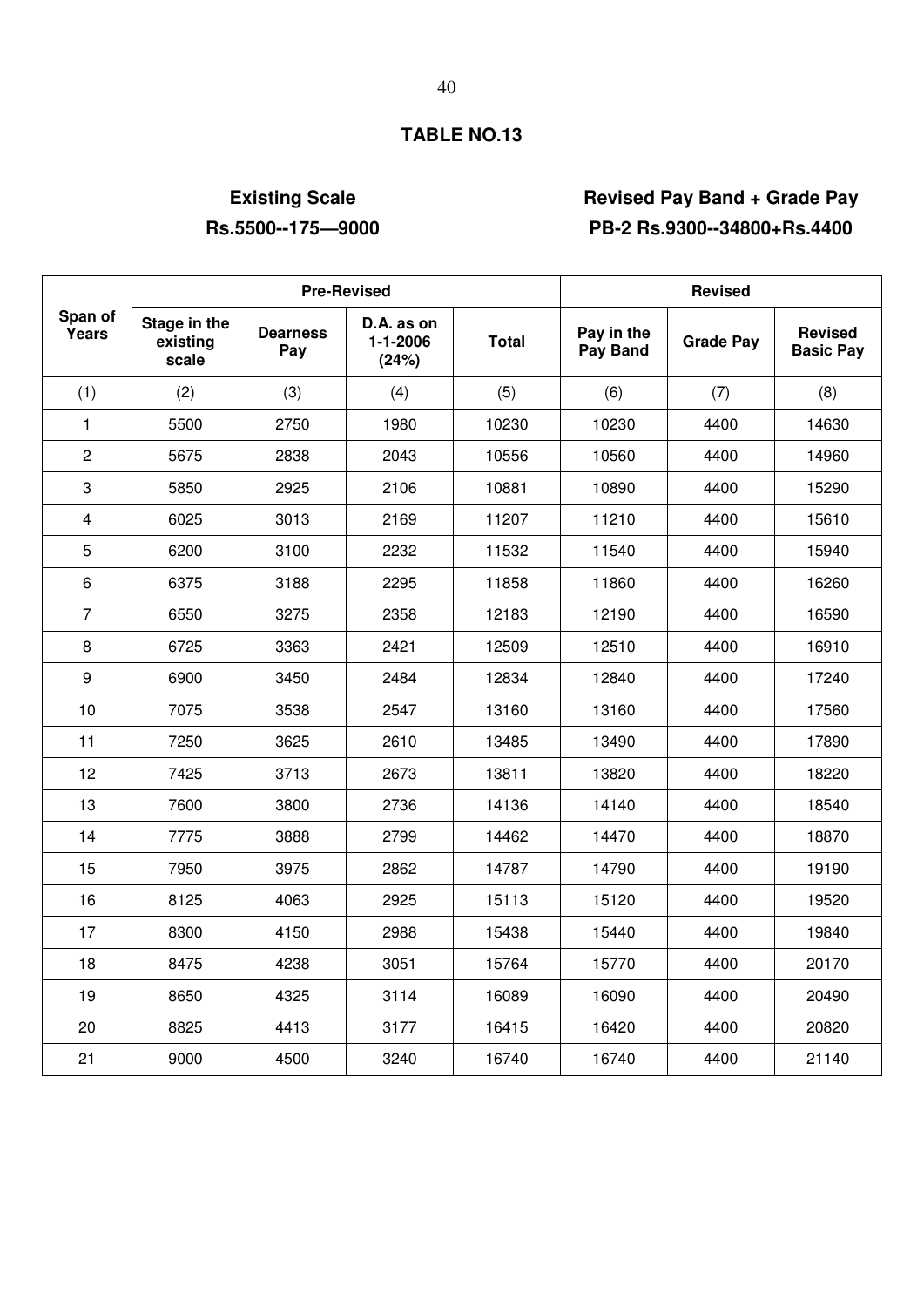# **TABLE NO.13(a)**

# **Existing Scale Revised Pay Band + Grade Pay Rs.5700--175—9200 PB-2 Rs.9300--34800+Rs.4450**

|                  |                                   |                        | <b>Pre-Revised</b>              | <b>Revised</b> |                        |                  |                                    |
|------------------|-----------------------------------|------------------------|---------------------------------|----------------|------------------------|------------------|------------------------------------|
| Span of<br>Years | Stage in the<br>existing<br>scale | <b>Dearness</b><br>Pay | D.A. as on<br>1-1-2006<br>(24%) | <b>Total</b>   | Pay in the<br>Pay Band | <b>Grade Pay</b> | <b>Revised</b><br><b>Basic Pay</b> |
| (1)              | (2)                               | (3)                    | (4)                             | (5)            | (6)                    | (7)              | (8)                                |
| $\mathbf{1}$     | 5700                              | 2850                   | 2052                            | 10602          | 10610                  | 4450             | 15060                              |
| $\overline{2}$   | 5875                              | 2938                   | 2115                            | 10928          | 10930                  | 4450             | 15380                              |
| 3                | 6050                              | 3025                   | 2178                            | 11253          | 11260                  | 4450             | 15710                              |
| $\overline{4}$   | 6225                              | 3113                   | 2241                            | 11579          | 11580                  | 4450             | 16030                              |
| $\sqrt{5}$       | 6400                              | 3200                   | 2304                            | 11904          | 11910                  | 4450             | 16360                              |
| 6                | 6575                              | 3288                   | 2367                            | 12230          | 12230                  | 4450             | 16680                              |
| $\overline{7}$   | 6750                              | 3375                   | 2430                            | 12555          | 12560                  | 4450             | 17010                              |
| 8                | 6925                              | 3463                   | 2493                            | 12881          | 12890                  | 4450             | 17340                              |
| $\boldsymbol{9}$ | 7100                              | 3550                   | 2556                            | 13206          | 13210                  | 4450             | 17660                              |
| 10               | 7275                              | 3638                   | 2619                            | 13532          | 13540                  | 4450             | 17990                              |
| 11               | 7450                              | 3725                   | 2682                            | 13857          | 13860                  | 4450             | 18310                              |
| 12               | 7625                              | 3813                   | 2745                            | 14183          | 14190                  | 4450             | 18640                              |
| 13               | 7800                              | 3900                   | 2808                            | 14508          | 14510                  | 4450             | 18960                              |
| 14               | 7975                              | 3988                   | 2871                            | 14834          | 14840                  | 4450             | 19290                              |
| 15               | 8150                              | 4075                   | 2934                            | 15159          | 15160                  | 4450             | 19610                              |
| 16               | 8325                              | 4163                   | 2997                            | 15485          | 15490                  | 4450             | 19940                              |
| 17               | 8500                              | 4250                   | 3060                            | 15810          | 15810                  | 4450             | 20260                              |
| 18               | 8675                              | 4338                   | 3123                            | 16136          | 16140                  | 4450             | 20590                              |
| 19               | 8850                              | 4425                   | 3186                            | 16461          | 16470                  | 4450             | 20920                              |
| 20               | 9025                              | 4513                   | 3249                            | 16787          | 16790                  | 4450             | 21240                              |
| 21               | 9200                              | 4600                   | 3312                            | 17112          | 17120                  | 4450             | 21570                              |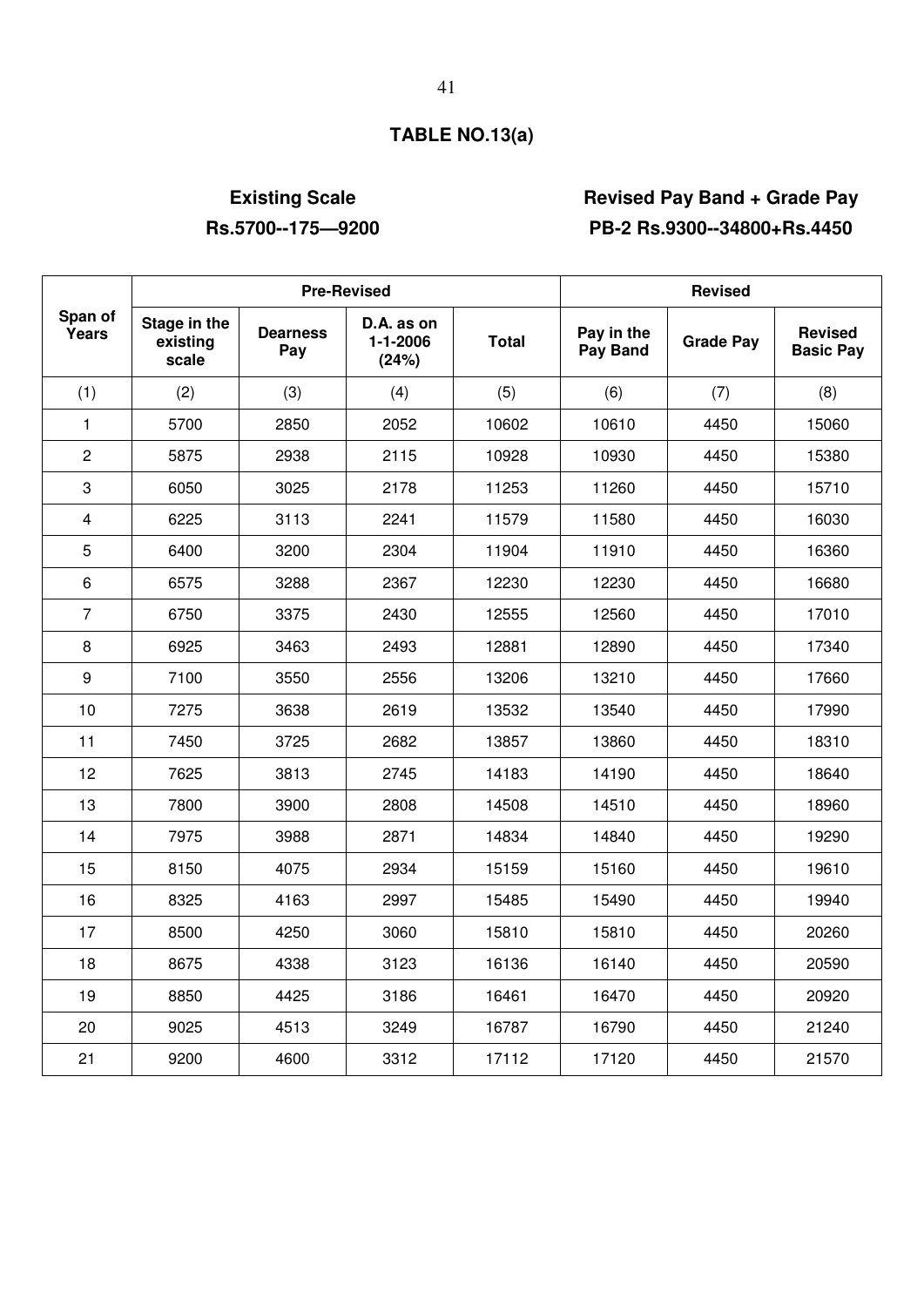# **Existing Scale Revised Pay Band + Grade Pay Rs.5700--175—9200 PB-2 Rs.9300--34800+Rs.4800**

|                  |                                   | <b>Pre-Revised</b>     |                                       | <b>Revised</b> |                        |                  |                                    |
|------------------|-----------------------------------|------------------------|---------------------------------------|----------------|------------------------|------------------|------------------------------------|
| Span of<br>Years | Stage in the<br>existing<br>scale | <b>Dearness</b><br>Pay | D.A. as on<br>$1 - 1 - 2006$<br>(24%) | <b>Total</b>   | Pay in the<br>Pay Band | <b>Grade Pay</b> | <b>Revised</b><br><b>Basic Pay</b> |
| (1)              | (2)                               | (3)                    | (4)                                   | (5)            | (6)                    | (7)              | (8)                                |
| $\mathbf{1}$     | 5700                              | 2850                   | 2052                                  | 10602          | 10610                  | 4800             | 15410                              |
| $\overline{2}$   | 5875                              | 2938                   | 2115                                  | 10928          | 10930                  | 4800             | 15730                              |
| 3                | 6050                              | 3025                   | 2178                                  | 11253          | 11260                  | 4800             | 16060                              |
| $\overline{4}$   | 6225                              | 3113                   | 2241                                  | 11579          | 11580                  | 4800             | 16380                              |
| 5                | 6400                              | 3200                   | 2304                                  | 11904          | 11910                  | 4800             | 16710                              |
| 6                | 6575                              | 3288                   | 2367                                  | 12230          | 12230                  | 4800             | 17030                              |
| $\overline{7}$   | 6750                              | 3375                   | 2430                                  | 12555          | 12560                  | 4800             | 17360                              |
| 8                | 6925                              | 3463                   | 2493                                  | 12881          | 12890                  | 4800             | 17690                              |
| 9                | 7100                              | 3550                   | 2556                                  | 13206          | 13210                  | 4800             | 18010                              |
| 10               | 7275                              | 3638                   | 2619                                  | 13532          | 13540                  | 4800             | 18340                              |
| 11               | 7450                              | 3725                   | 2682                                  | 13857          | 13860                  | 4800             | 18660                              |
| 12               | 7625                              | 3813                   | 2745                                  | 14183          | 14190                  | 4800             | 18990                              |
| 13               | 7800                              | 3900                   | 2808                                  | 14508          | 14510                  | 4800             | 19310                              |
| 14               | 7975                              | 3988                   | 2871                                  | 14834          | 14840                  | 4800             | 19640                              |
| 15               | 8150                              | 4075                   | 2934                                  | 15159          | 15160                  | 4800             | 19960                              |
| 16               | 8325                              | 4163                   | 2997                                  | 15485          | 15490                  | 4800             | 20290                              |
| 17               | 8500                              | 4250                   | 3060                                  | 15810          | 15810                  | 4800             | 20610                              |
| 18               | 8675                              | 4338                   | 3123                                  | 16136          | 16140                  | 4800             | 20940                              |
| 19               | 8850                              | 4425                   | 3186                                  | 16461          | 16470                  | 4800             | 21270                              |
| 20               | 9025                              | 4513                   | 3249                                  | 16787          | 16790                  | 4800             | 21590                              |
| 21               | 9200                              | 4600                   | 3312                                  | 17112          | 17120                  | 4800             | 21920                              |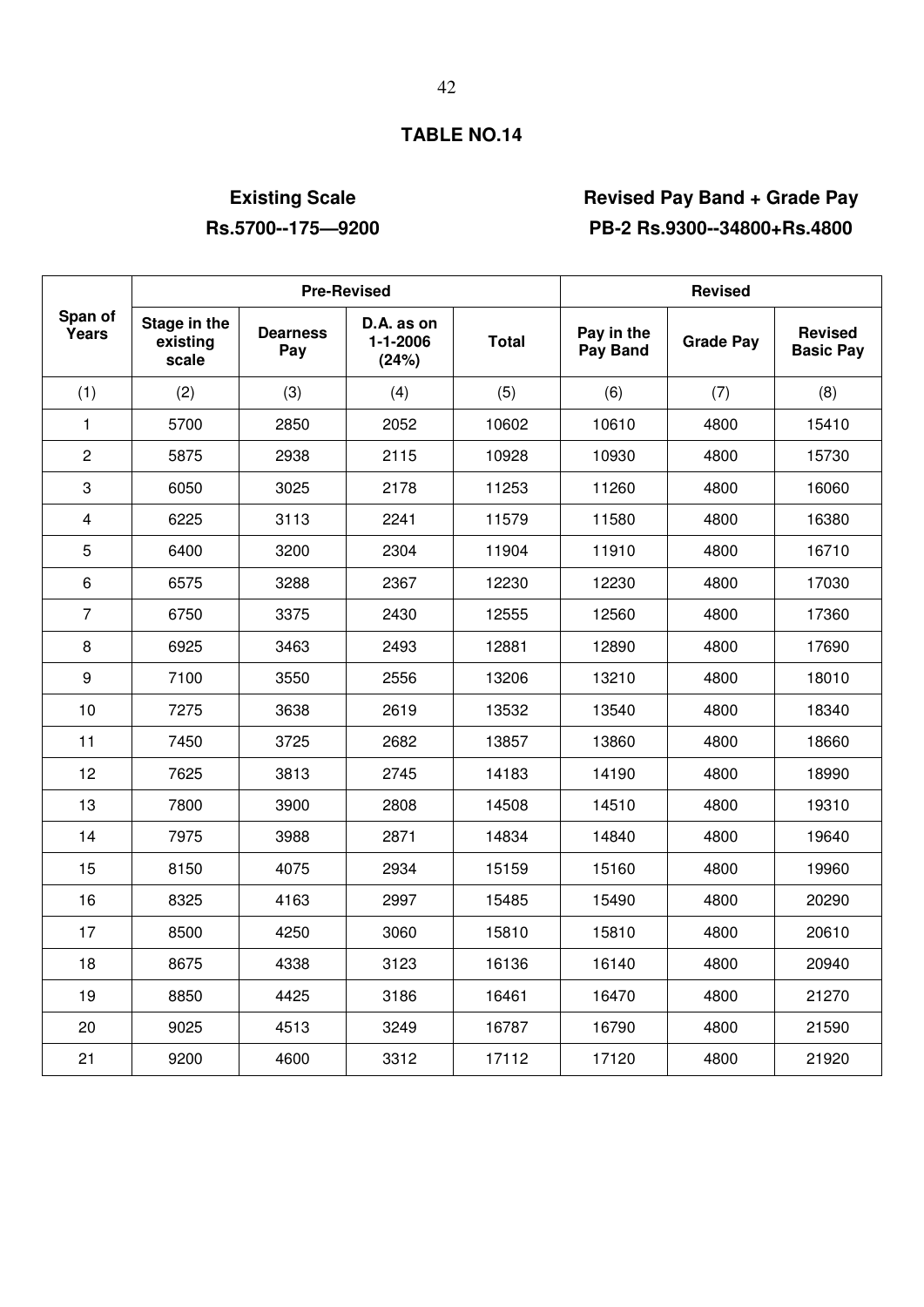# **Existing Scale Revised Pay Band + Grade Pay Rs.5900--200—9900 PB-2 Rs.9300--34800+Rs.4500**

|                         |                                   |                        | <b>Pre-Revised</b>              | <b>Revised</b> |                        |                  |                                    |
|-------------------------|-----------------------------------|------------------------|---------------------------------|----------------|------------------------|------------------|------------------------------------|
| Span of<br>Years        | Stage in the<br>existing<br>scale | <b>Dearness</b><br>Pay | D.A. as on<br>1-1-2006<br>(24%) | <b>Total</b>   | Pay in the<br>Pay Band | <b>Grade Pay</b> | <b>Revised</b><br><b>Basic Pay</b> |
| (1)                     | (2)                               | (3)                    | (4)                             | (5)            | (6)                    | (7)              | (8)                                |
| $\mathbf{1}$            | 5900                              | 2950                   | 2124                            | 10974          | 10980                  | 4500             | 15480                              |
| $\overline{2}$          | 6100                              | 3050                   | 2196                            | 11346          | 11350                  | 4500             | 15850                              |
| 3                       | 6300                              | 3150                   | 2268                            | 11718          | 11720                  | 4500             | 16220                              |
| $\overline{\mathbf{4}}$ | 6500                              | 3250                   | 2340                            | 12090          | 12090                  | 4500             | 16590                              |
| $\sqrt{5}$              | 6700                              | 3350                   | 2412                            | 12462          | 12470                  | 4500             | 16970                              |
| 6                       | 6900                              | 3450                   | 2484                            | 12834          | 12840                  | 4500             | 17340                              |
| $\overline{7}$          | 7100                              | 3550                   | 2556                            | 13206          | 13210                  | 4500             | 17710                              |
| 8                       | 7300                              | 3650                   | 2628                            | 13578          | 13580                  | 4500             | 18080                              |
| $\boldsymbol{9}$        | 7500                              | 3750                   | 2700                            | 13950          | 13950                  | 4500             | 18450                              |
| 10                      | 7700                              | 3850                   | 2772                            | 14322          | 14330                  | 4500             | 18830                              |
| 11                      | 7900                              | 3950                   | 2844                            | 14694          | 14700                  | 4500             | 19200                              |
| 12                      | 8100                              | 4050                   | 2916                            | 15066          | 15070                  | 4500             | 19570                              |
| 13                      | 8300                              | 4150                   | 2988                            | 15438          | 15440                  | 4500             | 19940                              |
| 14                      | 8500                              | 4250                   | 3060                            | 15810          | 15810                  | 4500             | 20310                              |
| 15                      | 8700                              | 4350                   | 3132                            | 16182          | 16190                  | 4500             | 20690                              |
| 16                      | 8900                              | 4450                   | 3204                            | 16554          | 16560                  | 4500             | 21060                              |
| 17                      | 9100                              | 4550                   | 3276                            | 16926          | 16930                  | 4500             | 21430                              |
| 18                      | 9300                              | 4650                   | 3348                            | 17298          | 17300                  | 4500             | 21800                              |
| 19                      | 9500                              | 4750                   | 3420                            | 17670          | 17670                  | 4500             | 22170                              |
| 20                      | 9700                              | 4850                   | 3492                            | 18042          | 18050                  | 4500             | 22550                              |
| 21                      | 9900                              | 4950                   | 3564                            | 18414          | 18420                  | 4500             | 22920                              |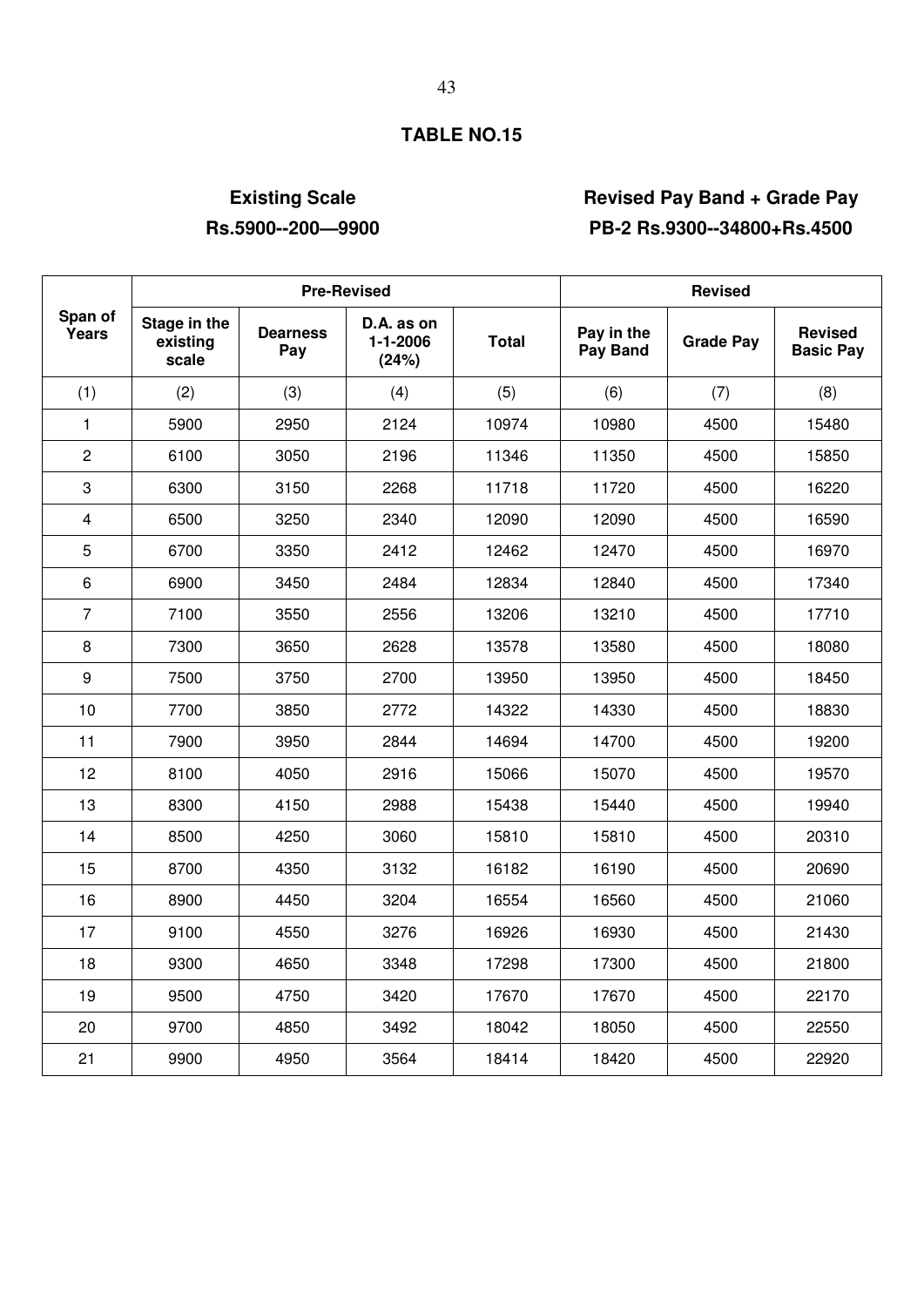# **Existing Scale Revised Pay Band + Grade Pay Rs.6500--200—10500 PB-2 Rs.9300--34800+Rs.4600**

|                  |                                   |                        | <b>Pre-Revised</b>              | <b>Revised</b> |                        |                  |                                    |
|------------------|-----------------------------------|------------------------|---------------------------------|----------------|------------------------|------------------|------------------------------------|
| Span of<br>Years | Stage in the<br>existing<br>scale | <b>Dearness</b><br>Pay | D.A. as on<br>1-1-2006<br>(24%) | <b>Total</b>   | Pay in the<br>Pay Band | <b>Grade Pay</b> | <b>Revised</b><br><b>Basic Pay</b> |
| (1)              | (2)                               | (3)                    | (4)                             | (5)            | (6)                    | (7)              | (8)                                |
| $\mathbf{1}$     | 6500                              | 3250                   | 2340                            | 12090          | 12090                  | 4600             | 16690                              |
| $\overline{2}$   | 6700                              | 3350                   | 2412                            | 12462          | 12470                  | 4600             | 17070                              |
| 3                | 6900                              | 3450                   | 2484                            | 12834          | 12840                  | 4600             | 17440                              |
| $\overline{4}$   | 7100                              | 3550                   | 2556                            | 13206          | 13210                  | 4600             | 17810                              |
| 5                | 7300                              | 3650                   | 2628                            | 13578          | 13580                  | 4600             | 18180                              |
| 6                | 7500                              | 3750                   | 2700                            | 13950          | 13950                  | 4600             | 18550                              |
| $\overline{7}$   | 7700                              | 3850                   | 2772                            | 14322          | 14330                  | 4600             | 18930                              |
| 8                | 7900                              | 3950                   | 2844                            | 14694          | 14700                  | 4600             | 19300                              |
| 9                | 8100                              | 4050                   | 2916                            | 15066          | 15070                  | 4600             | 19670                              |
| 10               | 8300                              | 4150                   | 2988                            | 15438          | 15440                  | 4600             | 20040                              |
| 11               | 8500                              | 4250                   | 3060                            | 15810          | 15810                  | 4600             | 20410                              |
| 12               | 8700                              | 4350                   | 3132                            | 16182          | 16190                  | 4600             | 20790                              |
| 13               | 8900                              | 4450                   | 3204                            | 16554          | 16560                  | 4600             | 21160                              |
| 14               | 9100                              | 4550                   | 3276                            | 16926          | 16930                  | 4600             | 21530                              |
| 15               | 9300                              | 4650                   | 3348                            | 17298          | 17300                  | 4600             | 21900                              |
| 16               | 9500                              | 4750                   | 3420                            | 17670          | 17670                  | 4600             | 22270                              |
| 17               | 9700                              | 4850                   | 3492                            | 18042          | 18050                  | 4600             | 22650                              |
| 18               | 9900                              | 4950                   | 3564                            | 18414          | 18420                  | 4600             | 23020                              |
| 19               | 10100                             | 5050                   | 3636                            | 18786          | 18790                  | 4600             | 23390                              |
| 20               | 10300                             | 5150                   | 3708                            | 19158          | 19160                  | 4600             | 23760                              |
| 21               | 10500                             | 5250                   | 3780                            | 19530          | 19530                  | 4600             | 24130                              |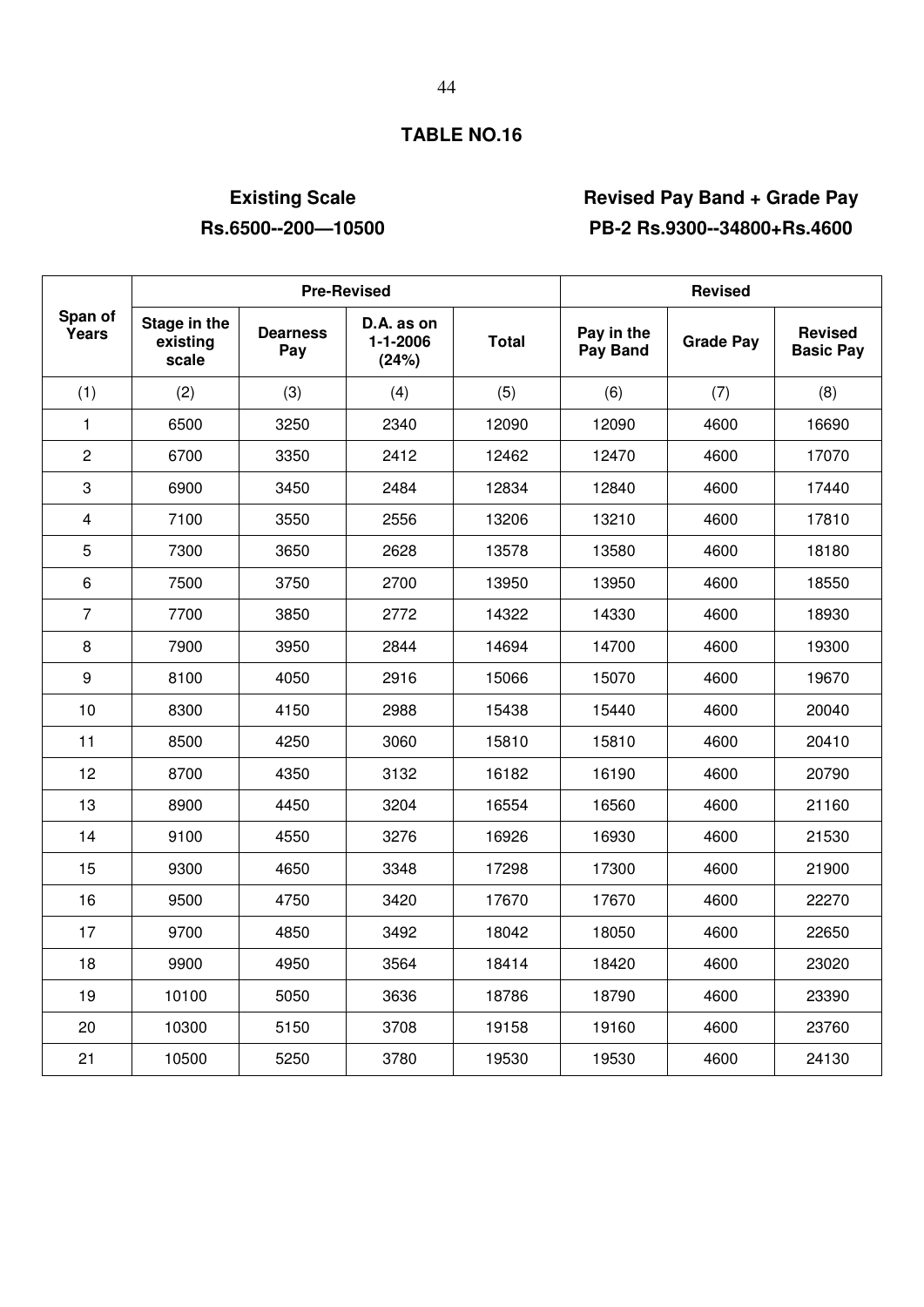# **Existing Scale Revised Pay Band + Grade Pay Rs.6500--200—10500 PB-2 Rs.9300--34800+Rs.4900**

Upgraded to the scale of pay of Rs.7500--250—12000

|                  |                                   |                        | <b>Pre-Revised</b>                    | <b>Revised</b> |                        |                  |                                    |
|------------------|-----------------------------------|------------------------|---------------------------------------|----------------|------------------------|------------------|------------------------------------|
| Span of<br>Years | Stage in the<br>existing<br>scale | <b>Dearness</b><br>Pay | D.A. as on<br>$1 - 1 - 2006$<br>(24%) | <b>Total</b>   | Pay in the<br>Pay Band | <b>Grade Pay</b> | <b>Revised</b><br><b>Basic Pay</b> |
| (1)              | (2)                               | (3)                    | (4)                                   | (5)            | (6)                    | (7)              | (8)                                |
| 1                | 6500                              | 3250                   | 2340                                  | 12090          | 12090                  | 4900             | 16990                              |
| $\overline{2}$   | 6700                              | 3350                   | 2412                                  | 12462          | 12470                  | 4900             | 17370                              |
| 3                | 6900                              | 3450                   | 2484                                  | 12834          | 12840                  | 4900             | 17740                              |
| $\overline{4}$   | 7100                              | 3550                   | 2556                                  | 13206          | 13210                  | 4900             | 18110                              |
| 5                | 7300                              | 3650                   | 2628                                  | 13578          | 13580                  | 4900             | 18480                              |
| 6                | 7500                              | 3750                   | 2700                                  | 13950          | 13950                  | 4900             | 18850                              |
| $\overline{7}$   | 7700                              | 3850                   | 2772                                  | 14322          | 14330                  | 4900             | 19230                              |
| 8                | 7900                              | 3950                   | 2844                                  | 14694          | 14700                  | 4900             | 19600                              |
| 9                | 8100                              | 4050                   | 2916                                  | 15066          | 15070                  | 4900             | 19970                              |
| 10               | 8300                              | 4150                   | 2988                                  | 15438          | 15440                  | 4900             | 20340                              |
| 11               | 8500                              | 4250                   | 3060                                  | 15810          | 15810                  | 4900             | 20710                              |
| 12               | 8700                              | 4350                   | 3132                                  | 16182          | 16190                  | 4900             | 21090                              |
| 13               | 8900                              | 4450                   | 3204                                  | 16554          | 16560                  | 4900             | 21460                              |
| 14               | 9100                              | 4550                   | 3276                                  | 16926          | 16930                  | 4900             | 21830                              |
| 15               | 9300                              | 4650                   | 3348                                  | 17298          | 17300                  | 4900             | 22200                              |
| 16               | 9500                              | 4750                   | 3420                                  | 17670          | 17670                  | 4900             | 22570                              |
| 17               | 9700                              | 4850                   | 3492                                  | 18042          | 18050                  | 4900             | 22950                              |
| 18               | 9900                              | 4950                   | 3564                                  | 18414          | 18420                  | 4900             | 23320                              |
| 19               | 10100                             | 5050                   | 3636                                  | 18786          | 18790                  | 4900             | 23690                              |
| 20               | 10300                             | 5150                   | 3708                                  | 19158          | 19160                  | 4900             | 24060                              |
| 21               | 10500                             | 5250                   | 3780                                  | 19530          | 19530                  | 4900             | 24430                              |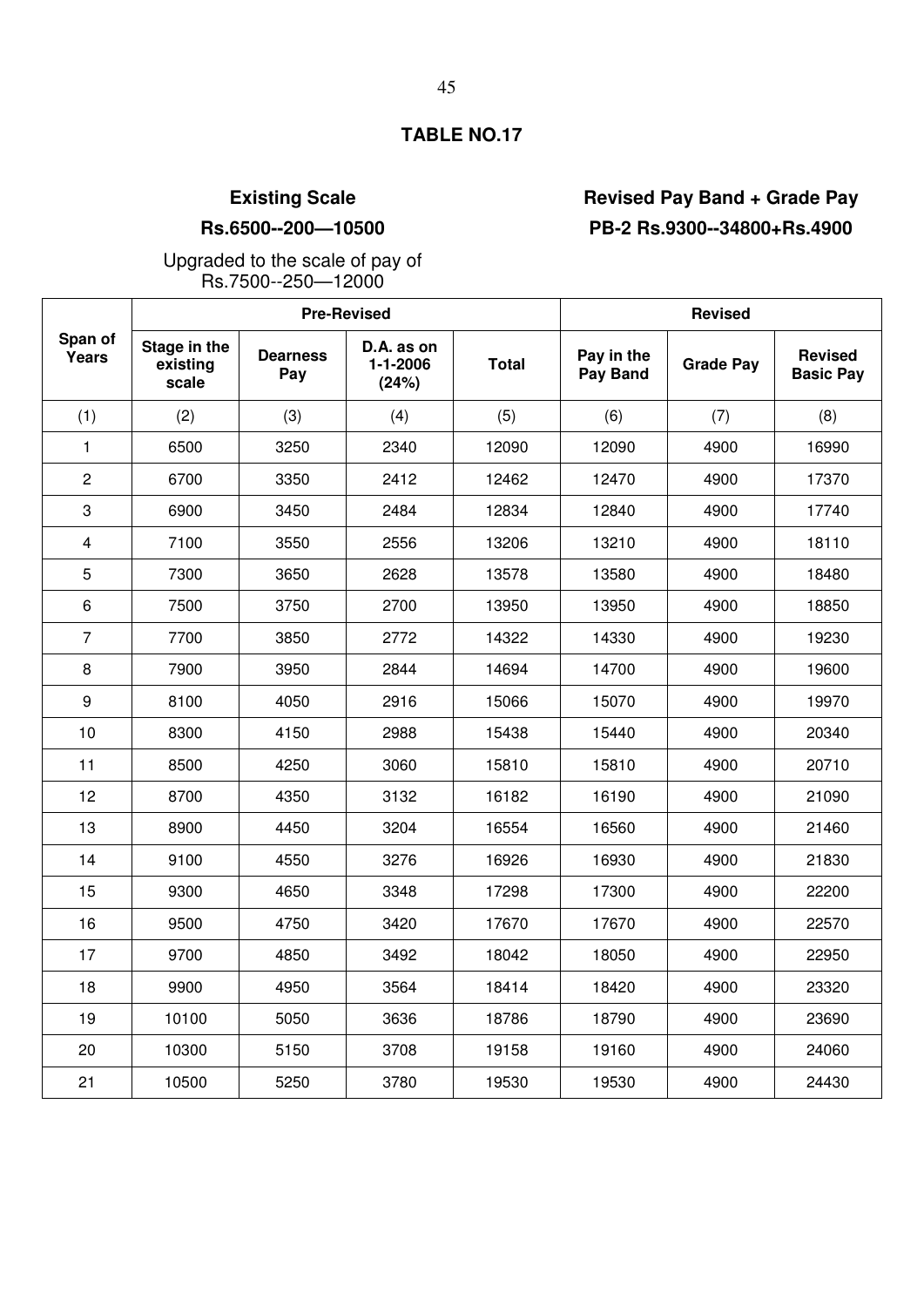# **Existing Scale Revised Pay Band + Grade Pay Rs.6500--200—11100 PB-2 Rs.9300--34800+Rs.4700**

|                         |                                   |                        | <b>Pre-Revised</b>                    | <b>Revised</b> |                        |                  |                                    |
|-------------------------|-----------------------------------|------------------------|---------------------------------------|----------------|------------------------|------------------|------------------------------------|
| Span of<br>Years        | Stage in the<br>existing<br>scale | <b>Dearness</b><br>Pay | D.A. as on<br>$1 - 1 - 2006$<br>(24%) | <b>Total</b>   | Pay in the<br>Pay Band | <b>Grade Pay</b> | <b>Revised</b><br><b>Basic Pay</b> |
| (1)                     | (2)                               | (3)                    | (4)                                   | (5)            | (6)                    | (7)              | (8)                                |
| 1                       | 6500                              | 3250                   | 2340                                  | 12090          | 12090                  | 4700             | 16790                              |
| $\overline{c}$          | 6700                              | 3350                   | 2412                                  | 12462          | 12470                  | 4700             | 17170                              |
| 3                       | 6900                              | 3450                   | 2484                                  | 12834          | 12840                  | 4700             | 17540                              |
| $\overline{\mathbf{4}}$ | 7100                              | 3550                   | 2556                                  | 13206          | 13210                  | 4700             | 17910                              |
| $\sqrt{5}$              | 7300                              | 3650                   | 2628                                  | 13578          | 13580                  | 4700             | 18280                              |
| 6                       | 7500                              | 3750                   | 2700                                  | 13950          | 13950                  | 4700             | 18650                              |
| $\overline{7}$          | 7700                              | 3850                   | 2772                                  | 14322          | 14330                  | 4700             | 19030                              |
| 8                       | 7900                              | 3950                   | 2844                                  | 14694          | 14700                  | 4700             | 19400                              |
| 9                       | 8100                              | 4050                   | 2916                                  | 15066          | 15070                  | 4700             | 19770                              |
| 10                      | 8300                              | 4150                   | 2988                                  | 15438          | 15440                  | 4700             | 20140                              |
| 11                      | 8500                              | 4250                   | 3060                                  | 15810          | 15810                  | 4700             | 20510                              |
| 12                      | 8700                              | 4350                   | 3132                                  | 16182          | 16190                  | 4700             | 20890                              |
| 13                      | 8900                              | 4450                   | 3204                                  | 16554          | 16560                  | 4700             | 21260                              |
| 14                      | 9100                              | 4550                   | 3276                                  | 16926          | 16930                  | 4700             | 21630                              |
| 15                      | 9300                              | 4650                   | 3348                                  | 17298          | 17300                  | 4700             | 22000                              |
| 16                      | 9500                              | 4750                   | 3420                                  | 17670          | 17670                  | 4700             | 22370                              |
| 17                      | 9700                              | 4850                   | 3492                                  | 18042          | 18050                  | 4700             | 22750                              |
| 18                      | 9900                              | 4950                   | 3564                                  | 18414          | 18420                  | 4700             | 23120                              |
| 19                      | 10100                             | 5050                   | 3636                                  | 18786          | 18790                  | 4700             | 23490                              |
| 20                      | 10300                             | 5150                   | 3708                                  | 19158          | 19160                  | 4700             | 23860                              |
| 21                      | 10500                             | 5250                   | 3780                                  | 19530          | 19530                  | 4700             | 24230                              |
| 22                      | 10700                             | 5350                   | 3852                                  | 19902          | 19910                  | 4700             | 24610                              |
| 23                      | 10900                             | 5450                   | 3924                                  | 20274          | 20280                  | 4700             | 24980                              |
| 24                      | 11100                             | 5550                   | 3996                                  | 20646          | 20650                  | 4700             | 25350                              |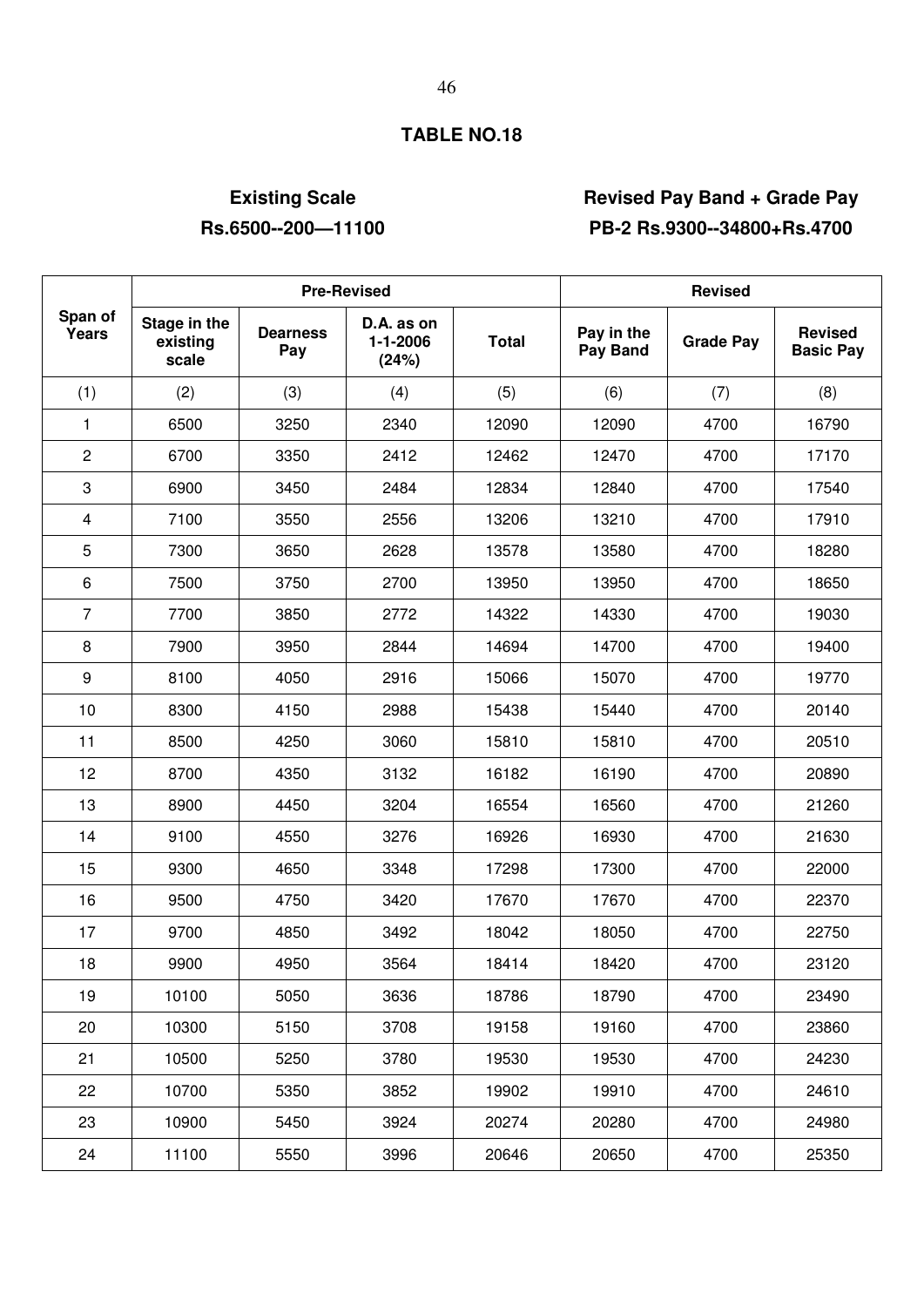# **Existing Scale Revised Pay Band + Grade Pay Rs.8000--275—13500 PB-3 Rs.15600--39100+Rs.5400**

|                  |                                   | <b>Pre-Revised</b>     |                                       | <b>Revised</b> |                        |                  |                                    |
|------------------|-----------------------------------|------------------------|---------------------------------------|----------------|------------------------|------------------|------------------------------------|
| Span of<br>Years | Stage in the<br>existing<br>scale | <b>Dearness</b><br>Pay | D.A. as on<br>$1 - 1 - 2006$<br>(24%) | <b>Total</b>   | Pay in the<br>Pay Band | <b>Grade Pay</b> | <b>Revised</b><br><b>Basic Pay</b> |
| (1)              | (2)                               | (3)                    | (4)                                   | (5)            | (6)                    | (7)              | (8)                                |
| $\mathbf{1}$     | 8000                              | 4000                   | 2880                                  | 14880          | 15600                  | 5400             | 21000                              |
| $\overline{c}$   | 8275                              | 4138                   | 2979                                  | 15392          | 15600                  | 5400             | 21000                              |
| 3                | 8550                              | 4275                   | 3078                                  | 15903          | 15910                  | 5400             | 21310                              |
| $\overline{4}$   | 8825                              | 4413                   | 3177                                  | 16415          | 16420                  | 5400             | 21820                              |
| $\sqrt{5}$       | 9100                              | 4550                   | 3276                                  | 16926          | 16930                  | 5400             | 22330                              |
| 6                | 9375                              | 4688                   | 3375                                  | 17438          | 17440                  | 5400             | 22840                              |
| $\overline{7}$   | 9650                              | 4825                   | 3474                                  | 17949          | 17950                  | 5400             | 23350                              |
| 8                | 9925                              | 4963                   | 3573                                  | 18461          | 18470                  | 5400             | 23870                              |
| $\boldsymbol{9}$ | 10200                             | 5100                   | 3672                                  | 18972          | 18980                  | 5400             | 24380                              |
| 10               | 10475                             | 5238                   | 3771                                  | 19484          | 19490                  | 5400             | 24890                              |
| 11               | 10750                             | 5375                   | 3870                                  | 19995          | 20000                  | 5400             | 25400                              |
| 12               | 11025                             | 5513                   | 3969                                  | 20507          | 20510                  | 5400             | 25910                              |
| 13               | 11300                             | 5650                   | 4068                                  | 21018          | 21020                  | 5400             | 26420                              |
| 14               | 11575                             | 5788                   | 4167                                  | 21530          | 21530                  | 5400             | 26930                              |
| 15               | 11850                             | 5925                   | 4266                                  | 22041          | 22050                  | 5400             | 27450                              |
| 16               | 12125                             | 6063                   | 4365                                  | 22553          | 22560                  | 5400             | 27960                              |
| 17               | 12400                             | 6200                   | 4464                                  | 23064          | 23070                  | 5400             | 28470                              |
| 18               | 12675                             | 6338                   | 4563                                  | 23576          | 23580                  | 5400             | 28980                              |
| 19               | 12950                             | 6475                   | 4662                                  | 24087          | 24090                  | 5400             | 29490                              |
| 20               | 13225                             | 6613                   | 4761                                  | 24599          | 24600                  | 5400             | 30000                              |
| 21               | 13500                             | 6750                   | 4860                                  | 25110          | 25110                  | 5400             | 30510                              |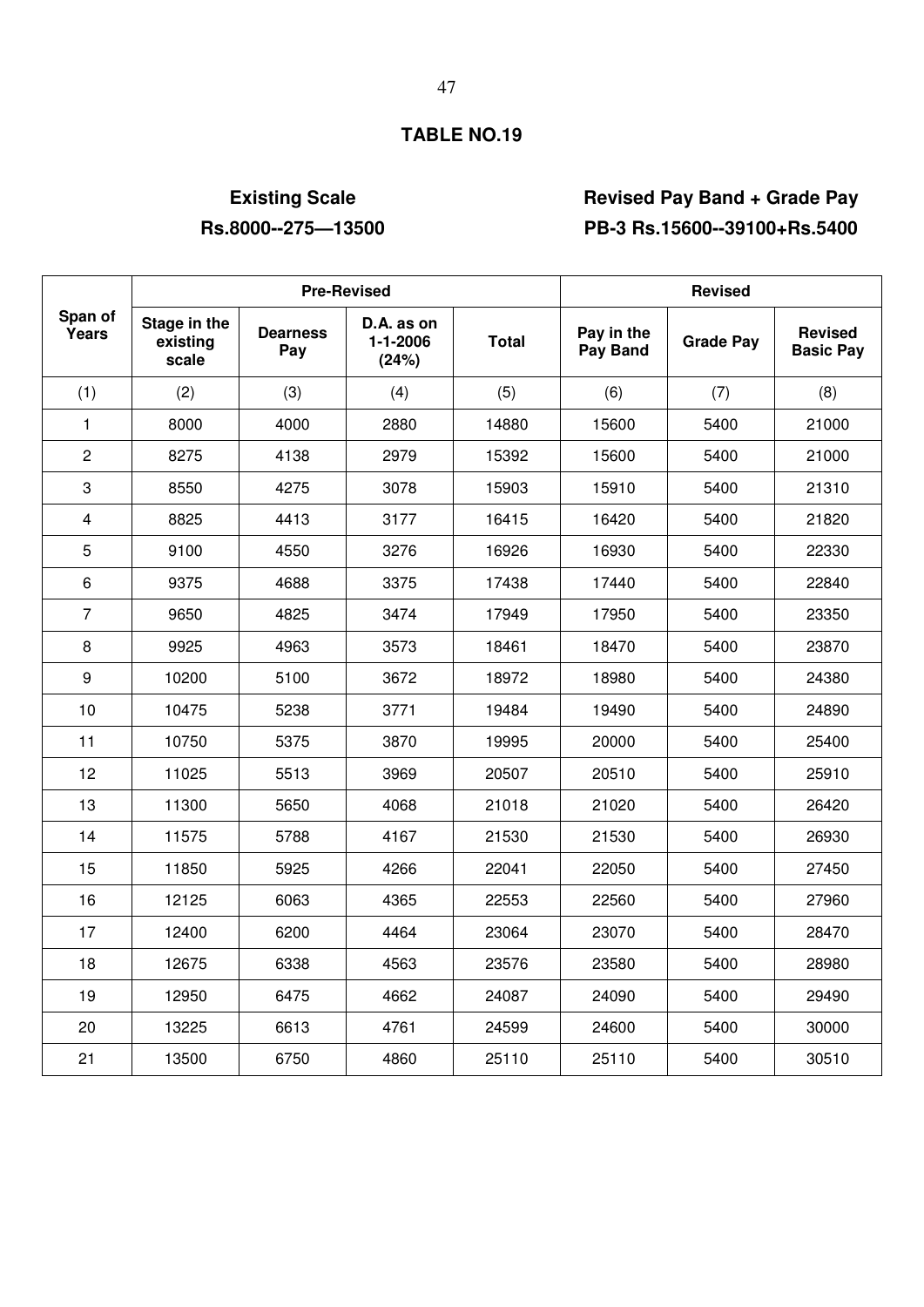# **Existing Scale Revised Pay Band + Grade Pay Rs.9100--275—14050 PB-3 Rs.15600--39100+Rs.5700**

|                         |                                   | <b>Pre-Revised</b>     |                                 | <b>Revised</b> |                        |                  |                                    |
|-------------------------|-----------------------------------|------------------------|---------------------------------|----------------|------------------------|------------------|------------------------------------|
| Span of<br>Years        | Stage in the<br>existing<br>scale | <b>Dearness</b><br>Pay | D.A. as on<br>1-1-2006<br>(24%) | <b>Total</b>   | Pay in the<br>Pay Band | <b>Grade Pay</b> | <b>Revised</b><br><b>Basic Pay</b> |
| (1)                     | (2)                               | (3)                    | (4)                             | (5)            | (6)                    | (7)              | (8)                                |
| $\mathbf{1}$            | 9100                              | 4550                   | 3276                            | 16926          | 16930                  | 5700             | 22630                              |
| $\overline{2}$          | 9375                              | 4688                   | 3375                            | 17438          | 17440                  | 5700             | 23140                              |
| 3                       | 9650                              | 4825                   | 3474                            | 17949          | 17950                  | 5700             | 23650                              |
| $\overline{\mathbf{4}}$ | 9925                              | 4963                   | 3573                            | 18461          | 18470                  | 5700             | 24170                              |
| 5                       | 10200                             | 5100                   | 3672                            | 18972          | 18980                  | 5700             | 24680                              |
| 6                       | 10475                             | 5238                   | 3771                            | 19484          | 19490                  | 5700             | 25190                              |
| $\overline{7}$          | 10750                             | 5375                   | 3870                            | 19995          | 20000                  | 5700             | 25700                              |
| 8                       | 11025                             | 5513                   | 3969                            | 20507          | 20510                  | 5700             | 26210                              |
| 9                       | 11300                             | 5650                   | 4068                            | 21018          | 21020                  | 5700             | 26720                              |
| 10                      | 11575                             | 5788                   | 4167                            | 21530          | 21530                  | 5700             | 27230                              |
| 11                      | 11850                             | 5925                   | 4266                            | 22041          | 22050                  | 5700             | 27750                              |
| 12                      | 12125                             | 6063                   | 4365                            | 22553          | 22560                  | 5700             | 28260                              |
| 13                      | 12400                             | 6200                   | 4464                            | 23064          | 23070                  | 5700             | 28770                              |
| 14                      | 12675                             | 6338                   | 4563                            | 23576          | 23580                  | 5700             | 29280                              |
| 15                      | 12950                             | 6475                   | 4662                            | 24087          | 24090                  | 5700             | 29790                              |
| 16                      | 13225                             | 6613                   | 4761                            | 24599          | 24600                  | 5700             | 30300                              |
| 17                      | 13500                             | 6750                   | 4860                            | 25110          | 25110                  | 5700             | 30810                              |
| 18                      | 13775                             | 6888                   | 4959                            | 25622          | 25630                  | 5700             | 31330                              |
| 19                      | 14050                             | 7025                   | 5058                            | 26133          | 26140                  | 5700             | 31840                              |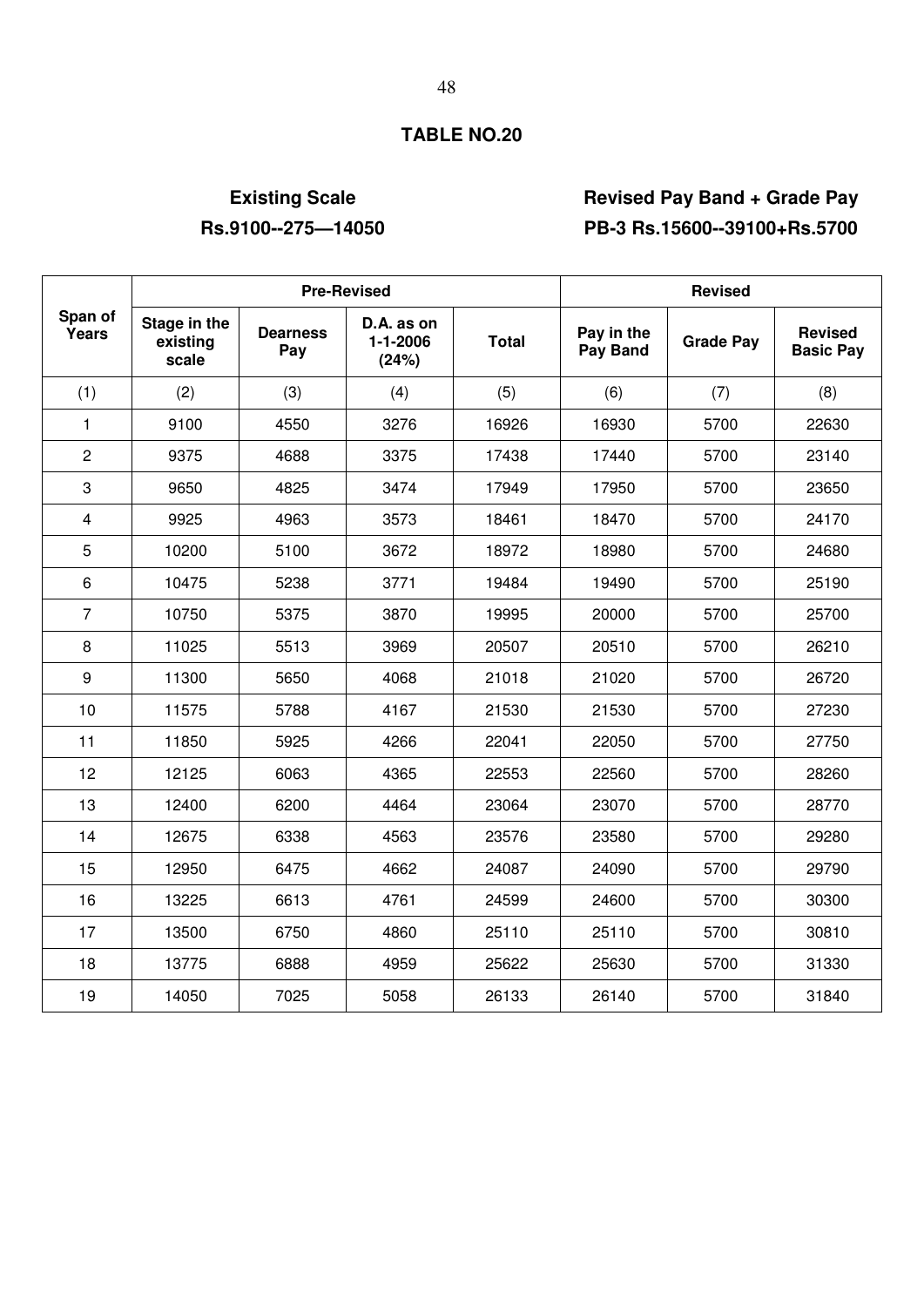# **Existing Scale Revised Pay Band + Grade Pay Rs.9650--300—15050 PB-3 Rs.15600--39100+Rs.6000**

|                  |                                   | <b>Pre-Revised</b>     |                                       | <b>Revised</b> |                        |                  |                                    |
|------------------|-----------------------------------|------------------------|---------------------------------------|----------------|------------------------|------------------|------------------------------------|
| Span of<br>Years | Stage in the<br>existing<br>scale | <b>Dearness</b><br>Pay | D.A. as on<br>$1 - 1 - 2006$<br>(24%) | <b>Total</b>   | Pay in the<br>Pay Band | <b>Grade Pay</b> | <b>Revised</b><br><b>Basic Pay</b> |
| (1)              | (2)                               | (3)                    | (4)                                   | (5)            | (6)                    | (7)              | (8)                                |
| 1                | 9650                              | 4825                   | 3474                                  | 17949          | 17950                  | 6000             | 23950                              |
| 2                | 9950                              | 4975                   | 3582                                  | 18507          | 18510                  | 6000             | 24510                              |
| 3                | 10250                             | 5125                   | 3690                                  | 19065          | 19070                  | 6000             | 25070                              |
| 4                | 10550                             | 5275                   | 3798                                  | 19623          | 19630                  | 6000             | 25630                              |
| 5                | 10850                             | 5425                   | 3906                                  | 20181          | 20190                  | 6000             | 26190                              |
| 6                | 11150                             | 5575                   | 4014                                  | 20739          | 20740                  | 6000             | 26740                              |
| $\overline{7}$   | 11450                             | 5725                   | 4122                                  | 21297          | 21300                  | 6000             | 27300                              |
| 8                | 11750                             | 5875                   | 4230                                  | 21855          | 21860                  | 6000             | 27860                              |
| 9                | 12050                             | 6025                   | 4338                                  | 22413          | 22420                  | 6000             | 28420                              |
| 10               | 12300                             | 6150                   | 4428                                  | 22878          | 22880                  | 6000             | 28880                              |
| 11               | 12650                             | 6325                   | 4554                                  | 23529          | 23530                  | 6000             | 29530                              |
| 12               | 12950                             | 6475                   | 4662                                  | 24087          | 24090                  | 6000             | 30090                              |
| 13               | 13250                             | 6625                   | 4770                                  | 24645          | 24650                  | 6000             | 30650                              |
| 14               | 13550                             | 6775                   | 4878                                  | 25203          | 25210                  | 6000             | 31210                              |
| 15               | 13850                             | 6925                   | 4986                                  | 25761          | 25770                  | 6000             | 31770                              |
| 16               | 14150                             | 7075                   | 5094                                  | 26319          | 26320                  | 6000             | 32320                              |
| 17               | 14450                             | 7225                   | 5202                                  | 26877          | 26880                  | 6000             | 32880                              |
| 18               | 14750                             | 7375                   | 5310                                  | 27435          | 27440                  | 6000             | 33440                              |
| 19               | 15050                             | 7525                   | 5418                                  | 27993          | 28000                  | 6000             | 34000                              |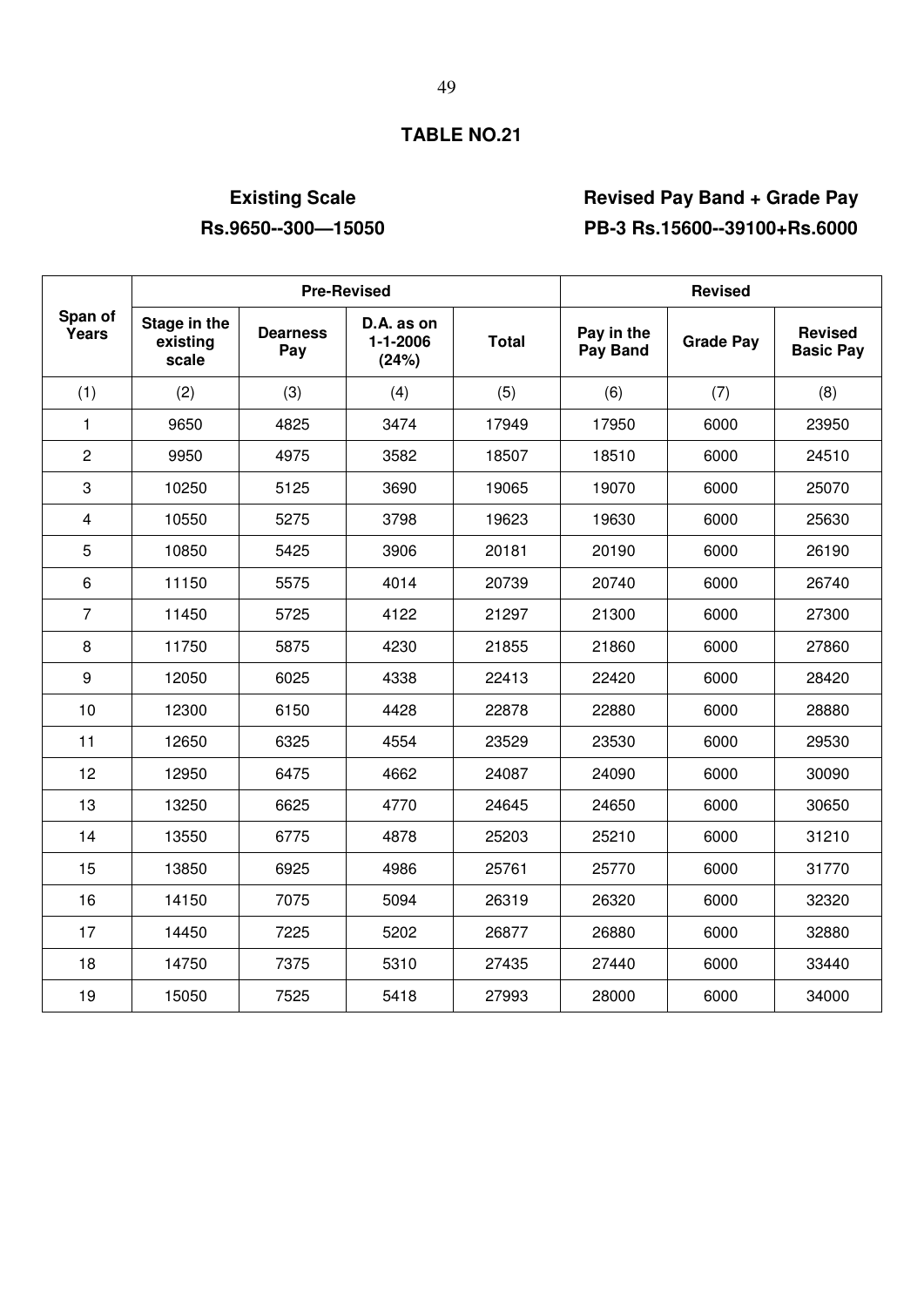# **Existing Scale Revised Pay Band + Grade Pay Rs.10000--325—15200 PB-3 Rs.15600--39100+Rs.6600**

|                  |                                   | <b>Pre-Revised</b>     |                                 | <b>Revised</b> |                        |                  |                                    |
|------------------|-----------------------------------|------------------------|---------------------------------|----------------|------------------------|------------------|------------------------------------|
| Span of<br>Years | Stage in the<br>existing<br>scale | <b>Dearness</b><br>Pay | D.A. as on<br>1-1-2006<br>(24%) | <b>Total</b>   | Pay in the<br>Pay Band | <b>Grade Pay</b> | <b>Revised</b><br><b>Basic Pay</b> |
| (1)              | (2)                               | (3)                    | (4)                             | (5)            | (6)                    | (7)              | (8)                                |
| 1                | 10000                             | 5000                   | 3600                            | 18600          | 18600                  | 6600             | 25200                              |
| $\overline{2}$   | 10325                             | 5163                   | 3717                            | 19205          | 19210                  | 6600             | 25810                              |
| 3                | 10650                             | 5325                   | 3834                            | 19809          | 19810                  | 6600             | 26410                              |
| $\overline{4}$   | 10975                             | 5488                   | 3951                            | 20414          | 20420                  | 6600             | 27020                              |
| 5                | 11300                             | 5650                   | 4068                            | 21018          | 21020                  | 6600             | 27620                              |
| 6                | 11625                             | 5813                   | 4185                            | 21623          | 21630                  | 6600             | 28230                              |
| 7                | 11950                             | 5975                   | 4302                            | 22227          | 22230                  | 6600             | 28830                              |
| 8                | 12275                             | 6138                   | 4419                            | 22832          | 22840                  | 6600             | 29440                              |
| 9                | 12600                             | 6300                   | 4536                            | 23436          | 23440                  | 6600             | 30040                              |
| 10               | 12925                             | 6463                   | 4653                            | 24041          | 24050                  | 6600             | 30650                              |
| 11               | 13250                             | 6625                   | 4770                            | 24645          | 24650                  | 6600             | 31250                              |
| 12               | 13575                             | 6788                   | 4887                            | 25250          | 25250                  | 6600             | 31850                              |
| 13               | 13900                             | 6950                   | 5004                            | 25854          | 25860                  | 6600             | 32460                              |
| 14               | 14225                             | 7113                   | 5121                            | 26459          | 26460                  | 6600             | 33060                              |
| 15               | 14550                             | 7275                   | 5238                            | 27063          | 27070                  | 6600             | 33670                              |
| 16               | 14875                             | 7438                   | 5355                            | 27668          | 27670                  | 6600             | 34270                              |
| 17               | 15200                             | 7600                   | 5472                            | 28272          | 28280                  | 6600             | 34880                              |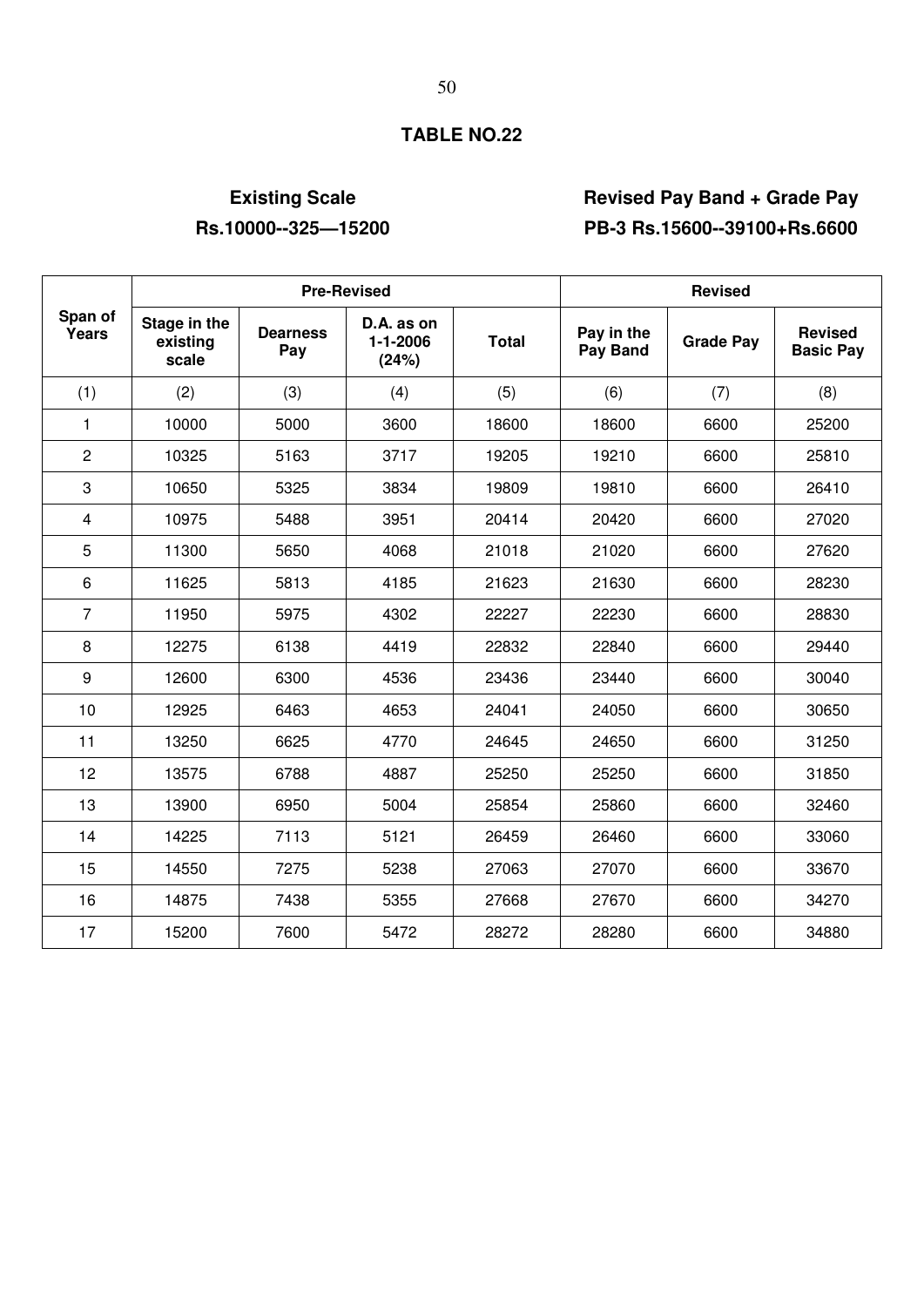# **Existing Scale Revised Pay Band + Grade Pay Rs.12000--375—16500 PB-3 Rs.15600--39100+Rs.7600**

|                  |                                   | <b>Pre-Revised</b>     |                                       | <b>Revised</b> |                        |                  |                                    |
|------------------|-----------------------------------|------------------------|---------------------------------------|----------------|------------------------|------------------|------------------------------------|
| Span of<br>Years | Stage in the<br>existing<br>scale | <b>Dearness</b><br>Pay | D.A. as on<br>$1 - 1 - 2006$<br>(24%) | <b>Total</b>   | Pay in the<br>Pay Band | <b>Grade Pay</b> | <b>Revised</b><br><b>Basic Pay</b> |
| (1)              | (2)                               | (3)                    | (4)                                   | (5)            | (6)                    | (7)              | (8)                                |
| 1                | 12000                             | 6000                   | 4320                                  | 22320          | 22320                  | 7600             | 29920                              |
| 2                | 12375                             | 6188                   | 4455                                  | 23018          | 23020                  | 7600             | 30620                              |
| 3                | 12750                             | 6375                   | 4590                                  | 23715          | 23720                  | 7600             | 31320                              |
| 4                | 13125                             | 6563                   | 4725                                  | 24413          | 24420                  | 7600             | 32020                              |
| 5                | 13500                             | 6750                   | 4860                                  | 25110          | 25110                  | 7600             | 32710                              |
| 6                | 13875                             | 6938                   | 4995                                  | 25808          | 25810                  | 7600             | 33410                              |
| $\overline{7}$   | 14250                             | 7125                   | 5130                                  | 26505          | 26510                  | 7600             | 34110                              |
| 8                | 14625                             | 7313                   | 5265                                  | 27203          | 27210                  | 7600             | 34810                              |
| 9                | 15000                             | 7500                   | 5400                                  | 27900          | 27900                  | 7600             | 35500                              |
| 10               | 15375                             | 7688                   | 5535                                  | 28598          | 28600                  | 7600             | 36200                              |
| 11               | 15750                             | 7875                   | 5670                                  | 29295          | 29300                  | 7600             | 36900                              |
| 12               | 16125                             | 8063                   | 5805                                  | 29993          | 30000                  | 7600             | 37600                              |
| 13               | 16500                             | 8250                   | 5940                                  | 30690          | 30690                  | 7600             | 38290                              |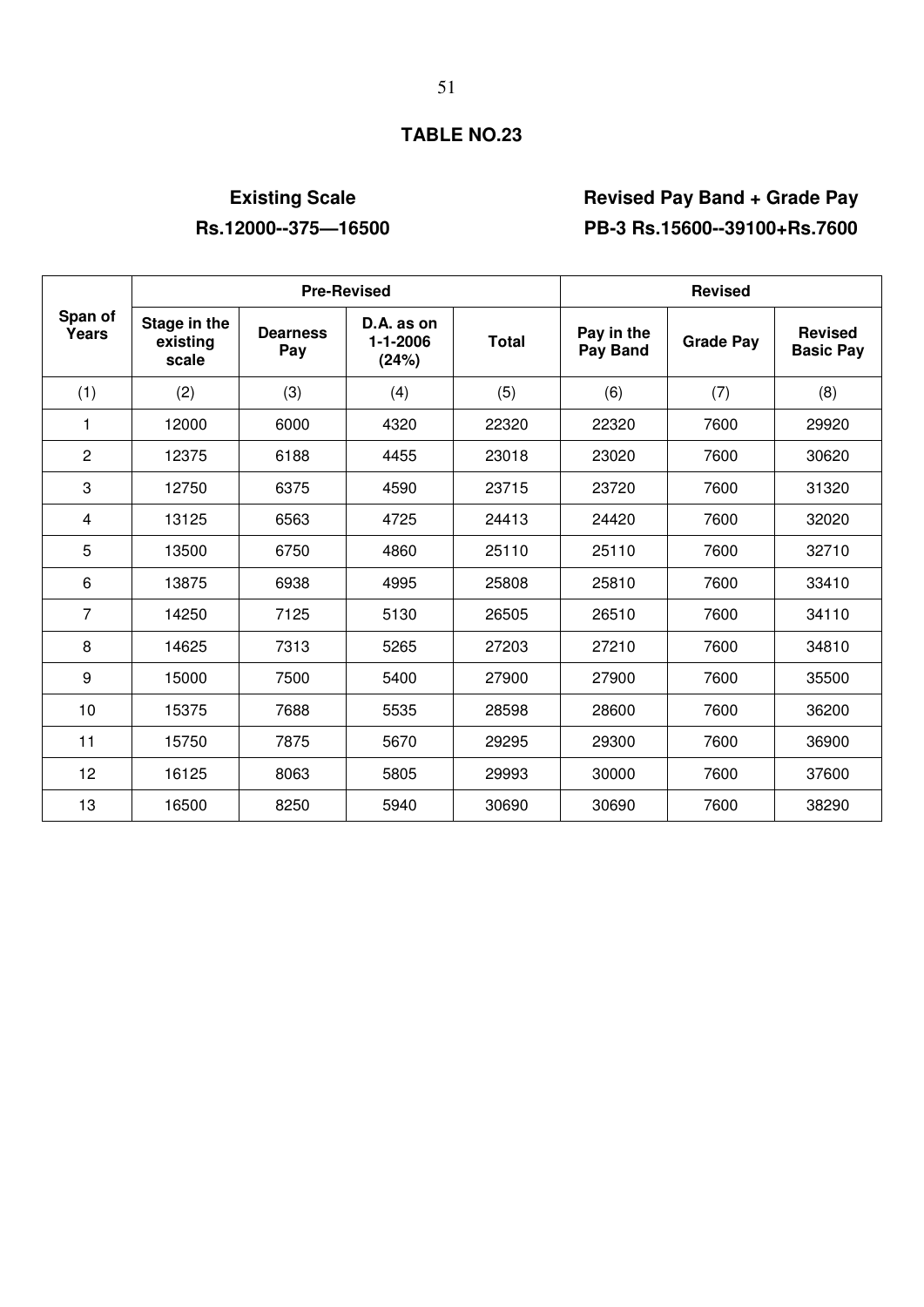# **Existing Scale Revised Pay Band + Grade Pay Rs.12750--375—16500 PB-3 Rs.15600--39100+Rs.7700**

|                  |                                   | <b>Pre-Revised</b>     |                                       | <b>Revised</b> |                        |                  |                                    |
|------------------|-----------------------------------|------------------------|---------------------------------------|----------------|------------------------|------------------|------------------------------------|
| Span of<br>Years | Stage in the<br>existing<br>scale | <b>Dearness</b><br>Pay | D.A. as on<br>$1 - 1 - 2006$<br>(24%) | <b>Total</b>   | Pay in the<br>Pay Band | <b>Grade Pay</b> | <b>Revised</b><br><b>Basic Pay</b> |
| (1)              | (2)                               | (3)                    | (4)                                   | (5)            | (6)                    | (7)              | (8)                                |
| 1                | 12750                             | 6375                   | 4590                                  | 23715          | 23720                  | 7700             | 31420                              |
| $\overline{2}$   | 13125                             | 6563                   | 4725                                  | 24413          | 24420                  | 7700             | 32120                              |
| 3                | 13500                             | 6750                   | 4860                                  | 25110          | 25110                  | 7700             | 32810                              |
| 4                | 13875                             | 6938                   | 4995                                  | 25808          | 25810                  | 7700             | 33510                              |
| 5                | 14250                             | 7125                   | 5130                                  | 26505          | 26510                  | 7700             | 34210                              |
| 6                | 14625                             | 7313                   | 5265                                  | 27203          | 27210                  | 7700             | 34910                              |
| 7                | 15000                             | 7500                   | 5400                                  | 27900          | 27900                  | 7700             | 35600                              |
| 8                | 15375                             | 7688                   | 5535                                  | 28598          | 28600                  | 7700             | 36300                              |
| 9                | 15750                             | 7875                   | 5670                                  | 29295          | 29300                  | 7700             | 37000                              |
| 10               | 16125                             | 8063                   | 5805                                  | 29993          | 30000                  | 7700             | 37700                              |
| 11               | 16500                             | 8250                   | 5940                                  | 30690          | 30690                  | 7700             | 38390                              |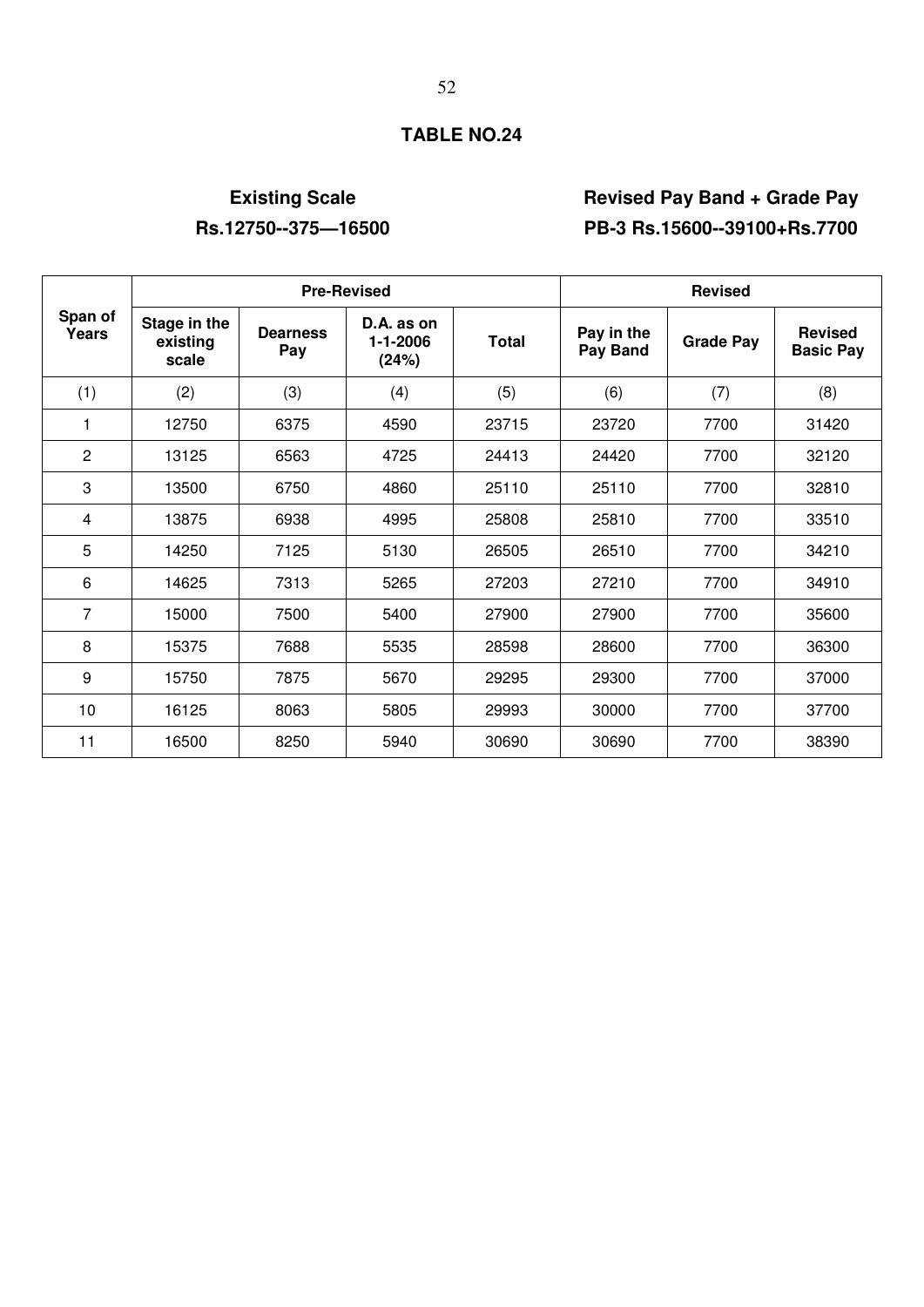# **Existing Scale Revised Pay Band + Grade Pay Rs.14300--400—18300 PB-4 Rs.37400--67000+Rs.8700**

|                  |                                   | <b>Pre-Revised</b>     |                                         | <b>Revised</b> |                        |                  |                                    |
|------------------|-----------------------------------|------------------------|-----------------------------------------|----------------|------------------------|------------------|------------------------------------|
| Span of<br>Years | Stage in the<br>existing<br>scale | <b>Dearness</b><br>Pay | $D.A.$ as on<br>$1 - 1 - 2006$<br>(24%) | <b>Total</b>   | Pay in the<br>Pay Band | <b>Grade Pay</b> | <b>Revised</b><br><b>Basic Pay</b> |
| (1)              | (2)                               | (3)                    | (4)                                     | (5)            | (6)                    | (7)              | (8)                                |
| 1                | 14300                             | 7150                   | 5148                                    | 26598          | 37400                  | 8700             | 46100                              |
| $\overline{c}$   | 14700                             | 7350                   | 5292                                    | 27342          | 37400                  | 8700             | 46100                              |
| 3                | 15100                             | 7550                   | 5436                                    | 28086          | 38530                  | 8700             | 47230                              |
| 4                | 15500                             | 7750                   | 5580                                    | 28830          | 38530                  | 8700             | 47230                              |
| 5                | 15900                             | 7950                   | 5724                                    | 29574          | 39690                  | 8700             | 48390                              |
| 6                | 16300                             | 8150                   | 5868                                    | 30318          | 39690                  | 8700             | 48390                              |
| 7                | 16700                             | 8350                   | 6012                                    | 31062          | 40890                  | 8700             | 49590                              |
| 8                | 17100                             | 8550                   | 6156                                    | 31806          | 40890                  | 8700             | 49590                              |
| 9                | 17500                             | 8750                   | 6300                                    | 32550          | 42120                  | 8700             | 50820                              |
| 10               | 17900                             | 8950                   | 6444                                    | 33294          | 42120                  | 8700             | 50820                              |
| 11               | 18300                             | 9150                   | 6588                                    | 34038          | 43390                  | 8700             | 52090                              |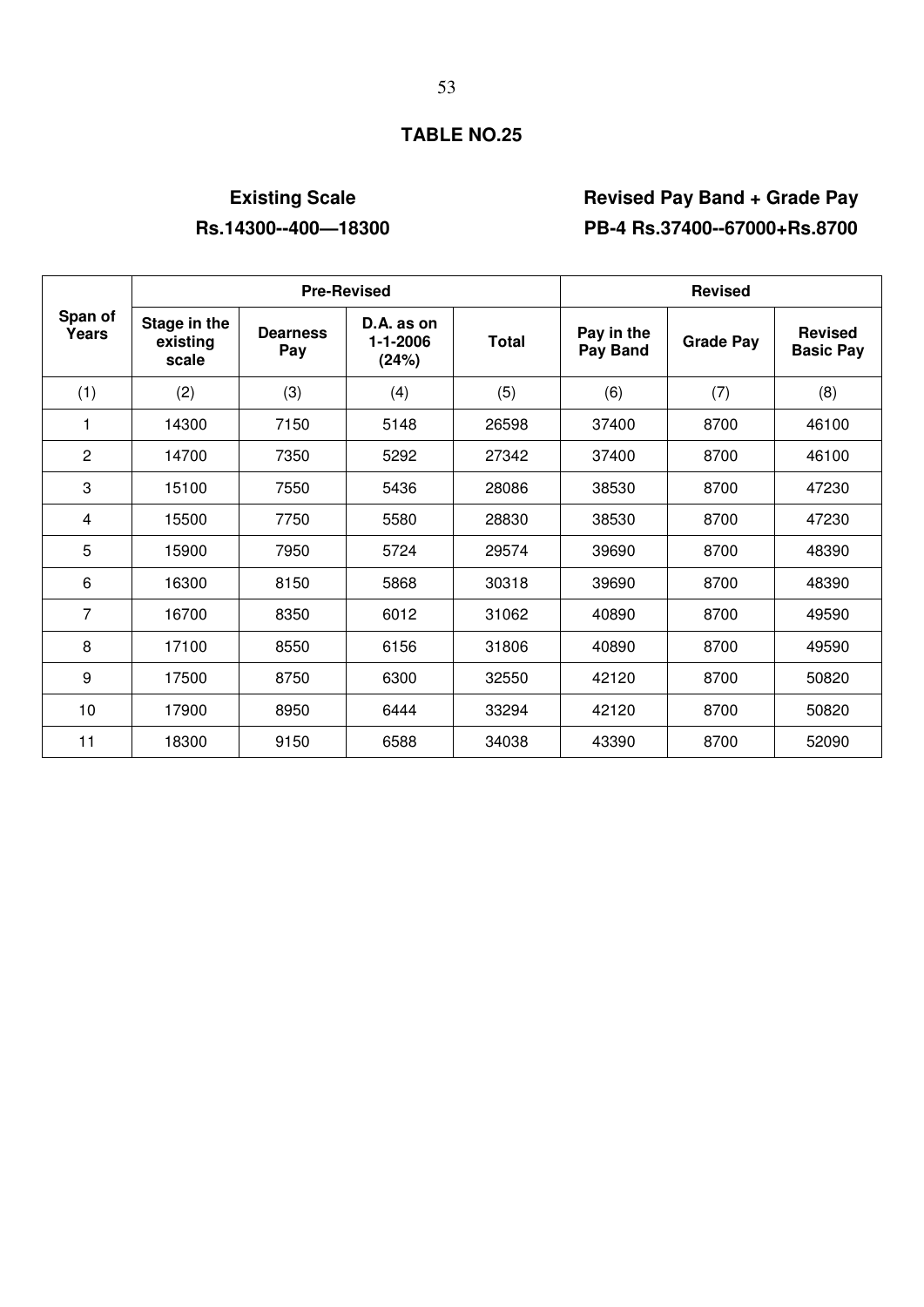# **Existing Scale Revised Pay Band + Grade Pay Rs.15000--400—18600 PB-4 Rs.37400--67000+Rs.8800**

|                  |                                   |                        | <b>Pre-Revised</b>              | <b>Revised</b> |                        |                  |                                    |
|------------------|-----------------------------------|------------------------|---------------------------------|----------------|------------------------|------------------|------------------------------------|
| Span of<br>Years | Stage in the<br>existing<br>scale | <b>Dearness</b><br>Pay | D.A. as on<br>1-1-2006<br>(24%) | <b>Total</b>   | Pay in the<br>Pay Band | <b>Grade Pay</b> | <b>Revised</b><br><b>Basic Pay</b> |
| (1)              | (2)                               | (3)                    | (4)                             | (5)            | (6)                    | (7)              | (8)                                |
| 1                | 15000                             | 7500                   | 5400                            | 27900          | 39690                  | 8800             | 48490                              |
| $\overline{2}$   | 15400                             | 7700                   | 5544                            | 28644          | 39690                  | 8800             | 48490                              |
| 3                | 15800                             | 7900                   | 5688                            | 29388          | 40890                  | 8800             | 49690                              |
| 4                | 16200                             | 8100                   | 5832                            | 30132          | 40890                  | 8800             | 49690                              |
| 5                | 16600                             | 8300                   | 5976                            | 30876          | 42120                  | 8800             | 50920                              |
| 6                | 17000                             | 8500                   | 6120                            | 31620          | 42120                  | 8800             | 50920                              |
| 7                | 17400                             | 8700                   | 6264                            | 32364          | 43390                  | 8800             | 52190                              |
| 8                | 17800                             | 8900                   | 6408                            | 33108          | 43390                  | 8800             | 52190                              |
| 9                | 18200                             | 9100                   | 6552                            | 33852          | 44700                  | 8800             | 53500                              |
| 10               | 18600                             | 9300                   | 6696                            | 34596          | 44700                  | 8800             | 53500                              |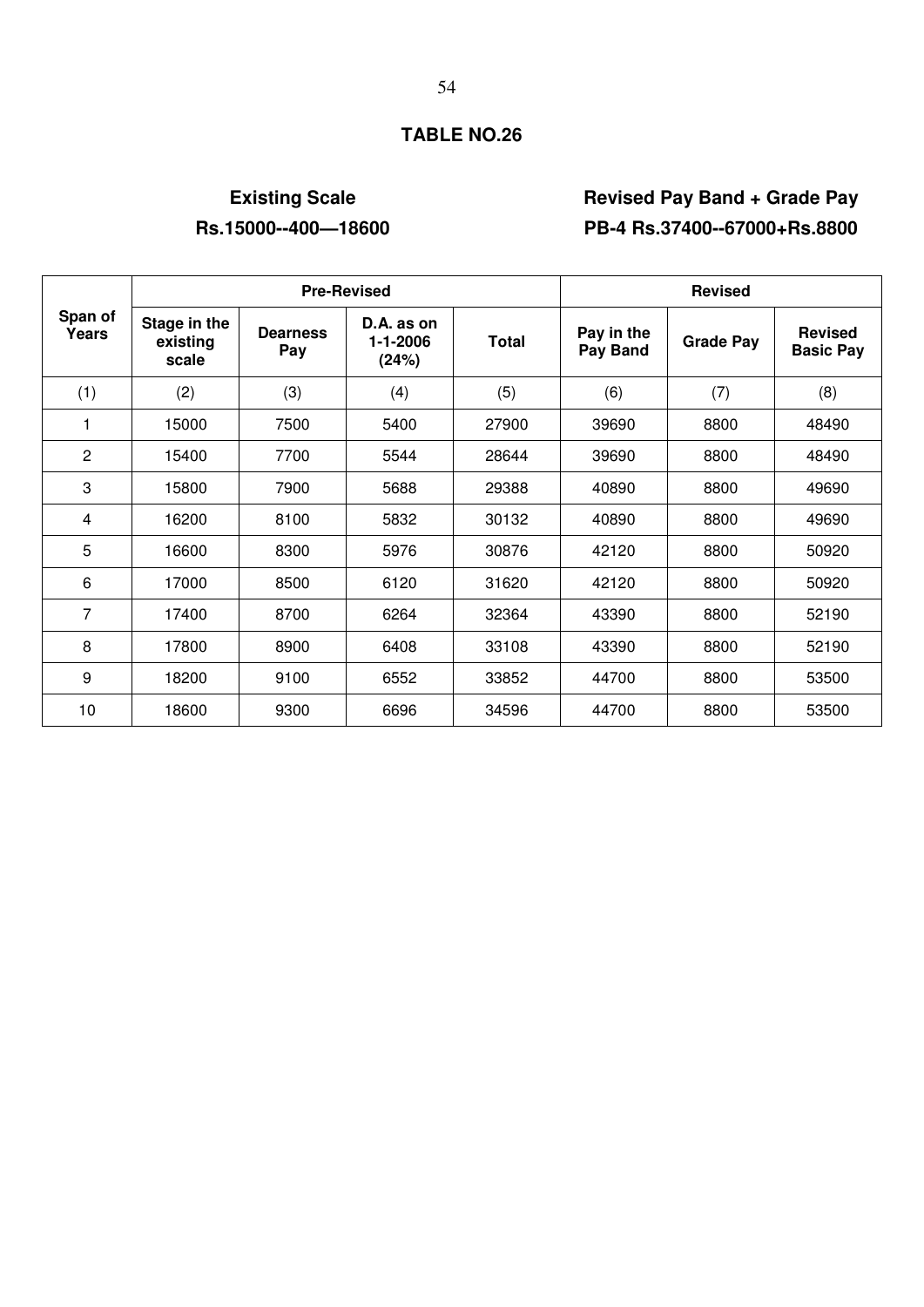# **Existing Scale Revised Pay Band + Grade Pay Rs.16400--450—20000 PB-4 Rs.37400--67000+Rs.8900**

|                  |                                   | <b>Pre-Revised</b>     |                                 | <b>Revised</b> |                        |                  |                                    |
|------------------|-----------------------------------|------------------------|---------------------------------|----------------|------------------------|------------------|------------------------------------|
| Span of<br>Years | Stage in the<br>existing<br>scale | <b>Dearness</b><br>Pay | D.A. as on<br>1-1-2006<br>(24%) | <b>Total</b>   | Pay in the<br>Pay Band | <b>Grade Pay</b> | <b>Revised</b><br><b>Basic Pay</b> |
| (1)              | (2)                               | (3)                    | (4)                             | (5)            | (6)                    | (7)              | (8)                                |
| 1                | 16400                             | 8200                   | 5904                            | 30504          | 39690                  | 8900             | 48590                              |
| $\overline{2}$   | 16850                             | 8425                   | 6066                            | 31341          | 40890                  | 8900             | 49790                              |
| 3                | 17300                             | 8650                   | 6228                            | 32178          | 40890                  | 8900             | 49790                              |
| 4                | 17750                             | 8875                   | 6390                            | 33015          | 42120                  | 8900             | 51020                              |
| 5                | 18200                             | 9100                   | 6552                            | 33852          | 42120                  | 8900             | 51020                              |
| 6                | 18650                             | 9325                   | 6714                            | 34689          | 43390                  | 8900             | 52290                              |
| 7                | 19100                             | 9550                   | 6876                            | 35526          | 43390                  | 8900             | 52290                              |
| 8                | 19550                             | 9775                   | 7038                            | 36363          | 44700                  | 8900             | 53600                              |
| 9                | 20000                             | 10000                  | 7200                            | 37200          | 44700                  | 8900             | 53600                              |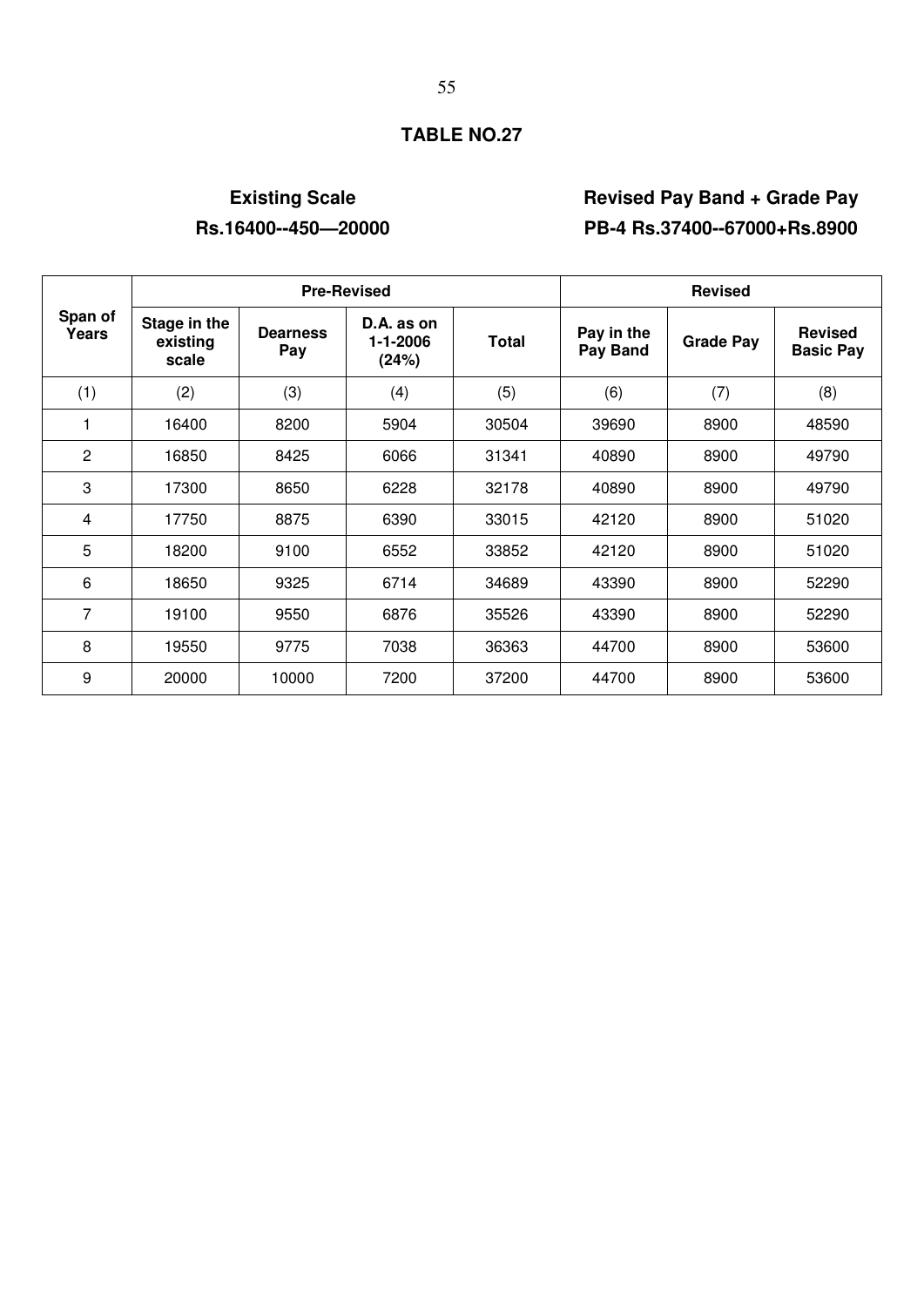# **Existing Scale Revised Pay Band + Grade Pay Rs.17400--500—21900 PB-4 Rs.37400--67000+Rs.10000**

|                  |                                   |                        | <b>Pre-Revised</b>              | <b>Revised</b> |                        |                  |                                    |
|------------------|-----------------------------------|------------------------|---------------------------------|----------------|------------------------|------------------|------------------------------------|
| Span of<br>Years | Stage in the<br>existing<br>scale | <b>Dearness</b><br>Pay | D.A. as on<br>1-1-2006<br>(24%) | <b>Total</b>   | Pay in the<br>Pay Band | <b>Grade Pay</b> | <b>Revised</b><br><b>Basic Pay</b> |
| (1)              | (2)                               | (3)                    | (4)                             | (5)            | (6)                    | (7)              | (8)                                |
| 1                | 17400                             | 8700                   | 6264                            | 32364          | 42120                  | 10000            | 52120                              |
| $\overline{c}$   | 17900                             | 8950                   | 6444                            | 33294          | 42120                  | 10000            | 52120                              |
| 3                | 18400                             | 9200                   | 6624                            | 34224          | 43390                  | 10000            | 53390                              |
| 4                | 18900                             | 9450                   | 6804                            | 35154          | 43390                  | 10000            | 53390                              |
| 5                | 19400                             | 9700                   | 6984                            | 36084          | 44700                  | 10000            | 54700                              |
| 6                | 19900                             | 9950                   | 7164                            | 37014          | 44700                  | 10000            | 54700                              |
| 7                | 20400                             | 10200                  | 7344                            | 37944          | 46050                  | 10000            | 56050                              |
| 8                | 20900                             | 10450                  | 7524                            | 38874          | 46050                  | 10000            | 56050                              |
| 9                | 21400                             | 10700                  | 7704                            | 39804          | 47440                  | 10000            | 57440                              |
| 10               | 21900                             | 10950                  | 7884                            | 40734          | 47440                  | 10000            | 57440                              |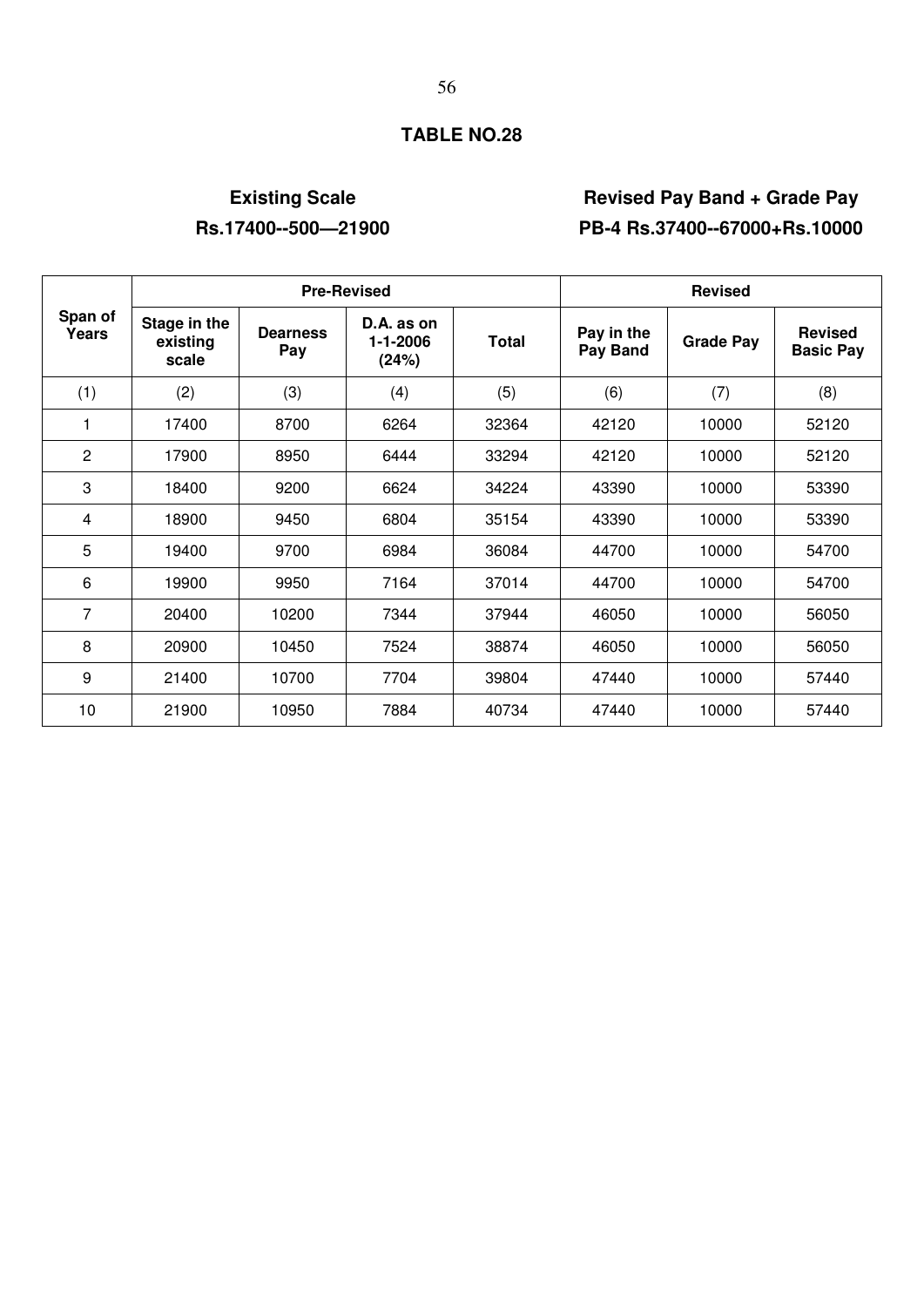# **Existing Scale Community Community Community Revised Scale + Grade Pay**

### Pre-Revised **Revised Revised Revised Span of Stage in the existing scale Dearness Pay D.A. as on 1-1-2006 (24%) Total Pay in the Pay Band Grade Pay Revised Basic Pay**  (1) (2) (3) (4) (5) (6) (7) (8) 1 | 600 | 300 | 216 | 1116 | 1300 | 300 | 1600 2 | 610 | 305 | 220 | 1135 | 1300 | 300 | 1600 3 | 620 | 310 | 223 | 1153 | 1340 | 300 | 1640 4 | 630 | 315 | 227 | 1172 | 1340 | 300 | 1640 5 640 320 230 1190 1380 300 1680 6 650 325 234 1209 1380 300 1680 7 | 660 | 330 | 238 | 1228 | 1430 | 300 | 1730 8 | 670 | 335 | 241 | 1246 | 1430 | 300 | 1730 9 | 680 | 340 | 245 | 1265 | 1480 | 300 | 1780 10 | 690 | 345 | 248 | 1283 | 1480 | 300 | 1780 11 | 700 | 350 | 252 | 1302 | 1530 | 300 | 1830 12 | 720 | 360 | 259 | 1339 | 1530 | 300 | 1830 13 | 740 | 370 | 266 | 1376 | 1580 | 300 | 1880 14 | 760 | 380 | 274 | 1414 | 1580 | 300 | 1880 15 | 780 | 390 | 281 | 1451 | 1630 | 300 | 1930 16 | 800 | 400 | 288 | 1488 | 1630 | 300 | 1930 17 | 820 | 410 | 295 | 1525 | 1680 | 300 | 1980 18 | 840 | 420 | 302 | 1562 | 1680 | 300 | 1980 19 | 860 | 430 | 310 | 1600 | 1740 | 300 | 2040 20 880 440 317 1637 1740 300 2040 21 900 450 324 1674 1780 300 2080 22 | 920 | 460 | 331 | 1711 | 1780 | 300 | 2080 23 | 940 | 470 | 338 | 1748 | 1840 | 300 | 2140 24 | 960 | 480 | 346 | 1786 | 1840 | 300 | 2140 25 | 980 | 490 | 353 | 1823 | 1900 | 300 | 2200 26 | 1000 | 500 | 360 | 1860 | 1900 | 300 | 2200 27 | 1020 | 510 | 367 | 1897 | 1960 | 300 | 2260 28 1040 520 374 1934 1960 300 2260 29 | 1060 | 530 | 382 | 1972 | 1980 | 300 | 2280 30 1080 540 389 2009 2010 300 2310 31 | 1100 | 550 | 396 | 2046 | 2050 | 300 | 2350

### **Rs.600--10--700--20--1100 Rs.1300--3000+Rs.300**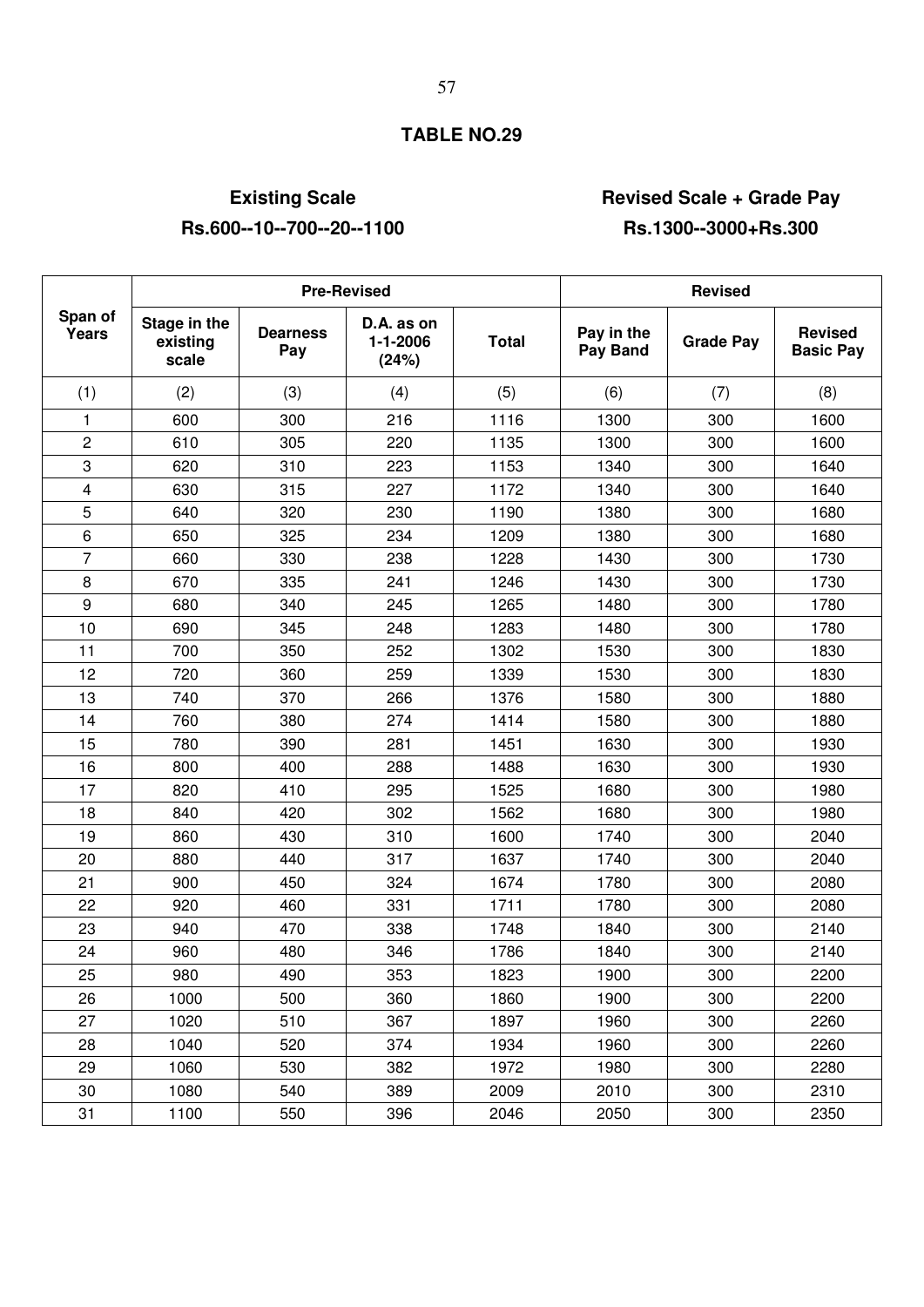# **Existing Scale Community Community Revised Scale + Grade Pay Rs.1300--20--1500--25--2000 Rs.2500--5000+Rs.500**

|                  |                                   |                        | <b>Pre-Revised</b>                    | <b>Revised</b> |                               |                  |                                    |
|------------------|-----------------------------------|------------------------|---------------------------------------|----------------|-------------------------------|------------------|------------------------------------|
| Span of<br>Years | Stage in the<br>existing<br>scale | <b>Dearness</b><br>Pay | D.A. as on<br>$1 - 1 - 2006$<br>(24%) | <b>Total</b>   | Pay in the<br><b>Pay Band</b> | <b>Grade Pay</b> | <b>Revised</b><br><b>Basic Pay</b> |
| (1)              | (2)                               | (3)                    | (4)                                   | (5)            | (6)                           | (7)              | (8)                                |
| 1                | 1300                              | 650                    | 468                                   | 2418           | 2500                          | 500              | 3000                               |
| $\overline{c}$   | 1320                              | 660                    | 475                                   | 2455           | 2500                          | 500              | 3000                               |
| 3                | 1340                              | 670                    | 482                                   | 2492           | 2580                          | 500              | 3080                               |
| 4                | 1360                              | 680                    | 490                                   | 2530           | 2580                          | 500              | 3080                               |
| 5                | 1380                              | 690                    | 497                                   | 2567           | 2660                          | 500              | 3160                               |
| 6                | 1400                              | 700                    | 504                                   | 2604           | 2660                          | 500              | 3160                               |
| 7                | 1420                              | 710                    | 511                                   | 2641           | 2740                          | 500              | 3240                               |
| 8                | 1440                              | 720                    | 518                                   | 2678           | 2740                          | 500              | 3240                               |
| 9                | 1460                              | 730                    | 526                                   | 2716           | 2830                          | 500              | 3330                               |
| 10               | 1480                              | 740                    | 533                                   | 2753           | 2830                          | 500              | 3330                               |
| 11               | 1500                              | 750                    | 540                                   | 2790           | 2920                          | 500              | 3420                               |
| 12               | 1525                              | 763                    | 549                                   | 2837           | 2920                          | 500              | 3420                               |
| 13               | 1550                              | 775                    | 558                                   | 2883           | 3010                          | 500              | 3510                               |
| 14               | 1575                              | 788                    | 567                                   | 2930           | 3010                          | 500              | 3510                               |
| 15               | 1600                              | 800                    | 576                                   | 2976           | 3110                          | 500              | 3610                               |
| 16               | 1625                              | 813                    | 585                                   | 3023           | 3110                          | 500              | 3610                               |
| 17               | 1650                              | 825                    | 594                                   | 3069           | 3210                          | 500              | 3710                               |
| 18               | 1675                              | 838                    | 603                                   | 3116           | 3210                          | 500              | 3710                               |
| 19               | 1700                              | 850                    | 612                                   | 3162           | 3310                          | 500              | 3810                               |
| 20               | 1725                              | 863                    | 621                                   | 3209           | 3310                          | 500              | 3810                               |
| 21               | 1750                              | 875                    | 630                                   | 3255           | 3410                          | 500              | 3910                               |
| 22               | 1775                              | 888                    | 639                                   | 3302           | 3410                          | 500              | 3910                               |
| 23               | 1800                              | 900                    | 648                                   | 3348           | 3520                          | 500              | 4020                               |
| 24               | 1825                              | 913                    | 657                                   | 3395           | 3520                          | 500              | 4020                               |
| 25               | 1850                              | 925                    | 666                                   | 3441           | 3630                          | 500              | 4130                               |
| 26               | 1875                              | 938                    | 675                                   | 3488           | 3630                          | 500              | 4130                               |
| 27               | 1900                              | 950                    | 684                                   | 3534           | 3740                          | 500              | 4240                               |
| 28               | 1925                              | 963                    | 693                                   | 3581           | 3740                          | 500              | 4240                               |
| 29               | 1950                              | 975                    | 702                                   | 3627           | 3860                          | 500              | 4360                               |
| 30               | 1975                              | 988                    | 711                                   | 3674           | 3860                          | 500              | 4360                               |
| 31               | 2000                              | 1000                   | 720                                   | 3720           | 3980                          | 500              | 4480                               |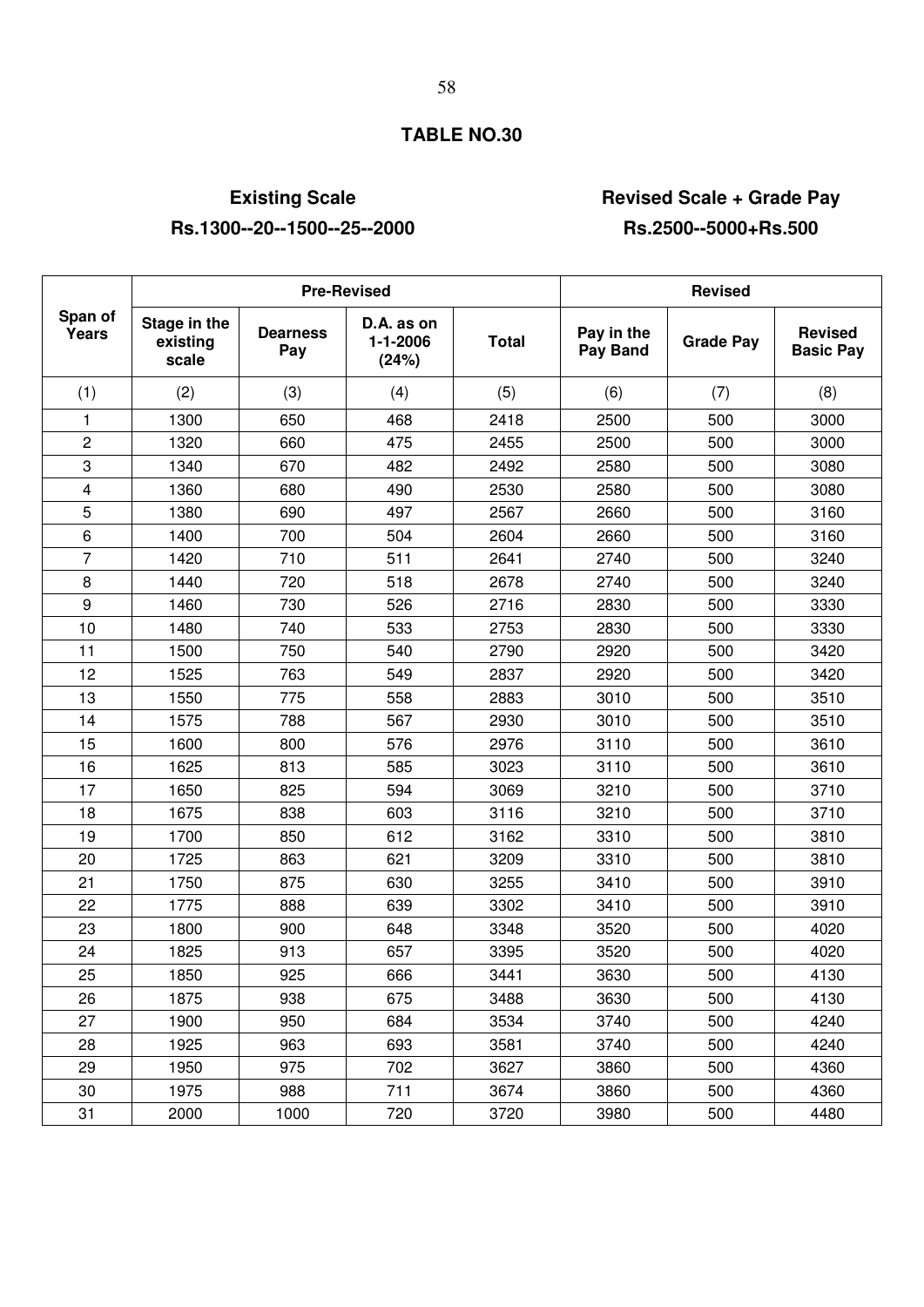# **Existing Scale Constraining Scale Access Pay Access Pay Access Pay Access Pay Access Pay Access Pay Access Pay Rs.1800--20—2240 Rs.3500--6000+Rs.600**

Pre-Revised **Revised Revised Span of Stage in the existing scale Dearness Pay D.A. as on 1-1-2006 (24%) Total Pay in the Pay in the Grade Pay Revised Pay Band Pay Basic Pay**  (1) (2) (3) (4) (5) (6) (7) (8) 1 | 1800 | 900 | 648 | 3348 | 3500 | 600 | 4100 2 | 1820 | 910 | 655 | 3385 | 3500 | 600 | 4100 3 1840 920 662 3422 3605 600 4205 4 | 1860 | 930 | 670 | 3460 | 3605 | 600 | 4205 5 1880 940 677 3497 3720 600 4320 6 | 1900 | 950 | 684 | 3534 | 3720 | 600 | 4320 7 | 1920 | 960 | 691 | 3571 | 3840 | 600 | 4440 8 | 1940 | 970 | 698 | 3608 | 3840 | 600 | 4440 9 | 1960 | 980 | 706 | 3646 | 3960 | 600 | 4560 10 | 1980 | 990 | 713 | 3683 | 3960 | 600 | 4560 11 | 2000 | 1000 | 720 | 3720 | 4080 | 600 | 4680 12 | 2020 | 1010 | 727 | 3757 | 4080 | 600 | 4680 13 2040 1020 734 3794 4210 600 4810 14 | 2060 | 1030 | 742 | 3832 | 4210 | 600 | 4810 15 | 2080 | 1040 | 749 | 3869 | 4340 | 600 | 4940 16 | 2100 | 1050 | 756 | 3906 | 4340 | 600 | 4940 17 | 2120 | 1060 | 763 | 3943 | 4480 | 600 | 5080 18 | 2140 | 1070 | 770 | 3980 | 4480 | 600 | 5080 19 | 2160 | 1080 | 778 | 4018 | 4620 | 600 | 5220 20 2180 1090 785 4055 4620 600 5220 21 2200 1100 792 4092 4760 600 5360 22 | 2220 | 1110 | 799 | 4129 | 4760 | 600 | 5360 23 2240 1120 806 4166 4910 600 5510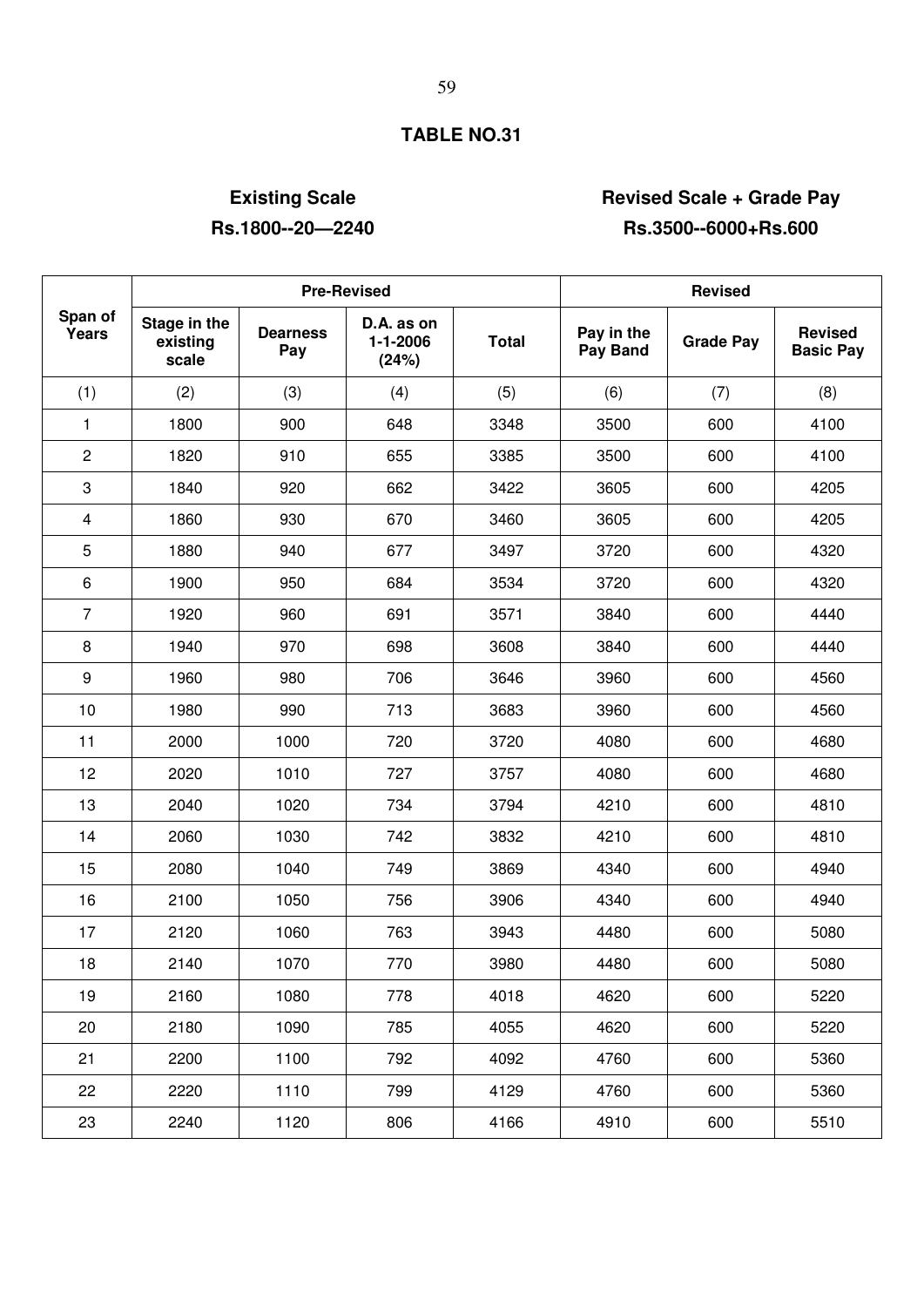### **APPENDIX – II**

(See paragraph – 6 of the order)

**STATEMENT - I**

# **REVISED RATES OF HOUSE RENT ALLOWANCE**

|                                     |                                                                                                                           | (Rupees per Mensum)<br><b>Amount of House Rent Allowance</b>                                                                                  |                                                                      |                       |                        |
|-------------------------------------|---------------------------------------------------------------------------------------------------------------------------|-----------------------------------------------------------------------------------------------------------------------------------------------|----------------------------------------------------------------------|-----------------------|------------------------|
| Pay Range<br>(Pay Band + Grade Pay) | Grade 1(a) Chennai<br>City and places<br>around the City at a<br>distance not<br>exceeding 32 Kms<br>from the city limits | Grade 1 (b) Cities of<br>Coimbatore and<br>Madurai and places<br>around them at a<br>distance not<br>exceeding 16 Kms<br>from the city limits | Places in Grade<br>II and places<br>around 8 Kms<br>from town limits | Places in<br>Grade-II | Unclassified<br>Places |
| Rs.                                 | Rs.                                                                                                                       | Rs.                                                                                                                                           | Rs.                                                                  | Rs.                   | Rs.                    |
| 1) Upto<br>5299                     | 500                                                                                                                       | 300                                                                                                                                           | 240                                                                  | 160                   | 120                    |
| 2) 5300 - 6699                      | 560                                                                                                                       | 400                                                                                                                                           | 300                                                                  | 200                   | 140                    |
| 3) 6700 - 8189                      | 680                                                                                                                       | 500                                                                                                                                           | 360                                                                  | 240                   | 160                    |
| 4) 8190 - 9299                      | 800                                                                                                                       | 600                                                                                                                                           | 440                                                                  | 300                   | 180                    |
| 5) 9300 - 10599                     | 1000                                                                                                                      | 720                                                                                                                                           | 540                                                                  | 380                   | 200                    |
| 6) 10600 - 11899                    | 1200                                                                                                                      | 840                                                                                                                                           | 640                                                                  | 460                   | 220                    |
| 7) 11900 - 13769                    | 1400                                                                                                                      | 960                                                                                                                                           | 760                                                                  | 560                   | 240                    |
| 8) 13770 - 14509                    | 1600                                                                                                                      | 1100                                                                                                                                          | 880                                                                  | 660                   | 260                    |
| 9) 14510 - 15999                    | 1800                                                                                                                      | 1240                                                                                                                                          | 1000                                                                 | 760                   | 280                    |
| 10)16000 - 17299                    | 2000                                                                                                                      | 1380                                                                                                                                          | 1120                                                                 | 860                   | 300                    |
| 11) 17300 - 19529                   | 2200                                                                                                                      | 1480                                                                                                                                          | 1240                                                                 | 900                   | 320                    |
| 12) 19530 - 20089                   | 2400                                                                                                                      | 1600                                                                                                                                          | 1360                                                                 | 1000                  | 340                    |
| 13) 20090 - 21019                   | 2600                                                                                                                      | 1700                                                                                                                                          | 1400                                                                 | 1000                  | 360                    |
| 14) 21020 - 21579                   | 2800                                                                                                                      | 1800                                                                                                                                          | 1400                                                                 | 1000                  | 380                    |
| 15) 21580 - 22139                   | 2900                                                                                                                      | 1800                                                                                                                                          | 1400                                                                 | 1000                  | 400                    |
| 16) 22140 - 24999                   | 3000                                                                                                                      | 1800                                                                                                                                          | 1400                                                                 | 1000                  | 400                    |
| 17) 25000 and above                 | 3200                                                                                                                      | 1800                                                                                                                                          | 1400                                                                 | 1000                  | 400                    |

**Note :--** In cases where the revised rate of House Rent Allowance falls short of double the rate in the existing quantum of HRA due to revised Pay Ranges, in such cases the quantum of HRA shall be actually doubled.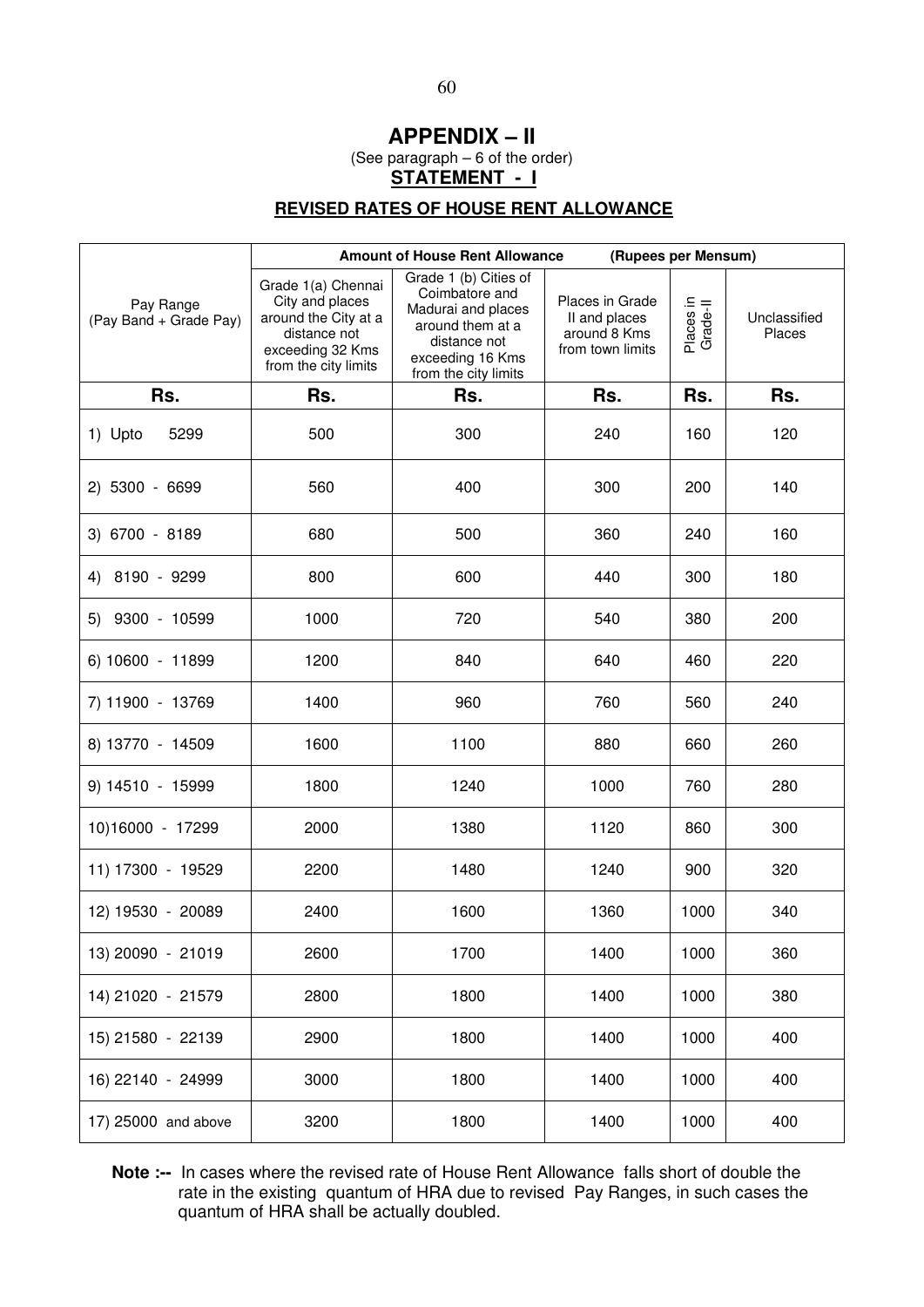# **STATEMENT -- II HRA – RENT FREE QUARTERS**

|                                        | Amount of House Rent Allowance (Rupees per Mensem)                                                                              |                                                                                                                                                           |                                                                                                                                                                                                    |                                                                     |                    |                     |
|----------------------------------------|---------------------------------------------------------------------------------------------------------------------------------|-----------------------------------------------------------------------------------------------------------------------------------------------------------|----------------------------------------------------------------------------------------------------------------------------------------------------------------------------------------------------|---------------------------------------------------------------------|--------------------|---------------------|
| Pay Range<br>(Pay Band + Grade<br>Pay) | Grade 1(a)<br>Chennai City<br>and places<br>around the City<br>at a distance<br>not exceeding<br>32 Kms from<br>the city limits | Grade 1 (b)<br>Cities of<br>Coimbatore<br>and Madurai<br>and places<br>around them<br>at a distance<br>not<br>exceeding 16<br>Kms from the<br>city limits | Grade II (a)<br>Headquarters<br>Kanchipuram,<br>Vellore, Dharmapuri,<br>Salem, Cuddalore,<br>Thanjavur,<br>Tiruchirapalli,<br>Tirunelveli,<br>Nagarcoil, Erode,<br>Uthagamandlam and<br>Pudukottai | Grade II (b) places other<br>than those mentioned in<br>Coloumn (4) | Grade II<br>Places | Unclassified Places |
| Rs.                                    | Rs.                                                                                                                             | Rs.                                                                                                                                                       | Rs.                                                                                                                                                                                                | Rs.                                                                 |                    | Rs.                 |
| 5299<br>1) Upto                        | 660                                                                                                                             | 460                                                                                                                                                       | 400                                                                                                                                                                                                | 340                                                                 | 260                | 200                 |
| 5300 - 6699<br>2)                      | 720                                                                                                                             | 560                                                                                                                                                       | 460                                                                                                                                                                                                | 400                                                                 | 300                | 220                 |
| 6700 - 8189<br>3)                      | 840                                                                                                                             | 660                                                                                                                                                       | 520                                                                                                                                                                                                | 460                                                                 | 340                | 240                 |
| 8190 - 9299<br>4)                      | 960                                                                                                                             | 760                                                                                                                                                       | 600                                                                                                                                                                                                | 540                                                                 | 400                | 260                 |
| 9300 - 10599<br>5)                     | 1160                                                                                                                            | 880                                                                                                                                                       | 700                                                                                                                                                                                                | 640                                                                 | 480                | 280                 |
| 6) 10600 - 11899                       | 1360                                                                                                                            | 1000                                                                                                                                                      | 800                                                                                                                                                                                                | 740                                                                 | 560                | 300                 |
| 7) 11900 - 13769                       | 1560                                                                                                                            | 1120                                                                                                                                                      | 920                                                                                                                                                                                                | 860                                                                 | 660                | 320                 |
| 8) 13770 - 14509                       | 1760                                                                                                                            | 1260                                                                                                                                                      | 1040                                                                                                                                                                                               | 980                                                                 | 760                | 340                 |
| 9) 14510 - 15999                       | 1960                                                                                                                            | 1400                                                                                                                                                      | 1160                                                                                                                                                                                               | 1100                                                                | 860                | 360                 |
| 10)16000 - 17299                       | 2160                                                                                                                            | 1540                                                                                                                                                      | 1280                                                                                                                                                                                               | 1220                                                                | 960                | 380                 |
| 11) 17300 - 19529                      | 2360                                                                                                                            | 1640                                                                                                                                                      | 1400                                                                                                                                                                                               | 1340                                                                | 1000               | 400                 |
| 12) 19530 - 20089                      | 2560                                                                                                                            | 1760                                                                                                                                                      | 1520                                                                                                                                                                                               | 1460                                                                | 1100               | 420                 |
| 13) 20090 - 21019                      | 2720                                                                                                                            | 1860                                                                                                                                                      | 1560                                                                                                                                                                                               | 1500                                                                | 1100               | 440                 |
| 14) 21020 - 21579                      | 2960                                                                                                                            | 1960                                                                                                                                                      | 1560                                                                                                                                                                                               | 1500                                                                | 1100               | 460                 |
| 15) 21580 - 22139                      | 3060                                                                                                                            | 1960                                                                                                                                                      | 1560                                                                                                                                                                                               | 1560                                                                | 1100               | 480                 |
| 16) 22140 - 24999                      | 3160                                                                                                                            | 1960                                                                                                                                                      | 1560                                                                                                                                                                                               | 1560                                                                | 1100               | 480                 |
| 17) 25000 and above                    | 3160                                                                                                                            | 1960                                                                                                                                                      | 1560                                                                                                                                                                                               | 1560                                                                | 1100               | 480                 |

**Note :--** In cases where the revised rate of House Rent Allowance falls short of double the rate in the existing quantum of HRA due to revised Pay Ranges, in such cases the quantum of HRA shall be actually doubled.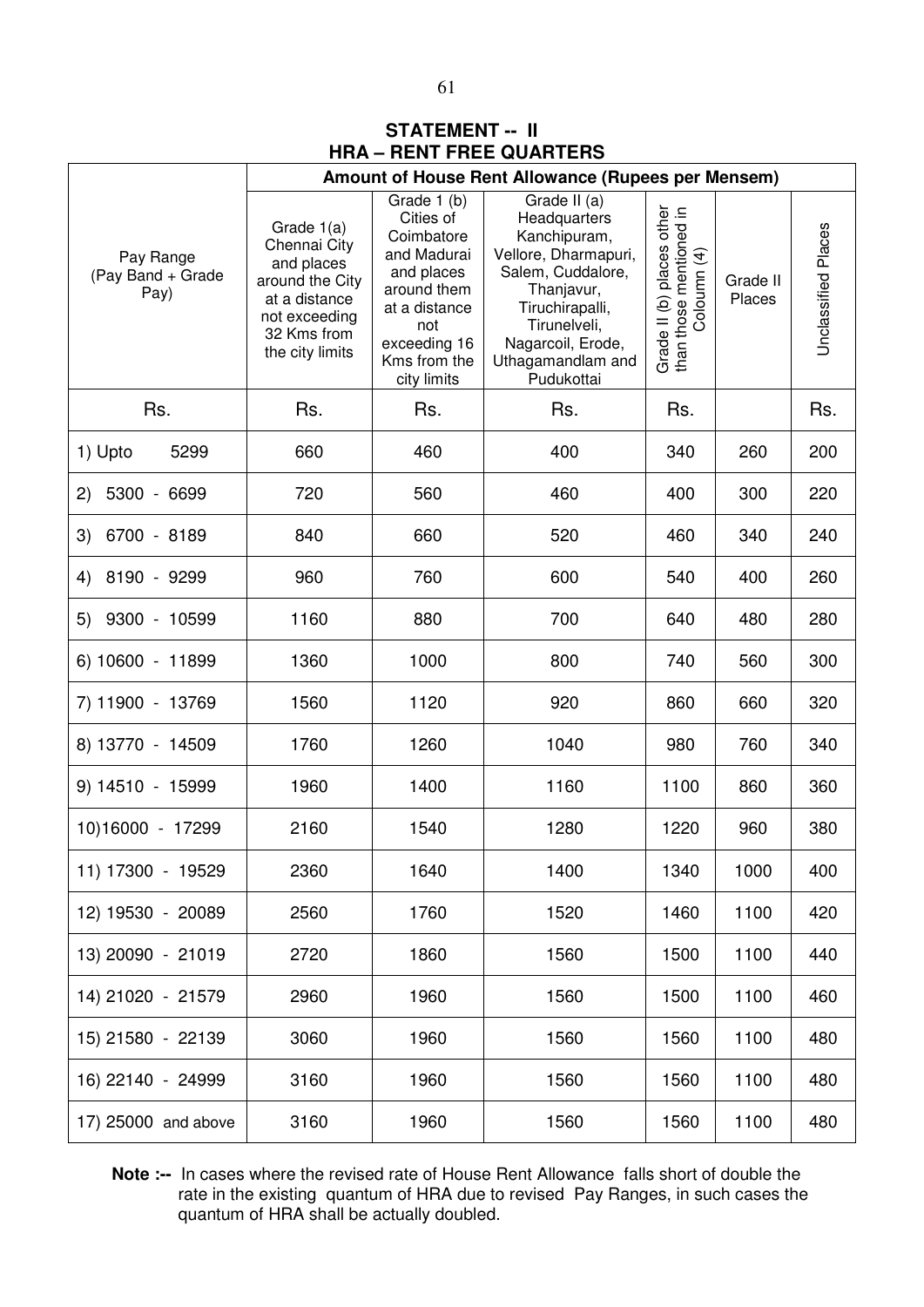# **APPENDIX – III**

(See paragraph—8 of the order)

# **Revised rate of City Compensatory Allowance**

| SI.<br>No. | <b>EMPLOYEES IN THE</b><br><b>PAY RANGE</b> | Chennai City and<br>areas around the City<br>at a distance not<br>exceeding 32 Kms.<br>from the<br>City limits. | Cities of Coimbatore,<br>Madurai, Salem,<br>Tiruchirappalli and<br>Tirunelveli areas around<br>them at a distance not<br>exceeding 16 Kms. from<br>the City limits. |
|------------|---------------------------------------------|-----------------------------------------------------------------------------------------------------------------|---------------------------------------------------------------------------------------------------------------------------------------------------------------------|
| (1)        | (2)                                         | (3)                                                                                                             | (4)                                                                                                                                                                 |
|            | Rs.                                         | Rs.                                                                                                             | Rs.                                                                                                                                                                 |
| 1.         | <b>Below 8000</b>                           | 180                                                                                                             | 90                                                                                                                                                                  |
| 2.         | 8001-12000                                  | 250                                                                                                             | 130                                                                                                                                                                 |
| 3.         | 12001-16000                                 | 400                                                                                                             | 200                                                                                                                                                                 |
| 4.         | 16001 and above                             | 600                                                                                                             | 360                                                                                                                                                                 |

### **(Rupees per month)**

Note :-- In cases where the revised rate of City Compensatory Allowance falls short of double the rate in the existing quantum of CCA. due to revised Pay Ranges, in such cases the quantum of CCA shall be actually doubled.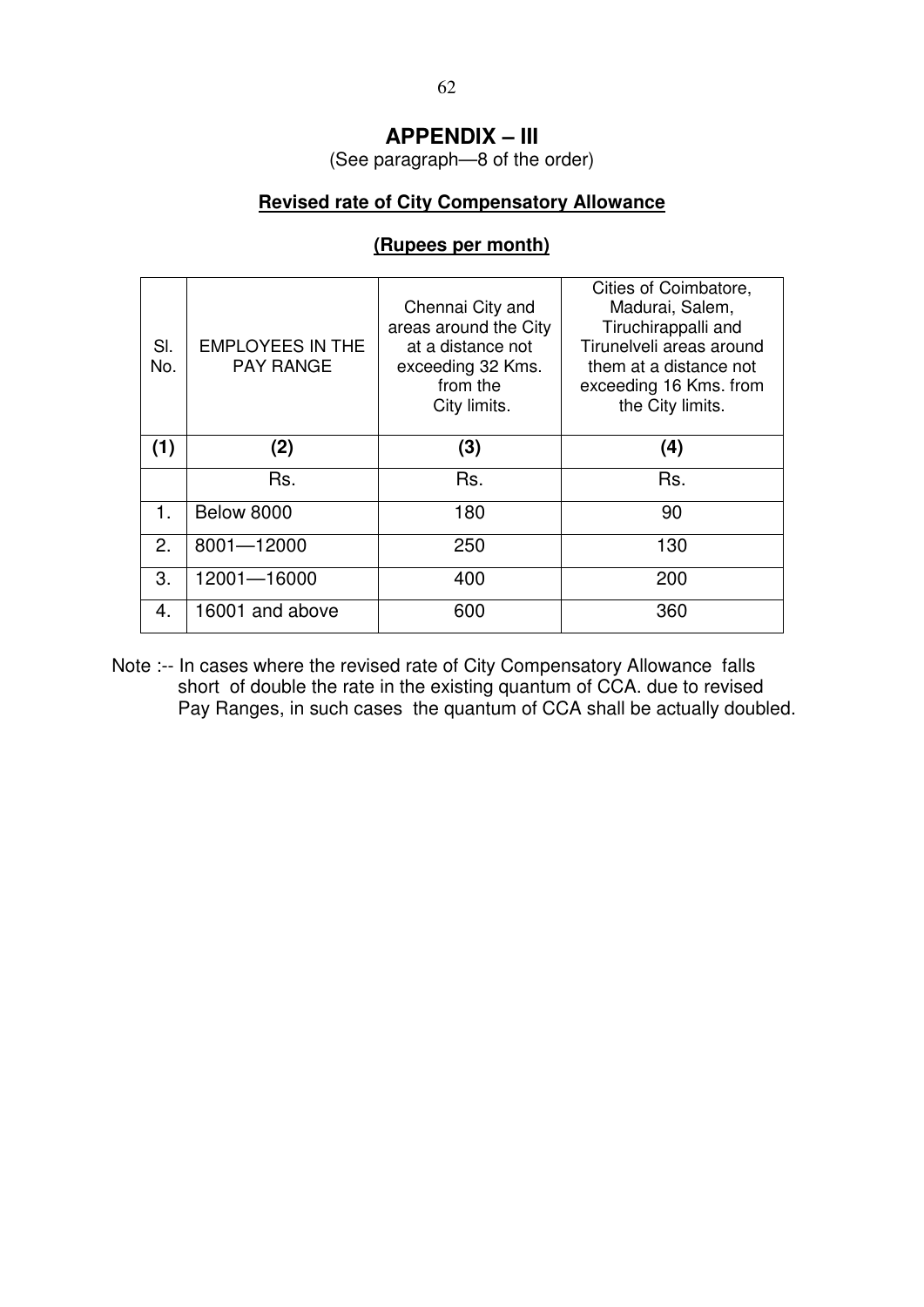# **APPENDIX -- IV**

(See paragraph 3 (e) of the Order)

### **STATEMENT OF FIXATION OF PAY OF INDIVIDUAL GOVERNMENT SERVANT IN THE REVISED SCALE OF PAY.**

|        | Department    | <b>ARTICLE AND THE</b><br>$\sim$                                         | ÷                    |             |                          |
|--------|---------------|--------------------------------------------------------------------------|----------------------|-------------|--------------------------|
| Office |               | $\sim$                                                                   | ł,                   |             |                          |
|        |               |                                                                          |                      |             |                          |
|        |               | Name of the Government Servant                                           | t                    |             |                          |
|        |               |                                                                          |                      |             |                          |
|        |               |                                                                          |                      |             |                          |
|        | Date of :--   |                                                                          |                      |             |                          |
|        |               | (a) Exercising Option                                                    | $\ddot{\phantom{a}}$ |             |                          |
|        |               | (b) Receipt of option by Head of Office                                  | ÷                    |             |                          |
|        |               | Whether option has been attached to the                                  | t                    |             |                          |
|        | Service Book  |                                                                          |                      |             |                          |
|        |               | Date opted to come over to the                                           | t                    |             |                          |
|        | revised scale |                                                                          |                      |             |                          |
|        |               |                                                                          |                      | Substantive | Officiating or temporary |
| 1.     |               | Name of the post                                                         | $\ddot{\cdot}$       |             |                          |
|        |               |                                                                          |                      |             |                          |
| 2.     |               | Existing scale of pay                                                    | $\ddot{\phantom{a}}$ |             |                          |
| 3.     |               | 1 <sup>st</sup><br>Present emoluments on the                             | t                    |             |                          |
|        |               | January 2006 or on the date of the<br>employee joining the service after |                      |             |                          |
|        |               | $1 - 1 - 2006$                                                           | t                    |             |                          |
|        |               |                                                                          |                      |             |                          |
|        | (i)           | Pay                                                                      | $\cdot$              |             |                          |
|        | (ii)          | Personal Pay (if any)                                                    |                      |             |                          |
|        | (iii)         |                                                                          |                      |             |                          |
|        |               | Dearness pay                                                             | ÷                    |             |                          |
|        | (iv)          | Dearness Allowance as on                                                 |                      |             |                          |
|        |               | 1-1-2006 on Pay + Dearness<br>Pay + Personal pay (if any).               |                      |             |                          |
|        |               |                                                                          |                      |             |                          |
|        |               | <b>Total emoluments</b>                                                  | $\dot{\mathbb{Z}}$   |             |                          |
| 4.     |               | Revised Scale of Pay with Pay                                            |                      |             |                          |
|        |               | Band and Grade Pay                                                       | $\ddot{\cdot}$       |             |                          |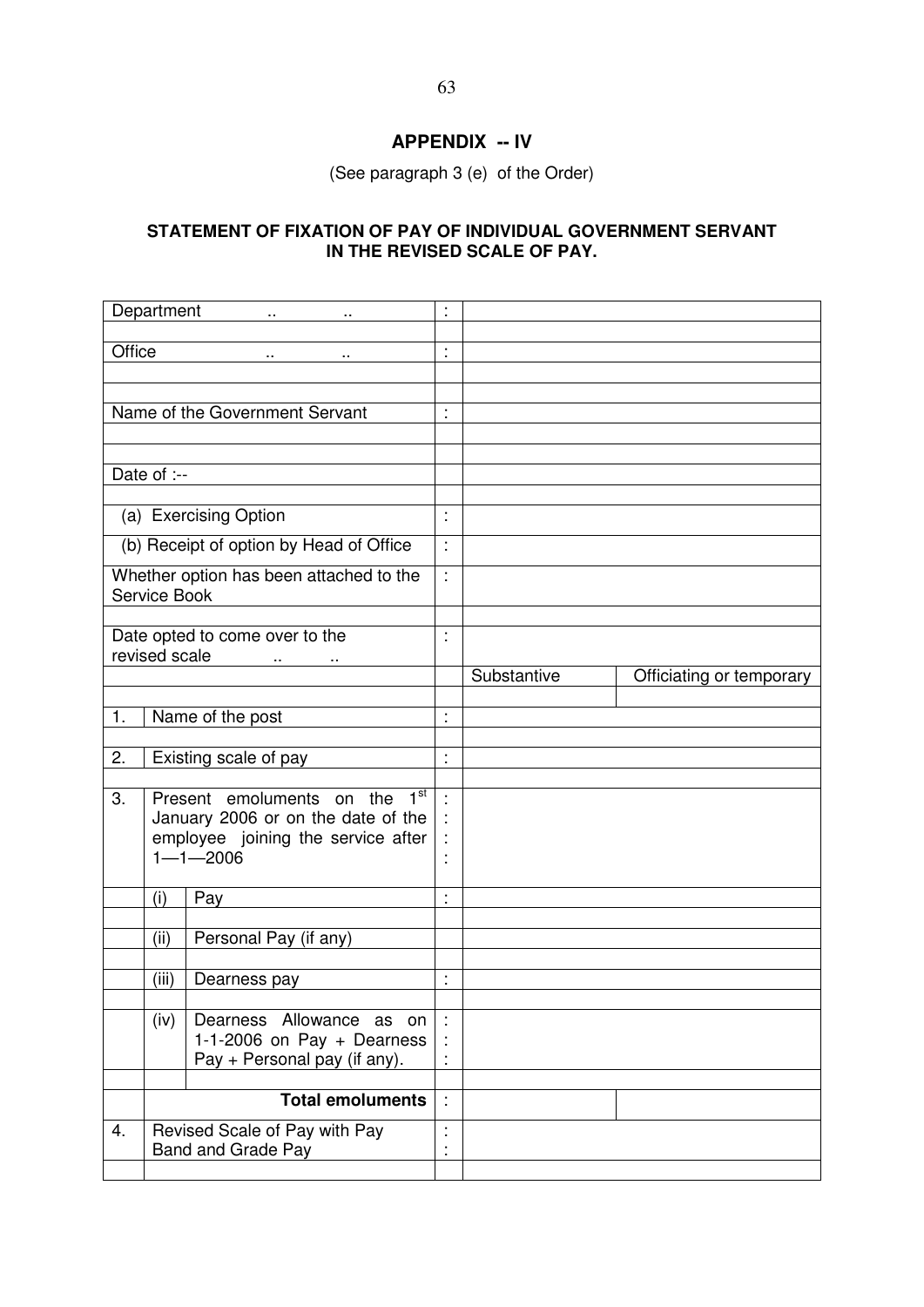| 5.  | (i)  | Pay in the revised scale of pay<br>determined<br>shall<br>be<br>by<br>multiplying the existing basic<br>pay as per 3(i) above by a<br>factor of 1.86 and rounding off<br>the resultant figure to the next<br>multiple of 10 as indicated in<br>the Fitment Table. |   |  |
|-----|------|-------------------------------------------------------------------------------------------------------------------------------------------------------------------------------------------------------------------------------------------------------------------|---|--|
|     |      |                                                                                                                                                                                                                                                                   |   |  |
|     | (ii) | Fitment Table No.                                                                                                                                                                                                                                                 | t |  |
| 6.  |      | If the employee is officiating in a<br>post and his revised pay in the<br>substantive post would be more<br>than that in the Officiating<br>post,<br>revised pay fixed as per rule.                                                                               |   |  |
|     |      |                                                                                                                                                                                                                                                                   |   |  |
| 7.  |      | Is this a case in which the revised<br>pay cannot be fixed with reference<br>to the Fitment Table ?. If so why?                                                                                                                                                   |   |  |
|     |      |                                                                                                                                                                                                                                                                   |   |  |
| 8.  |      | If the answer to the question at<br>Serial No.7 is 'yes' the method of<br>fixing the revised pay following the<br>illustrations to the Rules may be<br>indicated in detail.                                                                                       |   |  |
|     |      |                                                                                                                                                                                                                                                                   |   |  |
| 9.  |      | Date of next<br>increment in<br>the<br>revised scale                                                                                                                                                                                                              |   |  |
|     |      |                                                                                                                                                                                                                                                                   |   |  |
| 10. |      | Quantum of Special Pay, if any,<br>attached to the post.                                                                                                                                                                                                          |   |  |

 **Head of Office/ Accountant General / Pay and Accounts Officer.**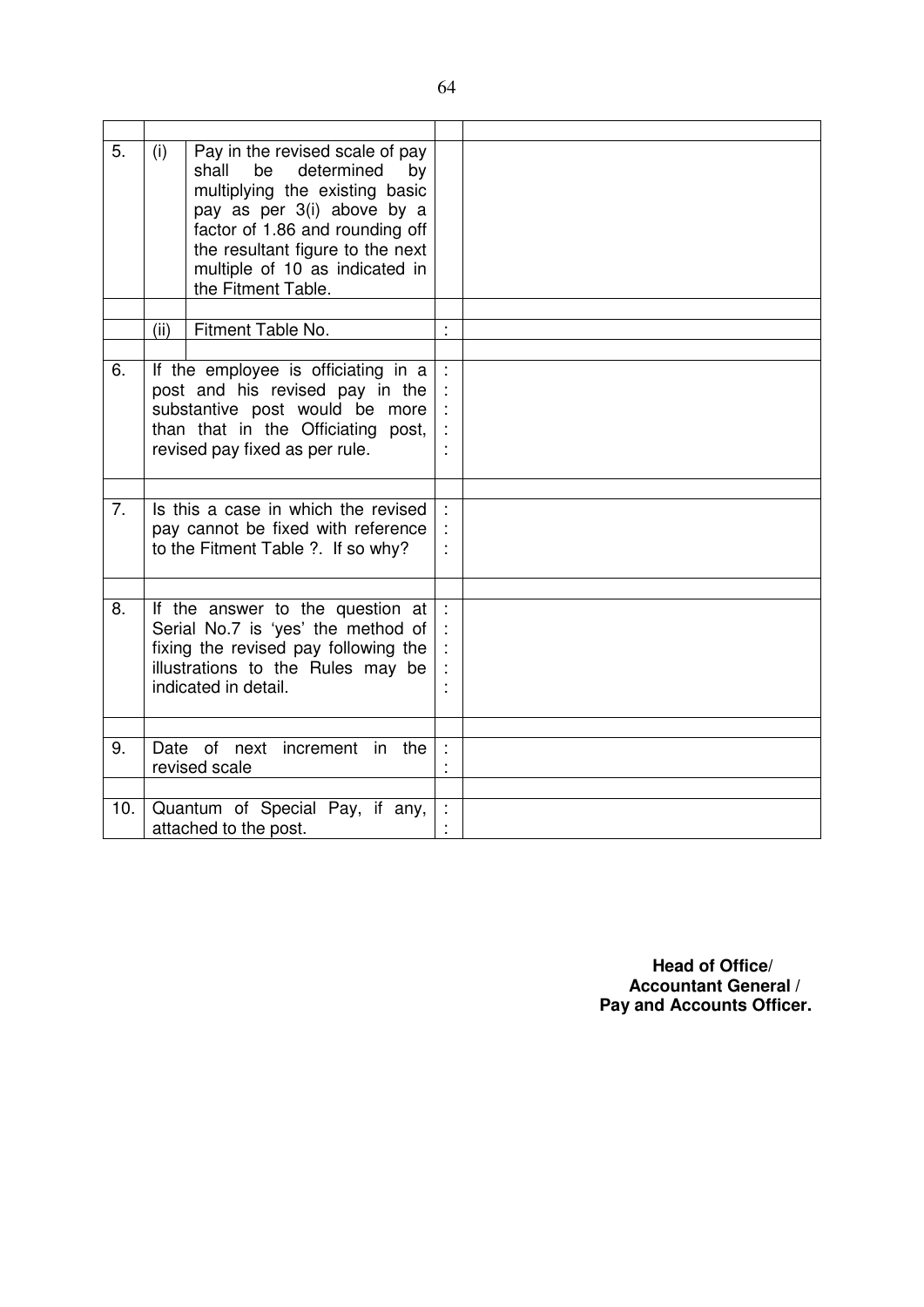### 65

### **APPENDIX -- V**

# (See paragraph -- 3(f) of the order)

 An Assistant is drawing a basic pay of Rs.4,500/- as on 1—1—2006 in the existing scale of pay of Rs.4000—100—6000. The revised scale of pay is Rs.5200—20200 plus Grade Pay of Rs.2,400/-. His pay in the revised scale shall be fixed at Rs.10,770/- with effect from 1—1— 2006. The subsequent increments on 1—7—2006 raised his pay to Rs.11,100/- and to Rs.11,440/- on 1—7—2007. His arrears from 1—1—2006 to 31—5—2009 has been regulated taking into account that pay revision has been given notional effect from  $1-1-2006$  with monetary benefit from 1—1—2007. **Pay Due Drawn Difference Arrears**

| Pay                                               | nue<br>Rs. | prawn<br>Rs. | <b>DITTERENCE</b><br>Rs. | Arrears<br>Rs. |
|---------------------------------------------------|------------|--------------|--------------------------|----------------|
| From 1-1-2006 to 30-6-2006                        |            |              |                          |                |
| Pay as on 1-1-2006                                | 10770      | 4500         |                          |                |
| Dearness Pay                                      |            | 2250         |                          |                |
| Dearness Allowance @ 24%                          |            | 1620         |                          |                |
| <b>Total</b>                                      | 10770      | 8370         | 2400                     | (Notional)     |
| From 1-7-2006 to 31-12-2006<br>Pay as on 1-7-2006 |            |              |                          |                |
| $(10770 + i/c \ @ 3\% )$                          | 11100      | 4600<br>2300 |                          |                |
| Dearness Pay                                      |            |              |                          |                |
| Dearness Allowance @ 29%                          |            | 2001         |                          |                |
| Dearness Allowance @ 2%                           | 222        |              |                          |                |
| <b>Total</b>                                      | 11322      | 8901         | 2421                     | (Notional)     |
| From 1-1-2007 to 30-6-2007                        |            |              |                          |                |
| Pay as on 1-1-2007                                | 11100      | 4600         |                          |                |
| Dearness Pay                                      |            | 2300         |                          |                |
| Dearness Allowance @ 35%                          |            | 2415         |                          |                |
| Dearness Allowance @ 6%                           | 666        |              |                          |                |
| <b>Total</b>                                      | 11766      | 9315         | 2451                     | 14706          |
| From 1-7-2007 to 31-12-2007                       |            |              |                          |                |
| Pay as on 1-7-2007 (11100 + $i/c$ @ 3%)           | 11440      | 4700         |                          |                |
| Dearness Pay                                      |            | 2350         |                          |                |
| Dearness Allowance @ 41%                          |            | 2891         |                          |                |
| Dearness Allowance @ 9%                           | 1030       |              |                          |                |
| <b>Total</b>                                      | 12470      | 9941         | 2529                     | 15174          |
| From 1-1-2008 to 30-6-2008                        |            |              |                          |                |
| Pay as on 1-1-2008                                | 11440      | 4700         |                          |                |
| Dearness Pay                                      |            | 2350         |                          |                |
| Dearness Allowance @ 47%                          |            | 3314         |                          |                |
| Dearness Allowance @ 12%                          | 1373       |              |                          |                |
| <b>Total</b>                                      | 12813      | 10364        | 2449                     | 14694          |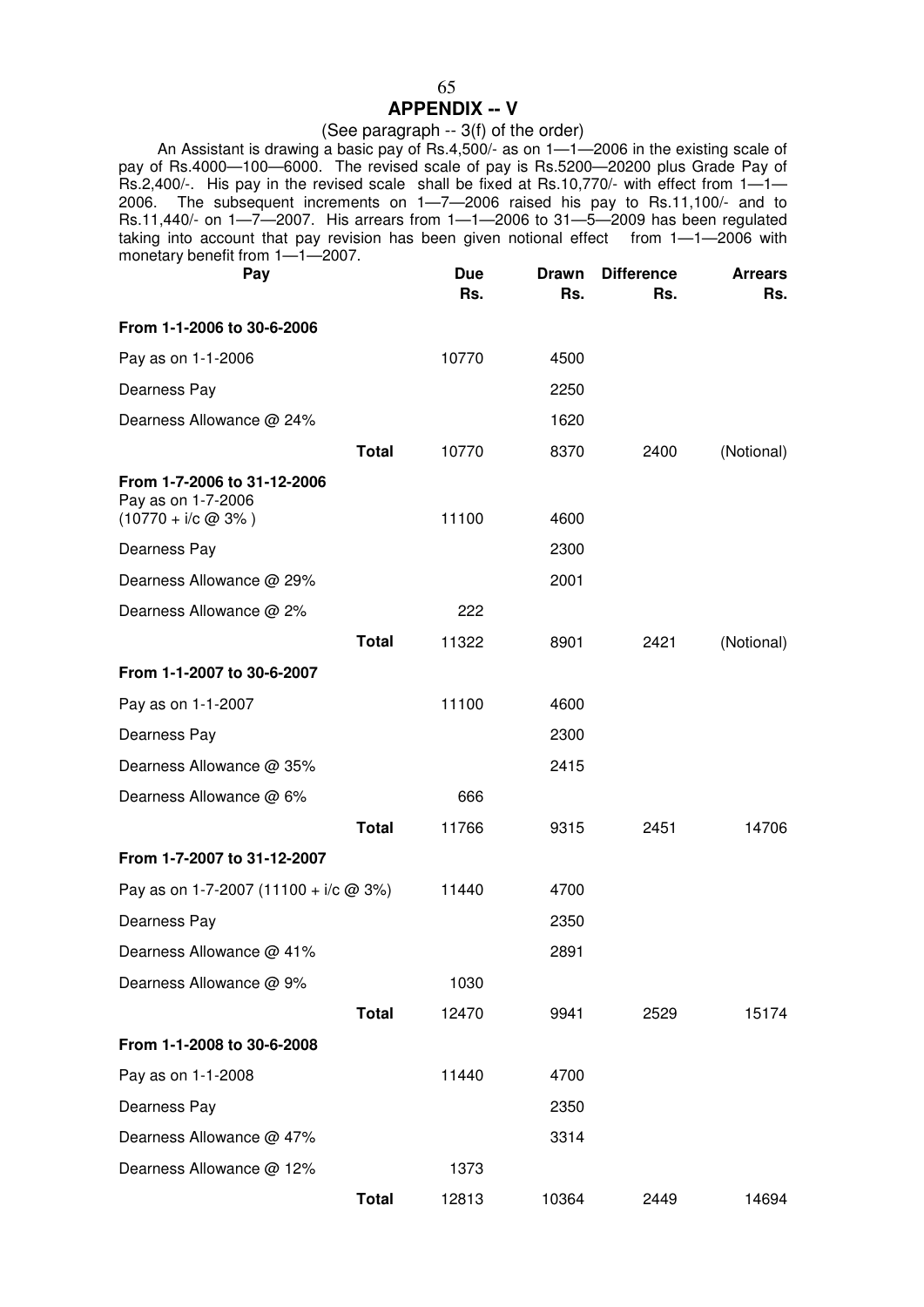|                                                                                             |              | 66    |       |       |       |
|---------------------------------------------------------------------------------------------|--------------|-------|-------|-------|-------|
| From 1-7-2008 to 31-12-2008                                                                 |              |       |       |       |       |
| Pay as on 1-7-2008 (11440 + i/c $@$ 3%)                                                     |              | 11790 | 4800  |       |       |
| Dearness Pay                                                                                |              |       | 2400  |       |       |
| Dearness Allowance @ 54%                                                                    |              |       | 3888  |       |       |
| Dearness Allowance @ 16%                                                                    |              | 1886  |       |       |       |
|                                                                                             | <b>Total</b> | 13676 | 11088 | 2588  | 15528 |
| From 1-1-2009 to 30-5-2009                                                                  |              |       |       |       |       |
| Pay as on 1-1-2009                                                                          |              | 11790 | 4800  |       |       |
| Dearness Pay                                                                                |              |       | 2400  |       |       |
| Dearness Allowance @ 64%                                                                    |              |       | 4608  |       |       |
| Dearness Allowance @ 22%                                                                    |              | 2594  |       |       |       |
|                                                                                             | <b>Total</b> | 14384 | 11808 | 2576  | 12880 |
| Arrears from:                                                                               |              | Rs.   | Rs.   | Rs.   |       |
| 1-1-2007 to 30-6-2007                                                                       |              | 14706 |       |       |       |
| 1-7-2007 to 31-12-2007                                                                      |              | 15174 |       |       |       |
| 1-1-2008 to 30-6-2008                                                                       |              | 14694 |       |       |       |
| 1-7-2008 to 31-12-2008                                                                      |              | 15528 |       |       |       |
| 1-1-2009 to 31-5-2009                                                                       |              | 12880 |       |       |       |
|                                                                                             | <b>Total</b> |       | 72982 |       |       |
| Interim Arrears sanctioned:<br>(3 months Basic Pay + Dearness<br>Pay+ Dearness Allowance) : |              |       | 35424 |       |       |
| Balance amount due =                                                                        |              |       | 37558 |       |       |
| <b>Arrears Payment in 3 instalments</b>                                                     |              |       |       |       |       |
| First instalment 2009--10                                                                   |              |       |       | 12520 |       |
| Second instalment 2010--11                                                                  |              |       |       |       |       |
|                                                                                             |              |       |       | 12519 |       |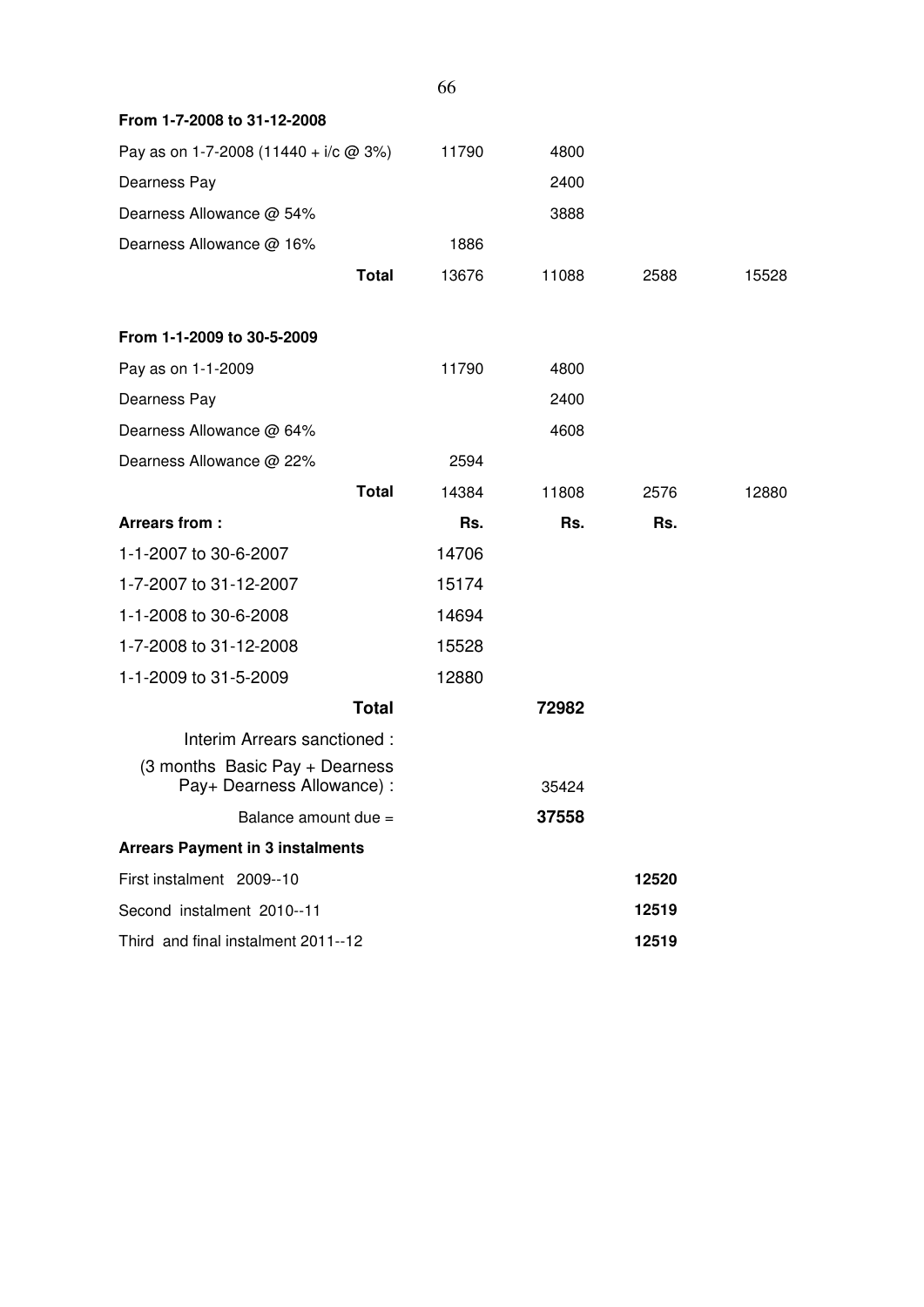# **APPENDIX-VI**

(See paragraph – 20 of the order)

# **ILLUSTRATION – I**

An employee is drawing Consolidated pay of Rs.900/- as on 1-1-2006. His consolidated pay with effect from 1-1-2006 will be revised as follows:

| Existing Consolidated pay as on 1-1-2006                         |       | Rs. 900  |
|------------------------------------------------------------------|-------|----------|
| Increase allowed upto $1-1-2006$ (20 x 20)                       | $- -$ | Rs. 400  |
| <b>Total</b>                                                     |       | Rs.1,300 |
| 25% on existing consolidated pay<br>(rounded to multiples of 10) |       | Rs. 230  |
|                                                                  |       | Rs.1,530 |

Benefit ( Rs.1,530 – 1,300) -- Rs. 230

| 1-1-2007 to 30-6-2007 | Due   | Drawn I | Difference     | Arrears |
|-----------------------|-------|---------|----------------|---------|
|                       | Rs.   | Rs.     | Rs.            | Rs.     |
| Consolidated pay      | 1,530 | 1300    |                |         |
| Adhoc Increase        | 80    | 40      |                |         |
| Total                 | 1,610 | 1.340   | $270 \times 6$ | 1,620   |

| 1-7-2007 to 31-12-2007 | Due   | Drawn | Difference     | Arrears |
|------------------------|-------|-------|----------------|---------|
|                        | Rs.   | Rs.   | Rs.            | Rs.     |
| Consolidated pay       | 1,530 | 1,300 |                |         |
| Adhoc Increase         | 120   | 60    |                |         |
| Total                  | 1,650 | 1,360 | $290 \times 6$ | 1,740   |

| 1-1-2008 to 30-6-2008 | Due<br>Rs. | Drawn I<br>Rs. | <b>Difference</b><br>Rs. | Arrears<br>Rs. |
|-----------------------|------------|----------------|--------------------------|----------------|
| Consolidated pay      | 1,530      | 1,300          |                          |                |
| Adhoc Increase        | 160        | 80             |                          |                |
| Total                 | 1,690      | 1,380          | $310 \times 6$           | 1,860          |

| 1-7-2008 to 31-12-2008 | Due   | Drawn | Difference     | Arrears |
|------------------------|-------|-------|----------------|---------|
|                        | Rs.   | Rs.   | Rs.            | Rs.     |
| Consolidated pay       | 1,530 | 1,300 |                |         |
| Adhoc Increase         | 200   | 100   |                |         |
| <b>Total</b>           | 1,730 | 1,400 | $330 \times 6$ | 1,980   |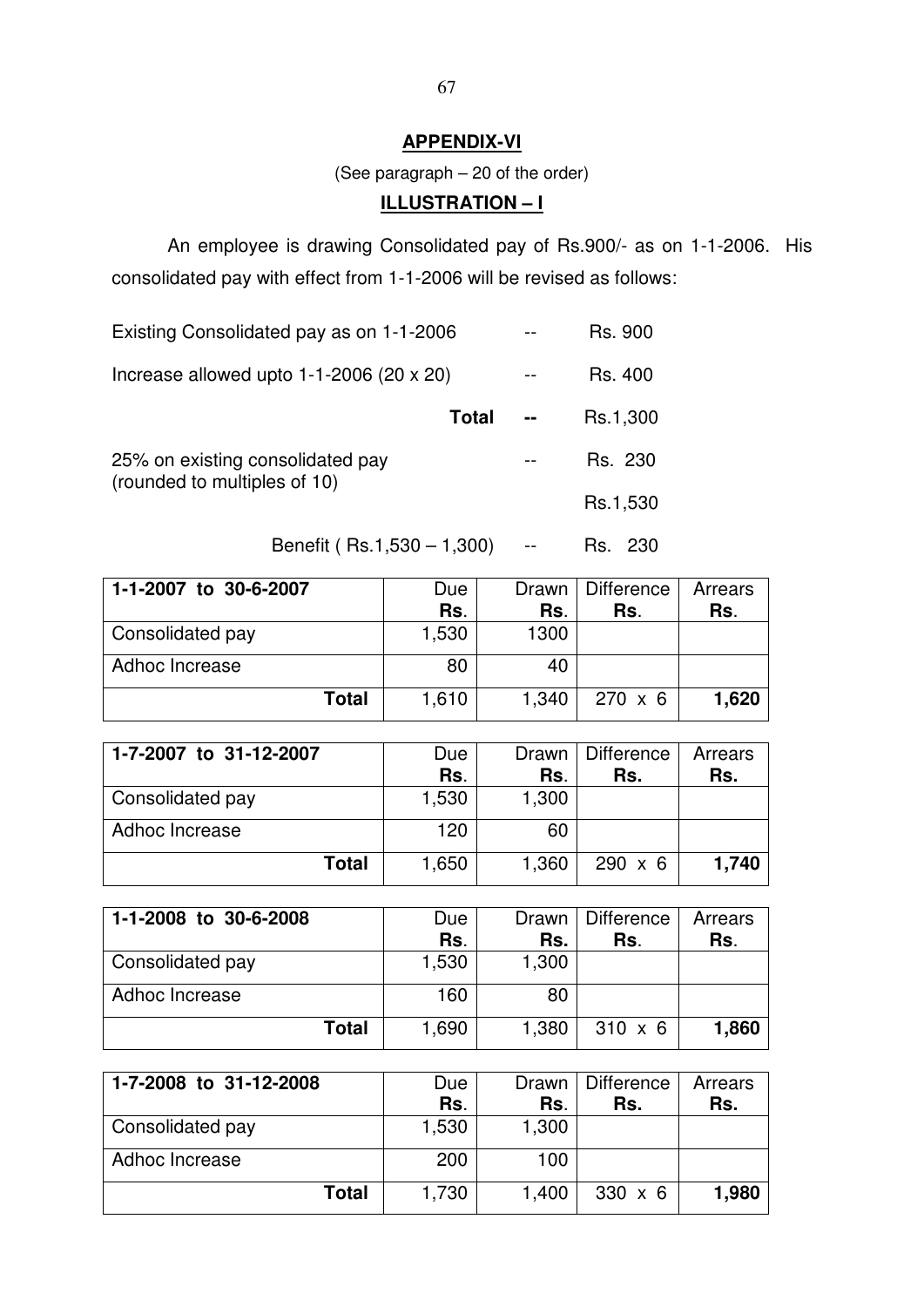| 1-1-2009 to 31-5-2009 | Due   | Drawn I | Difference     | Arrears |
|-----------------------|-------|---------|----------------|---------|
|                       | Rs.   | Rs.     | Rs.            | Rs.     |
| Consolidated pay      | 1,530 | 1,300   |                |         |
| <b>Adhoc Increase</b> | 240   | 120     |                |         |
| <b>Total</b>          | 1.770 | 1,420   | $350 \times 5$ | 1,750   |

# **Calculated Arrears :**

| From 1-1-2007 to 30-6-2007                                                                                                     |                    |    | Rs. 1,620       |
|--------------------------------------------------------------------------------------------------------------------------------|--------------------|----|-----------------|
| From 1-7-2007 to 31-12-2007                                                                                                    |                    |    | Rs. 1,740       |
| From 1-1-2008 to 30-6-2008                                                                                                     |                    |    | Rs. 1,860       |
| From 1-7-2008 to 31-12-2008                                                                                                    |                    |    | Rs. 1,980       |
| From 1-1-2009 to 31-5-2009                                                                                                     |                    |    | Rs. 1,750       |
|                                                                                                                                | Total              | -- | <b>Rs.8,950</b> |
| Less:<br>Interim Arrears sanctioned in January, 2009 at<br>the rate of three months total emoluments as<br>on $1 - 1 - 2009$ . |                    |    | Rs.4,260        |
|                                                                                                                                | <b>Balance Due</b> |    | <b>Rs.4,690</b> |
|                                                                                                                                |                    |    |                 |

| Amount payable as 1st Instalment in 2009-10 --- Rs.1,564/-   |  |
|--------------------------------------------------------------|--|
| Amount payable as IInd Instalment in 2010-11 --- Rs.1,563/-  |  |
| Amount payable as IIIrd Instalment in 2011-12 --- Rs.1,563/- |  |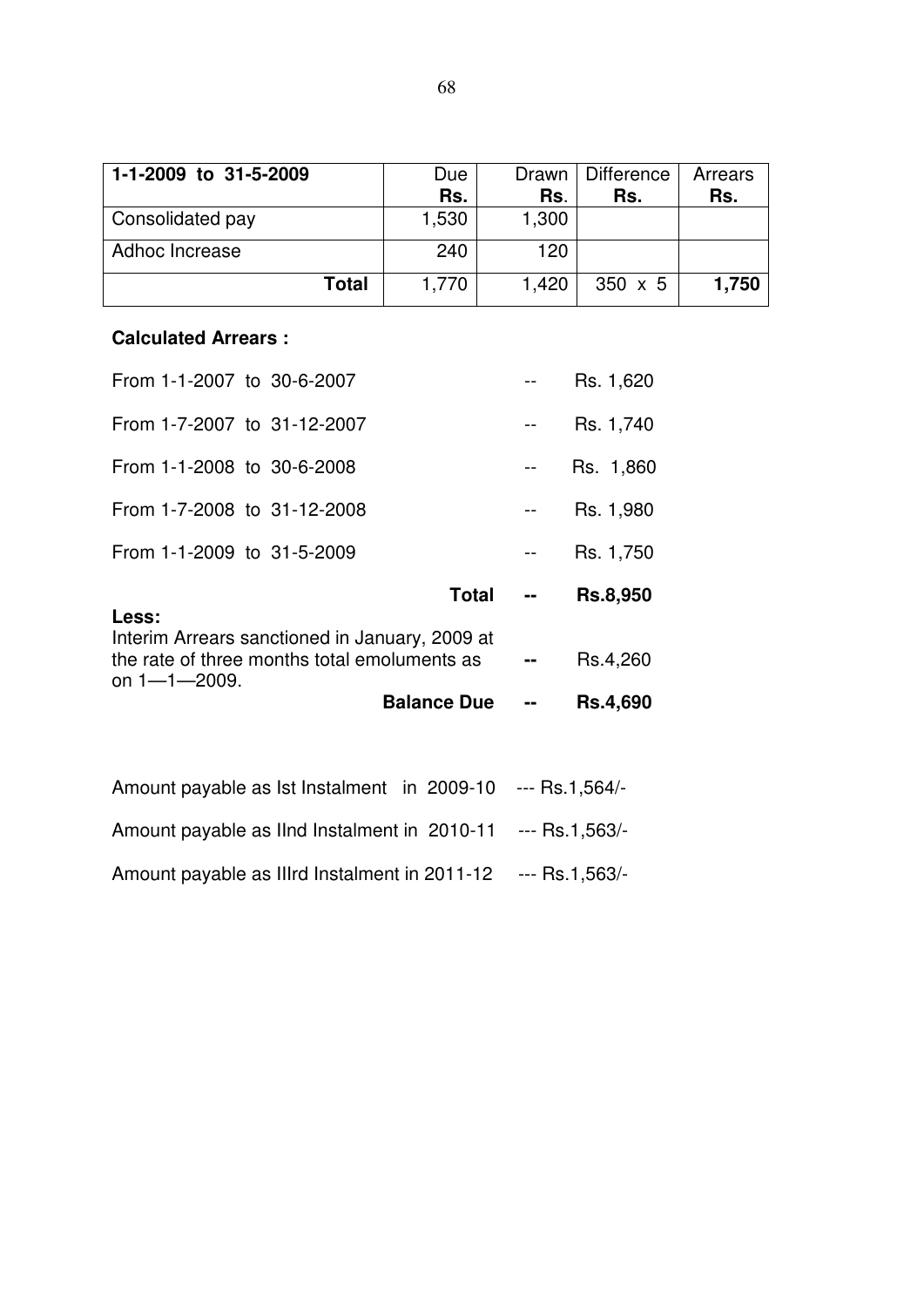# **ILLUSTRATION - II**

 An employee is drawing Consolidated pay of Rs.320/- as on 1-1-2006. His consolidated pay with effect from 1-1-2006 will be revised as follows:

| <b>Benefit</b> with effect from 1-1-2006   |  | Rs.<br>80     |
|--------------------------------------------|--|---------------|
| Total                                      |  | Rs.600        |
| 25% on existing consolidated pay           |  | <b>Rs. 80</b> |
| <b>Total</b>                               |  | Rs. 520       |
| Increase allowed upto $1-1-2006$ (10 x 20) |  | Rs. 200       |
| Existing Consolidated pay as on 1-1-2006   |  | Rs. 320       |

| 1-1-2007 to 30-6-2007 | Due<br>Rs. | Drawn<br>Rs. | Difference<br>Rs. | Arrears<br>Rs. |
|-----------------------|------------|--------------|-------------------|----------------|
| Consolidated pay      | 600        | 520          |                   |                |
| Adhoc Increase        | 40         | 20           |                   |                |
| Total                 | 640        | 540          | $100 \times 6$    | 600            |

| 1-7-2007 to 31-12-2007 | Due<br>Rs. | Drawn<br>Rs. | Difference<br>Rs. | Arrears<br>Rs. |
|------------------------|------------|--------------|-------------------|----------------|
| Consolidated pay       | 600        | 520          |                   |                |
| Adhoc Increase         | 60         | 30           |                   |                |
| <b>Total</b>           | 660        | 550          | $110 \times 6$    | 660            |

| 1-1-2008 to 30-6-2008 | Due | Drawn I | Difference     | Arrears |
|-----------------------|-----|---------|----------------|---------|
|                       | Rs. | Rs.     | Rs.            | Rs.     |
| Consolidated pay      | 600 | 520     |                |         |
| Adhoc Increase        | 80  | 40      |                |         |
| Total                 | 680 | 560     | $120 \times 6$ | 720     |

| 1-7-2008 to 31-12-2008  | Due | Drawn I | <b>Difference</b> | Arrears |
|-------------------------|-----|---------|-------------------|---------|
|                         | Rs. | Rs.     | Rs.               | Rs.     |
| <b>Consolidated pay</b> | 600 | 520     |                   |         |
| Adhoc Increase          | 100 | 50      |                   |         |
| Total                   | 700 | 570     | $130 \times 6$    | 780     |